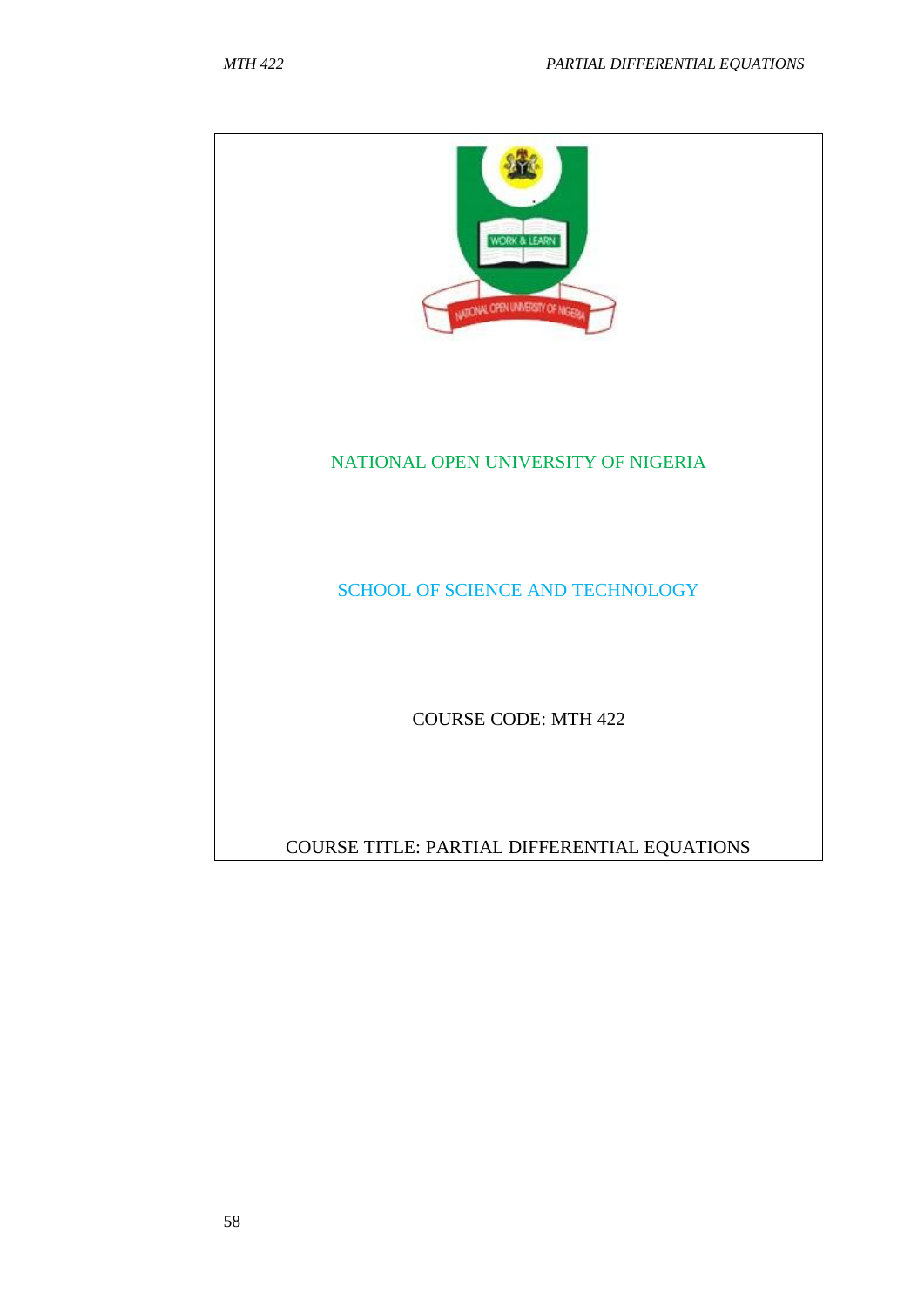## **COURSE GUIDE**

## **MTH 422 PARTIAL DIFFERENTIAL EQUATIONS**

**Course Team** Prof. O. J. Adeniran (Course Developer/Writer) – UNAB, Abeokuta Dr. Abiola Bankole – UNILAG Dr. S. O. Ajibola (Course Editors/Programme Leader) – NOUN



**NATIONAL OPEN UNIVERSITY OF NIGERIA**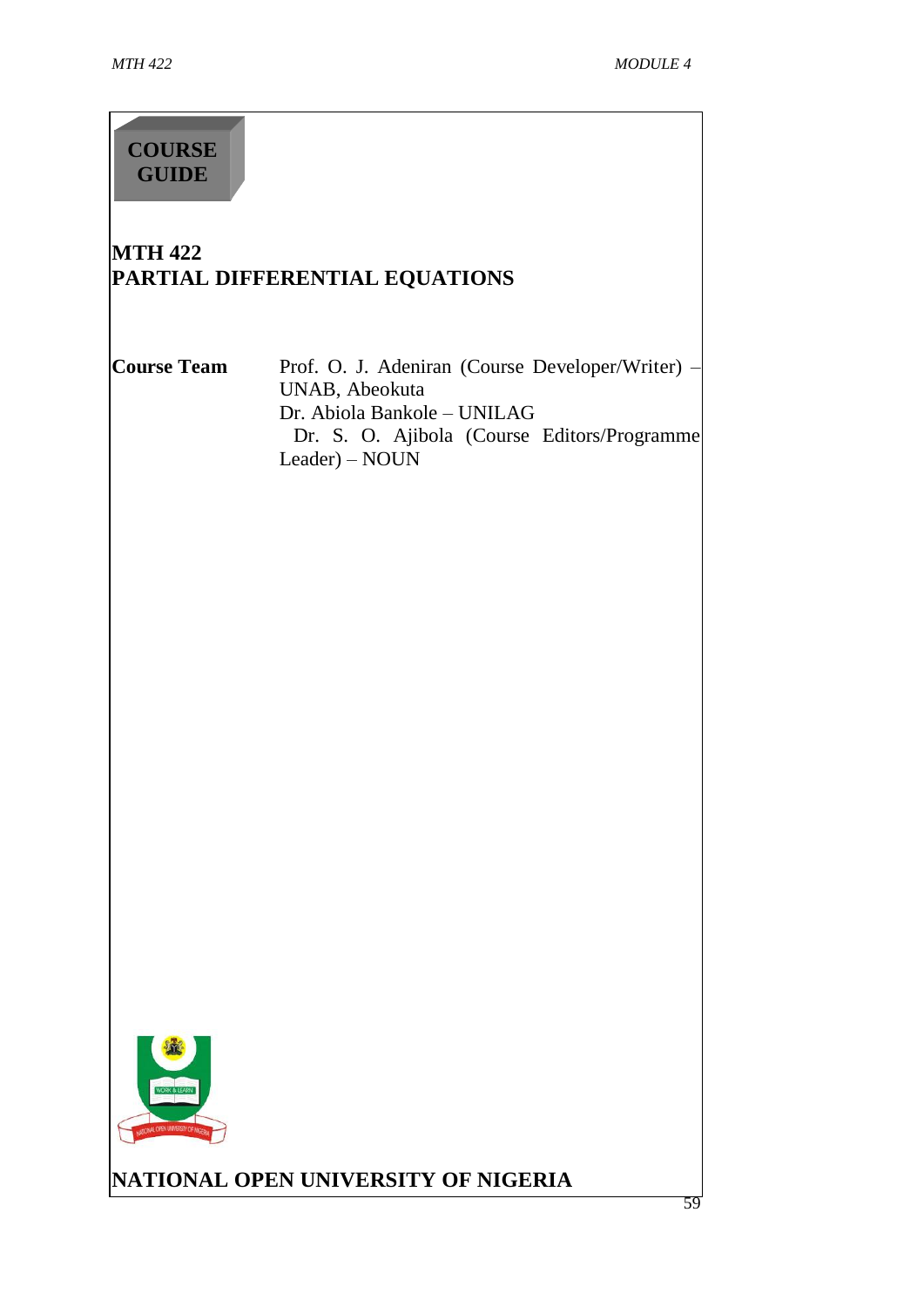National Open University of Nigeria **Headquarters** 14/16 Ahmadu Bello Way Victoria Island, Lagos

Abuja Office 5 Dar es Salaam Street Off Aminu Kano Crescent Wuse II, Abuja

e-mail: [centralinfo@nou.edu.ng](mailto:centralinfo@nou.edu.ng) URL: [www.nou.edu.ng](http://www.nou.edu.ng/)

Published by National Open University of Nigeria

Printed 2011

Reprinted 2014

ISBN: 978-058-720-9

All Rights Reserved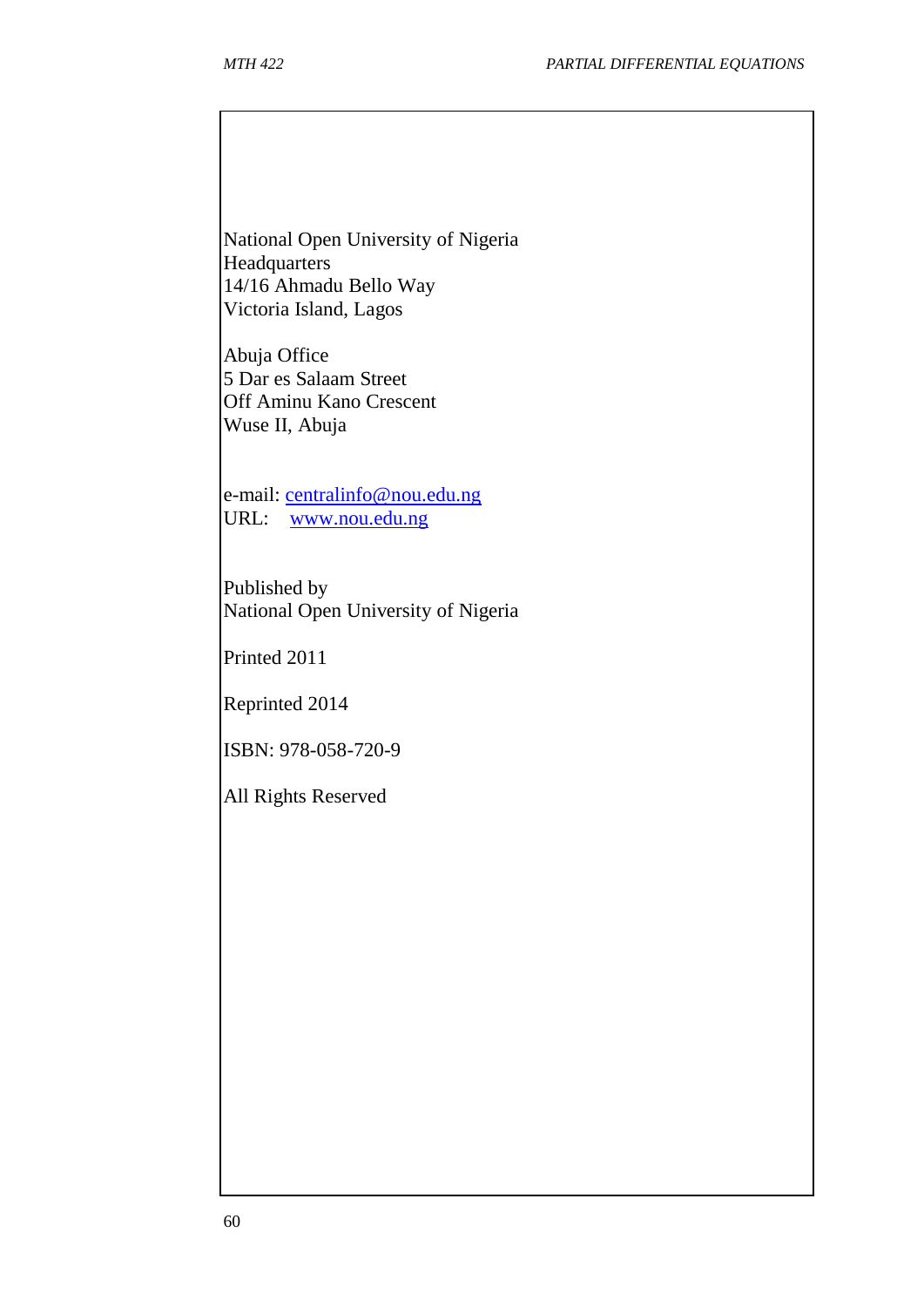## **CONTENTS PAGE**

| 1V              |
|-----------------|
| 1V              |
| V               |
| V               |
| V1              |
| vii             |
| vii             |
| vii             |
| V111            |
| viii            |
| 1X              |
| $\overline{1}X$ |
| ix              |
| 1X              |
| X               |
| X               |
| X <sub>ii</sub> |
| <b>X11</b>      |
|                 |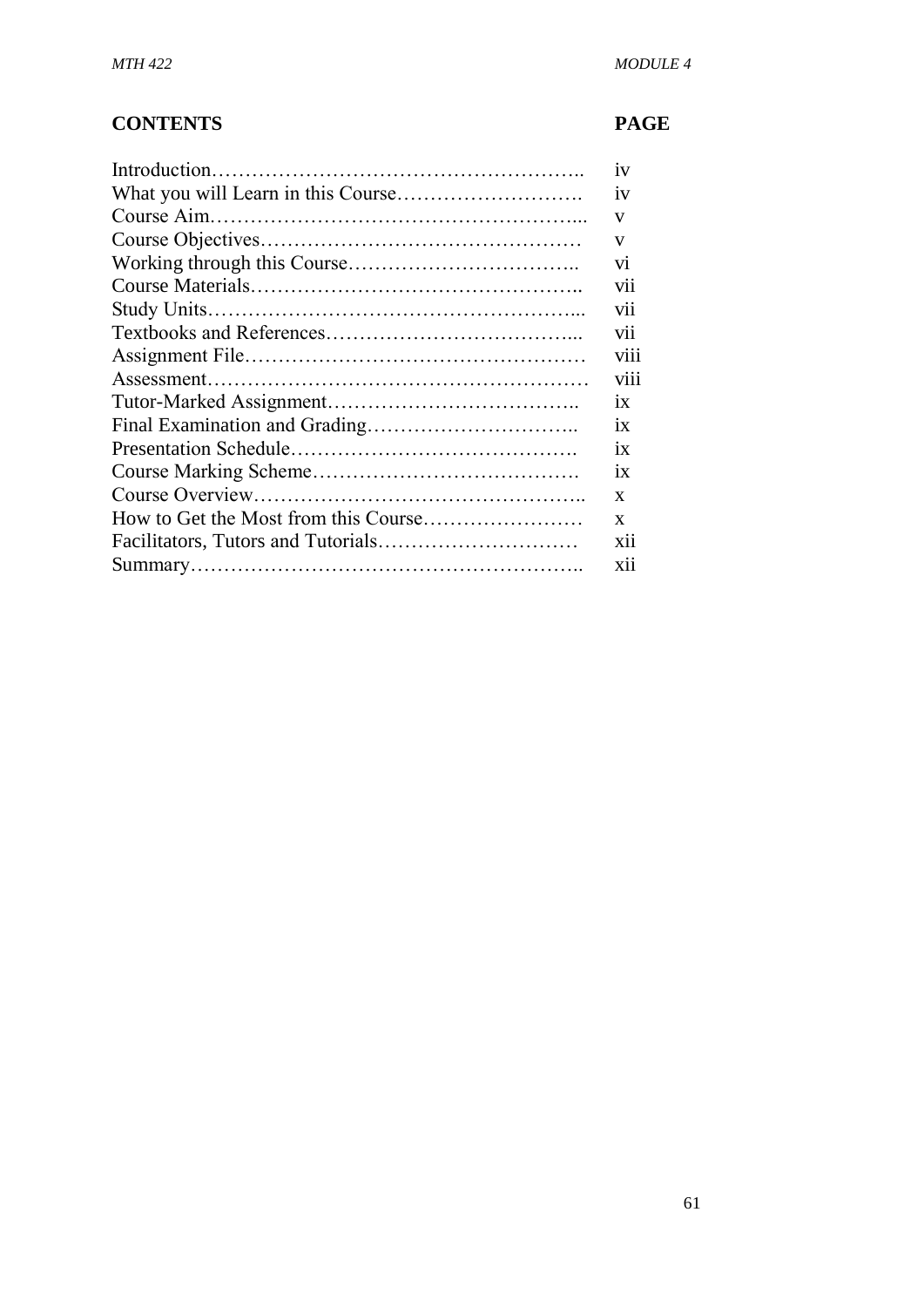## **INTRODUCTION**

**MTH 422: Partial Differential Equations:** Is a course designed for 400 level undergraduates running the B.Sc. degree in Mathematics.

This course guide tells you briefly what the course is all about, the course materials you will need and how you can derive maximum benefit from the customised self-instructional materials. It also provides hints on your Tutor-Marked Assignments, details of which will be given to you at your study centre. Tutorial sessions, where you can seek clarifications on the course materials will be arranged for you at your centre. It is in your own interest to attend the sessions. The time and venue will be made known to you at your centre.

The four-module course is designed to equip the students with the methods, approaches, and strategies required teaching some concepts of mathematics. The modules introduce you to Partial Differential Equations.

#### **WHAT YOU WILL LEARN IN THIS COURSE**

Partial Differential Equations are used to describe and identically formalise a wide range of real world events like sound, heat, electrostatics, electromagnetism, electrodynamics, fluid flow and mechanical displacement to show that they are governed by the same underlying dynamic; and presumably you must have at an earlier time become familiar with basics in the prerequisite to this course. Through this course therefore, you will be encouraged to develop an enquiring attitude towards Partial Differential Equations and relate the lessons learnt to the universe around you and which abounds with ceaseless applications of Partial Differential Equations.

It is the objectives of this course to build upon the lessons learnt in the prerequisite course, and formally to introduce to you the more advanced concept of Partial Differential Equations with the view to greater strengthening your understanding of the underlying principles at work upon which developmental research in this highly specialised area of mathematics are based.

This course comprises a total of 7 units distributed across 4 modules as follows:

Module 1 is composed of 2 units Module 2 is composed of 2 units Module 3 is composed of 2 units Module 4 is composed of 1 unit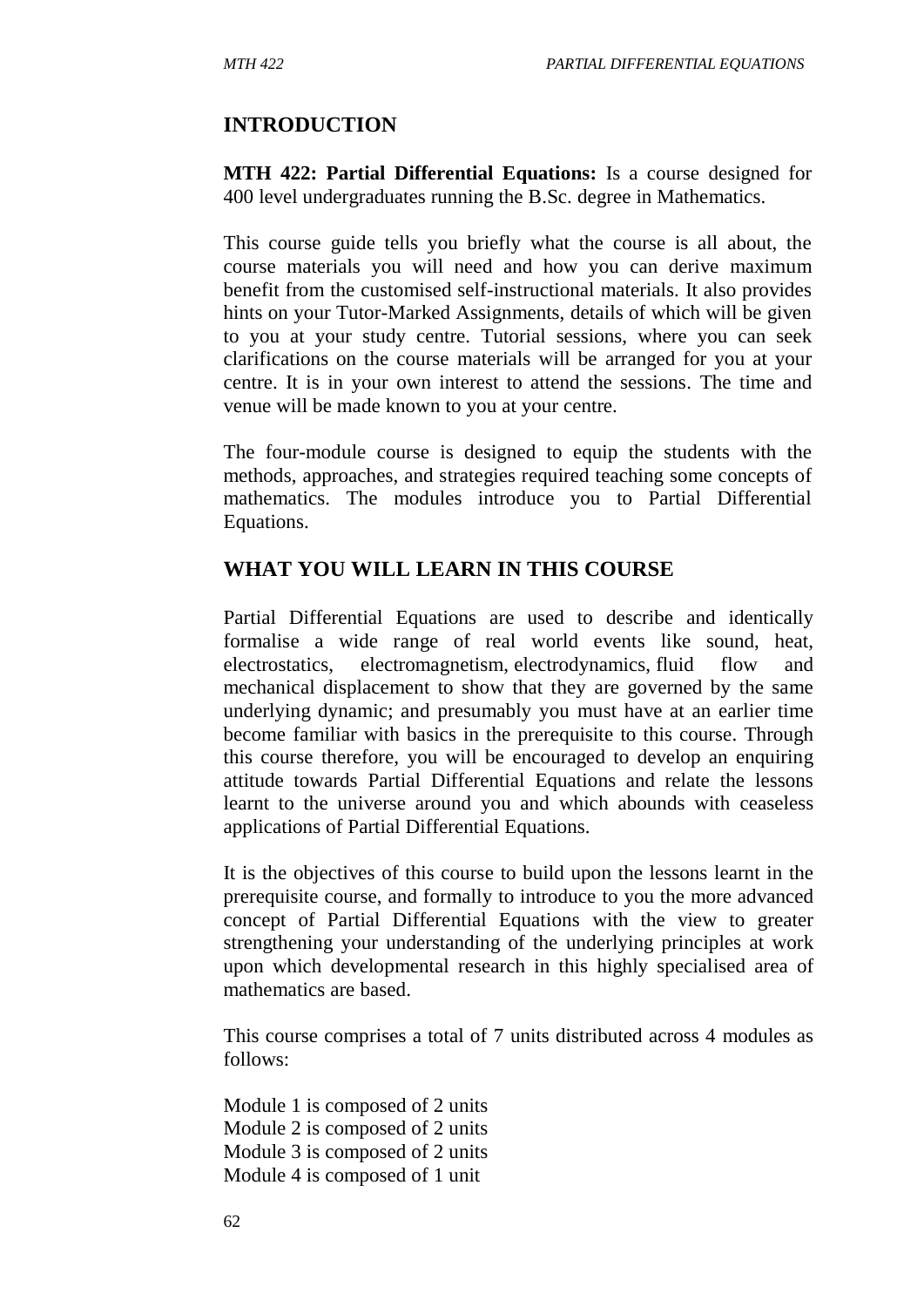Module 1 unit 1 will bring you up to speed on the Essential Definitions pertinent to the study of Partial Differential Equations. In this unit we will show you how to recognise first Order Equation, Quasi – Linear Equations and use the Method of Lagrange in solving them. In unit 2, we will guide you through a test case scenario where you shall apply Partial Differential Equation to the formulation of the Conservation Law and ultimately derive the conceptual Development of Shock.

Module 2 will allow you to work with General First Order Equation in unit 1 focusing on the Cauchy Method of Characteristic for Partial Differential Equation. In unit 2 you will be shown that there are three Types of Solution; the Complete Solution (Integral), the General Solution (Integral) and the Singular Solution respectively.

Module 3 will allow us move up to higher order Partial Differential Equations; specifically Second Order Partial Differential Equations in unit 1 where you shall learn about their Classifications and the Tricomi's Equation, its Characteristics and learn about the Case of Two Independent Variables. We shall see that expediency at times dictates that we apply Transformation of Independent Variables in arriving at a solution for Partial Differential Equations in unit 2 with the view to recognising the Regular Case, the Hyperbolic Case and the Elliptic Case.

Unit 1 of Module 4 brings to the fore the Cauchy Problem which you shall learn; as well as the Characteristics Problem, the Fundamental Existence Theorem and you shall complete this course only after knowing and understanding the Kovalevsky theorem.

## **COURSE AIM**

Our aim through MTH 422 is to further deepen your understanding of Partial Differential Equations and acquaint you with the graphical and mathematical significance of Partial Differential Equations through calculations and examples which lets you establish the practicable applications and indispensability of Partial Differential Equations in the world we live in.

## **COURSE OBJECTIVES**

On your part we expect you in turn to conscientiously and diligently work trough this course upon completion of which you should be able to:

- properly define the term Partial Differential Equation
- classify first order equations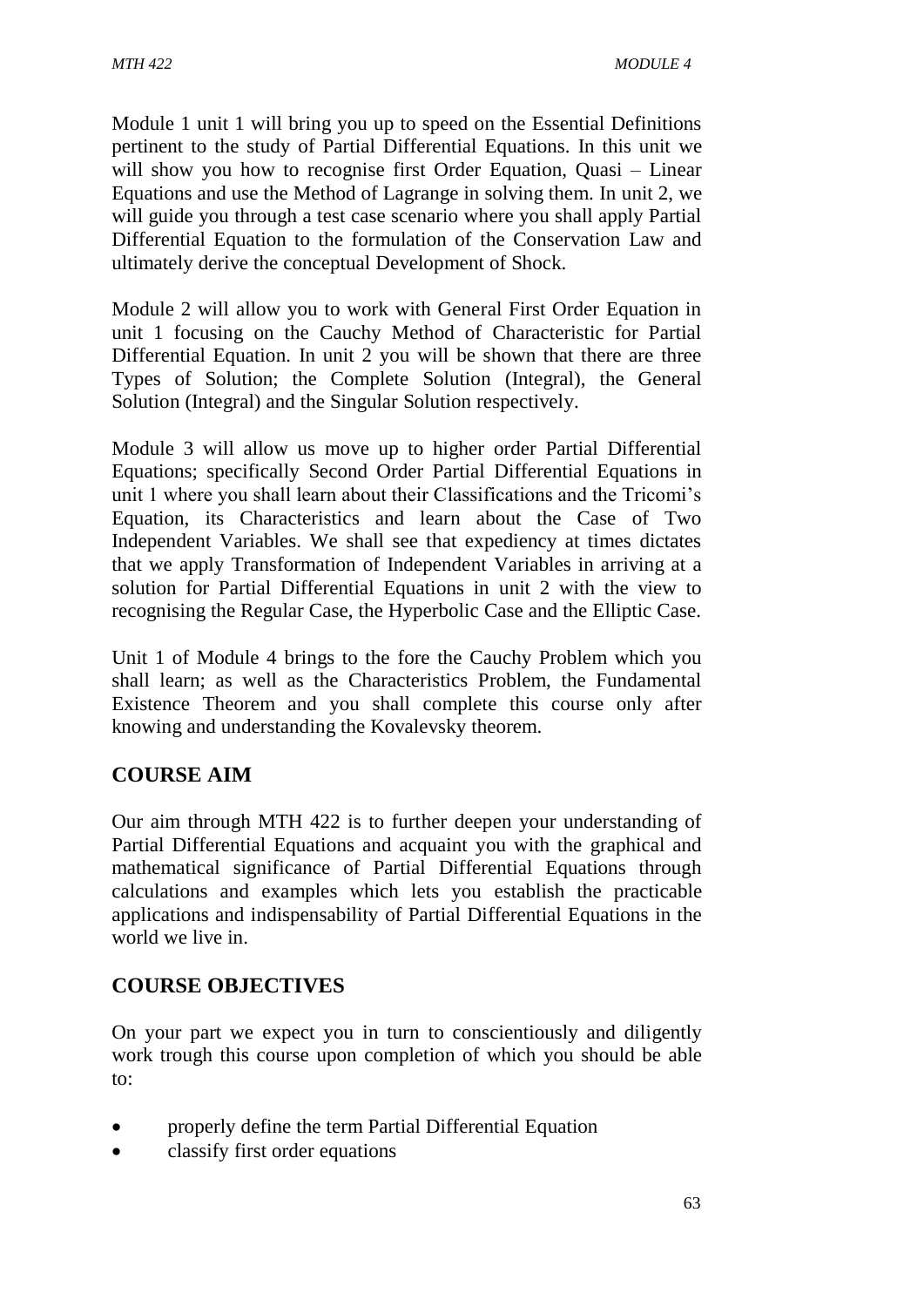- investigate the methods for constructing solutions for partial differential equations
- solve quasi Linear Equations
- explore the many definitions applied in deriving solutions
- apply the method of Lagrange in deriving solutions for partial differential equations
- study Conservation Law
- explain the concept of shock
- study in detail the class referred to as General non-linear First Order Equation
- sketch and explain the Monge cone
- apply Cauchy Method of Characteristic equations
- categorise the different types of solution of Partial Differential Equations
- explain the methods used in deriving complete solution
- discuss the meaning of a General Solution
- explain why some Partial Differential Equations are singular solutions
- classify Second Order Partial Differential Equations
- explain the importance of the Eigen-values of the matrix of coefficients
- state Tricomi's Equation
- work with Laplace, heat and Wave Equations
- study the special case of two independent variables
- transform independent variables
- describe the theorems that apply to the regular case
- solve equations of the hyperbolic types by transformations
- give reasons why Elliptic equations have no real characteristics
- describe Cauchy Problem and Characteristics Problem
- discuss the meaning of the strip condition
- treat the fundamental existence theorem
- take a critical look at Cauchy problem
- solve problems using the Cauchy Kowalevski theorem

## **WORKING THROUGH THIS COURSE**

This course requires you to spend quality time to read. Whereas the content of this course is quite comprehensive, it is presented in clear mathematical language that you can easily relate to. The presentation style of this course is adequate and the content easy to assimilate.

You should take full advantage of the tutorial sessions because this is a veritable forum for you to "rub minds" with your peers – which provides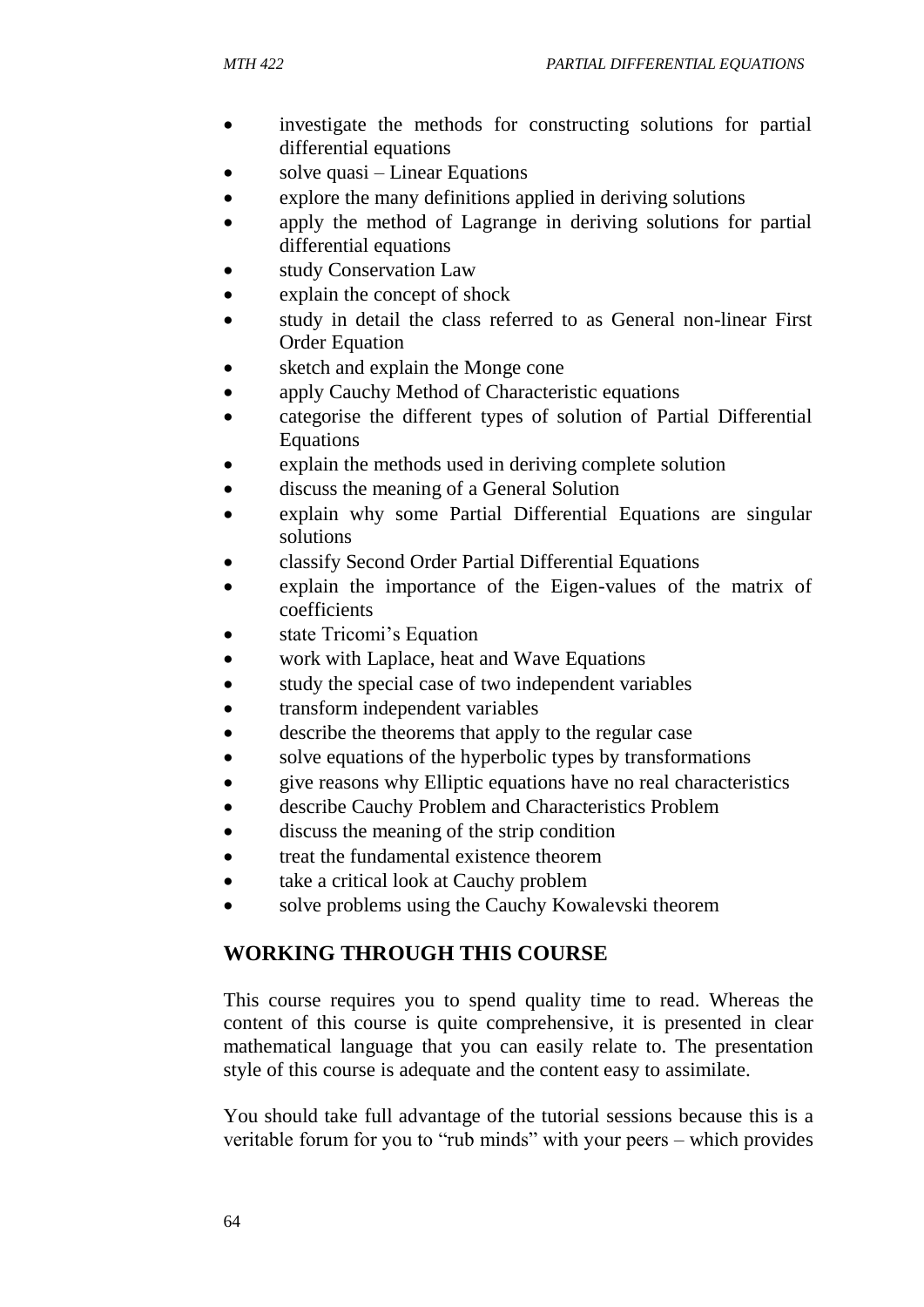you valuable feedback as you have the opportunity of comparing knowledge with your course mates.

## **COURSE MATERIALS**

You will be provided with the course material prior to commencement of this course, which will comprise your Course Guide as well as your Study Units. You will receive a list of recommended textbooks which shall be an invaluable asset for your course material. These textbooks are however not compulsory. You will also receive Assignment File and Presentation Schedule to work with.

## **STUDY UNITS**

You will find listed below the study units which are contained in this course and you will observe that there are 4 modules. Each module comprises 2 units each, except for Module 4 which has 1 unit.

## **Module 1**

| Unit 1 | Definitions and Equations                                    |  |  |
|--------|--------------------------------------------------------------|--|--|
| Unit 2 | Application of IVP Conservation Law, Development of<br>Shock |  |  |

#### **Module 2**

| Unit 1 | General First Order Equation and Cauchy Method of |  |
|--------|---------------------------------------------------|--|
|        | Characteristic                                    |  |
| Unit 2 | <b>Types of Solution</b>                          |  |

#### **Module 3**

| Unit 1 | Second Order P.D.E. Classifications            |
|--------|------------------------------------------------|
| Unit 2 | <b>Transformation of Independent Variables</b> |

#### **Module 4**

Unit 1 Cauchy Problem, Characteristics Problem and Fundamental Existence Theorem

## **TEXTBOOKS/ REFERENCES**

There are more recent editions of some of the recommended textbooks and you are advised to consult the newer editions for your further reading.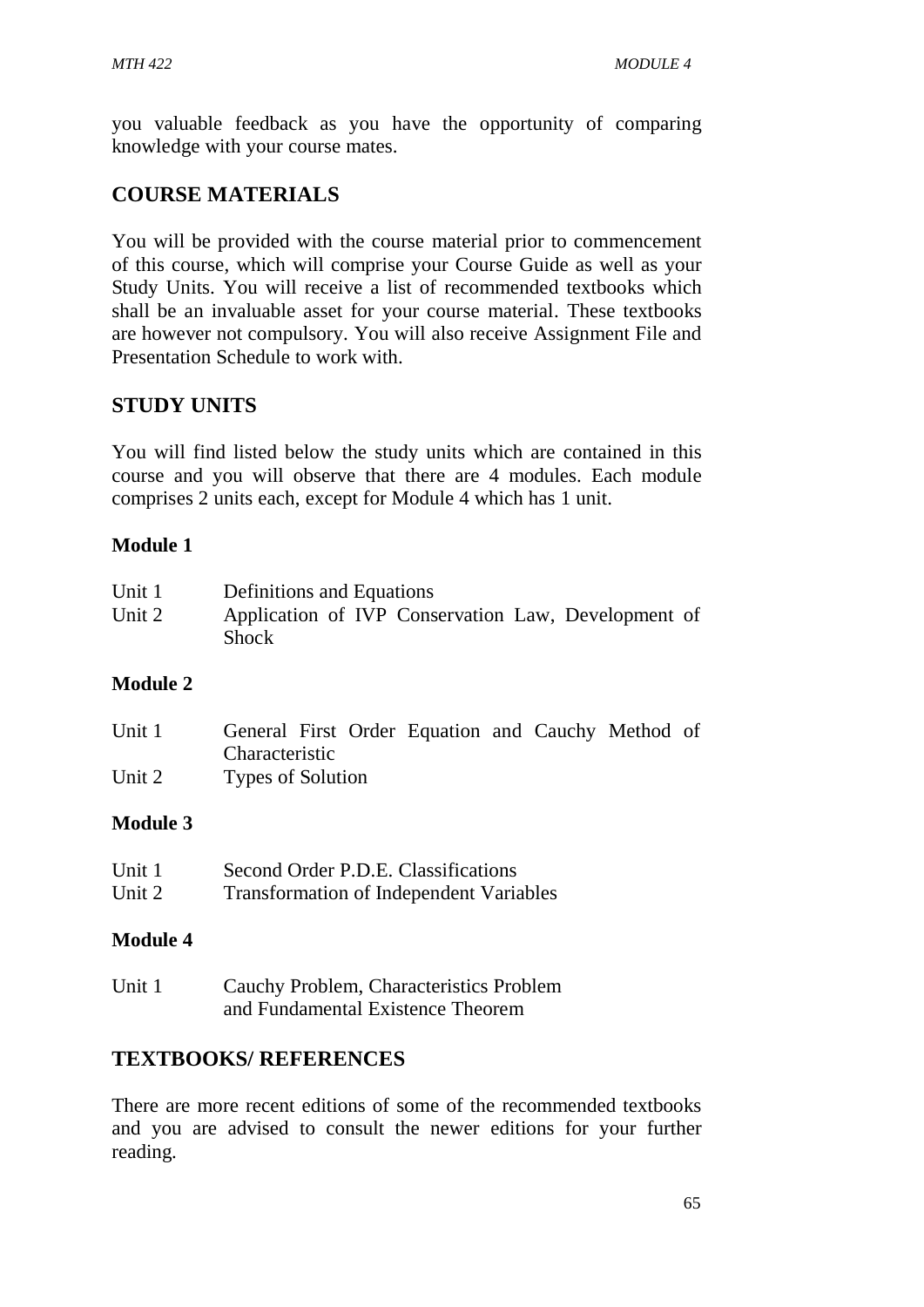- Adomian, G. (1994). *Solving Frontier Problems of Physics: The Decomposition Method*. Kluwer Academic Publishers.
- Courant, R. & Hilbert, D. (1962). *Methods of Mathematical Physics II.* New York: Wiley-Interscience.
- Evans, L. C. (1998). "Partial Differential Equations." Providence. *American Mathematical Society.*
- Jost, J. (2002). *Partial Differential Equations.* New York: Springer-Verlag.
- Petrovskii, I. G. (1967). *Partial Differential Equations.* Philadelphia: W. B. Saunders Co.
- Pinchover, Y. & Rubinstein, J. (2005). *An Introduction to Partial Differential Equation.* New York: Cambridge University Press.
- Polyanin, A. D. & Zaitsev, V. F. (2004). *Handbook of Non-linear Partial Differential Equations.* Boca Raton: Chapman & Hall/CRC Press.
- Polyanin, A. D. (2002). *Handbook of Linear Partial Differential Equations for Engineers and Scientists.* Boca Raton: Chapman & Hall/CRC Press.
- Polyanin, A. D, Zaitsev, V. F. & Moussiaux, A. (2002). *Handbook of First Order Partial Differential Equations.* London: Taylor & Francis.
- Wazwaz, Abdul-Majid. (2009). *Partial Differential Equations and Solitary Waves Theory.* Higher Education Press.

#### **ASSIGNMENT FILE**

You will find details of works you are to submit to your tutor for marking in your assignment file. The marks you obtain for your assignments will count towards the final mark you obtain for this course. Further information on assignments will be found in the assignment file itself and in the assessment section of this course guide. Each unit of this course has some assignments. These assignments are meant to help you understand the course and assess your progress.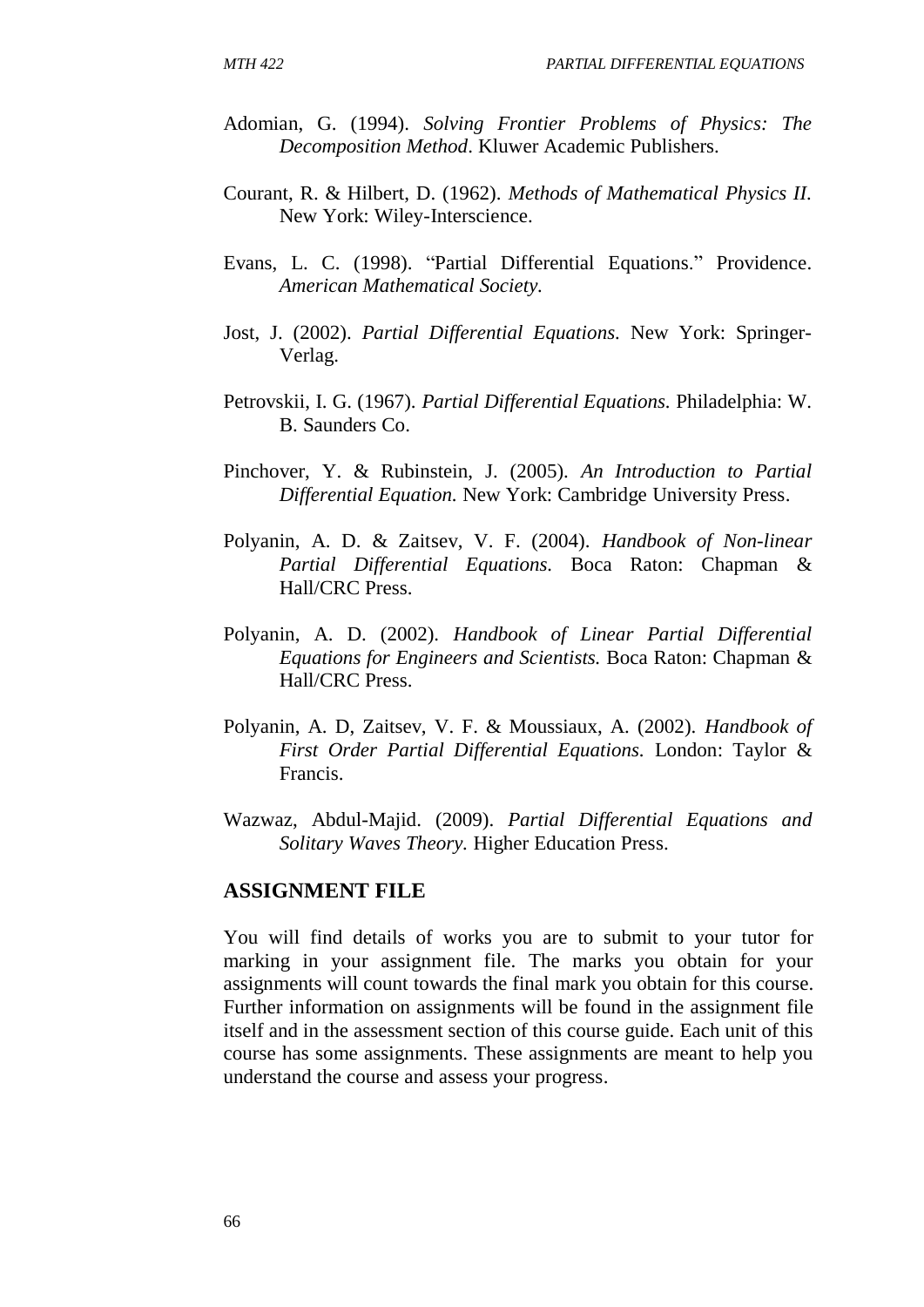## **ASSESSMENT**

Assessment of your performance is partly through Tutor-Marked Assignments which you can refer to as TMAs, and partly through the End of Course Examinations.

## **TUTOR-MARKED ASSIGNMENT**

This is basically Continuous Assessment which accounts for 30% of your total score. During this course you will be given 4 Tutor-Marked Assignments and you must answer three of them to qualify to sit for the end of year examinations. Tutor-Marked Assignments are provided by your Course Facilitator and you must return the answered Tutor-Marked Assignments back to your Course Facilitator within the stipulated period.

## **FINAL EXAMINATION AND GRADING**

The end of course examination for this course will be about three hours, and will account for 70% of the total course score. The questions will be fashioned after the self-testing, practice exercise and tutor-marked assignments that you have previously encountered during your course. All areas of the course will be examined.

Utilise the time between the last unit and the commencement of your examination to revise the whole course. You might find it useful to review your self-test, TMAs, and comments on them before the examination. The end of course examination covers information from all parts of the course material.

## **END OF COURSE EXAMINATION**

You must sit for the End of Course Examination which accounts for 70% of your score upon completion of this course. The time for the examination is not fixed, but you will be given adequate notice of the examination date, time and the venue, which may, or may not coincide with National Open University of Nigeria semester examination.

## **PRESENTATION SCHELDULE**

Dates for prompt completion and submission of your TMAs and attendance of tutorials will be reflected in your course materials. You should remember to submit all assignments at the stipulated date and time. You should work as scheduled, and do not lag behind in your work.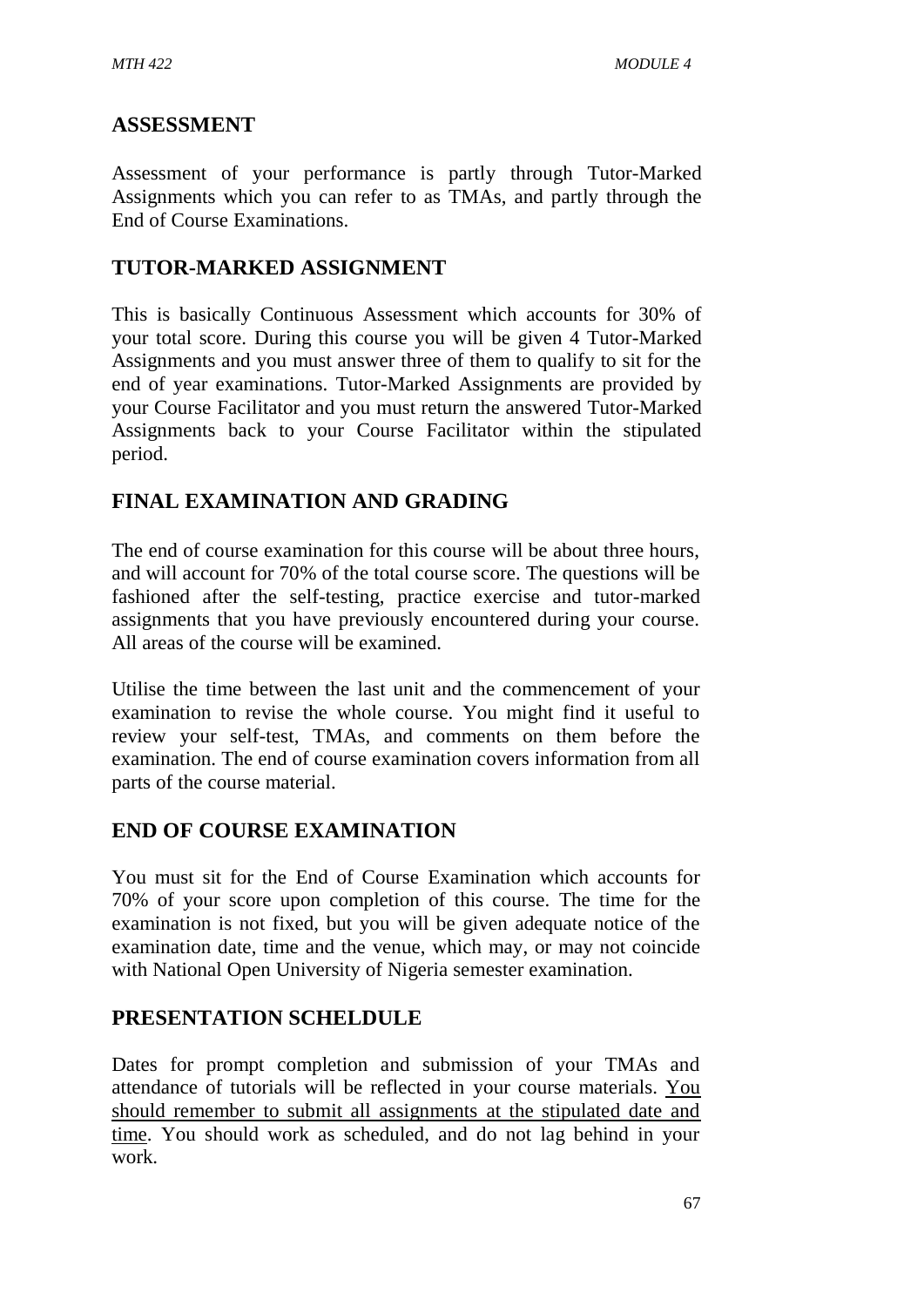#### **COURSE MARKING SCHEME**

| <b>Assessment</b>         | <b>Marks</b>                                                                                                                      |
|---------------------------|-----------------------------------------------------------------------------------------------------------------------------------|
| Assignments 1-4           | the best three $(3)$ of the four<br>Assignments will be rated based on<br>10% each, making a total of 30% of<br>the course marks. |
| End of course examination | 70% of overall course marks.                                                                                                      |
| Total                     |                                                                                                                                   |

#### **HOW TO GET THE MOST FROM THIS COURSE**

- 1 In distance learning, the study units replace the university lectures. This is one of the great advantages of distance learning; you can read and work through specially designed study materials at your own pace, and at a time and place that suits you. Realise the fact that you are reading the lecture instead of listening to the lecturer. In the same way, a lecturer might assign you some reading materials. The study units tell you when to read, your text materials and recommended books for your further reading. You are provided exercises to attempt at appropriate point in time, just as a lecturer might give in a classroom situation.
- 2 Each of the study units follows a common format. The first item is an introduction to the subject matter of the unit, and how a particular unit is integrated with other units, and the course as a whole. Next to this is a set of learning objectives. These objectives state the mental tasks you should be able to accomplish by the time you have completed the unit. These learning objectives are therefore, meant to guide your study. The moment a unit is finished, you must go back and check whether you have achieved the objectives. If this is made a habit, you will significantly improve your chances of passing the course.
- 3 The main body of the unit guides you through the required reading from other sources; this is either from your references or a reading section.
- 4 The following is a practical strategy for working through the course: If you run into any trouble, telephone your tutor or visit the study centre nearest to you. Remember, your tutor's job is to help you. When you need assistance, do not hesitate to ask your tutor to provide it.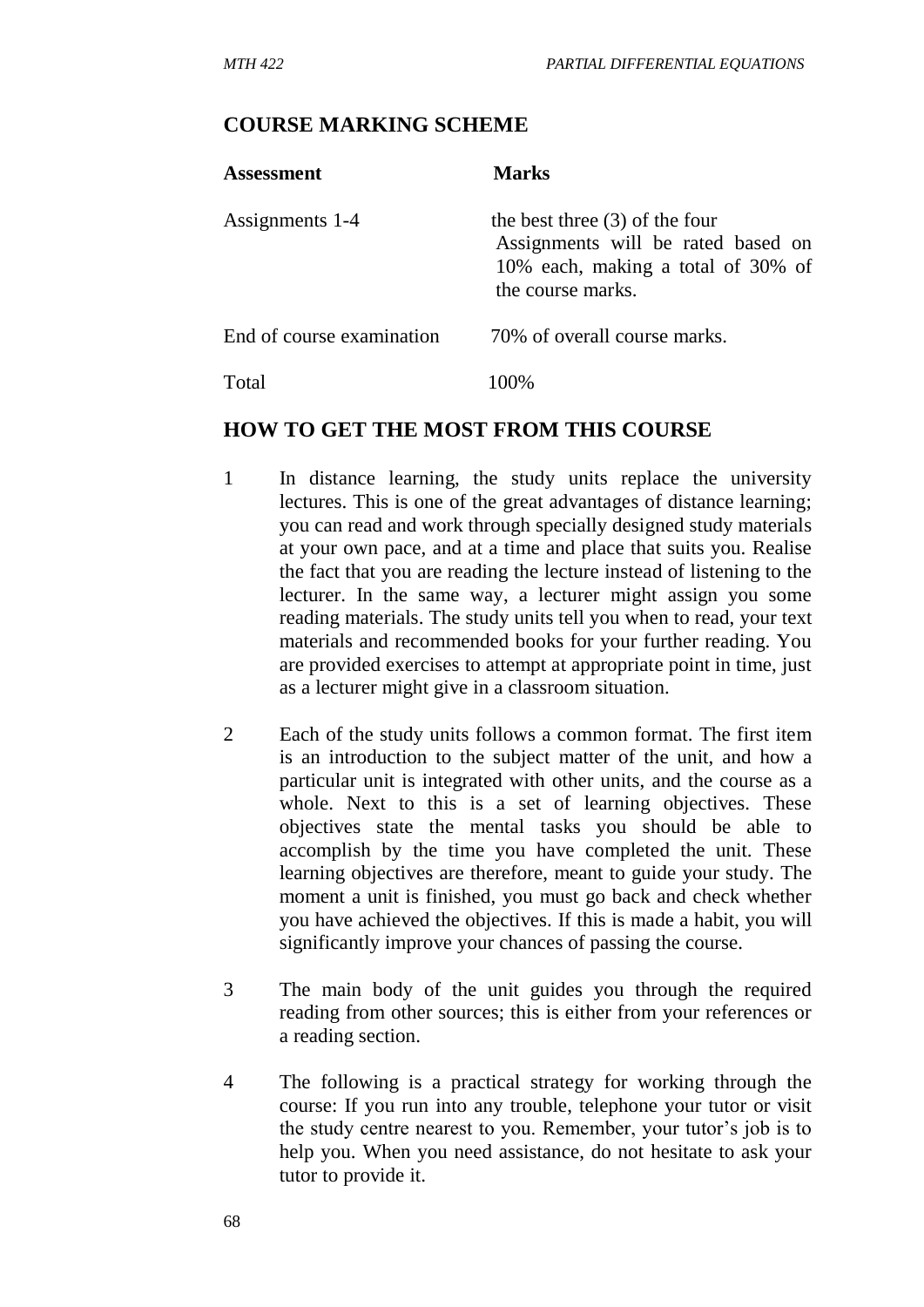- 5 Read this Course Guide thoroughly; this is your first assignment!
- 6 Organise a Study Schedule; Design a 'Course Overview' to guide you through the course. Note the time you are expected to spend on each unit and how the assignments relate to the units. Important information, e.g. details of your tutorials, and the date of the first day of the semester is available at the centre. You need to gather all the information into one place, such as your diary or a wall calendar. Decide on whatever method you choose, and write in your own dates and schedule of work for each unit.
- 7 Once you have created your own study schedule, do everything to stay faithful to it. The major reason why students fail is that they lag behind in their course work. If you get into difficulties with your schedule, please, let your tutor know before it is too late for help.
- 8 Turn to unit 1, and read the instruction and the objectives for the unit.
- 9 Assemble the study materials. You will need your references and the unit you are studying at any point in time.
- 10 As you work through the unit, you will know what sources to consult for further information.
- 11 Visit your study centre whenever you need up-to-date information.
- 12 Before the relevant due dates (about 4 weeks before due dates), visit your study centre for your next required assignment. Keep in mind that you will learn a lot by doing the assignments carefully. They have been designed to help you meet the objectives of the course and, therefore, will help you pass the examination. Submit all assignments as at when due.
- 13 Review the objectives for each study unit to confirm that you have achieved them. If you are not sure about any of the objectives, you can move to the next unit. Study unit by unit through the course, and try to space your study so that you can keep to the schedule.
- 14 When you have submitted an assignment to your tutor for marking, do not wait for its return before starting the next unit. Keep to your schedule. When the assignment is returned, pay particular attention to tutor's comments, both on the tutor-marked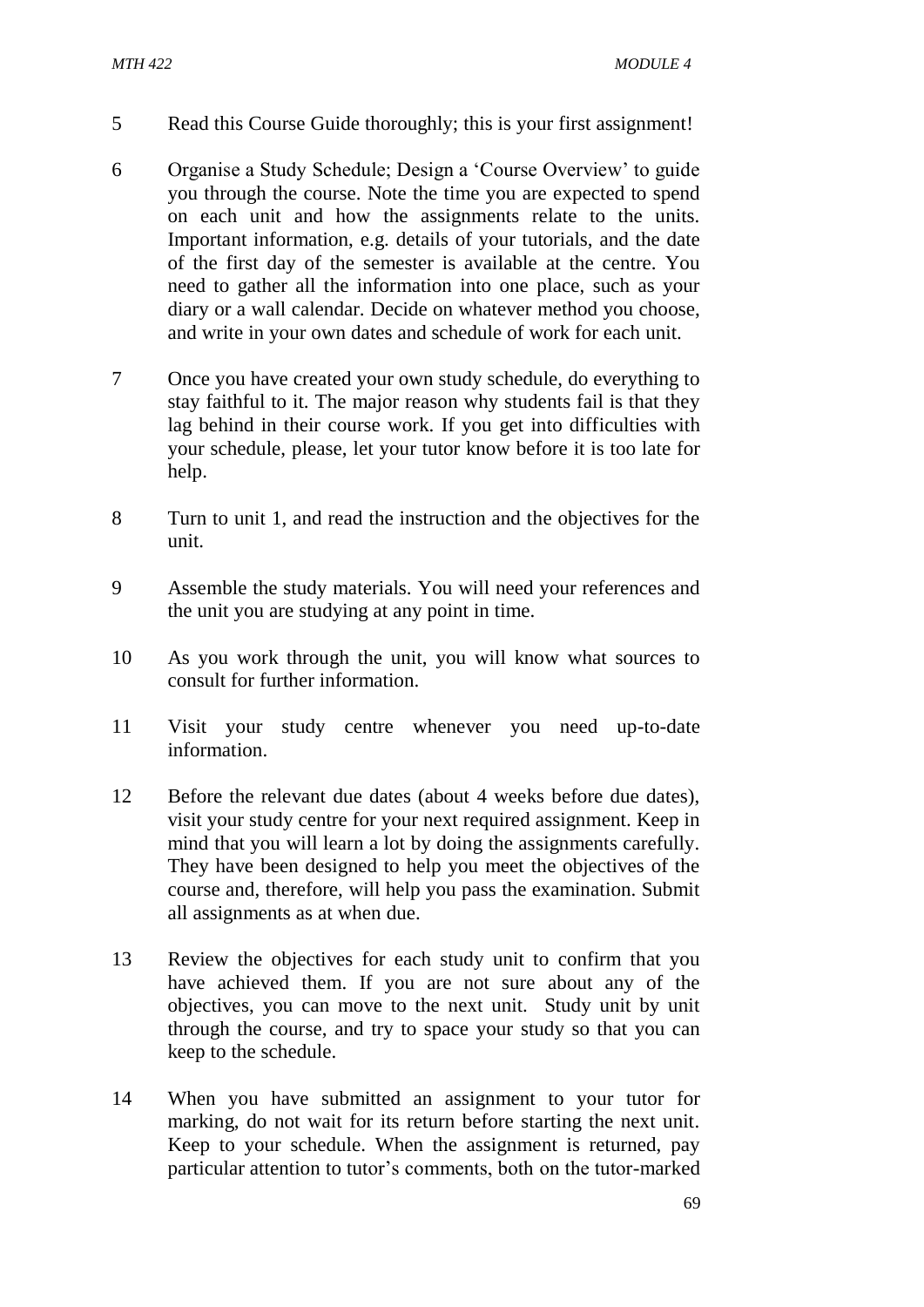assignment form and also the written comments on the ordinary assignments.

15 After completing the last unit, review the course and prepare yourself for the final examination. Check that you have achieved the unit objectives (listed at the beginning of each unit), and the course objectives (listed in the Course Guide).

## **FACILITATORS, TUTORS AND TUTORIALS**

There are some hours of tutorial provided in support of this course. You will be notified of the dates, times and venue of these tutorials, as well as the name, and phone number of your facilitator as soon as you are fixed in a tutorial group.

Your tutor or facilitator will mark and comment on your assignments. Your tutor keeps a close watch on your progress, so as to render necessary assistance when required. You mail your tutor-marked assignment to your tutor before the scheduled date. They will be marked by your tutor and returned to you as soon as possible.

Do not hesitate to contact your facilitator by telephone, e-mail, and discuss your problems for necessary assistance.

The following might be circumstances in which you would find help necessary. Contact your facilitator if you:

- do not understand any part of the study units of the assigned readings
- have difficulty with the self-test or exercises
- have a question or problem with an assignment or with the grading of an assignment.

You should try your best to attend the tutorials. This is the only chance for a face-to-face contact with your course facilitator, and to ask questions which are answered instantly. You can raise any problems encountered in the course of your study. To derive maximum benefit from course tutorials, prepare a list of questions before the tutorial session. You will learn a lot by your active participation in the discussion.

## **SUMMARY**

Each of the 4 modules of this course has been designed to stimulate your interest in Partial Differential Equations through fundamental conceptual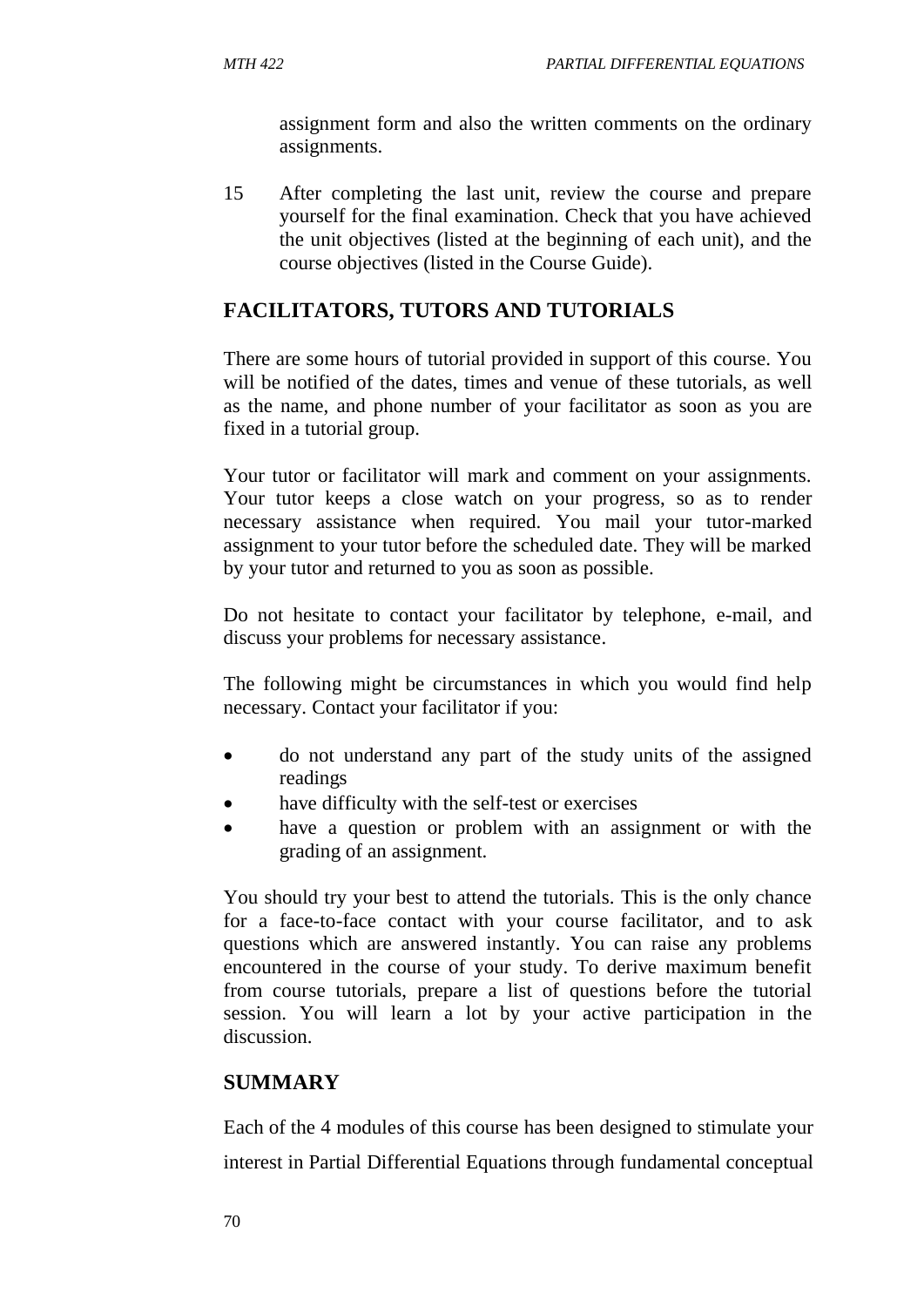building blocks in the study and application of Partial Differential Equations to practical problem solving.

**Module 1** premises this course with the statement of the Essential Definitions to be found in the study of Partial Differential Equations and proceeds through First Order Equations, Quasi – Linear Equations and the Method of Lagrange. It is closed with a study of the Application of Partial Differential Equations to the Conservation Law which is developed to the concept of Shock – a consequence of an abrupt discontinuity.

**Module 2** treats General First Order Equation with particular reference to Cauchy Method of Characteristic. It presents the three Types of Solution of Partial Differential Equations - Complete Solution (Integral), General Solution (Integral) and Singular Solution

**Module 3** focuses on the higher order Partial Differential Equations commencing with the Second Order. This module Classifies Partial Differential Equations an lays emphasis on the Tricomi's Equation, its Characteristics and treats the Case of Two Independent Variables. It further proceeds to the Transformation of Independent Variables where three cases are highlighted; the Regular, the Hyperbolic and the Elliptic Cases.

**Module 4** which closes the course takes on the Cauchy Problem and Characteristics Problem. It is partly occupied with the Fundamental Existence Theorem; the Cauchy Problem as well as the Cauchy Kovalevsky Theorem.

You will feel more at ease with Partial Differential Equations and life will never be the same again by the time you compete this course. In order to achieve this however, my advice is as follows:

- make sure that you have enough referential and study material available and at your disposal at all times
- devote sufficient quality time to your study.

I wish you luck.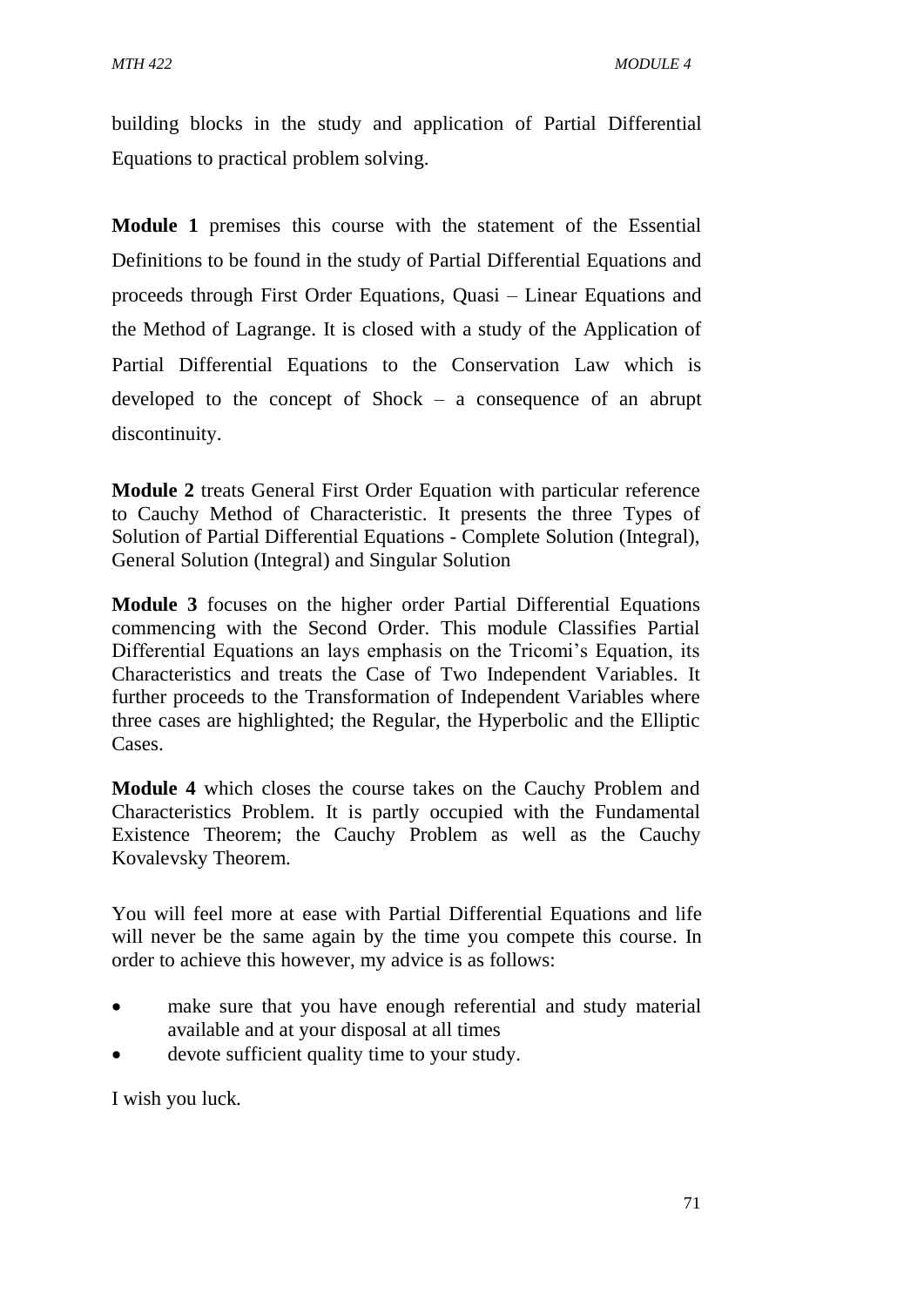# **CONTENTS PAGE Module 1 ............................................................................ 1** Unit 1 Definitions and Equations................................. 1 Unit 2 Application of IVP Conservation Law, Development of Shock...................................... 19 **Module 2 ........................................................................... 24** Unit 1 General First Order Equation and Cauchy Method of Characteristic................................... 24 Unit 2 Types of Solution............................................... 32 **Module 3 ........................................................................... 41** Unit 1 Second Order P.D.E. Classifications................ 41 Unit 2 Transformation of Independent Variables....... 49 **Module 4 ........................................................................... 58** Unit 1 Cauchy Problem, Characteristics Problem and Fundamental Existence Theorem............... 58 **MAIN COURSE**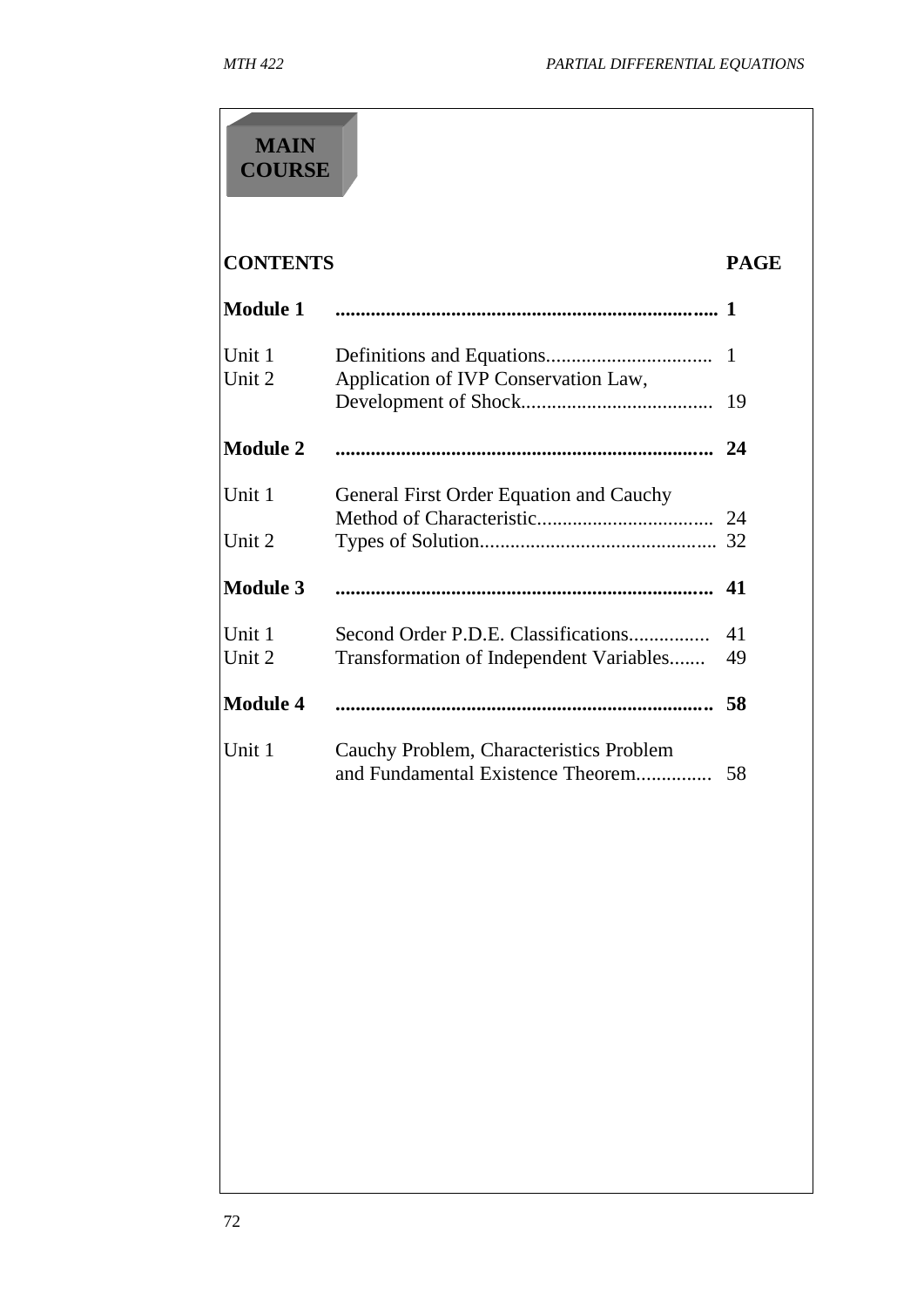## **MODULE 1**

| Unit 1 | Definitions and Equations            |
|--------|--------------------------------------|
| Unit 2 | Application of IVP Conservation Law, |
|        | Development of Shock                 |

## **UNIT 1 DEFINITIONS AND EQUATIONS**

## **CONTENTS**

- 1.0 Introduction
- 2.0 Objectives
- 3.0 Main Content
	- 3.1 Essential Definitions
	- 3.2 First Order Equation
	- 3.3 Quasi Linear Equations
	- 3.4 Method of Lagrange
- 4.0 Conclusion
- 5.0 Summary
- 6.0 Tutor-Marked Assignment
- 7.0 References/Further Reading

## **1.0 INTRODUCTION**

What is a Partial Differential Equation, how do we classify Partial Differential Equations? How are they rendered graphically and how do we solve them? This unit addresses these questions with a tour of the basics of Partial Differential Equations; particularly on an introduction to the methods for deriving solution.

## **2.0 OBJECTIVES**

At the end of this unit, you should be able to:

- define the term Partial Differential Equation
- classify First Order Equations
- investigate the methods for constructing solutions for Partial Differential Equations
- solve Quasi Linear Equations
- explore the many definitions applied in deriving solutions
- apply the method of Lagrange in deriving solutions for Partial Differential Equations.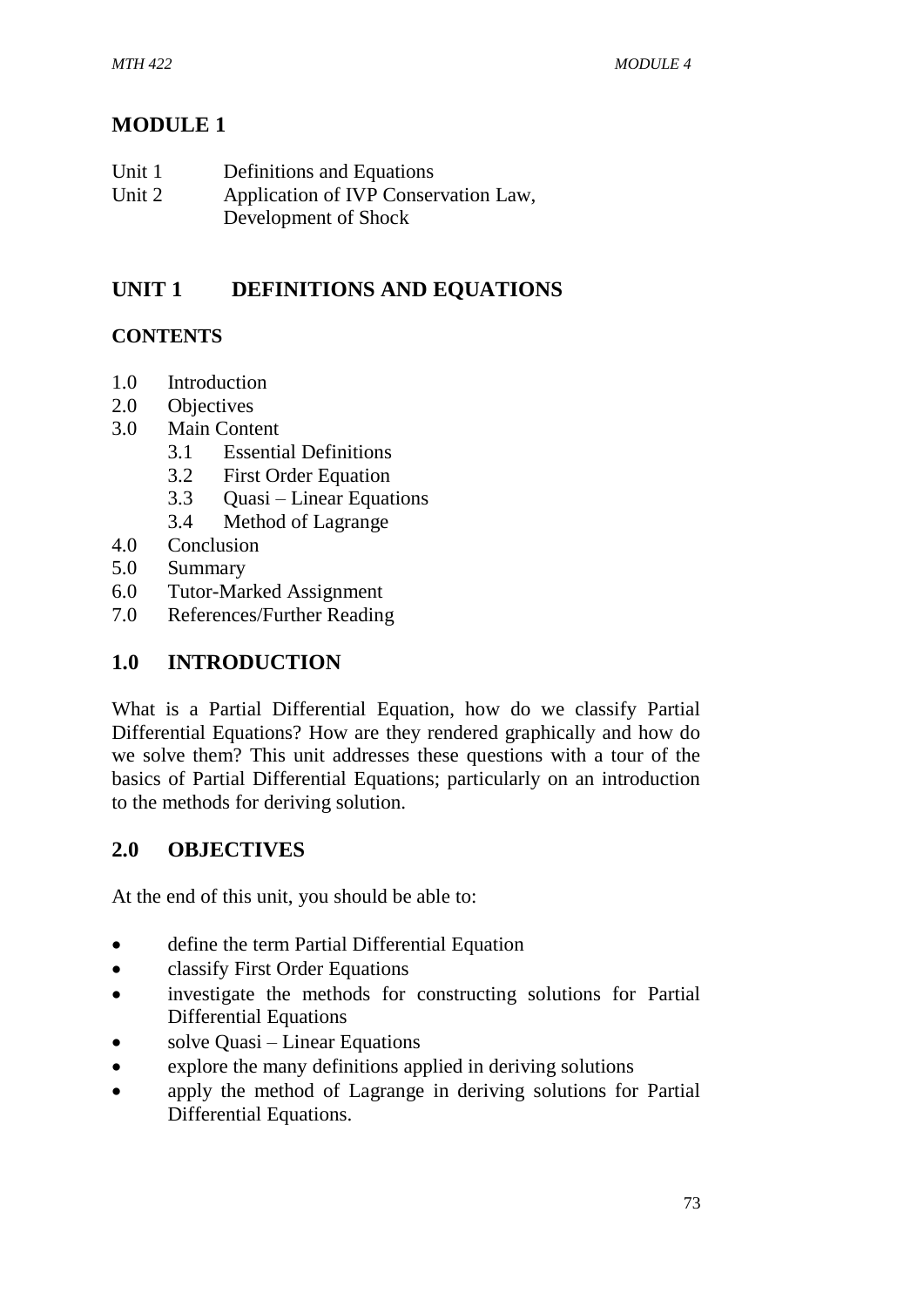## **3.0 MAIN CONTENT**

#### **3.1 Essential Definitions**

In some elementary course we encountered many physical problems that are modelled by ordinary differential equations and have learnt some of the basic solution technique for such equation. We shall now expand our view by examining Partial Differential Equations (P.D.E). Our Approach will deal with:

- i) Existence and Uniqueness of solutions.
- ii) Stability of solution to small perturbations.
- iii) Methods for constructing solutions.

We shall focus attention largely on (iii) although it is not always possible to solve a P.D.E in closed form.

#### **0.1 Definition**

A P.D.E 
$$
G\left(x, u \cdot \frac{\partial u}{\partial x}, \frac{\partial^2 u}{\partial x}, \dots, \frac{\partial^m u}{\partial x_m}\right) = 0
$$

Where  $x \in R^n$ 

$$
\underline{x} = (x_1 \ x_2 \ \dots \dots \ x_n)
$$

This is a relationship between a function U of several variables  $\underline{x} = (x_1, x_2, \dots, x_n)$ ,  $n \ge 2$  and its partial derivative.

#### **0.2 Definition**

By solution (0.1.0) in a domain  $\Omega$  *CR*<sup>*n*</sup> we mean a function U = g (<u>x</u>) whose partial derivatives of order less than or equal to m (e m) exist in  $\Omega$  and satisfy the equation. We note however that some P.D.E do not provide solution in the classical sense defined above.

#### **Example:**

$$
x^2 \frac{\partial u}{\partial x} = 1
$$

Does not have a solution in any domain,  $\Omega$  that contain the origin, rather than a solution in the sense of distributions or generalised functions.

#### **0.3 Definitions**

A P.D.E is said to be of nth – order if the order of the highest partial derivation occurring in the equation and if the coefficient of the highest – order occur linearly the equation is said to be quasi – linear.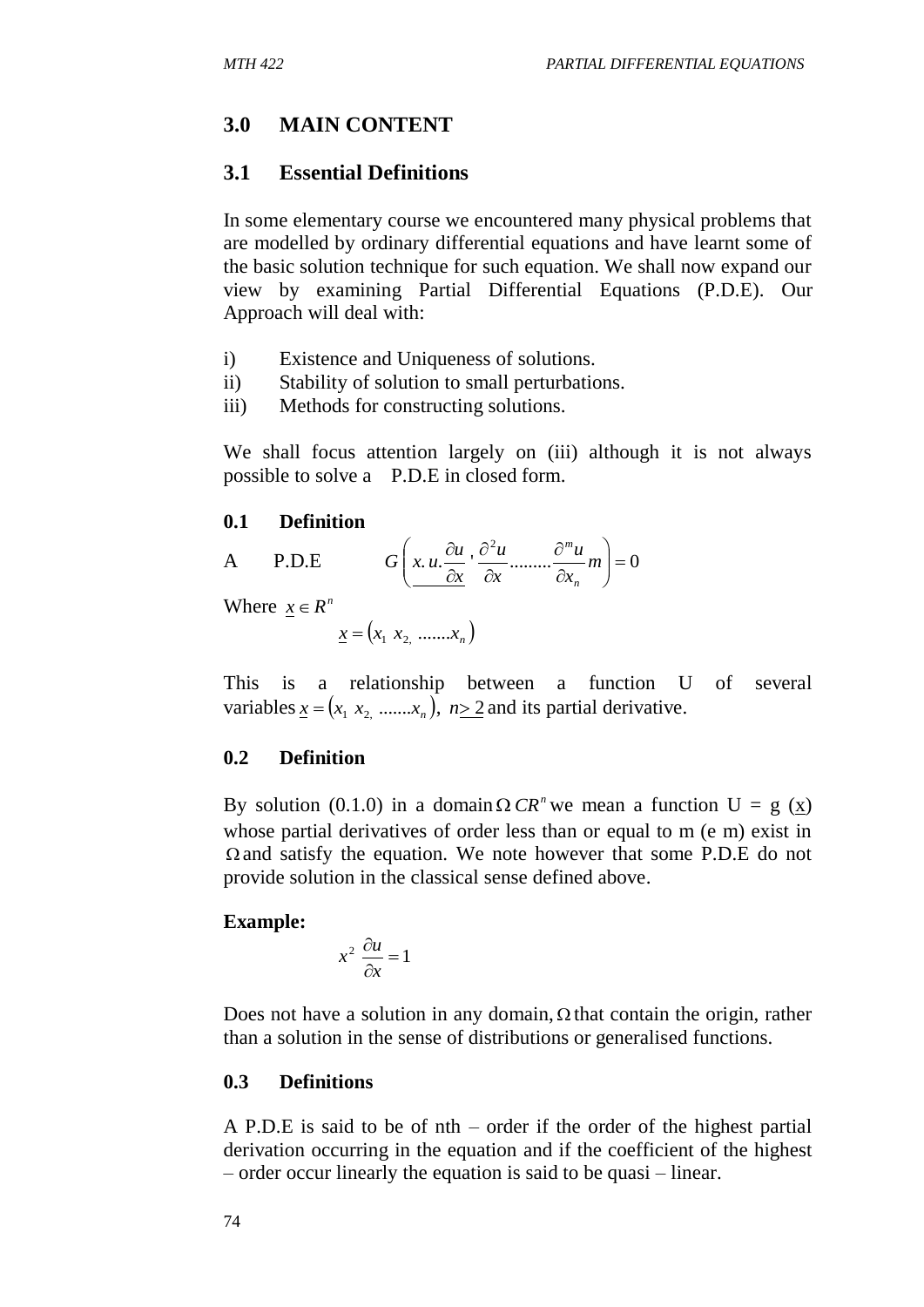$$
\sum_{i,j=1=r}^{n} Aij \left( \underline{x} u, \frac{\partial y}{\partial x}, \dots, \frac{\partial u}{\partial x} \right) \frac{\partial 2u}{\partial x \partial y}
$$

$$
+ g \left( \underline{x}_1 u_1 \dots, \frac{\partial u}{\partial x_n} \right) = 0
$$

It is quasi – linear and of 2nd order.

If the coefficient of the highest orders derivation are all functions of x only. The age is said to be Semi Linear.

#### **Example:**

............................ (0.3.1)

Is semi linear and of 2nd order.

The equation is linear if the coefficient of U and the coefficient of all its partial derivatives are functions of  $\bar{x}$  only.

E.g. 
$$
\sum_{ij=1}^{n} Aij \left(\underline{x}\right) \frac{\partial^2 u}{\partial x^i} + \sum_{i=1}^{n} Bi \left(\underline{x}\right) \frac{\partial u}{\partial x^i} + c(\underline{x})U + g\left(\underline{x}\right) = 0
$$
 (0.3.2)

It is linear and of 2nd order.

An equation that is not linear is said to be non-linear. A 2nd order e.g.  $(0.3.2)$  is said to be homogenous if g  $(x)$  is identically zero. Otherwise it is non – homogenous.

If  $(0.1.0)$  is a polynomial of degree k in the highest order partial derivation we say that the equation is of degree k.

$$
\left(\frac{\partial u}{\partial x}\right)^2 + \left(\frac{\partial u}{\partial y}\right)^2 + \left(\frac{\partial u}{\partial z}\right)^2 = 1
$$

It is 1st order non-linear degree 2.

In general any equation of degree  $k = 1$  is non – linear.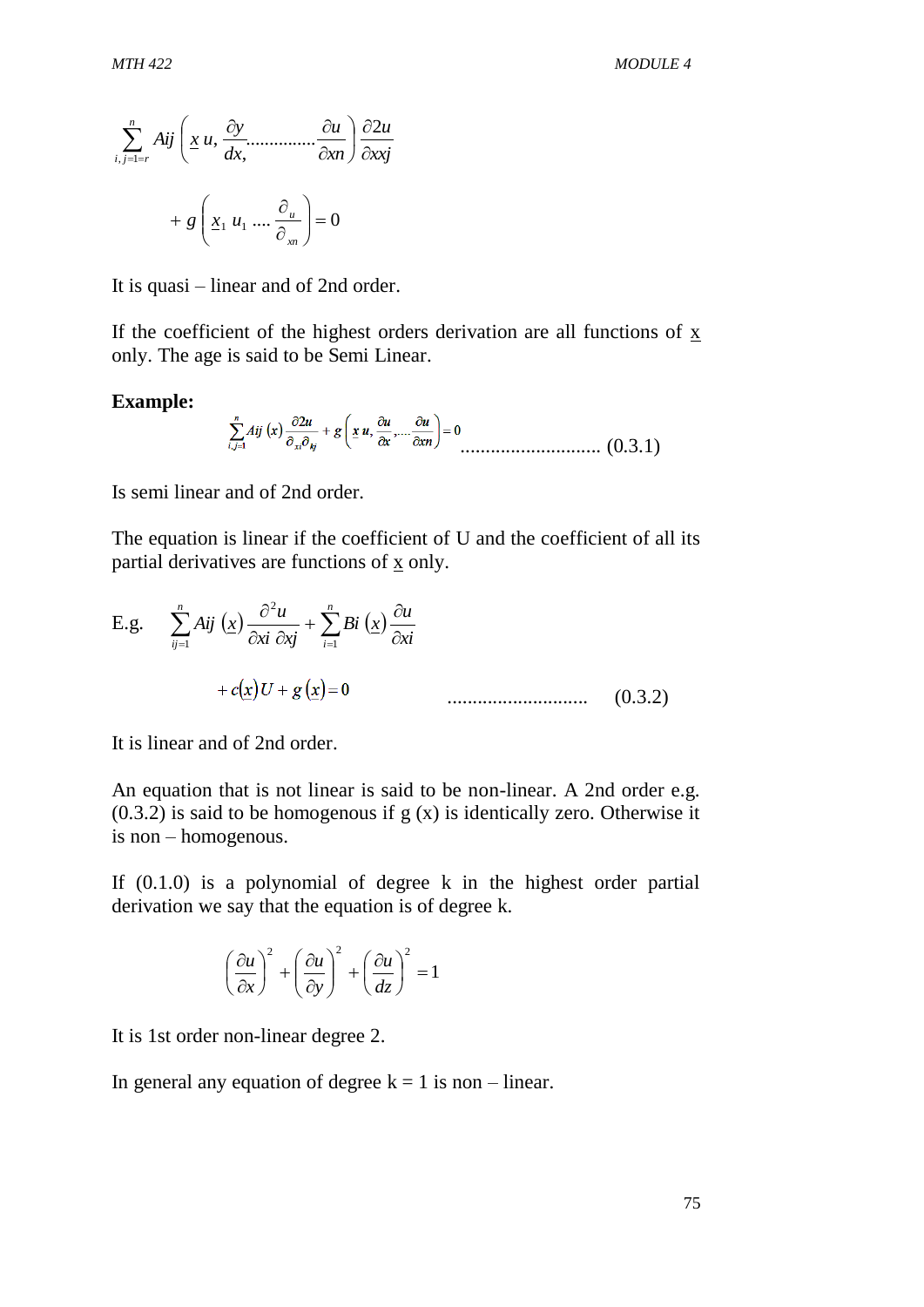## **Example:**

1) 
$$
x \frac{\partial z}{\partial x} + y \frac{\partial z}{\partial y} = \cos xy
$$

It is 1st order, linear non-homogenous.

2) 
$$
U \frac{\partial u}{\partial y} \frac{\partial 3u}{\partial x^3} + \left(\frac{\partial^2}{\partial y^2}\right)^2 \sin u
$$

It is 3rd order quasi – linear.

3) 
$$
\frac{\partial^2}{\partial xy} + \left(\frac{\partial u}{\partial x}\right)^2 = \frac{\partial y}{\partial z} + z^3
$$

It is  $2<sup>nd</sup>$  order and semi – linear.

4) 
$$
\frac{\partial^2 u}{\partial t^2} - c^2 \left( \frac{\partial^2 u}{\partial x^2} + \frac{\partial^2 u}{\partial y^2} \right) = 0
$$

It is 2nd order linear Homogenous.

5) 
$$
\left(\frac{\partial^2 u}{\partial x^2}\right)^3 + \left(\frac{\partial^2 u}{\partial y^2}\right) + \frac{\partial^2 u}{\partial x \partial y} + \frac{\partial u}{\partial y} = u
$$

It is 2nd order non linear.

$$
\begin{cases}\nU \frac{\partial v}{\partial x} + V \frac{\partial u}{\partial y} = x + y \\
V \frac{\partial v}{\partial x} + U \frac{\partial u}{\partial y} = x - y\n\end{cases}
$$

System of 1st order quasi linear equation

$$
(ax)
$$
  $z(a)u_x + (a)Uz Za + (a)Vn + (av)Vz Zx = ay = 0$ 

## **Example:** Given that

$$
\begin{aligned} u &= g(x_i, y_i, z) \\ v &= h(x_i, y_i, z) \end{aligned} \bigg\} c^i \left( \Omega \right)
$$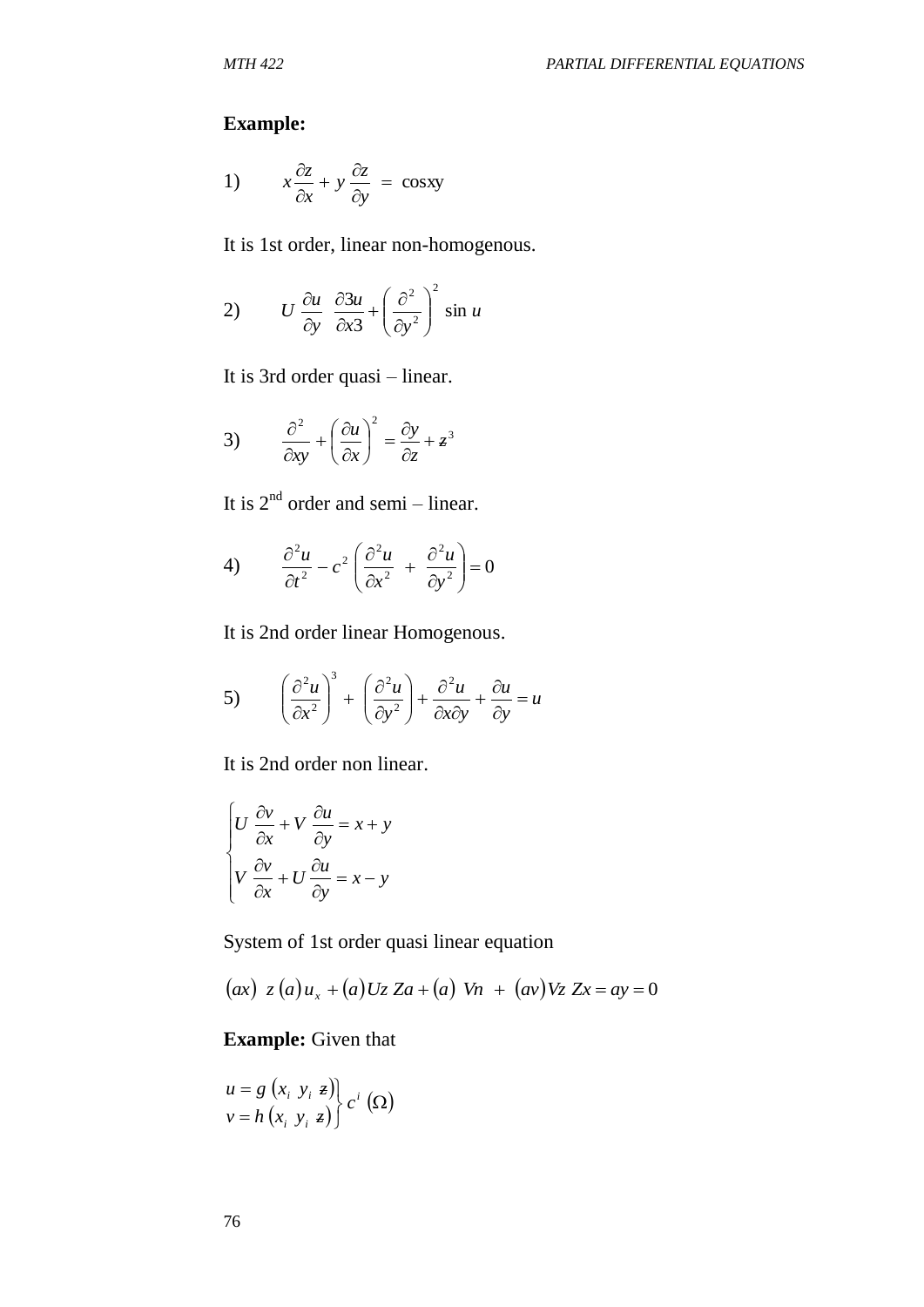Determine the P.D.E of lowest order satisfied by the class of all functions defined implicitly by

*G*  $(u_i, v) = 0$ 

Where,  $Gu Gv \neq 0$  in  $\Omega$ 

## **3.2 First Order Equation**

Examples of 1st order equations are:

 $Zx^2 + Zy^2 = 1$ If  $P = Zx$ ,  $q = Zy$  $P^2 + q^2 = 1$  $a(z) \, Zx + Zy = 0$  $a(z)p + q=0$ 

 $xZn + yZy = xZ (xp + yq = nZ)$ 

## **3.3 Quasi-Linear Equations**

This is given by

$$
A(x_i, y z) Zx + B(x_i, y_i z) Zy = C(x_i, y_i z)
$$
 (1.1.0)

Where,  $(x, y) \in D \subset R^2$  and A, B, Care

$$
C^0
$$
 ( $\Omega$ ),  $\Omega$  being in  $R^3$ 

Where projection on  $R^2$  is 0

 $(1.1.0) \Rightarrow (Zx, Zy, -1)$  is perpendicular to  $(A, B, C)$ 

$$
(Zx_i, Zy_i - 1)
$$
\n
$$
(x_i, y_i, z)
$$
\n
$$
(A, B, C)
$$
\n
$$
Z = 0 - \phi(x_i, y)
$$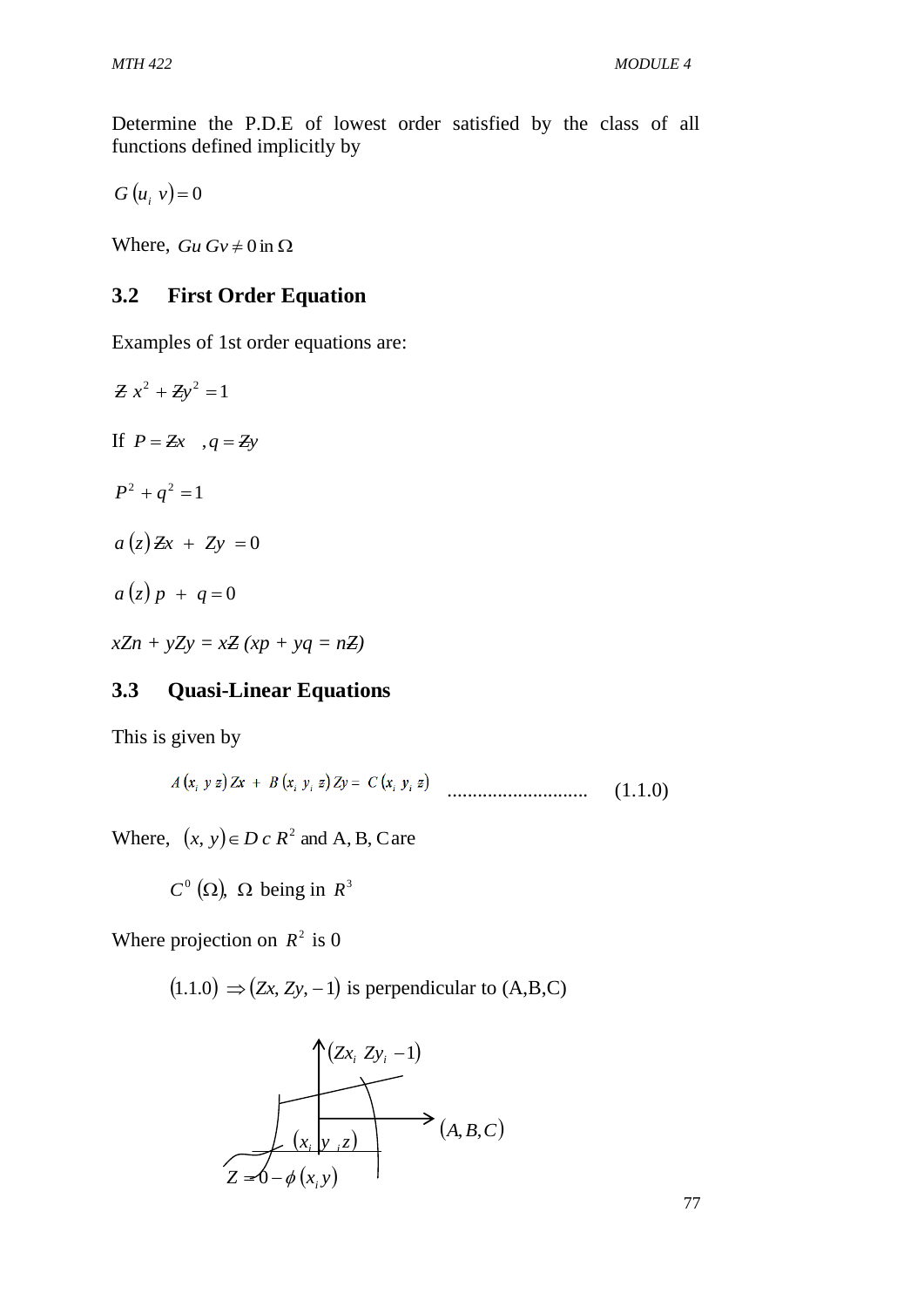#### **Implies that there exists an integral surface**

$$
\sum = \{ (x_i \ y_i \ z) : Z \phi (x_i \ y) \}
$$

Passes thru $(x_i, y_i, z)$  which is target to the given vector

$$
A(x_i, y_i, z), B(x_i, y_i, z), C(x_i, y_i, z)
$$

At the given point,

 $AZx + BZy = C$ 

can be interpreted geometrically as a requirement that any surface  $Z = Z(n, y)$  thru  $(x, y, z)$  must be tangent to a prescribed vector  $(A, B, C)$ .



The direction of the vector (A,B,C) is called the characteristics direction at the given point if  $(dx, dy, dz)$  lies in the tangent plane S at  $(x, y, z)$  then  $\left(d_x d_y d_z\right)$   $\left(Z_x, Z_y - 1\right) = 0$ 

 $\Rightarrow$  *Zxdx* + *Zy dy* = *dz* 

Comparing the above result with (1.1.0)

We have that

$$
\frac{dx}{A} = \frac{dy}{B} = \frac{dz}{C}
$$
\n
$$
= \frac{dx}{dt} = A; \frac{dy}{dt} = B; \frac{dz}{dt} = C
$$
\n
$$
= \frac{dy}{dx} = \frac{B}{A}; \frac{dz}{dx} = \frac{C}{A}.
$$
\n(1.1.1)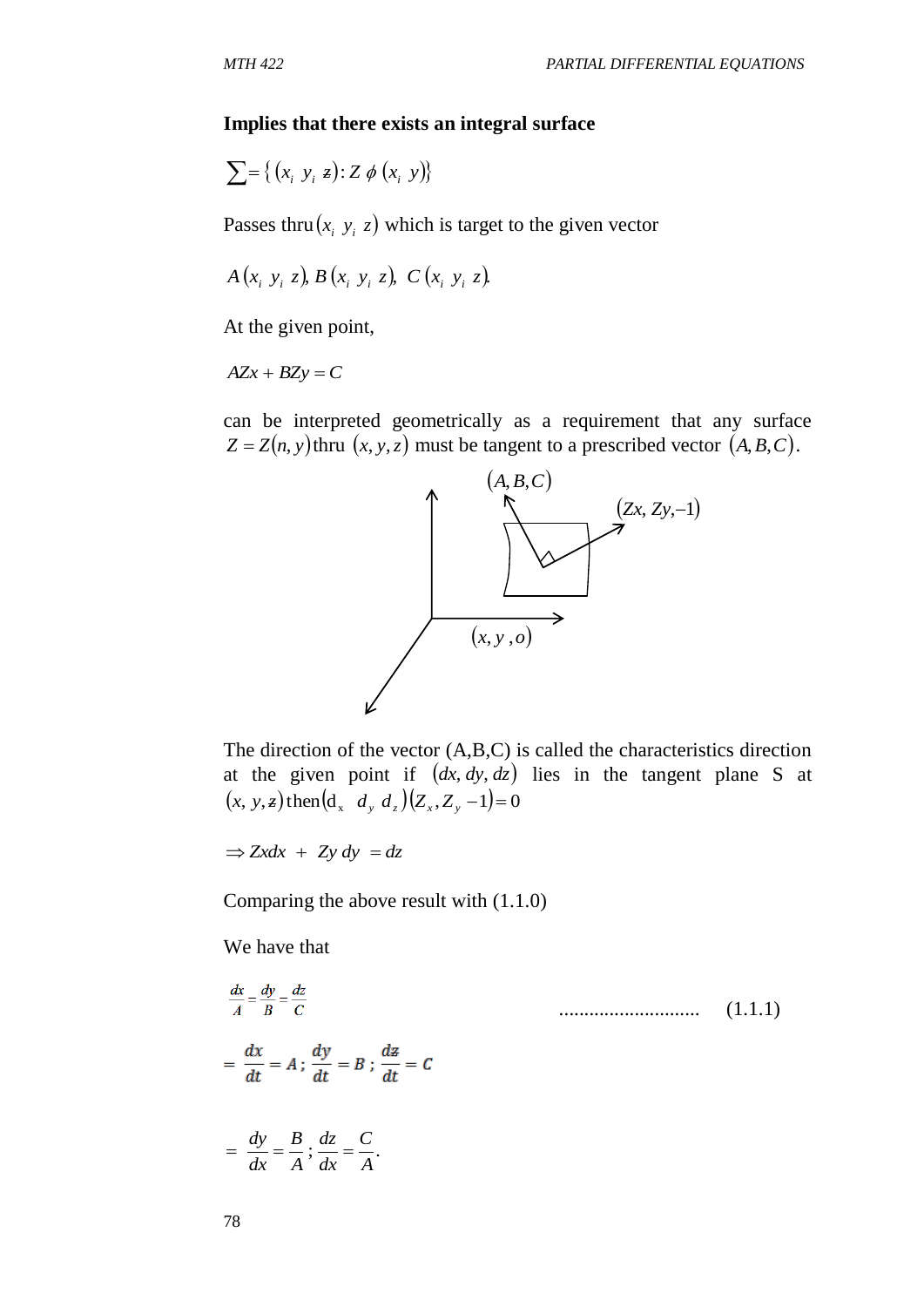*MTH 422 MODULE 4*

Define (1.1.0) 
$$
A(x, y, z) Zn + B(x, y, z) Zy \pm C(x, y, z)
$$

By the characteristic of 1.1.0 we mean the integral curves of (1.1.1)  $chor =$ *C dt B dy A*  $\frac{dx}{dt} = \frac{dy}{dt} =$ 

#### **Theorem 1.2**

The integral curves of (1.1.1) generates the integral surface of (1.1.0)  $A(x, y, z) Zn + B(x, y, z) Zy = (x, y, z)$ 

#### **Proof**

Let  $Z = Z(x, y)$  be an integral of (1.1.0)

Then  $dz = Zx dx + Zy dy$ *dz Zx dx Zy dy* ................. (1.2.0)

Suppose r is an integral curve of  $(1.1.1)$  then  $dx =$  Adt, by = Bdt *and* dz  $= C$ 

Substituting into (1.2.0) we have (1.1.0)

It can be proved that exactly one characteristic passes through each point of S. The general solution of 1.1.1 is of the form

$$
y = (x, \alpha, \beta)
$$
  

$$
z = (z, \alpha, \beta)
$$

Where  $\alpha$  amd  $\beta$  are arbitrary constant.

Solution for  $\alpha$  and  $\beta$  we obtain

 $\alpha = u(x, y, z)$ *β = v ( x,y,z)*

Assuming that u and v are finally independent

i.e. 
$$
\frac{\partial(u,v)}{\partial(x,y)}, \frac{\partial(u,v)}{\partial(x,z)}, \frac{\partial(u,v)}{\partial(y,z)}
$$

are not all zero at any point  $(x, y, z)$  of S.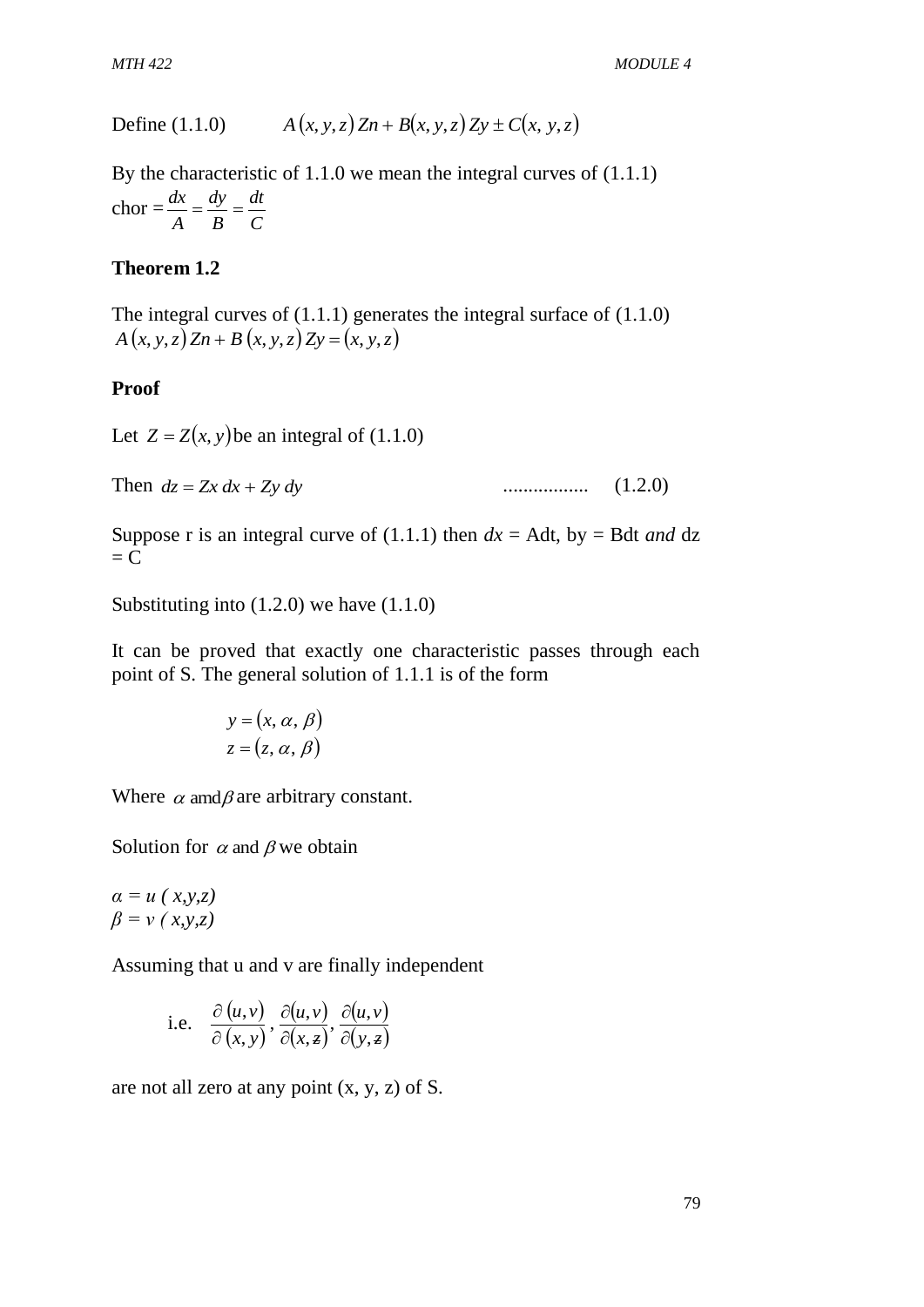## **Definition 1.2**

A single relation between u and v of the form

 $a(u,v) = 0$ 

Is called the general solution of (1.1.0)

### **Examples:**

Find the general solution of

$$
x\,Zx + yZy = Z
$$

With characteristic equation

$$
\frac{dx}{x} = \frac{dy}{y} = \frac{dz}{z}
$$

$$
\frac{dx}{x} = \frac{dy}{y}
$$

 $\implies$  Iny = lnx + lnx

$$
\frac{y}{x} = x = u(x, y, z)
$$
  
Also 
$$
\frac{dz}{z} = \frac{dx}{x}
$$
  

$$
InZ = Inx + In\beta
$$
  

$$
\frac{Z}{x} = \beta = v(x, y, z)
$$
  

$$
F(u, v) = 0
$$
  

$$
F(\alpha, \beta) = 0
$$
  

$$
F(\frac{y}{x}, \frac{z}{x}) = 0
$$
  

$$
\frac{z}{x} = F(\frac{y}{x})
$$

 $\int$  $\backslash$ 

*x*

$$
\Rightarrow Z = x F \left(\frac{y}{2}\right)
$$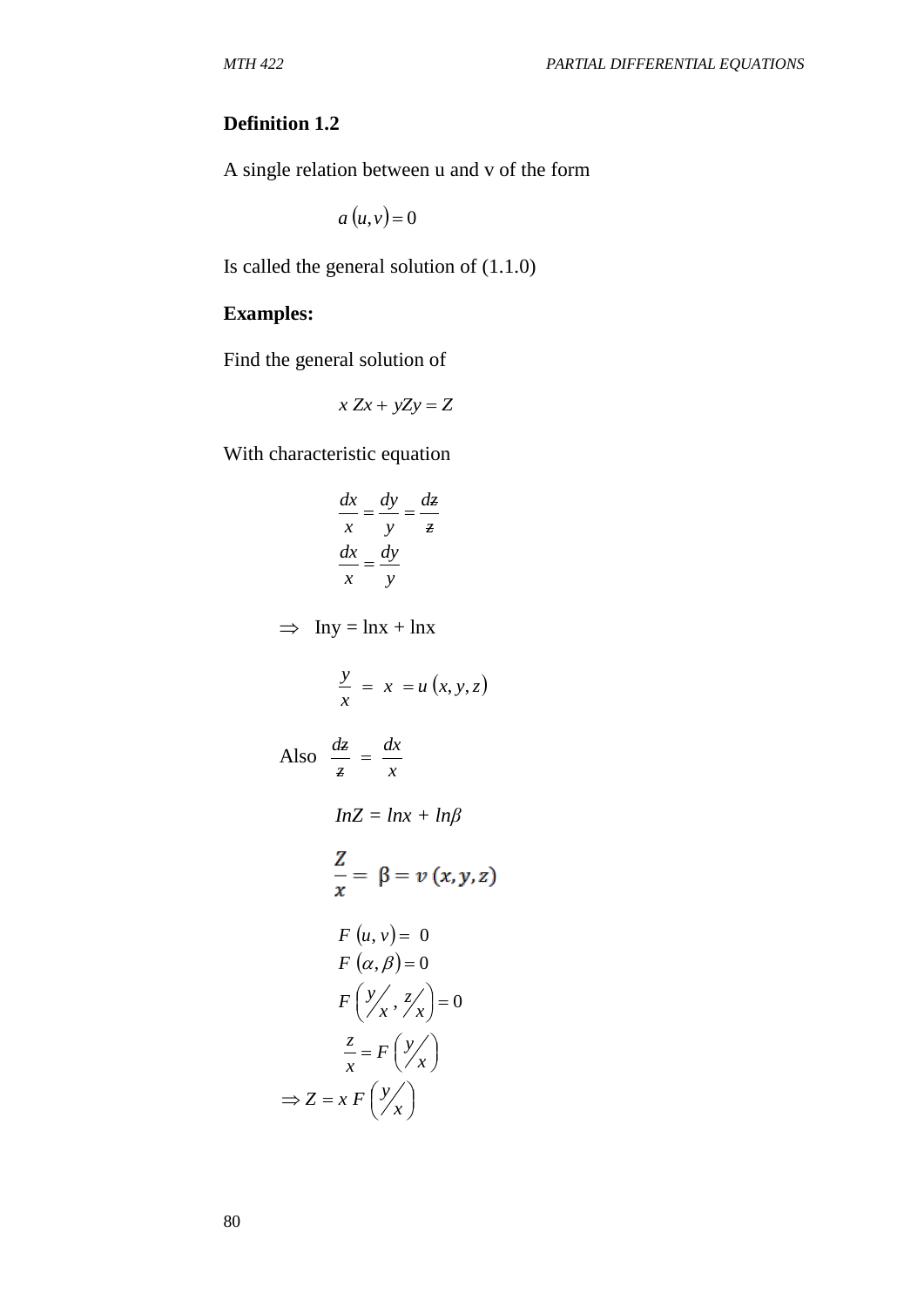#### **3.4 Method of Lagrange**

This is a useful technique for integrating first order equation from algebra we have that is

$$
\frac{a}{b} = \frac{c}{d}
$$

Then the following relationship is true

$$
\frac{K_1a + K_2c}{K_1b + K_2d} = \frac{a}{b} = \frac{c}{d}
$$

For arbitrary values of the multiplies  $K_1$  and  $K_2$  so

$$
\frac{dx}{A} = \frac{dy}{B} = \frac{dz}{C} = \frac{K_1 dx + K_2 dy + K_3 dz}{K_1 A + K_2 B + K_3 C}
$$
\n................. (1.2.1)

Hence equation more convenient for integration maybe found by appropriate choice of  $K_1, K_2, K_3$  in (1.2.1)

Further examples:

Find the general solution of

i) 
$$
(y+2x \in) \mathbb{Z}x - (x+2y\mathbb{Z}) \mathbb{Z}y = \frac{1}{2}(x^2 - y^2)
$$

$$
x \in R \; ; \; y > 0
$$

ii) 
$$
(z^2 - 2yz - y^2)Zx + (xy + xz)Zy - xy - xz
$$
  
 $Gx^2 + y^2 + z^2 = 0$ 

**Solution** 

$$
x2 + 4 zy + 2z2 where K1 = x
$$
  

$$
K2 = z
$$
  

$$
K3 = 2z + y
$$

Characteristic equations are

$$
\frac{dx}{y+2 x z} = \frac{dy}{x-2yz} = \frac{dz}{\frac{1}{2}(x^2 - y^2)}
$$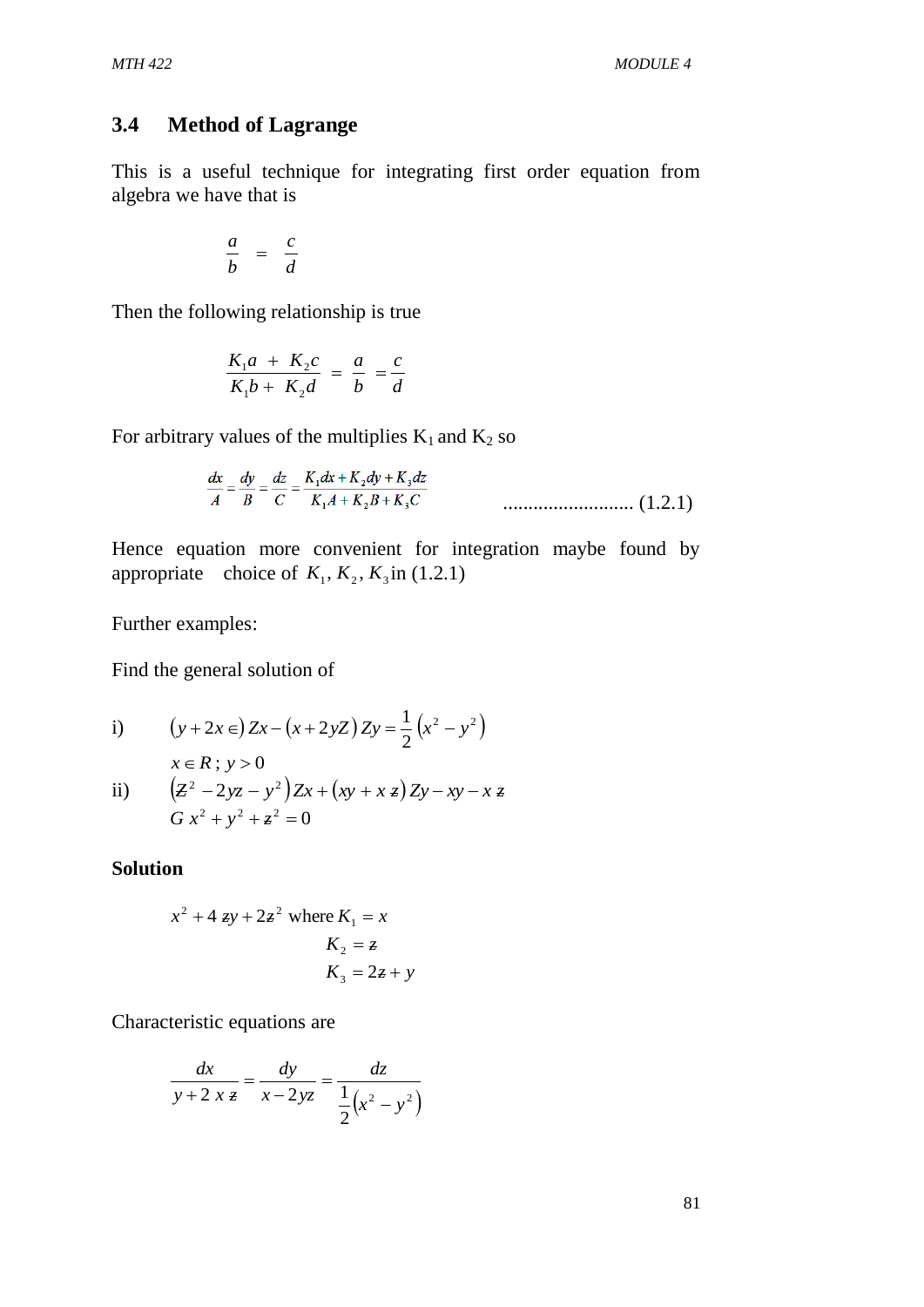By method of langrage multiplier

$$
\frac{1}{2} y d x + \frac{1}{2} x d y + dz = 0
$$
  
\n
$$
\frac{1}{2} y x + \frac{1}{2} x y + z = \alpha
$$
  
\n
$$
2 xy + 2 z = 2\alpha = \beta
$$
  
\n
$$
\frac{1}{2} x d x + \frac{1}{2} y d y - 2 Z dz = 0
$$
  
\n
$$
\frac{x^2}{4} + \frac{y^2}{4} - z^2 = \alpha
$$
  
\n
$$
x^2 + y^2 - 4z^2 = \alpha
$$
  
\n
$$
G(\alpha, \beta) = 0
$$
  
\n
$$
G(x^2 + y^2 - 4z^2; xy + z) = 0
$$

Initial value problem (or Cauchy problem in  $R^2$  consists of a determination of an integral surface S of (1.1.0) which passes through a pre-assigned space curve 6. We noticed that those are the following possibilities:

- i) Unique surface.
- ii) Infinitely many surface.
- iii) No surface depending on the pre assigned curve  $\xi$

#### **Examples:**

2) Consider the ivp

$$
\begin{cases}\nyZx - xZy = 0 \\
\xi : Z(x,0) = x4\n\end{cases}
$$

The characteristic equations are

$$
\frac{dx}{y} \frac{dy}{x} = \frac{dz}{0}
$$

$$
\frac{dx}{y} = \frac{dy}{-x}
$$

$$
-x \, dx = y \, dy
$$

$$
\frac{x^2}{2} + \frac{y^2}{2} = \alpha
$$

$$
x^2 + y^2 = \alpha
$$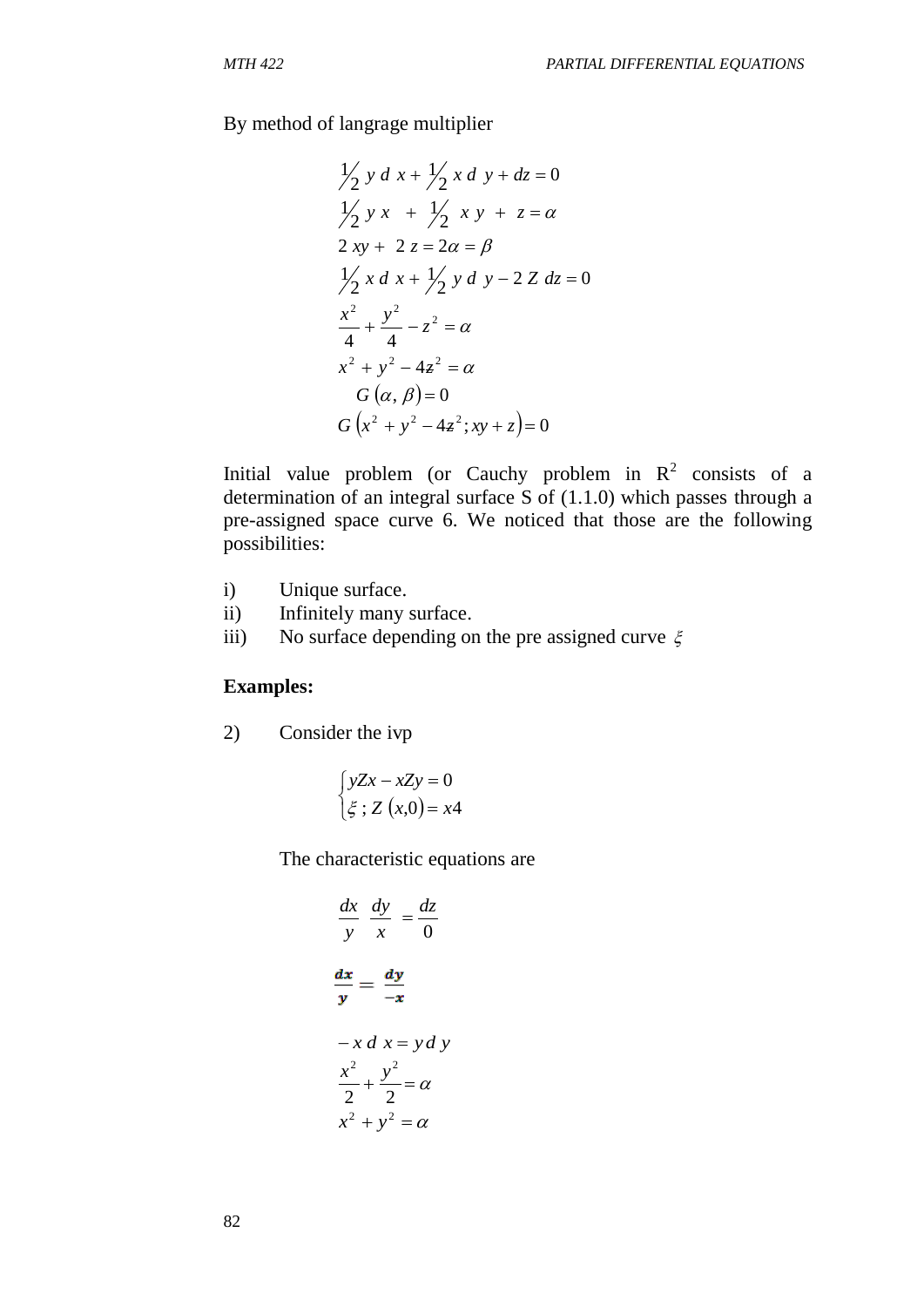and

$$
\frac{dx}{y} = \frac{dz}{0}
$$
  
\n
$$
dZ = 0 \Rightarrow Z = \beta
$$
  
\n
$$
F(\lambda, \beta) = 0
$$
  
\n
$$
\beta = F(\lambda)
$$
  
\n
$$
Z = F(x^2 + y^2)
$$

The general solution is any surface of revolution about z-axis



2) Consider the ivp

$$
\begin{cases}\ny z x - xZy = 0 \\
\xi : \text{circle}\begin{cases}\nx^2 + y^2 = 1 \\
\xi = 1\n\end{cases} \\
Z = F(x^2 + y^2) \\
1 = F(x^2 + y^2) = 1 \\
\Rightarrow z = F1(x^2 + y^2) \text{ where f1 is any function which satisfies } f_1(1) = 1\n\end{cases}
$$

The solution exist but not unique.

These are certainly infinitely many such surfaces.

In this cape  $\xi$  itself is a characteristic.

3) Consider the *ivp*  
\n
$$
\begin{cases}\nyZx - xZy = 0 \\
\xi : \text{ellipse } \begin{cases} x^2 + y^2 = 1 \\
Z = y \end{cases}\n\end{cases}
$$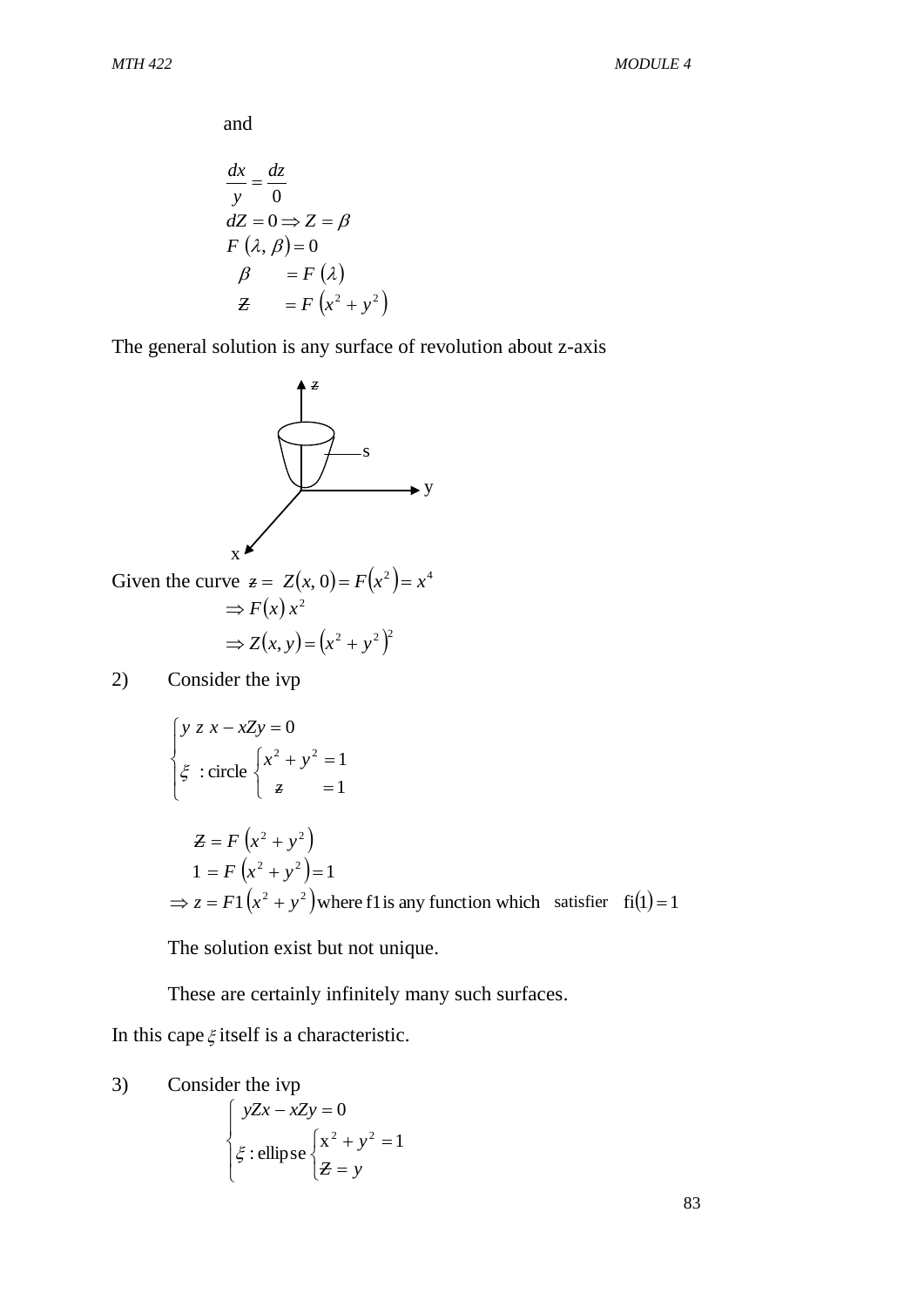$$
\mathcal{Z} = F(x^2 + y^2)
$$
  
\n
$$
\Rightarrow y = F(x^2 + y^2) = F(1)
$$
  
\n
$$
\mathcal{Z} = y
$$
, which is impossible.

: No such integral surface exists.

#### **Theorem1.8:**

Let 
$$
AZx + BZy = C
$$
,  $(x, y, z) \in \Omega$ ; (1.8.0)

$$
A, B, C \in C^{0} (\Omega) \text{ and } \xi : \mathbf{x} = \mathbf{x}_{0}(s)
$$
  
\n
$$
y = y_{0}(s)
$$
  
\n
$$
0 \le s \le 1
$$
  
\n
$$
z = Z_{0}(s)
$$
  
\n
$$
...
$$
  
\n
$$
(1.8.1)
$$

A given space in  $\Omega \exists$ 

$$
x_0, y_0, z_0 \in C^1[0,1]
$$
  
Let  $Ay_0^1 - Bx_0^1 \neq 0$ 

Then  $\exists$  a unique solution  $z = z(x, y)$  of (1.8.0) defined in some neighbourhood of the given curve  $\xi$  and which satisfiers the initial condition  $Z(x_0^{(s)}, y_0^{(s)})$ 

$$
Z(x_0(s), y_0(s)) = Z_0(s) \tag{1.8.3}
$$

#### **Proof:**

Consider the characteristic system

$$
z = F(x2 + y2)
$$
  
\n⇒ y = F (x<sup>2</sup> + y<sup>2</sup>) = F(f)  
\nZ = y, which is impossible.  
\n.. No such integral surface exists.  
\n**Theorem1.8:**  
\nLet *AZx* + *BZy* = *C*, (x, y, z) ∈ Ω  
\n  
\n*A, B, C ∈ C<sup>o</sup> (Ω) and ξ : x = x<sub>o</sub>(s)*  
\n  
\n*y* = *y<sub>o</sub>(s)*  
\n0 ≤ *s* ≤ 1  
\n  
\n*x<sub>o</sub>*, *y<sub>o</sub>*, *z<sub>o</sub>* ∈ *C<sup>1</sup>[0,1]*  
\n  
\nLet *Ay<sub>o</sub>*<sup>1</sup> – *Bx<sub>o</sub>*<sup>1</sup> ≠ 0  
\n  
\nThen  $\exists$  a unique solution  $z = z(x, y)$  of (1.8.0) defined in  
\nneighborhood of the given curve ξ and which satisfies the  
\ncondition *Z* (x<sub>o</sub><sup>(s)</sup>, y<sub>o</sub><sup>(s)</sup>) = Z<sub>o</sub> (s)  
\n  
\n**Proof:**  
\nConsider the characteristic system  
\n
$$
\frac{dx}{A} = \frac{dy}{B} = \frac{dz}{C}
$$
  
\n
$$
= \frac{dx}{dt} = A
$$
  
\n
$$
\frac{dy}{dt} = B
$$
  
\nFrom the existence and uniqueness theorem for P.D.E we many  
\n(1.8.4) for a uniquely family of characteristics

From the existence and uniqueness theorem for P.D.E we many solve (1.8.4) for a uniquely family of characteristics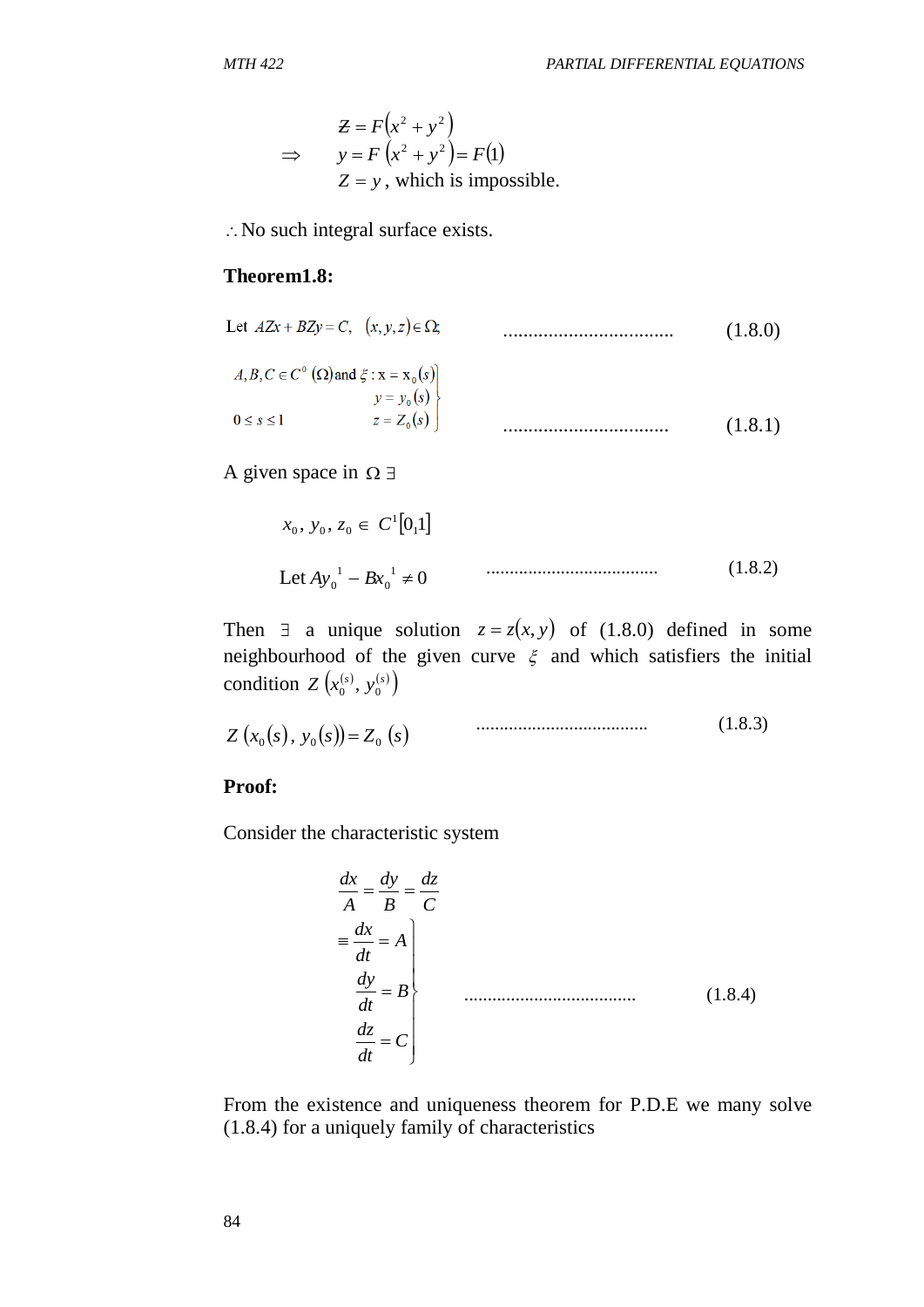$$
x = x (x_0(s), y_0(s), z_0(s), t)
$$
  
\n
$$
y = y (x_0(s), y_0(s), z_0(s), t)
$$
  
\n
$$
\overline{z} = z (x_0(s), y_0(s), z_0(s), t)
$$
  
\n
$$
(1.8.5)
$$

Such that

$$
x(s, o) = x_o(s)
$$
  
\n
$$
y(s, o) = y_o(s)
$$
  
\n
$$
z(s, o) = z_o(s)
$$
 (1.8.6)

By hypothesis the Jacobian (*J)*

$$
J = \frac{\partial(x, y)}{\partial(sit)}\bigg|_{t=0} = \begin{vmatrix} x_s & x t \\ y_s & y_t \end{vmatrix} = x_s y_t - x_s y_s
$$
  
=  $(B X_s - A y_s)\big|_{t=0}$   
=  $B X_0 Ay_0^{-1} \neq 0$ 

 We can solve (1.8.5) uniquely for s and t in terms of x and y in the neighbourhood of the given curve

$$
\xi: t = 0
$$
  

$$
s = s(x, y)
$$
  

$$
t = t(x, y)
$$

Substituting into (1.8.5) we have

$$
Z = (s(x, y), t(x, y)) = z(x, y)
$$

$$
= \Phi(x, y)
$$

That  $Z = \Phi(x, y)$  satisfiers the initial conditions follows from  $\Phi(x, y) | t = 0 = Z(s, o) = Z_0(s)$ 

satisfies the Partial Differential Equation for

$$
x = x(x_0(s), y_0(s), z_0(s), t)
$$
  
\n
$$
y = y(x_0(s), y_0(s), z_0(s), t)
$$
  
\n
$$
z = z(x_0(s), y_0(s), z_0(s), t)
$$
  
\n
$$
x(s, o) = x_o(s)
$$
  
\n
$$
y(s, o) = y_o(s)
$$
  
\n
$$
y(s, o) = z_o(s)
$$
  
\n
$$
z(s, o) = z_o(s)
$$
  
\n
$$
z(s, o) = z_o(s)
$$
  
\n
$$
z(s, o) = z_o(s)
$$
  
\n
$$
z(s, o) = z_o(s)
$$
  
\n
$$
y(s, o) = x_o(s)
$$
  
\n
$$
z(s, o) = z_o(s)
$$
  
\n
$$
z(s, o) = z_o(s)
$$
  
\n
$$
y = \frac{\partial(x, y)}{\partial(sii)}|t = 0
$$
  
\n
$$
= BX_o Ay_o^{-1} \neq 0
$$
  
\nwe (1.8.5) uniquely for s and t in terms of x and y in the  
\nd of the given curve  
\n
$$
\xi : t = 0
$$
  
\n
$$
s = s(x, y)
$$
  
\n
$$
t = t(x, y)
$$
  
\n
$$
t = t(x, y)
$$
  
\n
$$
t = t(x, y)
$$
  
\n
$$
y = \Phi(x, y)
$$
  
\n
$$
y) satisfies the initial conditions follows from\n
$$
Z(s, o) = Z_o(s)
$$
  
\n
$$
\Phi \text{ satisfies the Partial Differential Equation for}
$$
  
\n
$$
A \Phi x + B \Phi y
$$
  
\n
$$
= A (Z_s S_x + Z_t t_x) + B (Z_s S_y + Z_t t_y)
$$
  
\n
$$
= Z_s (S_x x_t + S_y x_t) + Z_t (A x_x + B t_y)
$$
  
\n
$$
= Z_s (S_x x_t + S_y x_t) + Z_t (A x_x + B x_y)
$$
  
\n
$$
= Z_s \frac{ds}{dt} + z_t \frac{dt}{dt} = Zs(0) + Z_t(1)
$$
  
\n
$$
= Z_t = c
$$
$$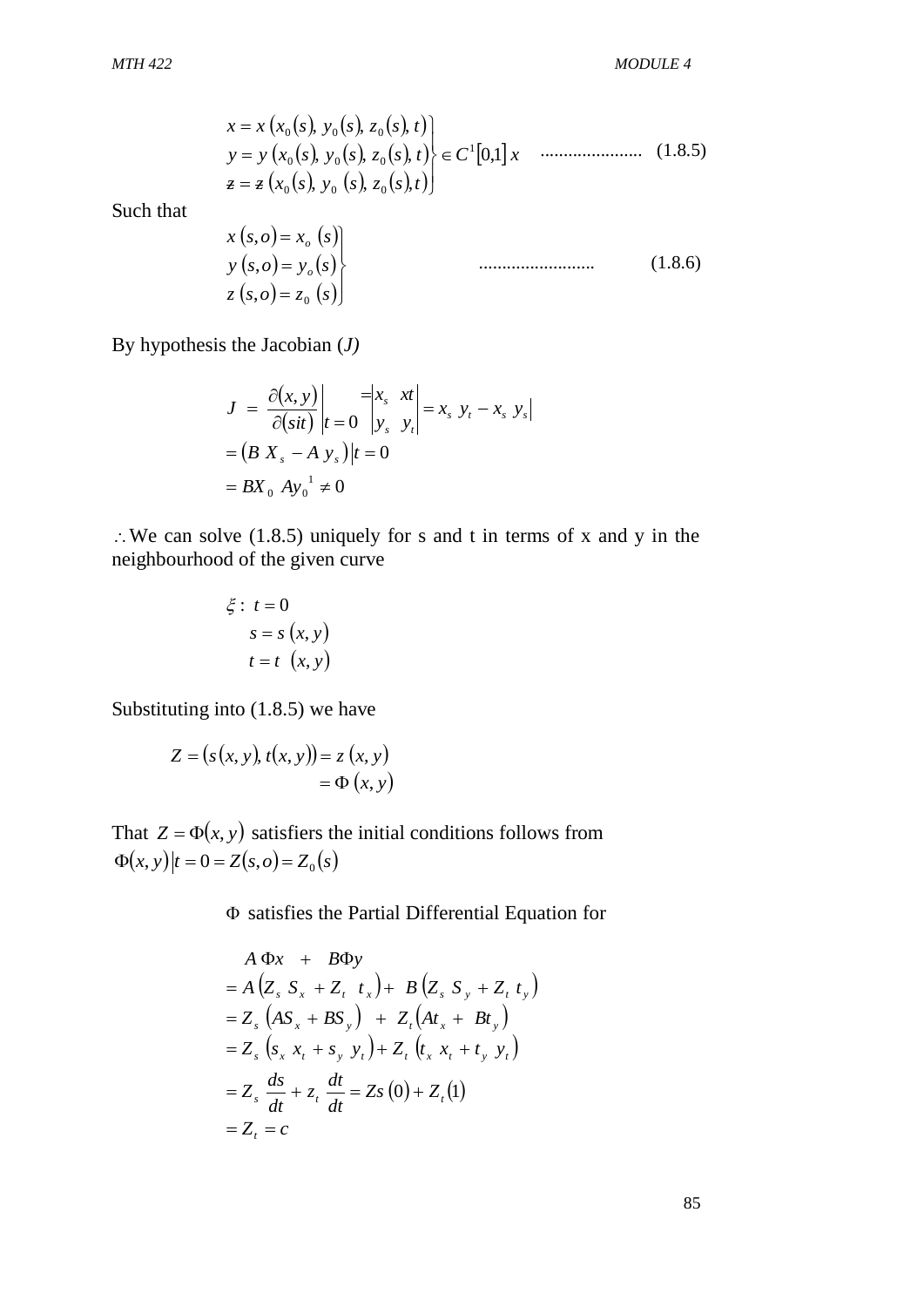Uniqueness follows from theorem (1.2).  $AZ_n + BZ_y = C$ 

The integral curves of *C dz B dy A*  $\frac{dx}{dt} = \frac{dy}{dt} = \frac{dz}{dt}$  generates the integral surface.

Summary: - Cauchy problem has a unique solution provided the initial curve is not characteristic.

#### **Exercises:**

1) Solve the following:

$$
ZZx + Zy = 1
$$
  
\n
$$
x = s
$$
  
\n
$$
y = s
$$
  
\n
$$
z = \frac{1}{2} s, 0 \le s \le 1
$$
  
\n
$$
Zy + (Zx = 0, x \in R, y
$$
  
\n2)  
\n
$$
Z (x, o) =\begin{cases} 1 - x^2, |x| \ge 1 \\ 0, |x| > 1 \end{cases}
$$
  
\n
$$
Z (x, y) = F (x - cy) = 1 - (x - cy)^2 - unique solution
$$
  
\n
$$
Z (x, y) = F (n - cy) = 0 - intrnity many
$$

**Solution 2**

We observed that  $Ay_0^1 - Bx_0^1 =$  $Ay_0^1 - Bx_0^1$  $(s) = 1, x_0<sup>1</sup> = 1$  $0 < \leq \in \infty$  $_0^1 = Z - 1 \neq 0$  for  $Z \neq 1$  $A = Z$ ,  $B = 1$  $\mathbf{0}$ 1  $Ay_0^1 - Bx_0^1 = Z - 1 \neq 0$  for  $Z \neq$ 0 1  $y_0^1$   $(s) = 1, x_0^1 =$ 

Characteristic equation is

$$
\frac{dx}{Z} = \frac{dy}{i} = \frac{dZ}{i}
$$

So that we now have

$$
\frac{dx}{y} = Z, \ \frac{dy}{-x} = 1, \frac{dz}{dt} = 1
$$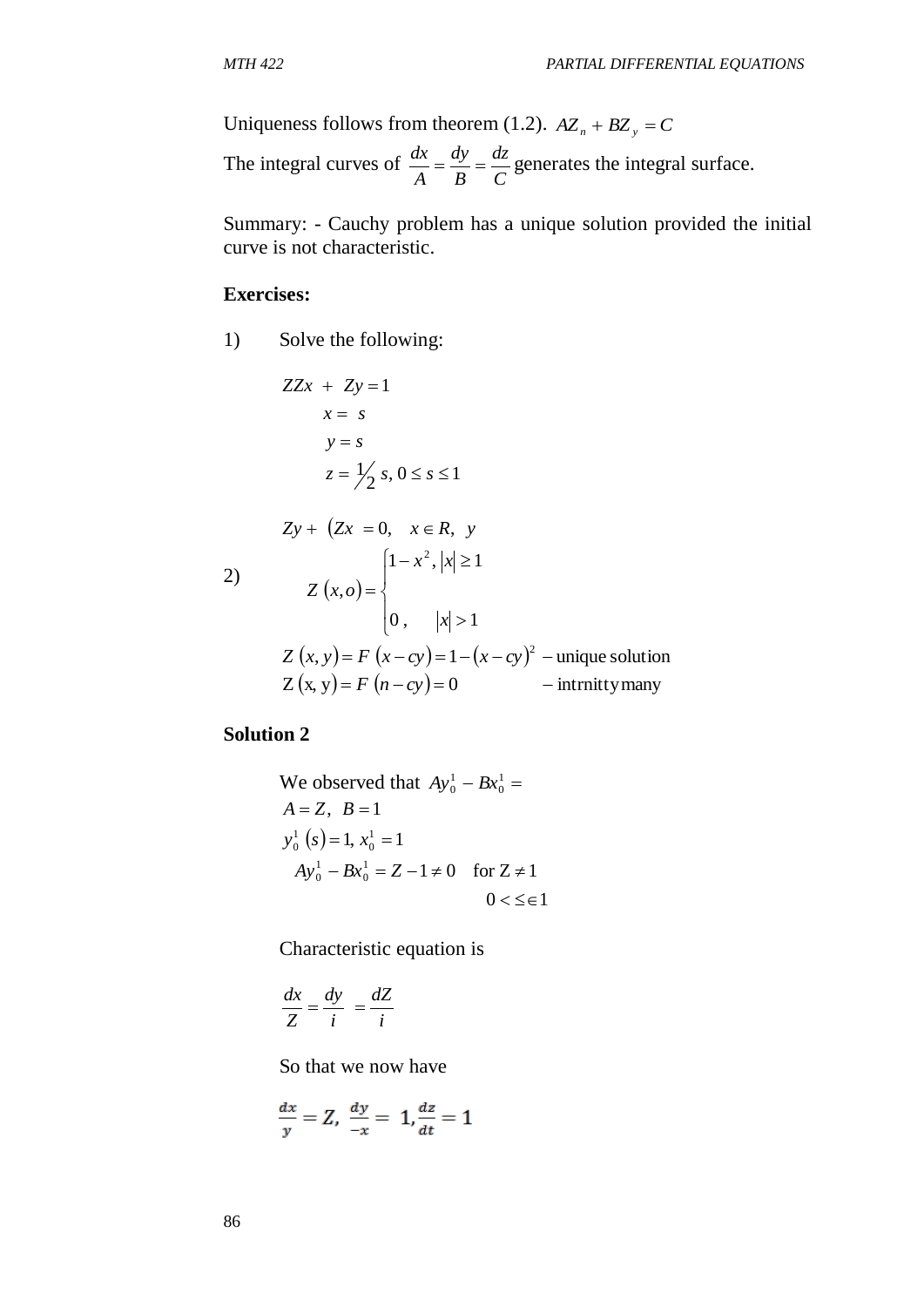$$
\frac{dz}{dt} = 1 \Rightarrow Z = t + \lambda
$$

$$
Z(so) = \frac{s}{2} = \lambda
$$

$$
Z = t + \lambda = t + \frac{s}{2}
$$

Similarly

$$
y = t + \beta
$$
  
\n
$$
y(so) = s = \beta
$$
  
\n
$$
\Rightarrow y = t + s
$$
  
\n
$$
\frac{dx}{dt} = Z = t + \frac{1}{2}s
$$
  
\n
$$
x = \frac{t^2}{2} + \frac{1}{2}st + \alpha
$$
  
\n
$$
S = \alpha
$$
  
\n
$$
\Rightarrow x = \frac{t^2}{2} + \frac{1}{2}st + s
$$
  
\n
$$
= \frac{1}{2}t(t + s) + s
$$
  
\n
$$
= \frac{1}{2}yt + s
$$

Write  $t = y - s$  and substitute into x so that

$$
X = \frac{1}{2}y(y-s) + s
$$
  
=  $\frac{1}{2}y^2 - \frac{1}{2}ys + s$   

$$
s = x - \frac{1}{2}y^2/1 - \frac{y}{2}
$$
  

$$
s - \frac{x - \frac{1}{2}y^2}{1 - \frac{y}{2}}
$$
............(i)

Also write  $s = y - t$  and substitute into

$$
x = \frac{1}{2}yt + y - t
$$
  

$$
t = \frac{y - x}{1 - 1/2}
$$
.................(ii)

Substitute (i) and (ii) in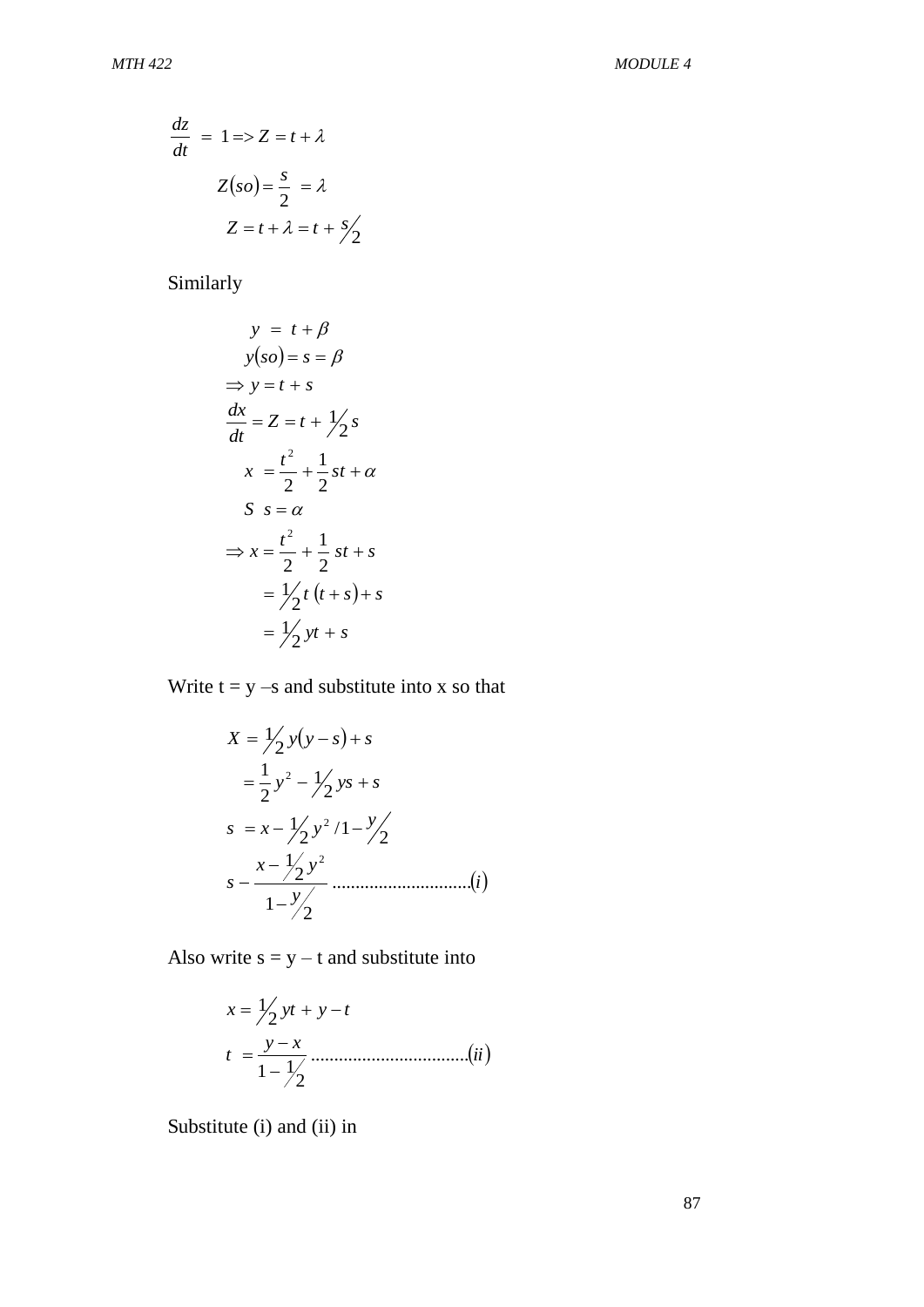$$
Z = t + \frac{1}{2} S
$$
  
\n
$$
Z = \frac{y - x}{1 - \frac{y}{2}} + \frac{1}{2} \left( \frac{x - y^2}{1 - \frac{y}{2}} \right)
$$
  
\n
$$
= \frac{\frac{y^2}{2} - 2y - x}{y - 2}
$$

#### **4.0 CONCLUSION**

In this unit we have studied some basic and essential definitions of Partial Differential Equations; specifically those properties and general characteristics of First Order Equation, Quasi – Linear Equations and the utilisation of the Method of Lagrange in solving Partial Differential Equations.

We examined Partial Differential Equations from the perspectives of existence and uniqueness of solutions, stability of solution to small perturbations around the solution as well as the different methods for constructing solutions.

#### **5.0 SUMMARY**

Partial Differential Equations can be generically classified into families and methods of solution for classes categories based on their properties.

#### **6.0 TUTOR-MARKED ASSIGNMENT**

1. Which of the following Partial Differential Equations is linear, quasi-linear or non-linear?

If P.D.E. is linear, state whether it is homogeneous equation or not.

a.  $u_{xx} + u_{yy} - 2u = x^2$ b.  $u_{xy} = u$ c.  $u u_x + x u_y = 0$ d.  $u_x^2 + \log u = 2xy$ e.  $u_{xx} - 2u_{xy} + u_{yy} = \cos x$ f.  $u_x(1+u_y) = u_{xx}$ g.  $(\sin u_x)u_x + u_y = e^x$ h.  $2u_{xx} - 4u_{xy} + 2u_{yy} + 3u = 0$ i.  $u_x + u_x u_y - u_{xy} = 0$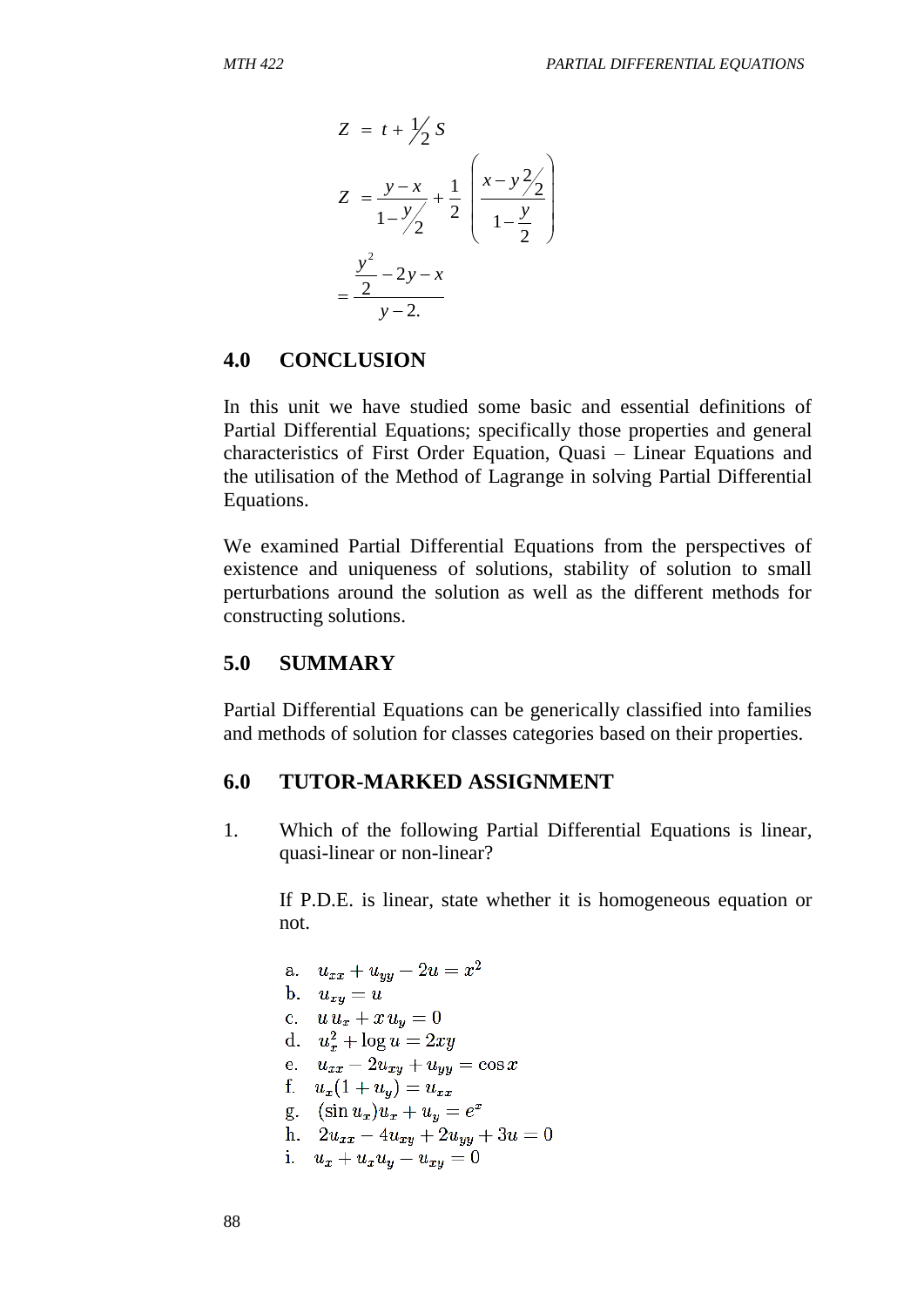- 2. Give the order of each of the following:
	- a.  $u_{xx} + u_{yy} = 0$ b.  $u_{xxx} + u_{xy} + a(x)u_y + \log u = f(x, y)$ c.  $u_{xxx} + u_{xyyy} + a(x)u_{xxy} + u^2 = f(x, y)$ d.  $u u_{xx} + u_{yy}^2 + e^u = 0$ e.  $u_x + cu_y = d$
- 3. Find the general solution of

$$
u_{xy}+u_y=0\\
$$

4. Show that  $\mu = F(xy) + x G(\frac{y}{x})$ 

is a general solution of

$$
x^2 u_{xx} - y^2 u_{yy} = 0
$$

#### **7.0 REFERENCES/FURTHER READING**

- Adomian, G. (1994). *Solving Frontier Problems of Physics: The Decomposition Method*. Kluwer Academic Publishers.
- Courant, R. & Hilbert, D. (1962). *Methods of Mathematical Physics II.*  New York: Wiley-Interscience.
- Evans, L. C. (1998). "Partial Differential Equations". Providence: *American Mathematical Society*.
- Jost, J. (2002). *Partial Differential Equations*. New York: Springer-Verlag.
- Petrovskii, I. G. (1967). *Partial Differential Equations*. Philadelphia: W. B. Saunders Co.
- Pinchover, Y. & Rubinstein, J. (2005). *An Introduction to Partial Differential Equations.* New York: Cambridge University Press.
- Polyanin, A. D. & Zaitsev, V. F. (2004). *Handbook of Non-linear Partial Differential Equations.* Boca Raton: Chapman & Hall/CRC Press.
- Polyanin, A. D. (2002). *Handbook of Linear Partial Differential Equations for Engineers and Scientists.* Boca Raton: Chapman & Hall/CRC Press.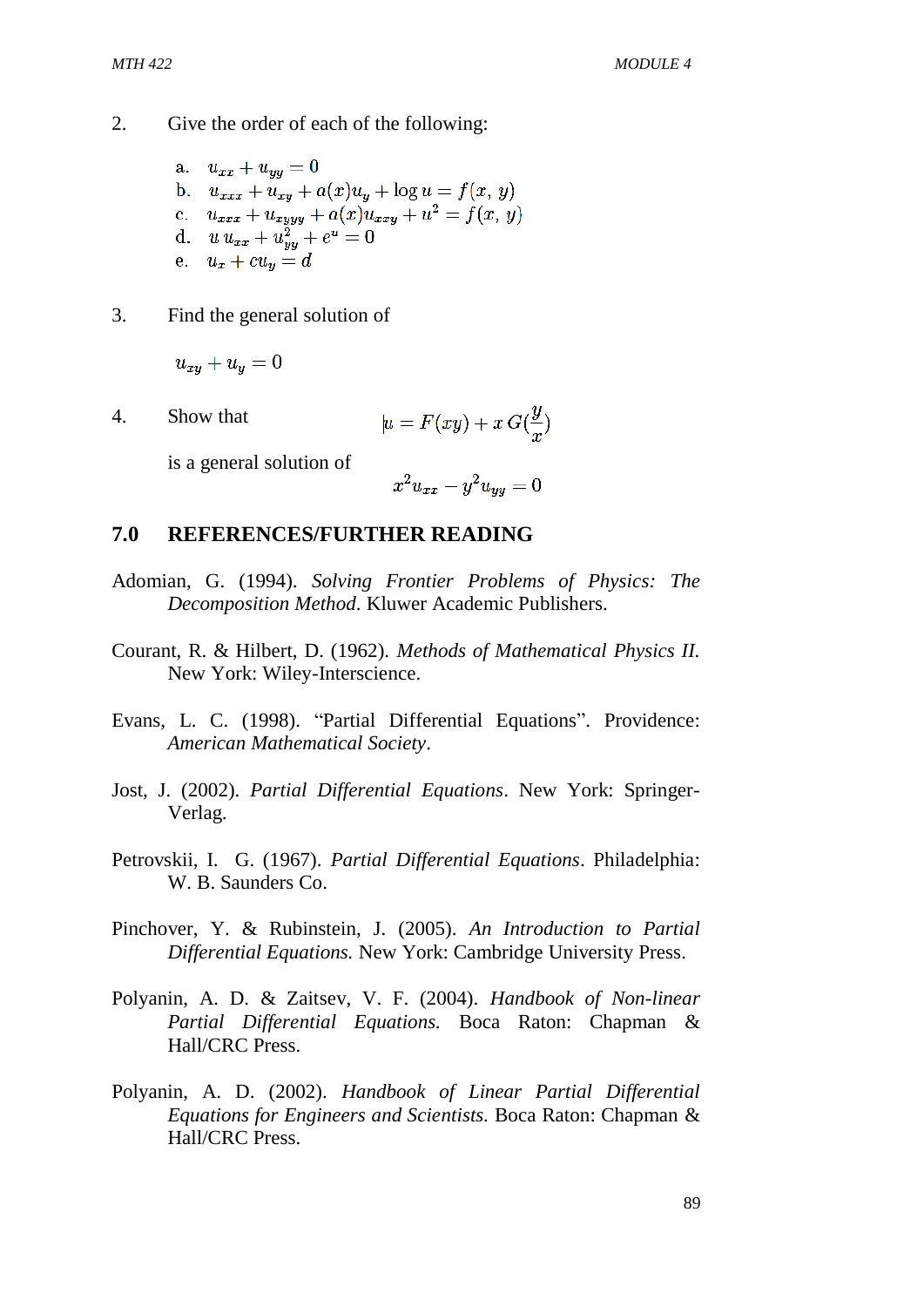- Polyanin, A. D., Zaitsev, V. F. & Moussiaux, A. (2002). *Handbook of First Order Partial Differential Equations.* London: Taylor & Francis.
- Wazwaz, Abdul-Majid (2009). *Partial Differential Equations and Solitary Waves Theory.* Higher Education Press.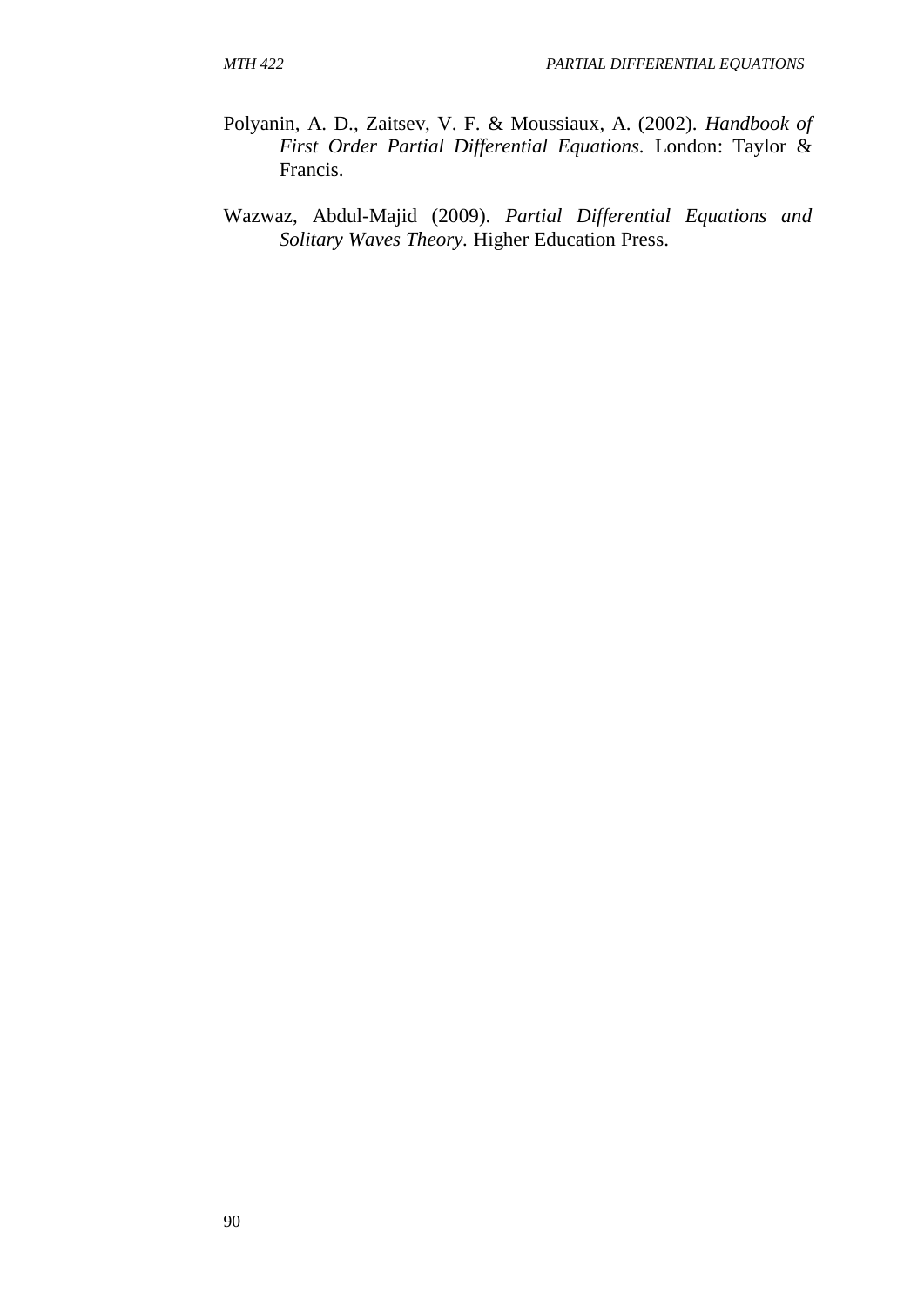## **UNIT 2 APPLICATION OF IVP CONSERVATION LAW, DEVELOPMENT OF SHOCK**

## **CONTENTS**

- 1.0 Introduction
- 2.0 Objectives
- 3.0 Main Content
	- 3.1 Application of IVP Conservation Law, Development of Shock
- 4.0 Conclusion
- 5.0 Summary
- 6.0 Tutor-Marked Assignment
- 7.0 References/Further Reading

## **1.0 INTRODUCTION**

The characteristic equation for the single conservation law is derived and solved with the assumption of implicit function, discontinuity which implies shock is also demonstrated.

## **2.0 OBJECTIVES**

At the end of this unit, you should be able to:

- state conservation law
- explain the concept of shock.

## **3.0 MAIN CONTENT**

## **3.1 Application of IVP Conservation Law, Development of Shock**

The conservation law states that rate of change of total substance contained in a fixed (arbitrary) domain  $\Omega$  is equal to the flux of that substance across the boundary  $\partial\Omega$ .

Let U be the density of the substance and  $F = flux$ , then the conservation law is given by rate of flow  $\frac{d}{dt} \int_{\Omega} u dx = - \int_{\partial \Omega}$  $udx = -\int \underline{F} \cdot \underline{n} ds$ *dt*  $\frac{d}{dx}$   $\int u dx = - \int \underline{F}$ .

$$
\Rightarrow \int \frac{\partial}{\partial t} u \, d x = \int_{\Omega} Ut \, dx + \int_{\partial \Omega} \underline{F} \cdot \underline{n} \, ds = 0
$$
  

$$
\int_{\Omega} ut \, dx \, + - \int_{\Omega} \underline{div} \, F \, dx = 0
$$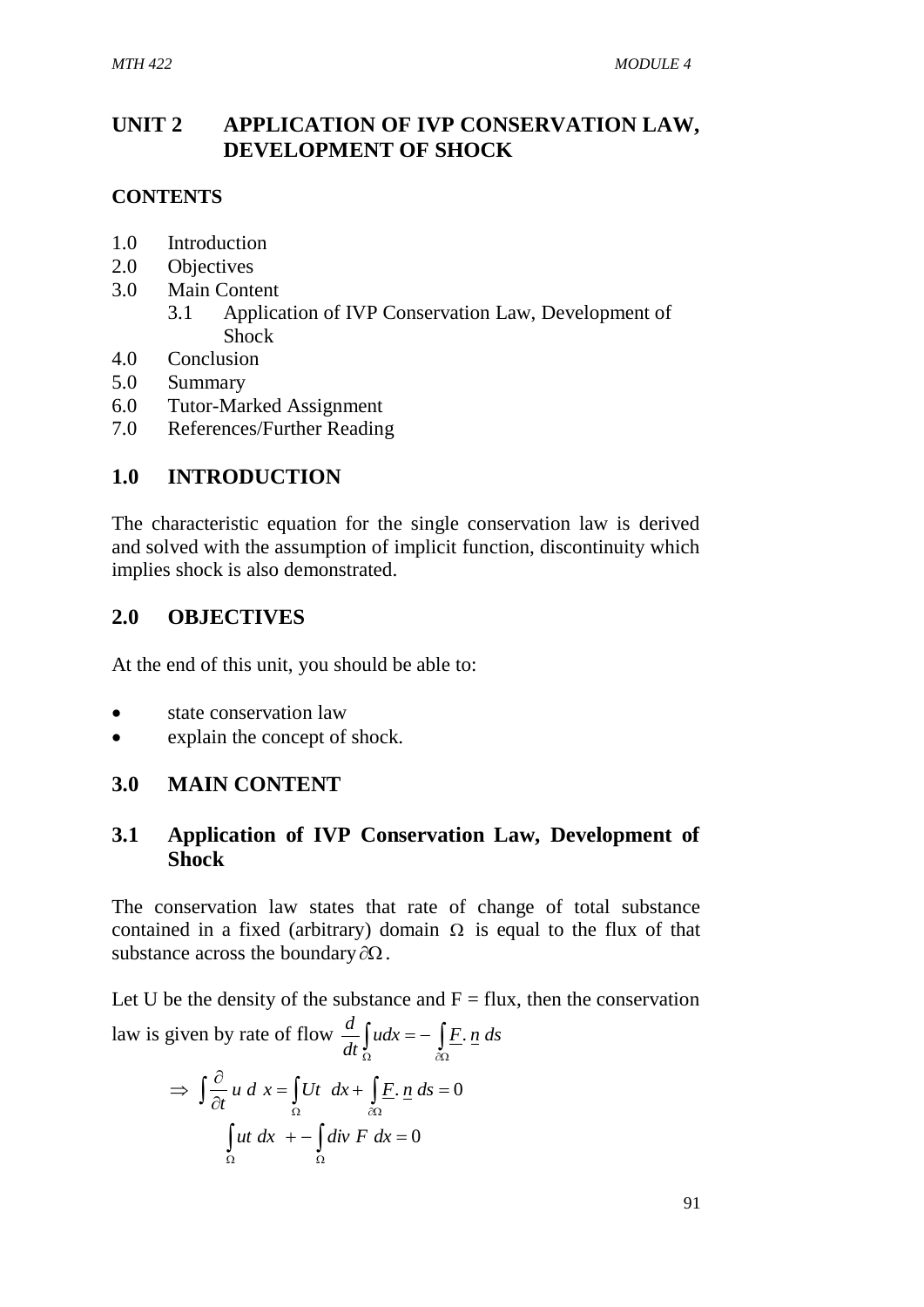$$
\int_{\Omega} (ut + div f) dx = 0
$$
\n
$$
ut + div \underline{f} = 0
$$
\n
$$
(i)
$$

Single conservation law

$$
ut + \underline{f}x = 0
$$
  
\n
$$
\Rightarrow ut + \overline{a}(u)ux = 0 .
$$
 (ii)

Characteristic equation

$$
\frac{dt}{1} = \frac{dx}{a(u)} = \frac{du}{o}
$$

$$
\frac{du}{0} = \frac{dt}{1}
$$

$$
\Rightarrow U = constant \, along \, \frac{du}{dt} = a \, (u)
$$

i.e. on the characteristic  $x = x(t)$  which propagates with speed a u is a constant  $a =$  signal of the speed.

Solve the following IVP

$$
\int_{\Omega} (ut + div f) dx = 0
$$
\n  
\n
$$
ut + div f = 0
$$
\n  
\nSingle conservation law  
\n
$$
ut + \int_{\Omega} x = 0
$$
\n  
\n⇒ 
$$
ut + \overline{u}(u)ux = 0
$$
\n  
\n
$$
\frac{dt}{1} = \frac{dx}{a(u)} = \frac{du}{o}
$$
\n  
\n
$$
\frac{du}{0} = \frac{dt}{1}
$$
\n  
\n⇒ 
$$
U = \text{constant along } \frac{du}{dt} = a
$$
 (u)  
\ni.e. on the characteristic  $x = x(t)$  which propagates with u  
\n
$$
u = \text{signal of the speed.}
$$
\nSolve the following IVP  
\n
$$
u + a(u) u x = 0
$$
\n
$$
u (x, o) = f(x)
$$
\n
$$
\frac{dt}{1} = \frac{dx}{a(u)} = \frac{du}{0}
$$
\n⇒ 
$$
u = \alpha
$$
\n
$$
\frac{dx}{dt} = a(u) = a(\alpha)
$$
\n
$$
x = at + \beta
$$
\nGeneral solution F (α, β) = 0\nF (u, x - a(u) t) = 0\n⇒ u = F (x - a(u) t)\n⇒ Solution is implicitly defined by  
\n
$$
u = F (x - a(u) t)
$$
\n
$$
Ut F u Ut \t u = x - a(u) t
$$
\n
$$
= F^{-1}(-a(u)) - u = x - a(u) t
$$
\n
$$
(1 + F^{-1}a^{1}t)u = -f^{-1}a(u)
$$
\n⇒ 
$$
Ut = \frac{a(u) f^{-1}}{1 + a^{1}f^{-1}}
$$
\n92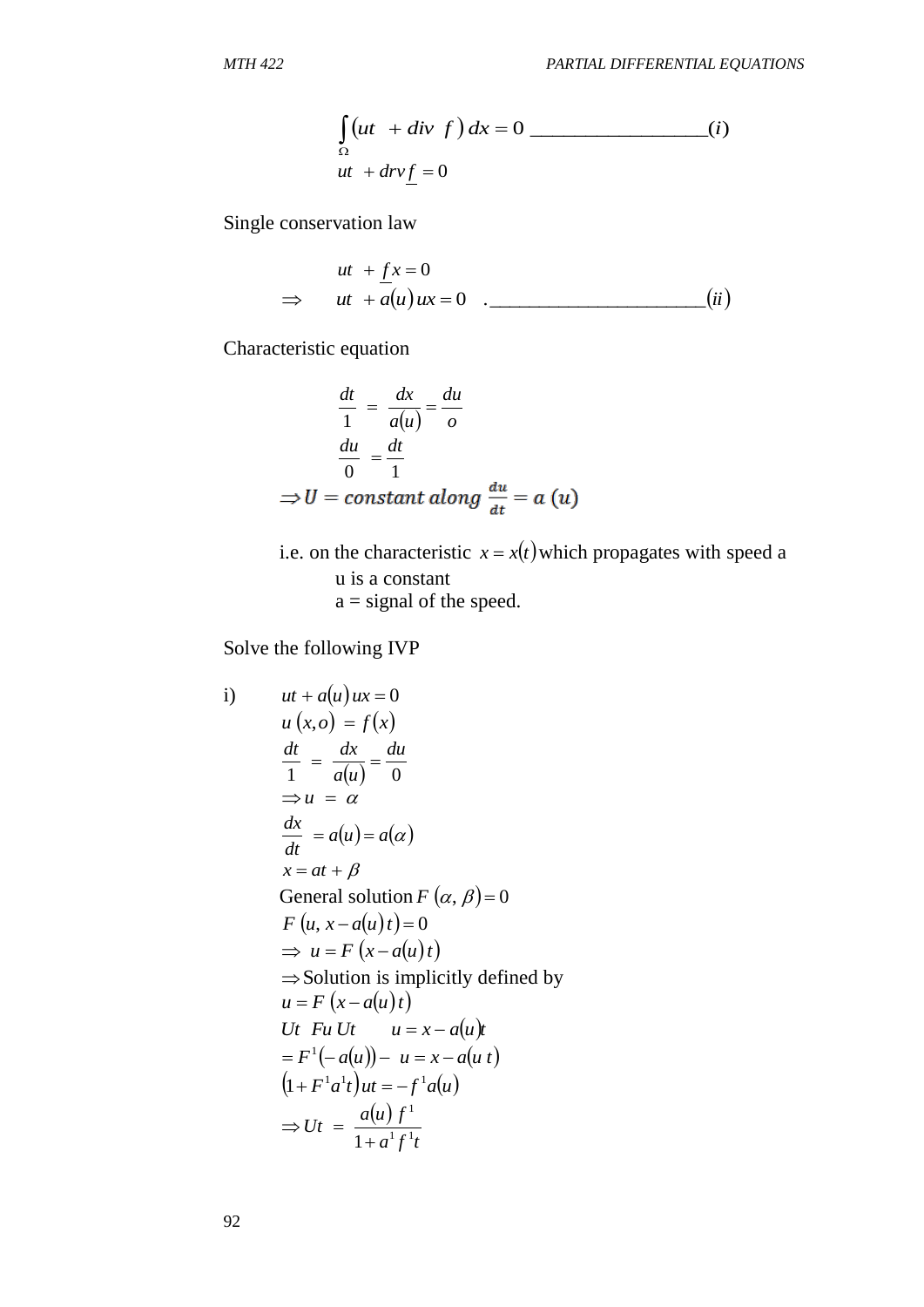$$
U x = F^{1} (1 - a^{1} u x t)
$$
  
 
$$
U x = \frac{f^{1}}{1 + a^{1} f^{1t}}
$$
 Assuming implicit function theorem

Therefore U given implicitly satisfies the P.D.E provided  $1 + a^1 f^1 t \neq 0$ . if  $1 + a^1 f^1 t = 0$ *Ut*, *Ux* will become infinite and shock is said to be developed i.e.

- a discontinuity exist in  $\Omega$ . If:
- 1) a is constant, no shock  $V_t \ge 0$
- 2) F is constant, no shock  $V_t \ge 0$
- 3) a, f, both non deterring or non-increasing For non – decreasing  $f^1 \ge 0$ For non – increasing  $f^1 \le 0$  $a^1 f^1 \ge 0$ , no - shock  $\lambda \in \ge 0$

#### **Exercises:**

1. Find a solution of  $Z Z x + Z y = 0$  $Z(x, o) = x$ 

> Draw the lines in the  $x - y$  plane, along where solution is constant. Do shocks ever developed for  $y \ge 0$ ?

2.  $Z^2$  *x* + *Zy* = 0  $Z(x, o) = x$ 

U 
$$
x = F^1(1-a^1u \, x \, t)
$$
  
\nU  $x = \frac{f^1}{1+a^1f^1t}$  Assuming implicit function theorem  
\nTherefore U given implicitly satisfies the P.D.E provided  
\n $1+a^1f^1t \neq 0$  iff  $1+a^1f^1t = 0$   
\nUt, Ux will become infinite and shock is said to be developed i.e.  
\ndiscontinuity exist in  $\Omega$ . If:  
\na is constant, no shock  $Vt \ge 0$   
\nF is constant, no shock  $Vt \ge 0$   
\nF is constant, no shock  $Vt \ge 0$   
\nFor non – decreasing  $f^1 \ge 0$   
\nFor non – increasing  $f^1 \ge 0$   
\nFor non – increasing  $f^1 \ge 0$   
\n $a^1f^1 \ge 0$ , no - shock  $\lambda \ge 0$   
\n  
\n**ses:**  
\nFind a solution of Z Z x + Zy = 0  
\nZ (x, o) = x  
\nDraw the lines in the x - y plane, along where solution is  
\nconstant. Do shocks ever developed for  $y \ge 0$ ?  
\n $Z^2 x + Zy = 0$   
\n $Z(x, o) = x$   
\n $Z(x, o) = x$   
\n $Z(x, o) = x$   
\n $Q(x, o) = x$   
\n $Q(x, o) = x$   
\n $Q(x, o) = x$   
\n $Q(x, o) = x$   
\n $Q(x, o) = x$   
\n $Q(x, o) = x$   
\n $Q(x, o) = x$   
\n $Q(x, o) = x$   
\n $Q(x, o) = x$   
\n $Q(x, o) = 0$   
\n $Q(x, o) = 0$   
\n $Q(x, o) = 0$   
\n $Q(x, o) = 0$   
\n $Q(x, o) = 0$   
\n $Q(x, o) = 0$   
\n $Q(x, o) = 0$   
\n $Q(x, o) = 0$   
\n $Q(x, o) = 0$   
\n $Q(x, o) = 0$   
\n $Q(x, o) = 0$   
\

Do shocks ever developed? Show that

$$
\lim_{z \to 0} Z(x, y) = x
$$
\n
$$
y \to 0
$$
\n
$$
\frac{dx}{z} = \frac{dy}{1} = \frac{dz}{0}
$$
\n
$$
\Rightarrow Z = \alpha \quad d \quad x = z \quad d \quad y
$$
\n
$$
x = zy + \beta
$$
\n
$$
z (x, 0) = \beta = x
$$
\n
$$
z = \frac{x}{1 - y}
$$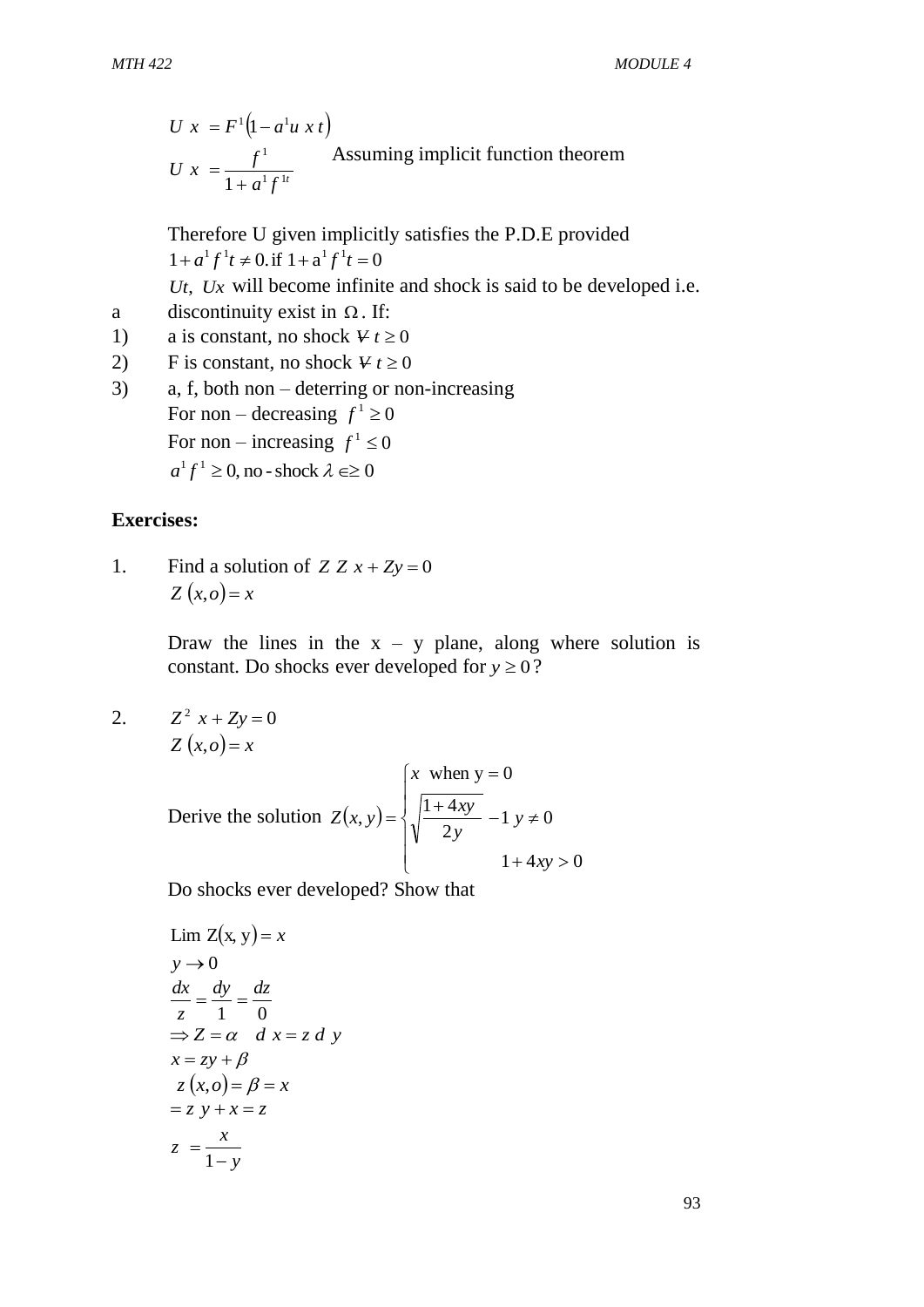The solution is constant along the lines

$$
y = 0, y >_01, y \le -1
$$
  

$$
zx = \frac{x}{(1-y)^2}
$$
  
Shock develop for y = 1.

#### **4.0 CONCLUSION**

This unit has practically exposed us to the real world application of Partial Differential Equations through a scenario involving conservation law where we determine shock.

## **5.0 SUMMARY**

The law of conservation states that the rate of change of total substance contained in a fixed domain is equal to the flux of that substance across the domain boundary.

#### **6.0 TUTOR-MARKED ASSIGNMENT**

1. Derive the telegraph equation

 $u_{tt} + au_t + bu = c^2 u_{xx}$ 

by considering the vibration of a string under a damping force proportional to the velocity and a restoring force proportional to the displacement.

2. Use Kirchhoff's law to show that the current and potential in a wire satisfy

 $i_x+Cv_t+Gv = 0$  $v_x + Li_t + Ri = 0$ where  $i =$  current,  $v = L =$  inductance potential,  $C =$  capacitance,  $G =$  leakage conductance,  $R =$  resistance

## **7.0 REFERENCES/FURTHER READING**

- Adomian, G. (1994). *Solving Frontier Problems of Physics: The Decomposition Method*. Kluwer Academic Publishers.
- Courant, R. & Hilbert, D. (1962). *Methods of Mathematical Physics II.* New York: Wiley-Interscience.
- Evans, L. C. (1998). "Partial Differential Equations." Providence: *American Mathematical Society*.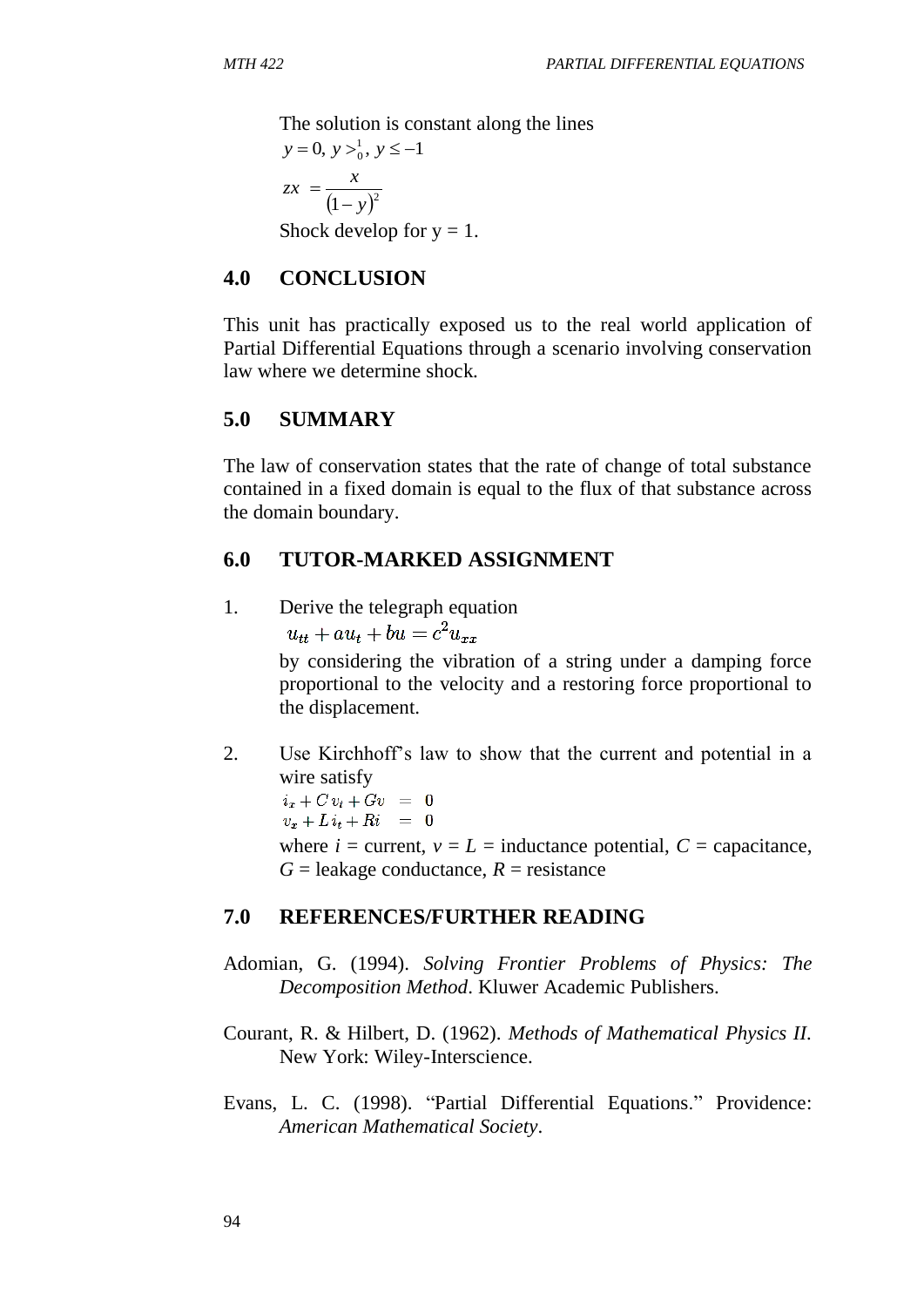- Jost, J. (2002). *Partial Differential Equations*. New York: Springer-Verlag.
- Petrovskii, I. G. (1967). *Partial Differential Equations*. Philadelphia: W. B. Saunders Co.
- Pinchover, Y. & Rubinstein, J. (2005). *An Introduction to Partial Differential Equations.* New York: Cambridge University Press.
- Polyanin, A. D. & Zaitsev, V. F. (2004). *Handbook of Non-linear Partial Differential Equations.* Boca Raton: Chapman & Hall/CRC Press.
- Polyanin, A. D. (2002). *Handbook of Linear Partial Differential Equations for Engineers and Scientist.* Boca Raton: Chapman & Hall/CRC Press.
- Polyanin, A. D., Zaitsev, V. F. & Moussiaux, A. (2002). *Handbook of First Order Partial Differential Equations.* London: Taylor & Francis.
- Wazwaz, Abdul-Majid (2009). *Partial Differential Equations and Solitary Waves Theory*. Higher Education Press.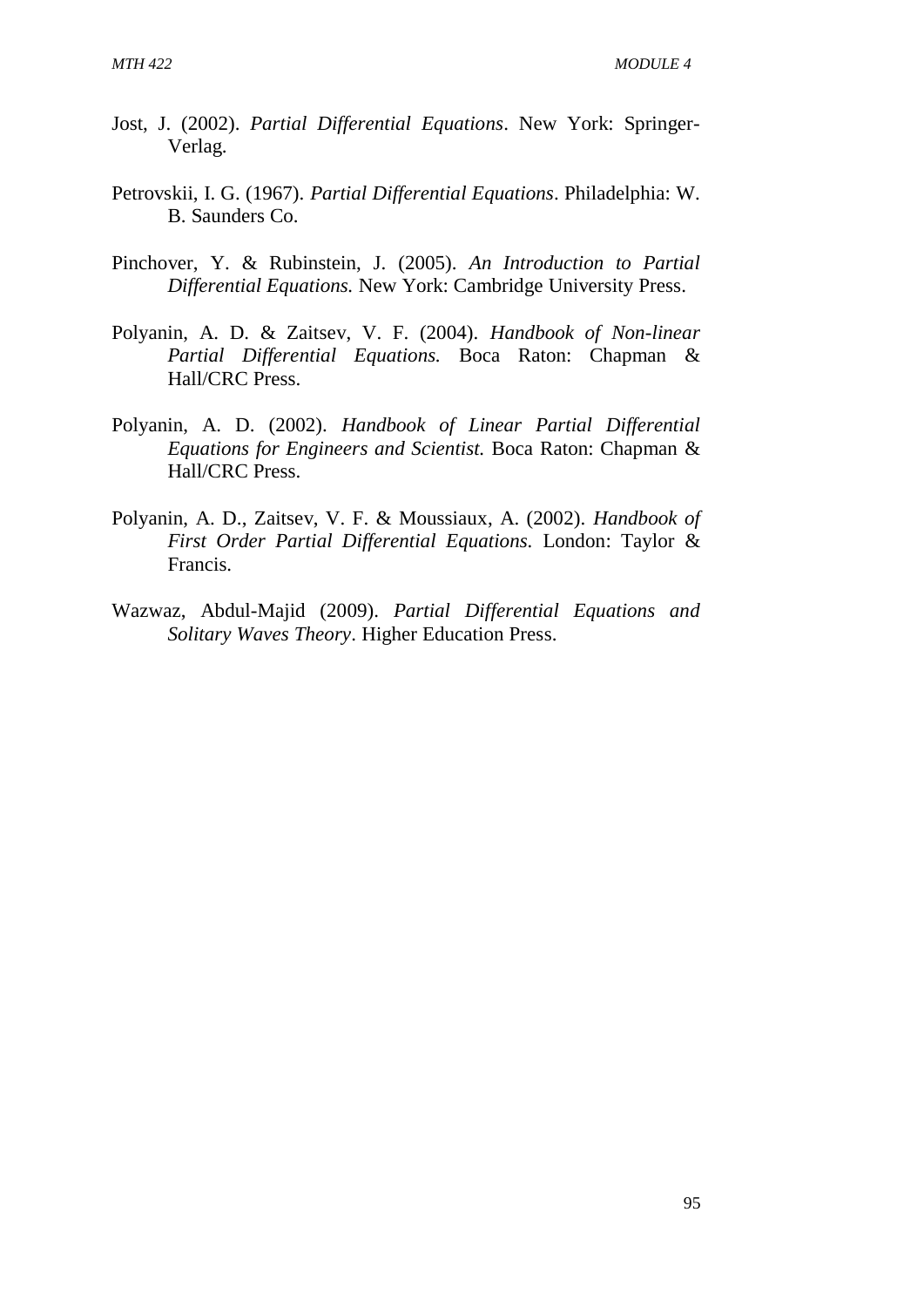# **MODULE 2**

- Unit 1 General First Order Equation and Cauchy Method of Characteristic
- Unit 2 Types of Solution

# **UNIT 1 GENERAL FIRST ORDER EQUATION AND CAUCHY METHOD OF CHARACTERISTIC**

## **CONTENTS**

- 1.0 Introduction
- 2.0 Objectives
- 3.0 Main Content
	- 3.1 General First Order Equation
	- 3.2 Cauchy Method of Characteristic
- 4.0 Conclusion
- 5.0 Summary
- 6.0 Tutor-Marked Assignment
- 7.0 References/Further Reading

# **1.0 INTRODUCTION**

General non – linear first order partial differential equations have a form  $F(x, y, z, p, q) = 0$  where  $p = Zx$  and  $q = zy$  whose solution lead to the concept of the Monge cone and the chain curve stripe.

# **2.0 OBJECTIVES**

At the end of this unit, you should be able to:

- use General non linear First Order Equation to solve some problems
- sketch and explain the Monge cone
- apply Cauchy Method of Characteristic equations

# **3.0 MAIN CONTENT**

# **3.1 General First Order Equation**

The general non – linear P.D.E of 1st order has the form *F (x,y,z,p,q) = 0* ......................................... (1.9.1)

Where  $p = Zx$  and  $q = zy$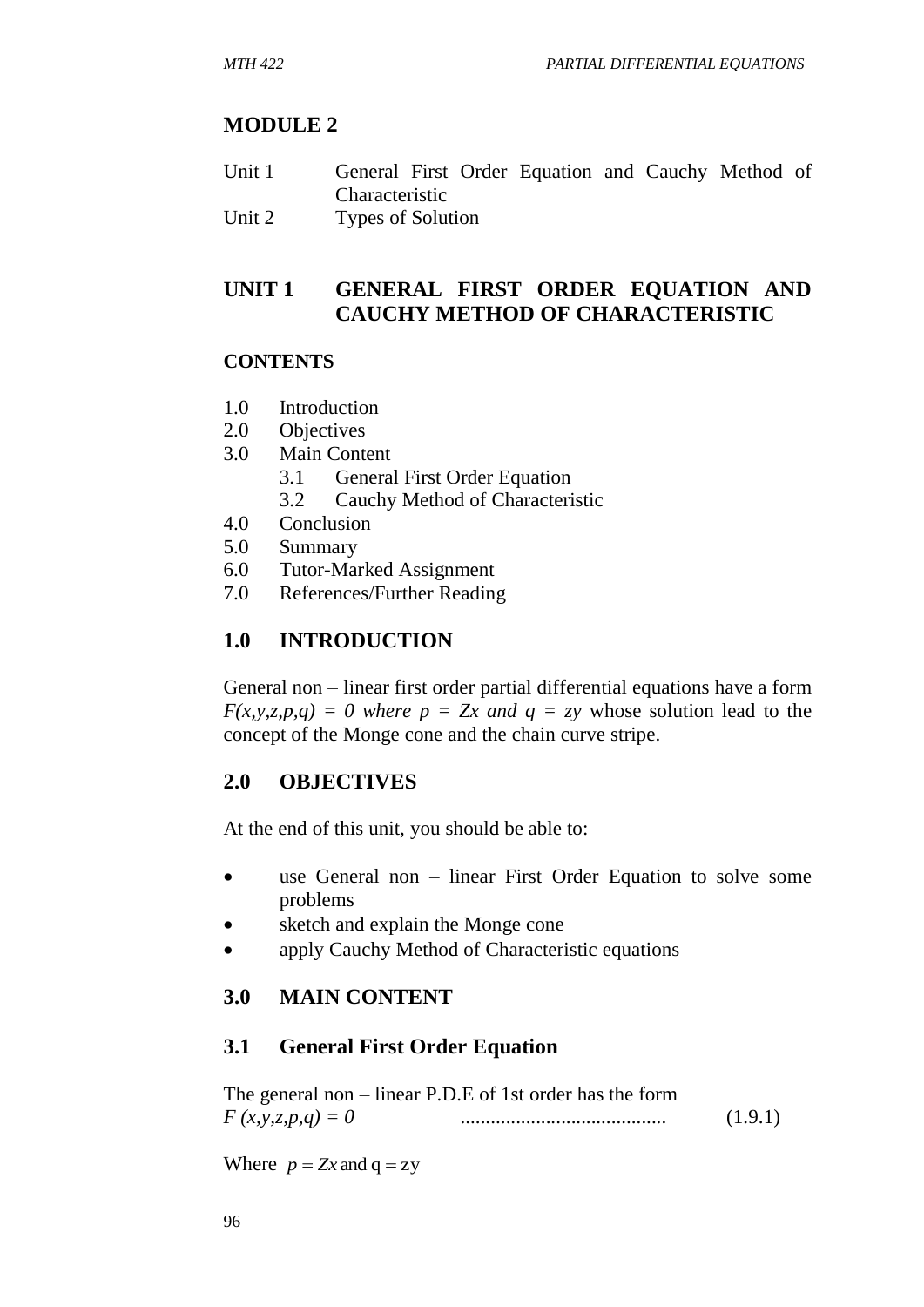At each point  $p(x, y, z)$  on an integral surface  $z = z(x, y)$  the direction number  $(p, q, -1)$  of the normal to the surface are related through equation (1.9.1)

The P.D.E will restrict its solution to these surface having tangent planes belonging to a 1-parameter family  $q = G(x, y, z, p)$ . Generally this one – parameter family of planes envelope a cone called the Monge cone.



The geometrical significance of the 1st order P.D.E in (1.9.1) is that any solution surface through a point in space must be tangent to the corresponding Monge cone

# **3.2 Cauchy Method of Characteristic**

Let  $z = z(x, y) \in C^2$  be a given integral surface. At each point the surface will be tangent to the Monge cone

Furthermore, the lines of contacts between the tangent planes of the surfaces and the cones define a field of directions on the surface called characteristic direction. These integral curves of field define a family of characteristic curves.



The Monge cone at a fix point  $(x_0, y_0, z_0)$  in the envelope of one particular family of planes.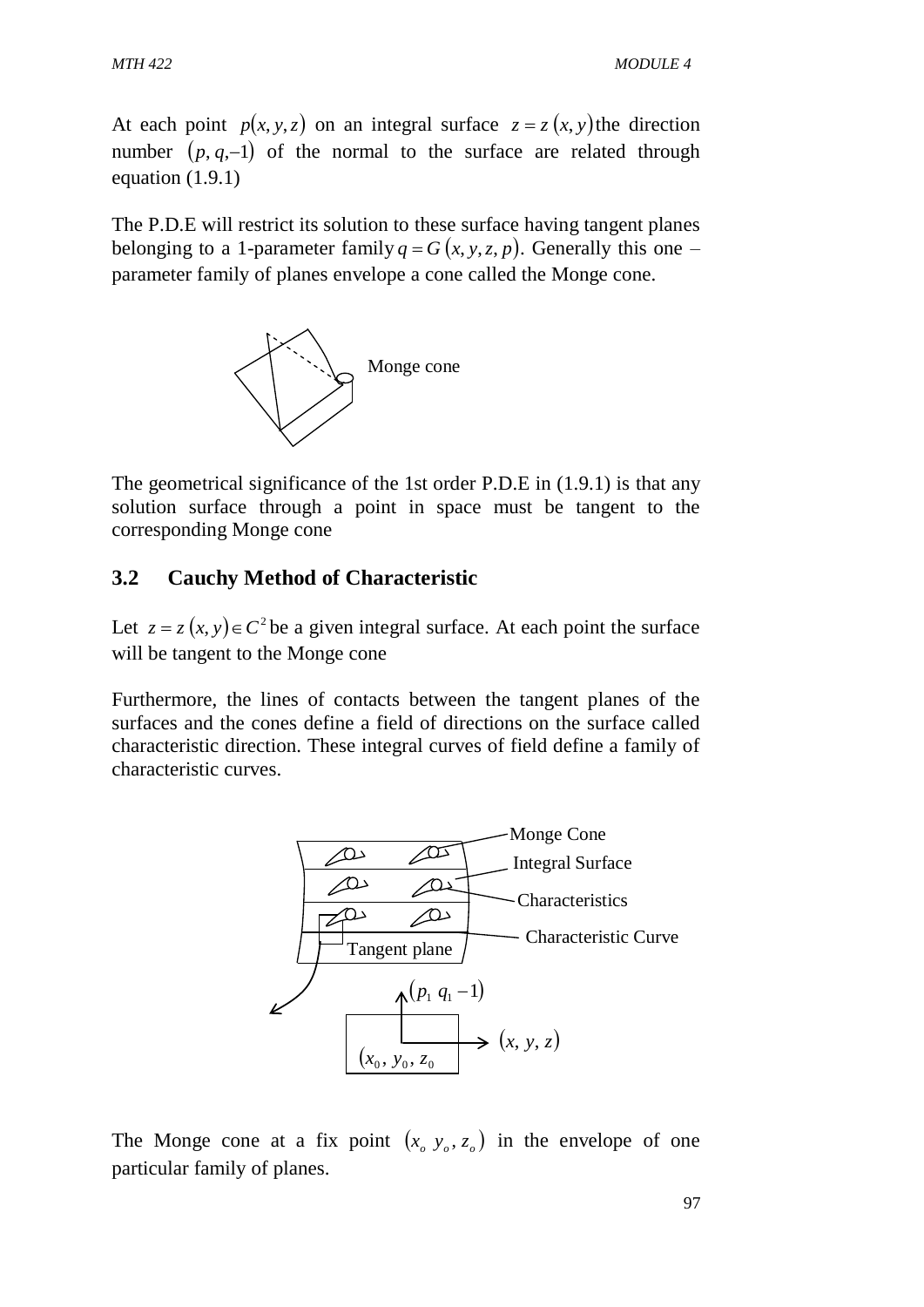$$
z-z_o = p(x-x_o) + q(y-yo)
$$
  
where  $F(x_o, y_o z_o, p, q) = 0$   
or  $q = q(x_o, y_o, z_o, p)$  (1.10.1)

It's thus given by

$$
z-z_0 = p(x-x_0) + q(x_0, y_0, z_0, p)(y-y_0)
$$
  

$$
o = x-x_0 + \frac{dq}{dp}(y-y_0)
$$
 (1.10.2)

Where  $p$  is adopted as the parameter using  $(1.10.1)$  we have

$$
\frac{df}{dp} = Fp + Fq \frac{dq}{dp} = 0 \tag{1.10.3}
$$

Eliminating *dp*  $\frac{dq}{dt}$  from (1.10.2) yields the Hg

 $\mathcal{L}_{\mathcal{A}}$ 

Equation for the Monge cone

$$
F(x_0, y_0, Z_0, p, q) = 0
$$
  
\n
$$
z - z_0 = p(x - x_0) + q (y - y_0)
$$
  
\n
$$
\frac{x - x_0}{Fp} = \frac{y - y_0}{Fq}
$$
  
\n
$$
\dots
$$
  
\n(1.10.4)

Eliminating p and q from (1.10.4) yield a more standard form of the equation of the cone.

If given p and q the last two equation of (1.10.4) define the line of contact between the cone and the tangent plane.

It may be written in the form

$$
\begin{aligned}\nu &= g(x_i, y_i, z) \\
v &= h(x_i, y_i, z)\end{aligned} c^i (\Omega)
$$

The characteristic direction is

 $(Fp, Fq, pFp + qFq)$ .......................................... (1.10.6)

If therefore follows that the characteristics curves are determined by the O.D.E

$$
\frac{dx}{Fp} = \frac{dy}{Fq} \frac{dz}{pFp + qFq}
$$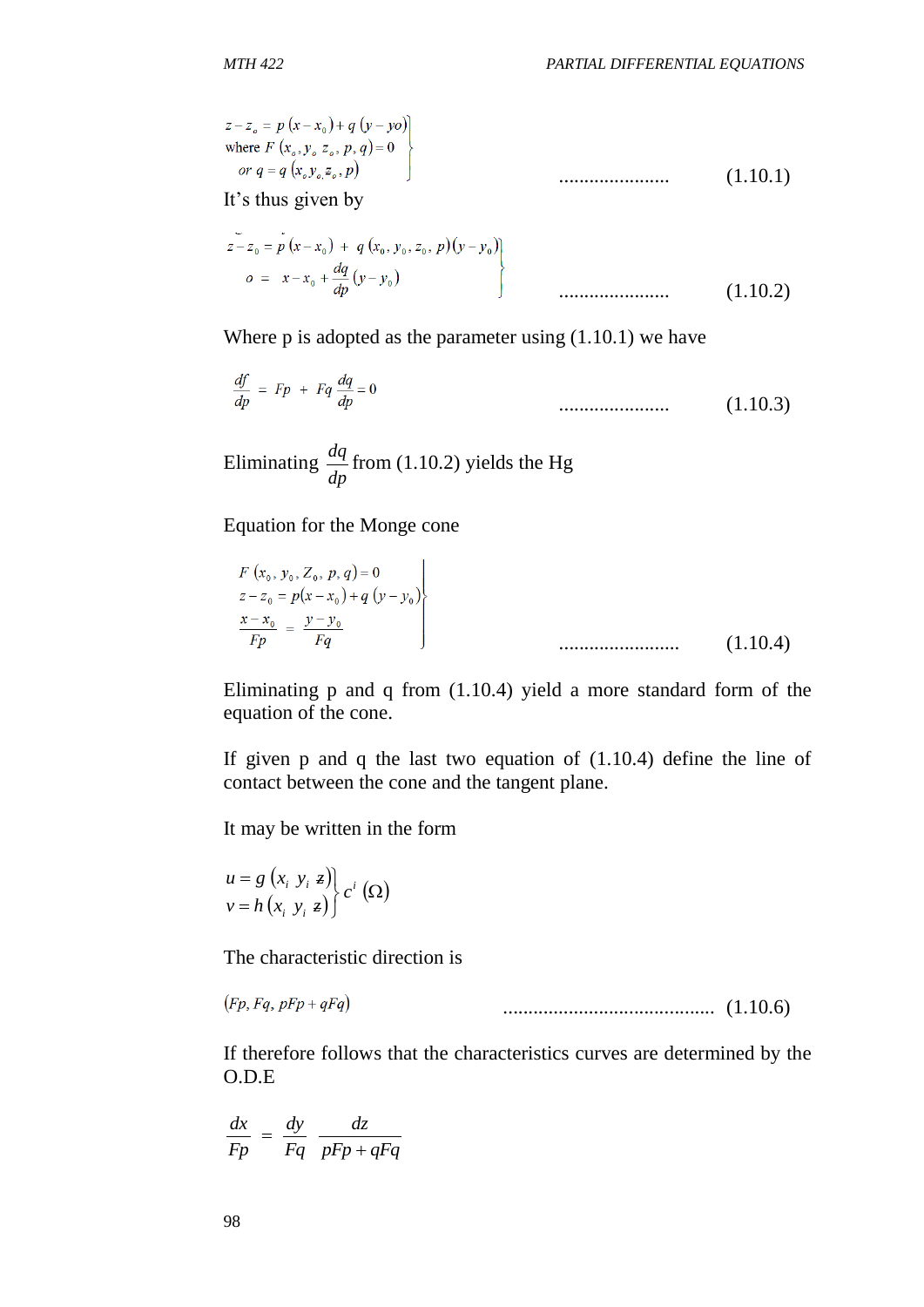$$
\equiv \frac{dx}{dt} = Fq, \quad \frac{dy}{dt} = Fq, \quad \frac{dt}{dt} - pFp + qFq \quad \dots \dots \dots \dots \tag{1.10.7}
$$

Assuming that the integral surface is yet unknown, the 3 equations in (1.10.9) are not sufficient to determine the characteristic curve comprising the surface.

This is because the equation contains 2 addition unknown p and q.

However, along a characteristic curve on the given integral surface we have

$$
\begin{array}{lcl}\n\frac{dp}{dt} & = & p_x x_r + p_y y_t = & p_x f_p + p_y f_q \\
\frac{dq}{dt} & = & q_x x_t + q_y y_t = & q_x f_p + q_y f_q\n\end{array}
$$
\n
$$
\tag{1.10.8}
$$

Differentiating the given Partial Differential Equation in (1.9.1), we have

$$
F x + F = p + Fp px + Fq qx = 0
$$
  

$$
F y + Fz q + Fp py + Fq qy = 0
$$

But  $qx = \frac{\partial Z^2}{\partial z^2}$   $(zc^2)$ *zc c x y*  $qx = \frac{\partial Z}{\partial x}$  $\partial x \partial$  $=\frac{\partial}{\partial x}$ 

So

$$
Fx + Fzp + (Fp Px + Fq Py) = 0
$$
  

$$
Fy + Fzo + (Fp qx + Fq qy) = 0
$$

(1.10.8) then yields

$$
\frac{dp}{dt} = -Fx - pFz
$$
\n
$$
\frac{dq}{dt} = -Fy - qFz
$$
\n(1.10.9)

The 5 equations in 1.10.7 and 1.10.9 are called the characteristics equation associated with the Partial Differential Equation. The situation is now more complicated than in (1.9.1). All together we have 6 equations.

$$
F(x, y, z, p, q) = 0
$$
  

$$
\frac{dx}{dt} = Fp, \frac{dy}{dt} = Fq
$$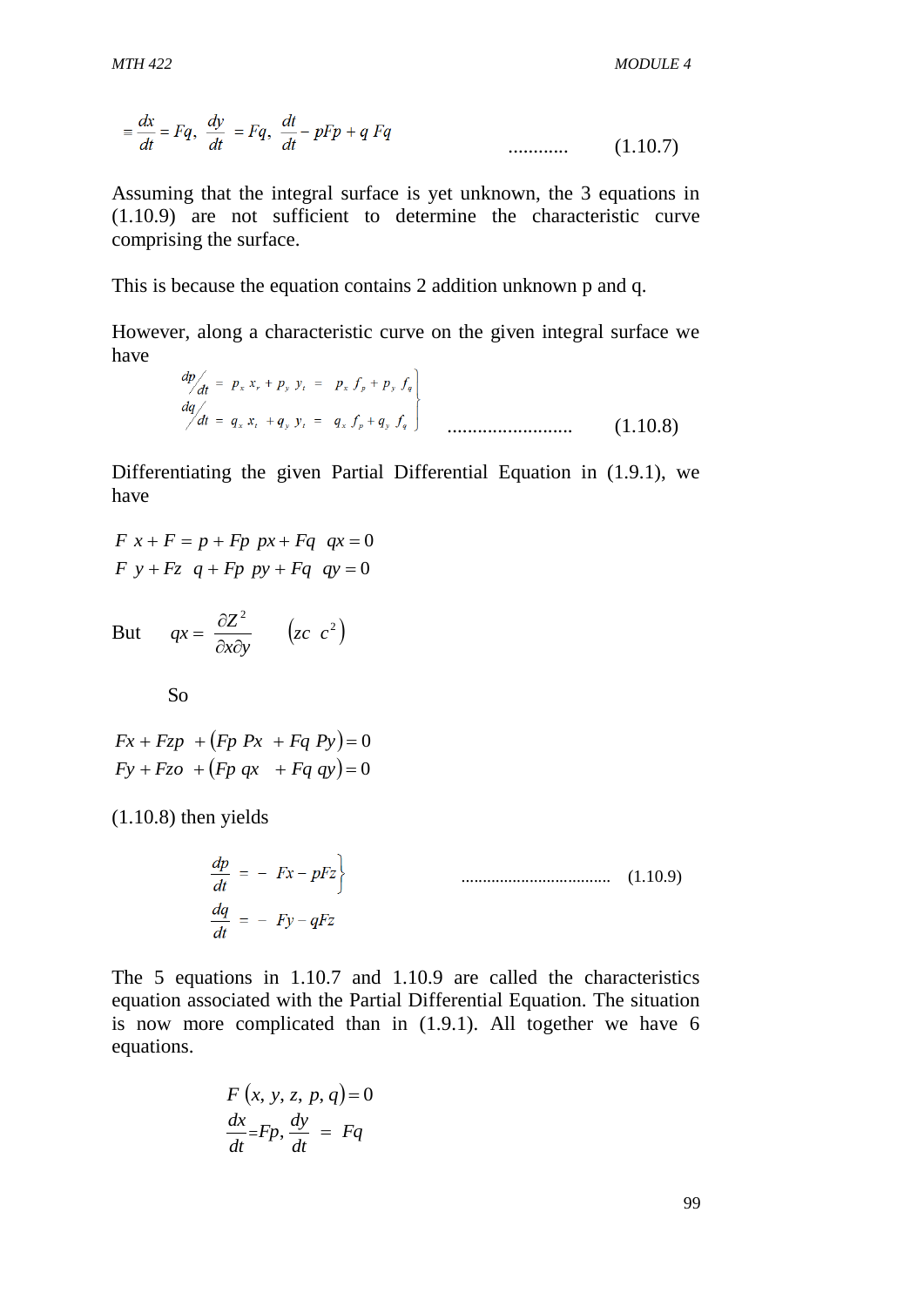$$
\frac{dt}{dt} = -(Fx + pFz)
$$
\n
$$
\frac{dq}{dt} = (Fy + qFz)
$$
\n
$$
= F (x, y, z, p, q) = 0
$$
\n
$$
\frac{dx}{Fp} = \frac{dy}{Fq} = \frac{d\epsilon}{pFp + qFq}
$$
\n
$$
= \frac{dp}{-[Fx + pFz]} = \frac{dq}{-[Fy + qFz]}
$$
\nFor the 5 – unknown functions\n
$$
x(t), y(t), z(t), p(t), q(t)
$$
\nIn other words if  $F (x, y, z, p, q) = 0$  is sat\n
$$
x_0, y_0, z_0, p_0, q_0
$$
 for  $t = 0$ . The 5 character\n(1.10.9) will determine a unique solution\nthrough the x point and along which  $f = 0$ \n**Theorem 1.11**\nAlong\n
$$
any \quad \text{solution of char:}
$$
\n(1.10.10)  $F (x, y, z, p, q) = 0$ \n**Proof**\n**Exercises:**\n**Defined 1.12**\nA ship is defined as a space curve  $x =$  addition to the family of tangent planes with\n
$$
x = f(x, y, z, p, q) = 0
$$
\nTo find\n
$$
x = f(x, y, z, p, q) = 0
$$
\nTo find that  $z = 0$  and  $z = 0$  and  $z = 0$  and  $z = 0$  and  $z = 0$  and  $z = 0$  and  $z = 0$  and  $z = 0$  and  $z = 0$  and  $z = 0$  and  $z = 0$  and  $z = 0$  and  $z = 0$  and  $z = 0$  and  $z = 0$  and  $z = 0$  and  $z = 0$  and  $z = 0$  and  $z = 0$  and  $z = 0$  and  $z = 0$  and  $z = 0$  and  $z = 0$  and  $z = 0$  and  $z = 0$  and  $z = 0$  and  $z = 0$  and  $z = 0$  and

For the 5 – unknown functions

$$
x(t), y(t), z(t), p(t), q(t)
$$

In other words if  $F(x, y, z, p, q) = 0$  is satisfied at an initial point say  $x_0, y_0, z_0, p_0, q_0$  for  $t = 0$ . The 5 characteristic equations in (1.10.7), (1.10.9) will determine a unique solution  $x(t)$ ,  $y(t)$ ,  $z(t)$ ,  $p(t)q(t)$ , passing through the x point and along which  $f = 0$  will be satisfied for all t.

#### **Theorem 1.11**

Along any solution of characteristic equation of  $(1.10.10) F (x, y, z, p, q) = 0$ 

#### **Proof**

**Exercises:** 

#### **Defined 1.12**

A ship is defined as a space curve  $x = x(t)$   $y = y(t)$  and  $z = z(t)$  in addition to the family of tangent planes with  $(p, q, -1)$  as normal.



#### **Defined 1.13**

An element of a stripe is defined as a point on a characteristic curve including the corresponding tangent plane at that point.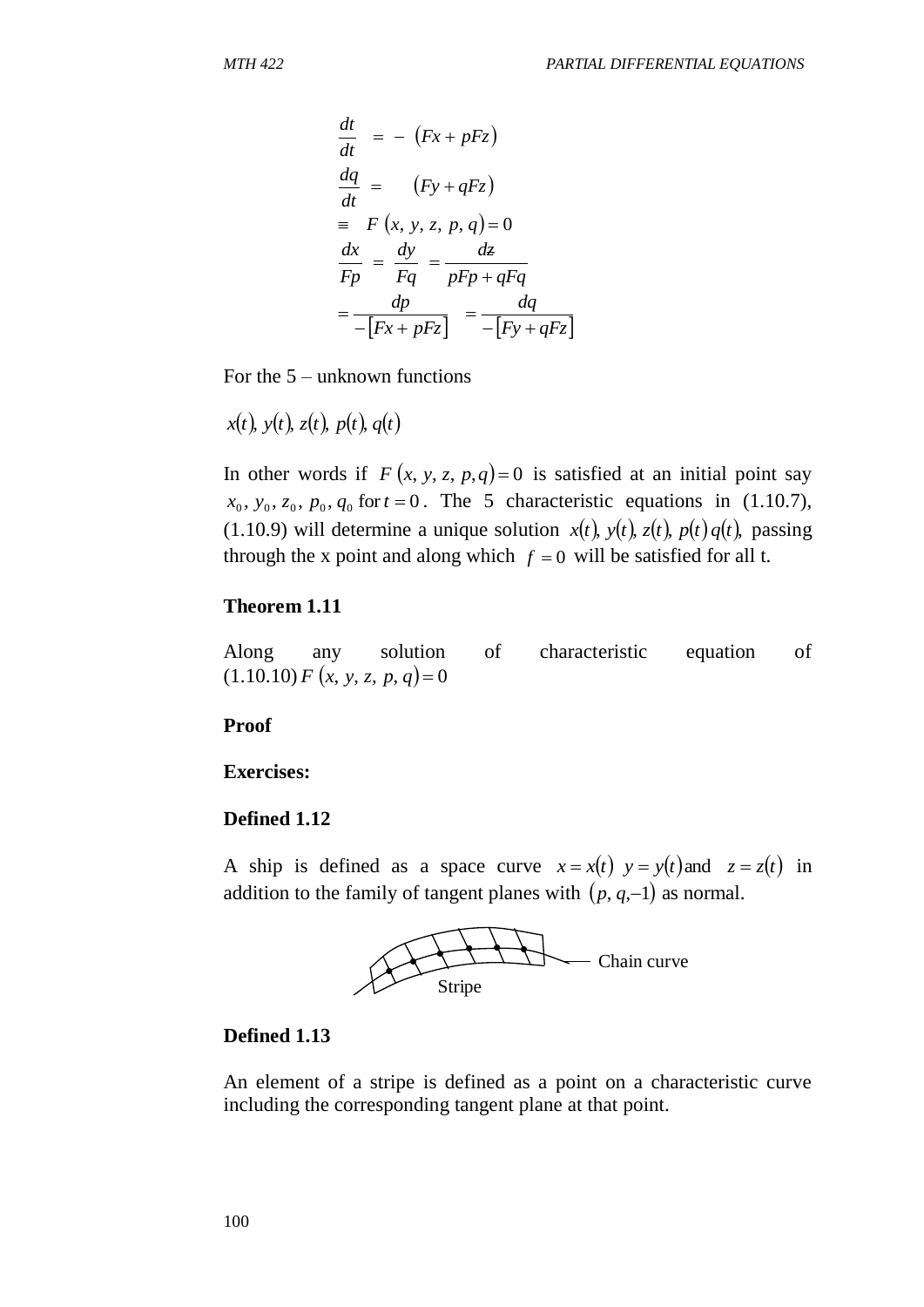

#### **Remark**

Note that not any set of 5 functions can be interpreted as a strip. The planes must be tangent to the curve which is that conditions that

$$
\frac{dz}{dt} = p\frac{dx}{dt} + q\frac{dy}{dt}
$$

#### **Theorem 1.14**

If a characteristic strip  $x(t)$ ,  $y(t)$ ,  $z(t)$ ,  $p(t)$ ,  $q(t)$  has  $x_0$ ,  $y_0$ ,  $z_0$ ,  $p_0$ ,  $q_0$  in common with an integral surface  $z = u(x, y)$  then it lies completely on that surface.

#### **Theorem 1.15**

Given 
$$
F(x, y, z, p, q) = 0
$$
 (1.9.1)

And suppose along the initial curve

 $x = x_0$  (*s*),  $y = y_0$  (*s*),  $0 \le \zeta \le 1$ , the initial values  $z = z_0$  (*s*) are assigned and  $x_0, y_0, z_0 \in C^2$  [0,1] have been determined satisfying *F* ( $x_0$  (*s*),  $y_0$  (*s*),  $z_0$  (*s*),  $p_0$  (*s*),  $q_0$  (*s*))=0 and

$$
\frac{dz_0}{ds} = p_0 \frac{dx_0}{ds} + q_0 \frac{dy_0}{ds} \text{ with}
$$
\n
$$
\frac{dx_0}{ds} f q(x_0, y_0, z_0, p_0, q_0) - \frac{dy_0}{ds} f p(x_0, y_0, z_0, p_0, q_0) \neq 0
$$

then in the same neighbourhood of the initial curve, there exists a unique solution  $z = z(x, y)$  of (1.9.1) containing the initial strip that is such that.

 $z(x_0(s), y_0(s)) = z_0(s)$  $zx(x_0(s), y_0(s)) = p_0(s)$  $zy(x_0(s), y_0(s)) = q_0(s)$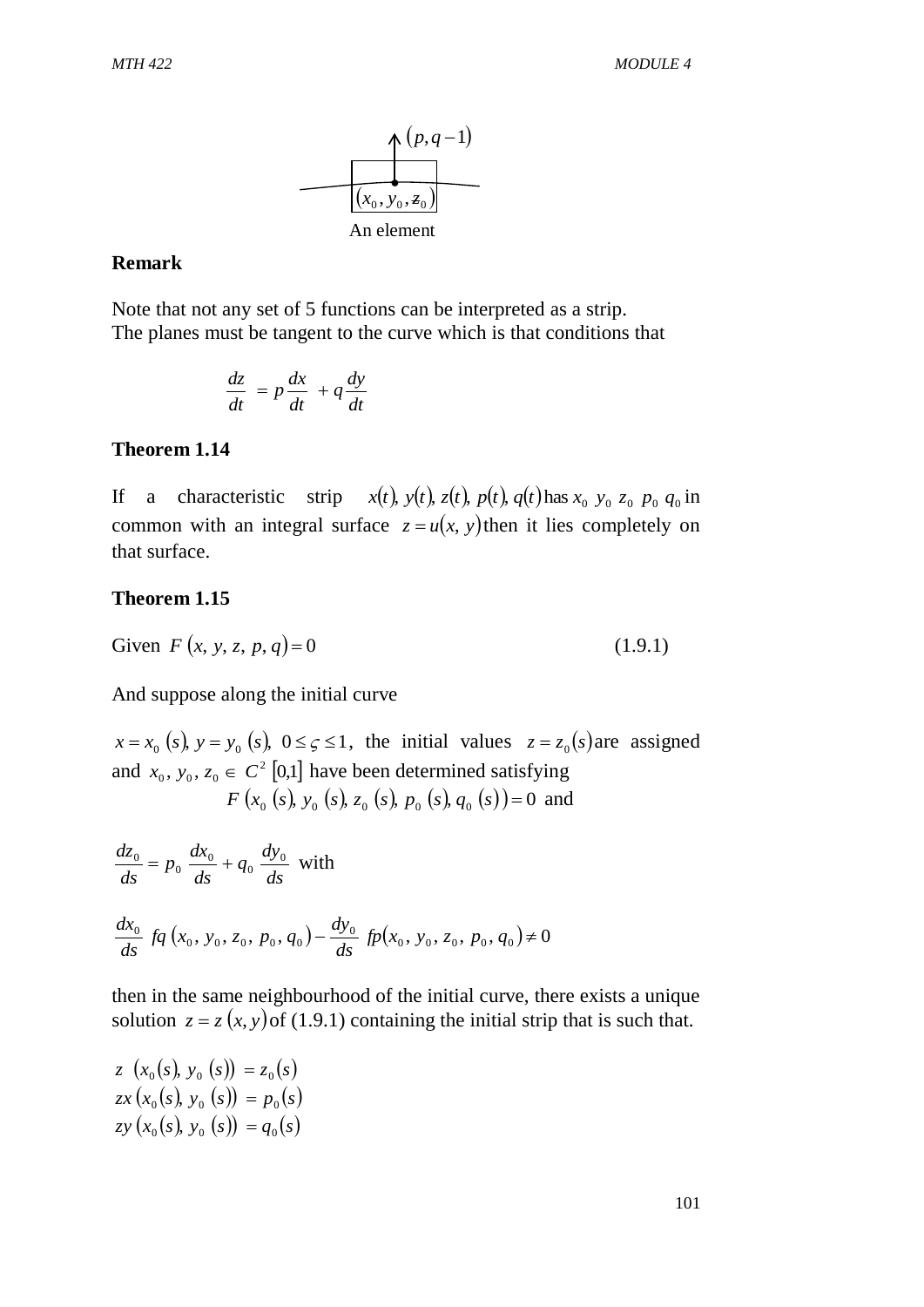# **4.0 CONCLUSION**

Solution for general non – linear Partial Differential Equations of 1st order has a geometrical significance in relation to the Monge cone.

# **5.0 SUMMARY**

The form of the general non – linear first order Partial Differential Equation is  $F(x, y, z, p, q) = 0$  where any solution surface through a point in space must be tangent at that point to the corresponding Monge cone.

## **6.0 TUTOR-MARKED ASSIGNMENT**

| Solve      | $\frac{\partial w}{\partial x} - 3\frac{\partial w}{\partial y} = 0$ |
|------------|----------------------------------------------------------------------|
| subject to | $w(x, 0) = \sin x$                                                   |

2. Solve the following equation using the method of characteristics

| a. | $\partial u$                                                                     | subject to $u(x, 0) = f(x)$   |
|----|----------------------------------------------------------------------------------|-------------------------------|
| b. | $\partial u$<br>$\partial u$<br>$+x\frac{\partial}{\partial x}=1$                | subject to $u(x, 0) = f(x)$   |
| c. | дu<br>$+3t\frac{\partial u}{\partial x} = u$                                     | subject to $u(x, 0) = f(x)$   |
| d. | $2\frac{\partial u}{\partial x} = e^{2x}$<br>$\partial u$<br>Эt.<br>$\partial r$ | subject to $u(x, 0) = \cos x$ |
| е. | дu<br>$2\partial u$<br>$-u$                                                      | subject to $u(x, 0) = 3e^x$   |

3. Show that the characteristics of

$$
\frac{\partial u}{\partial t} + 2u \frac{\partial u}{\partial x} = 0
$$
  
 
$$
u(x, 0) = f(x)
$$

are straight lines

4. Take a look at the problem

$$
\frac{\partial u}{\partial t} + 2u \frac{\partial u}{\partial x} = 0
$$

$$
u(x, 0) = f(x) = \begin{cases} 1 & x < 0 \\ 1 + \frac{x}{L} & 0 < x < L \\ 2 & L < x \end{cases}
$$

- a. Determine equations for the characteristics
- b. Determine the solution  $u(x, t)$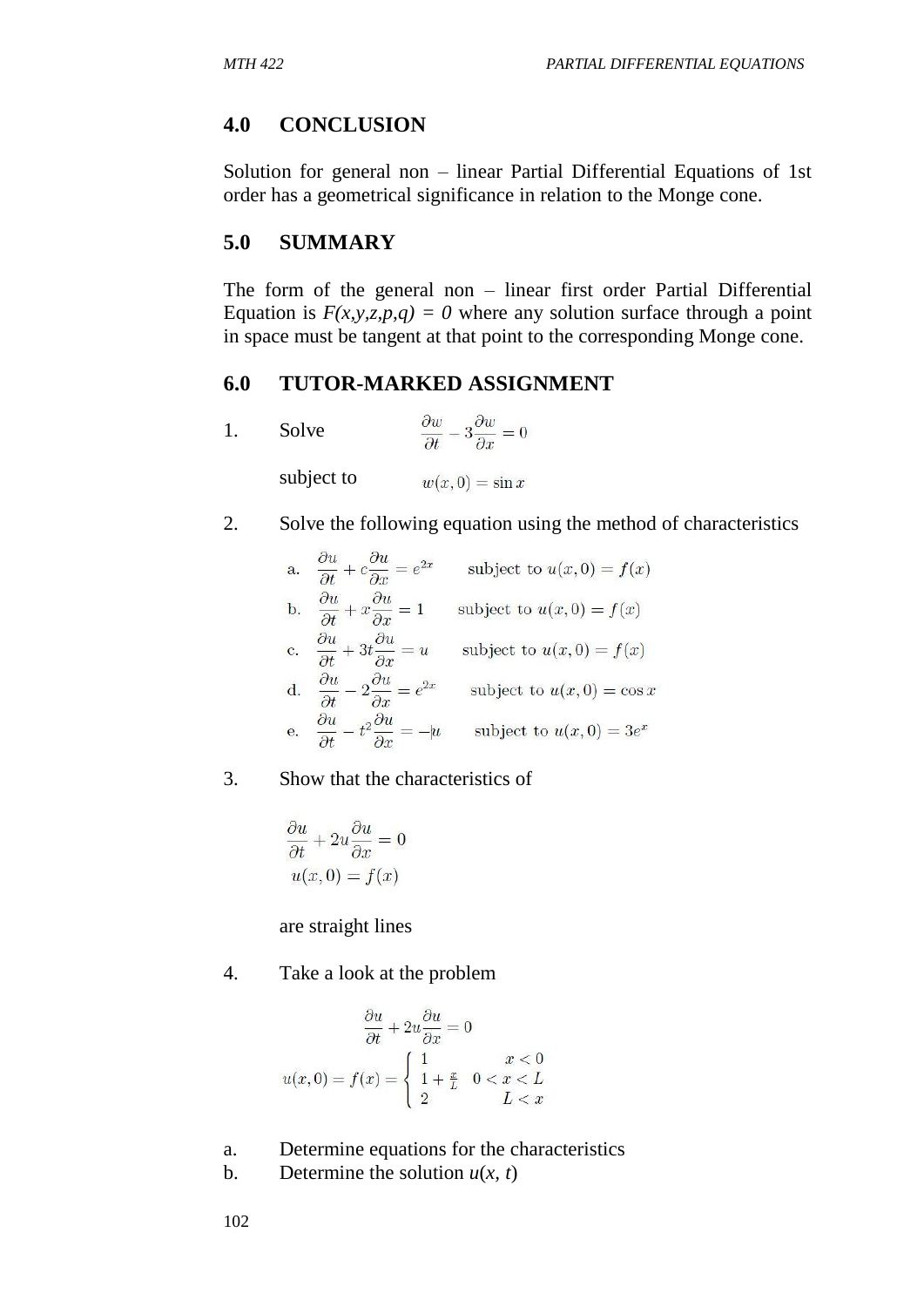- c. Sketch the characteristic curves.
- d. Sketch the solution  $u(x, t)$  for fixed *t*.

#### **7.0 REFERENCES/FURTHER READING**

- Adomian, G. (1994). *Solving Frontier Problems of Physics: The Decomposition Method*. Kluwer Academic Publishers.
- Courant, R. & Hilbert, D. (1962). *Methods of Mathematical Physics II*. New York: Wiley-Interscience.
- Evans, L. C. (1998). "Partial Differential Equations." Providence: *American Mathematical Society*.
- Jost, J. (2002). *Partial Differential Equations.* New York: Springer-Verlag.
- Petrovskii, I. G. (1967). *Partial Differential Equations.* Philadelphia: W. B. Saunders Co.
- Pinchover, Y. & Rubinstein, J. (2005). *An Introduction to Partial Differential Equations.* New York: Cambridge University Press.
- Polyanin, A. D. & Zaitsev, V. F. (2004). *Handbook of Non-linear Partial Differential Equations.* Boca Raton: Chapman & Hall/CRC Press.
- Polyanin, A. D. (2002). *Handbook of Linear Partial Differential Equations for Engineers and Scientists.* Boca Raton: Chapman & Hall/CRC Press.
- Polyanin, A. D., Zaitsev, V. F. & Moussiaux, A. (2002). *Handbook of First Order Partial Differential Equations.* London: Taylor & Francis.
- Wazwaz, Abdul-Majid (2009). *Partial Differential Equations and Solitary Waves Theory*. Higher Education Press.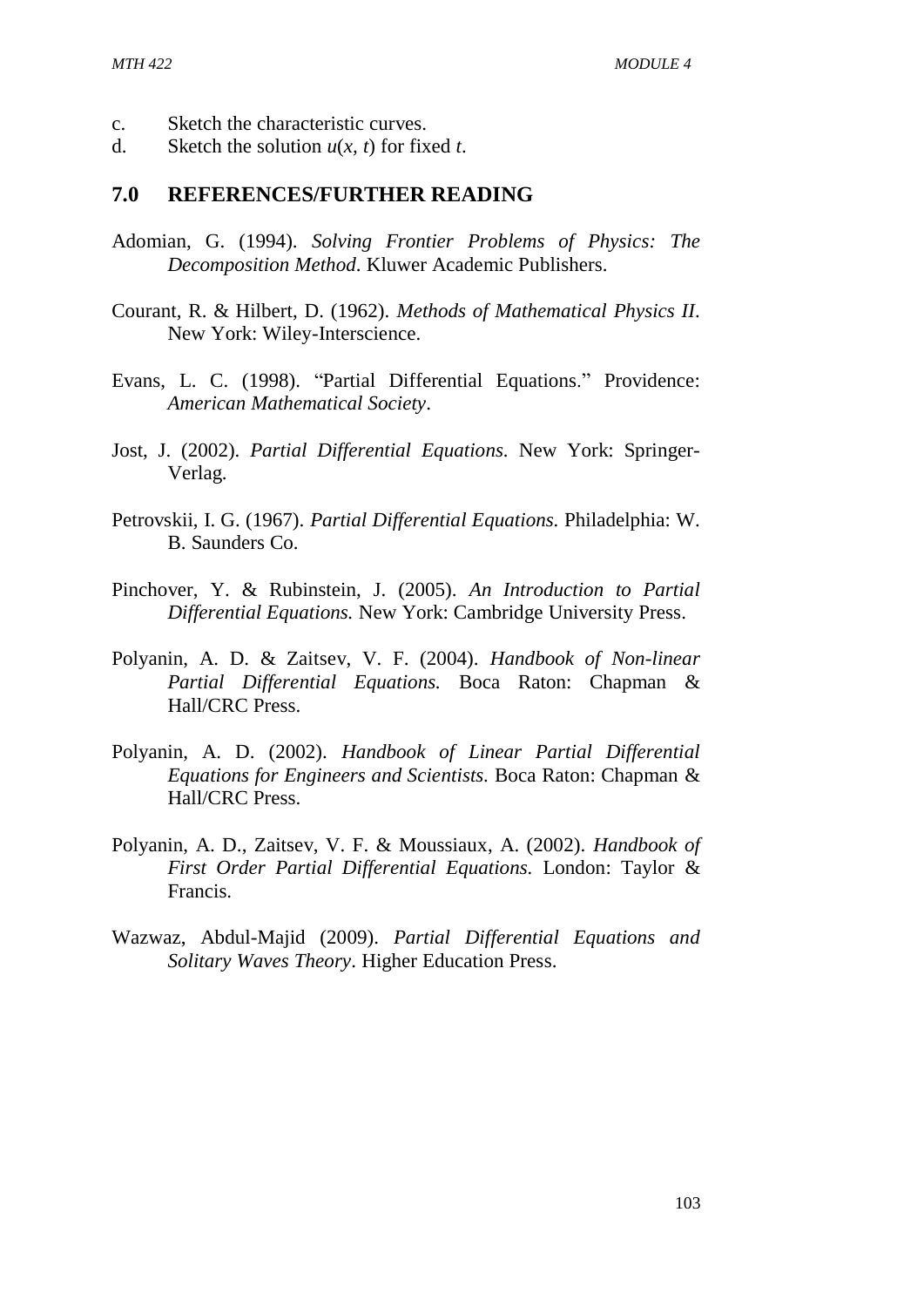# **UNIT 2 TYPES OF SOLUTION**

## **CONTENTS**

- 1.0 Introduction
- 2.0 Objectives
- 3.0 Main Content
	- 3.1 Types of Solution
		- 3.1.1 Complete Solution (Integral)
		- 3.1.2 General Solution (Integral)
		- 3.1.3 Singular Solution
- 4.0 Conclusion
- 5.0 Summary
- 6.0 Tutor-Marked Assignment
- 7.0 References/Further Reading

# **1.0 INTRODUCTION**

Partial Differential Equations can have three types of solutions; the complete solution, the general solution and the singular solution. All are treated in this unit.

# **2.0 OBJECTIVES**

At the end of this unit, you should be able to:

- categorise the different types of solution of partial differential equations
- decribe the methods used in deriving complete solution
- explain what a general solution is
- explain why some Partial Differential Equations are singular solutions.

# **3.0 MAIN CONTENT**

# **3.1 Types of Solution**

We observed that the general solution of the 1st order P.D.E (1.9.1) is an expression involving an arbitrary function of one variable.

This naturally is the extension of the result that the general solution of an order of first order involves one arbitrary constant.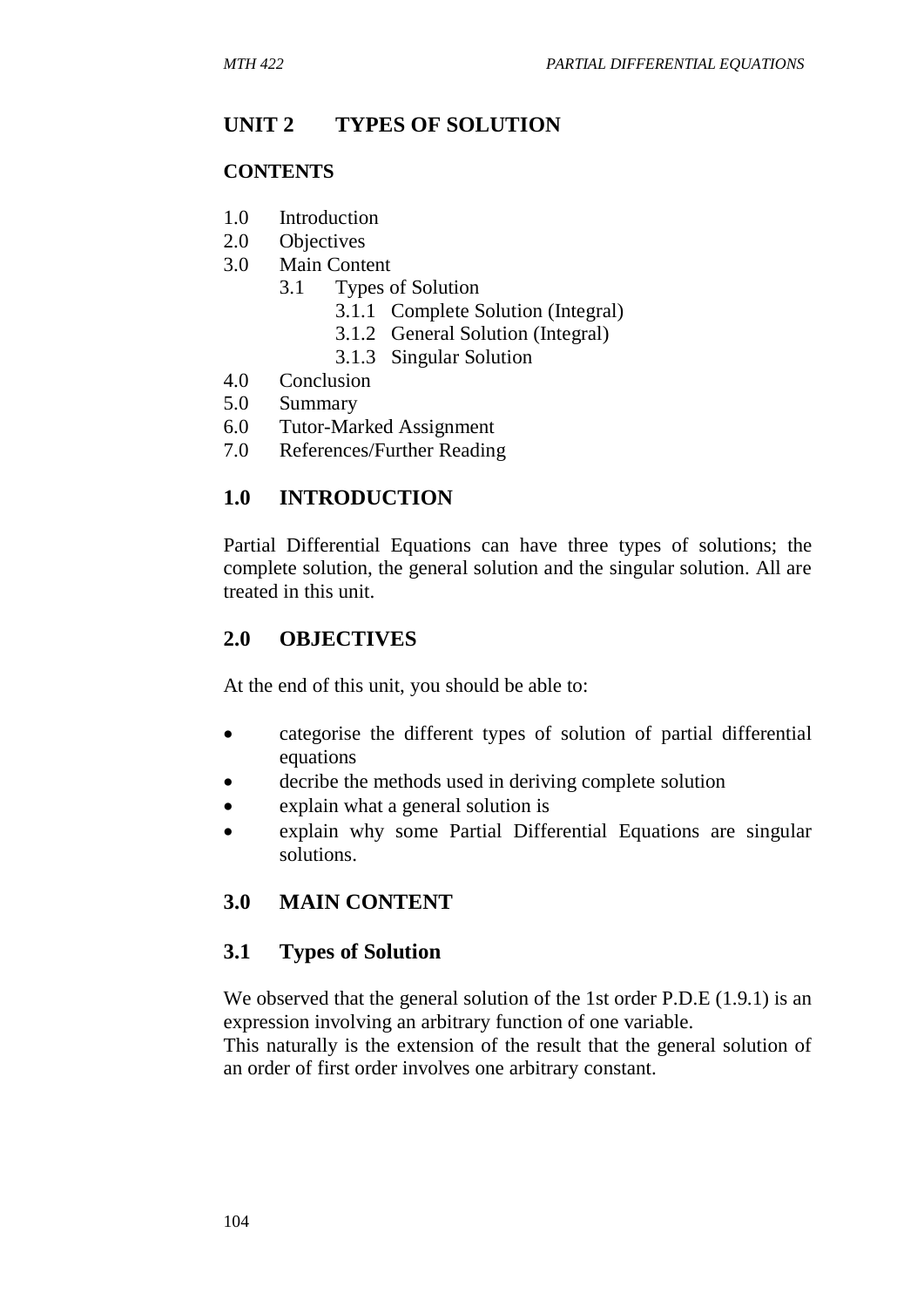# **3.1.1 Complete Solution (Integral)**

Any solution of the form

$$
z = \Phi(x, y, a, b) \tag{1.16.1}
$$

Where a and b are arbitrary parameters represent two parameter family of surfaces. No systematic rule determining the complete integral is available. The complete integral is significant in the sense that the envelope of any family of solution of the 1st order equation (1.1.1) depending on some parameter is again a solution. Indeed equation 1.9.1 defines the tangent plane of a solution. If a surface has the same tangent plane as a solution at some point in space, then it also satisfies the equation there. The envelope of a family of solutions is also a solution since it is in contact at each of its points with one of these earlier mentioned solutions.

# **3.1.2 General Solution (Integral)**

The general solution of 1.9.1 can thus be obtained from the complete integral if we prescribe the 2nd parameter b, say  $b = b(a)$  as an arbitrary function of a. The enveloped of the one parameter subsystem of the complete integral is then considered as follows

 $Z = \Phi(x, y, a, b(a))$ .................................... (1.16.1) Differentiating with respect to (wrt) a, we have

$$
O = \underline{\Phi}_a(x, y, a, b(a)) + \Phi_b(x, y, a, b(a)) \frac{db}{da}
$$
 (1.16.2)

Eliminating (a) between 1.16.1 and 1.16.2 yield a single expression (involving the arbitrary function b(a) which is the general solution of (1.9.1)

## **3.1.3 Singular Solution**

This is the envelope of the full two parameter family of surfaces defined by the complete solution and is given by the 3 relation

$$
Z = \Phi(x, y, a, b)
$$
  
\n
$$
O = \Phi_a(x, y, a, b)
$$
  
\n
$$
O = \Phi_b(x, y, a, b)
$$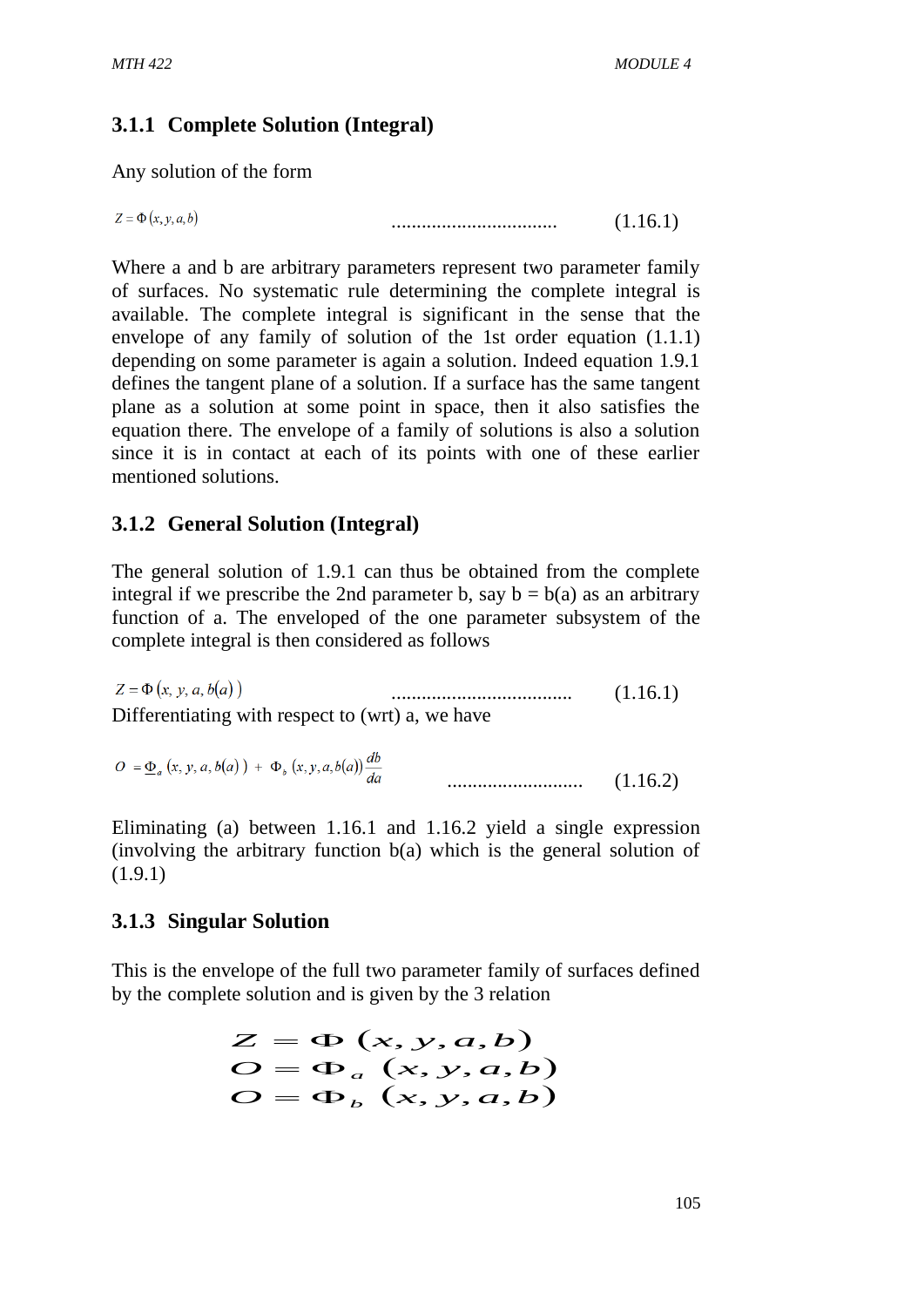#### **Examples**

**Type I** 

Solve 
$$
p^2 - q^2 = 1
$$
  
\nWrite  $f(p,q) = p^2 - q^2 - 1 = 0$   
\n $F(a, h(a)) = a^2 - (h(a))^2 - 1$  and  
\n $h(a) = (a^2 - 1)^{\frac{1}{2}}$   
\nA complete solution is  
\n $Z = ax + (a^2 - 1)^{\frac{1}{2}}y + c$   
\n $Z = ax + by + c$ 

 $F(n, a) = 0$ 

Put  $b = (a^2 - 1)^{1/2}$  and diff with a to get  $(a^2-1)^{1/2}$  $= x +$ *a*  $Q = x + \frac{ay}{a}$  $(a^2-1)^{1/2}$  $\frac{-x}{-}$ *a a y x*

General solution is

$$
\frac{Z}{a} = x + \left(\frac{y}{x}\right)y + \frac{c}{a}
$$
  
\n
$$
\alpha x z = x^2 - y^2 + \alpha x \quad \left(\alpha = \frac{1}{a}\right)
$$
  
\n
$$
\alpha x (z - 1) = x^2 - y^2
$$

There are singular solutions since

$$
z = a x + by + c
$$

$$
o = x + \frac{ay}{(a^2 - 1)^{\frac{1}{2}}}
$$

$$
O = 1
$$

**Example:** 

Consider  $p^2 + q^2 = 1$ 

Recall  $f(x, y, z, p, q) = 0$  $p^{2} + q^{2} - 1 = 0$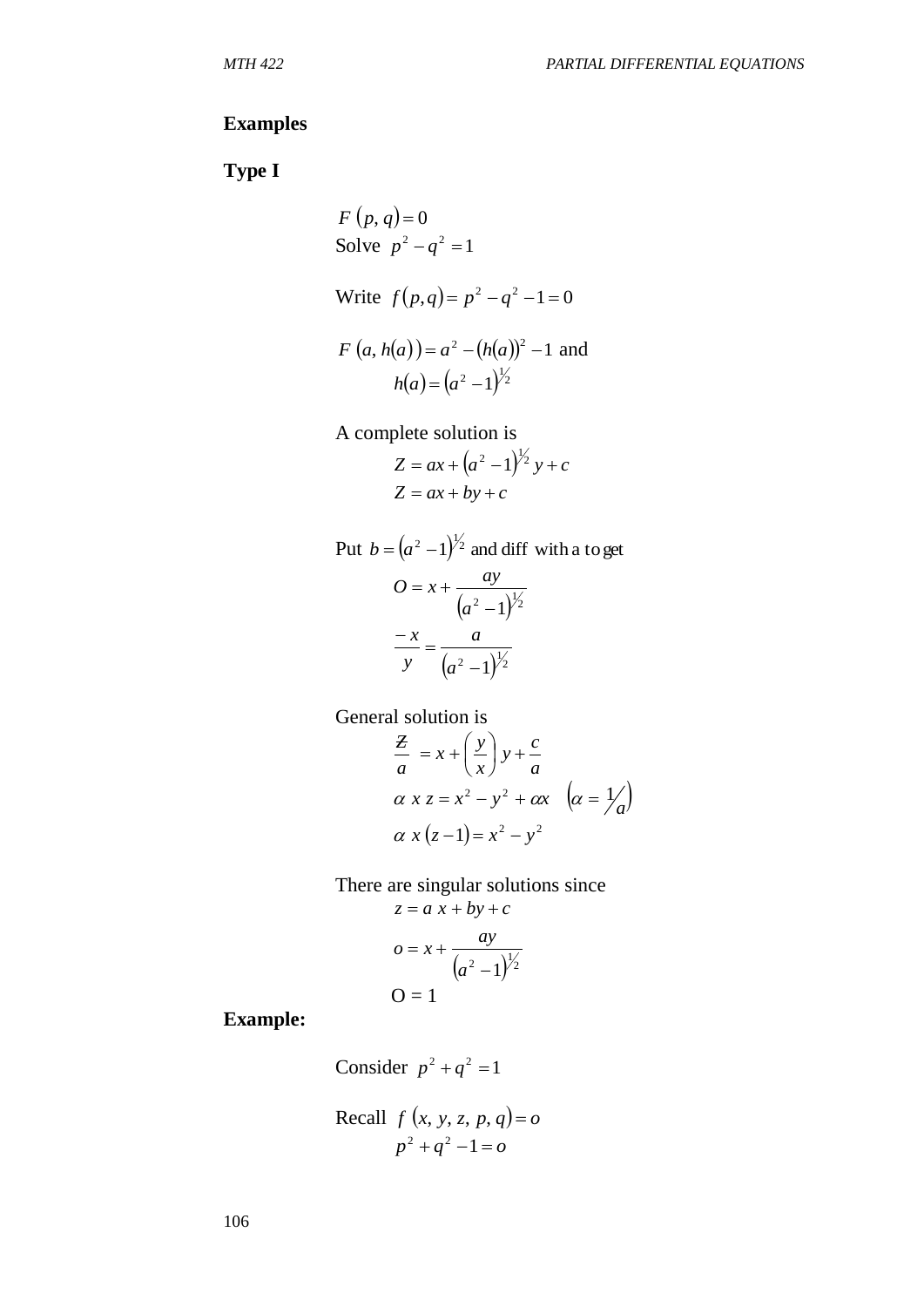By 
$$
\frac{dx}{fp} = \frac{dy}{fq} = \frac{dz}{pf_p + qfq} = \frac{dp}{-(fx + pfz)} = \frac{dq}{-(fy + qfz)}
$$
  
\n
$$
fx = o, fy = o, fz = o, fp = 2p, fq = 2q
$$
  
\n
$$
\frac{dx}{2p} = \frac{dy}{2q} = \frac{dz}{2(p^2 + q^2)} = \frac{dp}{o} = \frac{dq}{o}
$$
  
\n
$$
dp = o
$$
  
\n
$$
p = a (a \text{ is constant})
$$
  
\n
$$
q^2 = 1 - a^2
$$
  
\n
$$
q = (1 - a^2)^{\frac{1}{2}}
$$
  
\n
$$
p = zx = \frac{\partial 2}{\partial y} = (1 - a^2)^{\frac{1}{2}}
$$
  
\n
$$
dz = \frac{\partial z}{\partial x} + \frac{\partial z}{\partial y} dy
$$
  
\n
$$
\int dz = \int a \, d \, x + \int (1 - a^2)^{\frac{1}{2}} dy
$$
  
\n
$$
z = ax + (1 - a^2)^{\frac{1}{2}} y + b
$$

General solution is given by

$$
z = ax + \sqrt{1 - a^2} y + \Phi(a)
$$

Differentiating wrt a we have

$$
o = x - \frac{a}{\sqrt{1 - a^2}} y + \Phi^1(a)
$$

Singular solution: None

Since  $z = ax + \sqrt{1 - a^2} y + 6$ 

Differentiating wrt a

$$
za = o = x - \frac{a}{\sqrt{1 - a^2}}
$$

$$
zb = o = \sqrt{1 - a^2}
$$

#### **Examples:**

Given  $xp + yq = pq$ , Find

- 1. The initial element if  $x = x_o$ ,  $y = o$  and  $z = \frac{x_o}{2} \neq (x, o) = \frac{x}{2}$
- 2. The characteristics stripe containing the initial elements
- 3. The integral surface which contain the initial element.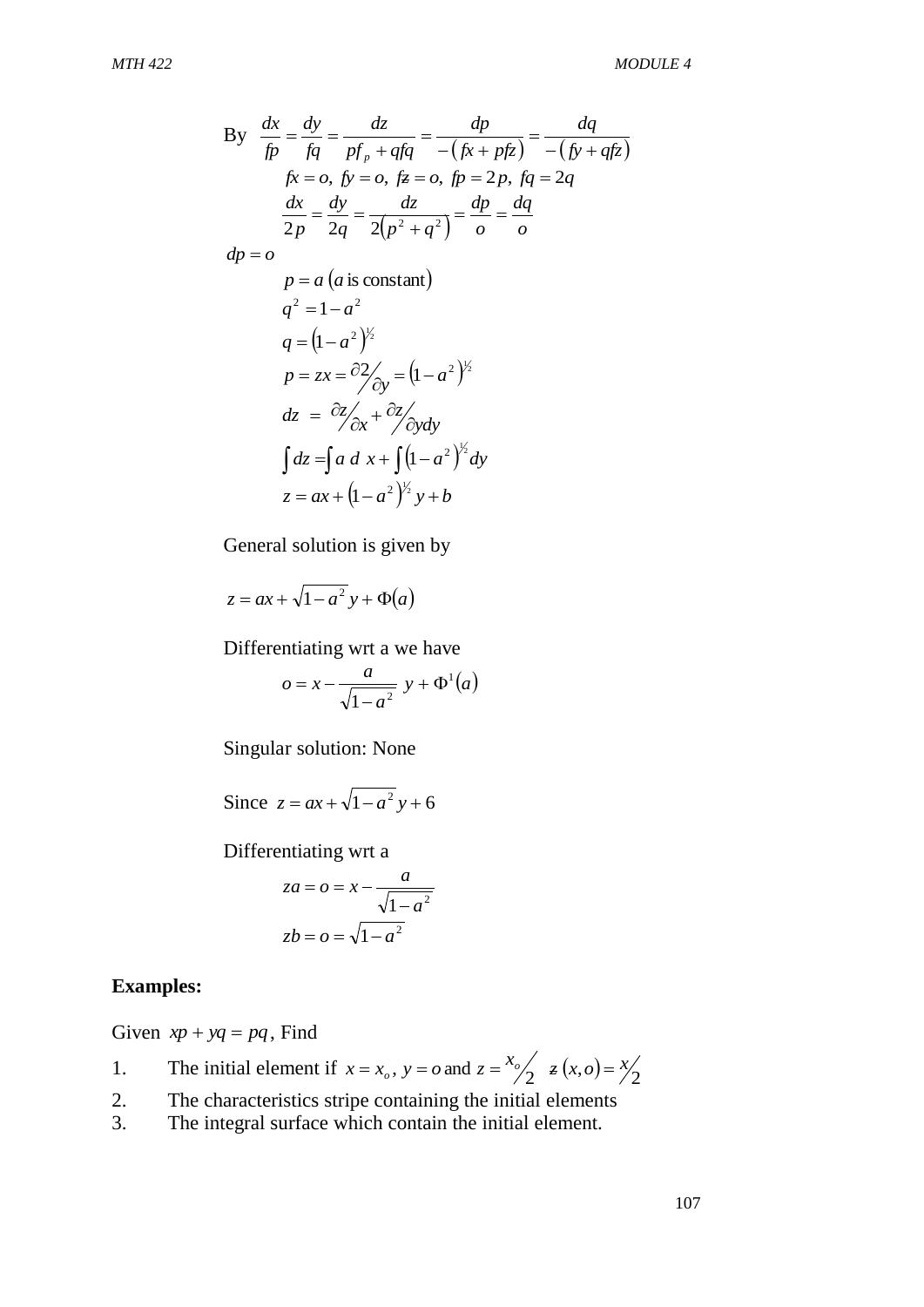#### **Solution**

$$
xp + yq = pq
$$
  
\n
$$
xp + yq - pq = o
$$
  
\n
$$
f(x, y, z, p, q) = o
$$
  
\n
$$
(x_o, o, \frac{1}{2}x_o, p_o, q_o)
$$
assume  
\n
$$
x_o p_o = p_o q_o
$$
  
\n
$$
\Rightarrow x_o = q_o
$$

According to the strip condition

$$
dz = \frac{\partial z}{\partial x} dx + \frac{\partial z}{\partial y} dy
$$

$$
\frac{\partial z_o}{\partial x_o} = \frac{\partial z_o}{\partial x_o} + \frac{\partial z}{\partial y} \frac{\partial y}{\partial x}
$$

$$
\frac{1}{2} = p\omega
$$

Initial element is  $(x_o, o, \frac{1}{2}x_o, \frac{1}{2}, x_o)$ ,  $o, \frac{1}{2}$ 

For simplicity let us take  $x_0 = 1$ 

For the characteristic equation  $(fx + pfx) - (fy + qfz)$ *dq*  $fx + pfx$ *dp*  $pfp + qfq$ *dz fq dy fp dx*  $-(f y +$  $=$  $-(fx +$  $=$  $\ddot{}$  , *q dt*  $x-q$  *dq dt*  $\frac{dx}{dx} = x - q$   $\frac{dq}{dx} =$ *pq dt p*  $\frac{dz}{dx}$ *dt*  $\frac{dp}{dt} = -p$   $\frac{dz}{dt} = -q$ *y p dt*  $\frac{dy}{dx} = y -$ 

Integrating we obtain

$$
x = x\omega \cosh t
$$
  
\n
$$
y = \frac{1}{2} \sinh t
$$
  
\n
$$
z = \frac{1}{4} x\omega (e^{-2t} + 1)
$$
  
\n
$$
p = \frac{1}{2} e^{-t}
$$
  
\n
$$
q = x\omega e^{-t}
$$

Eliminating  $x_0$  and t from above, we obtain

$$
8xyz + x^2 = 4z^2
$$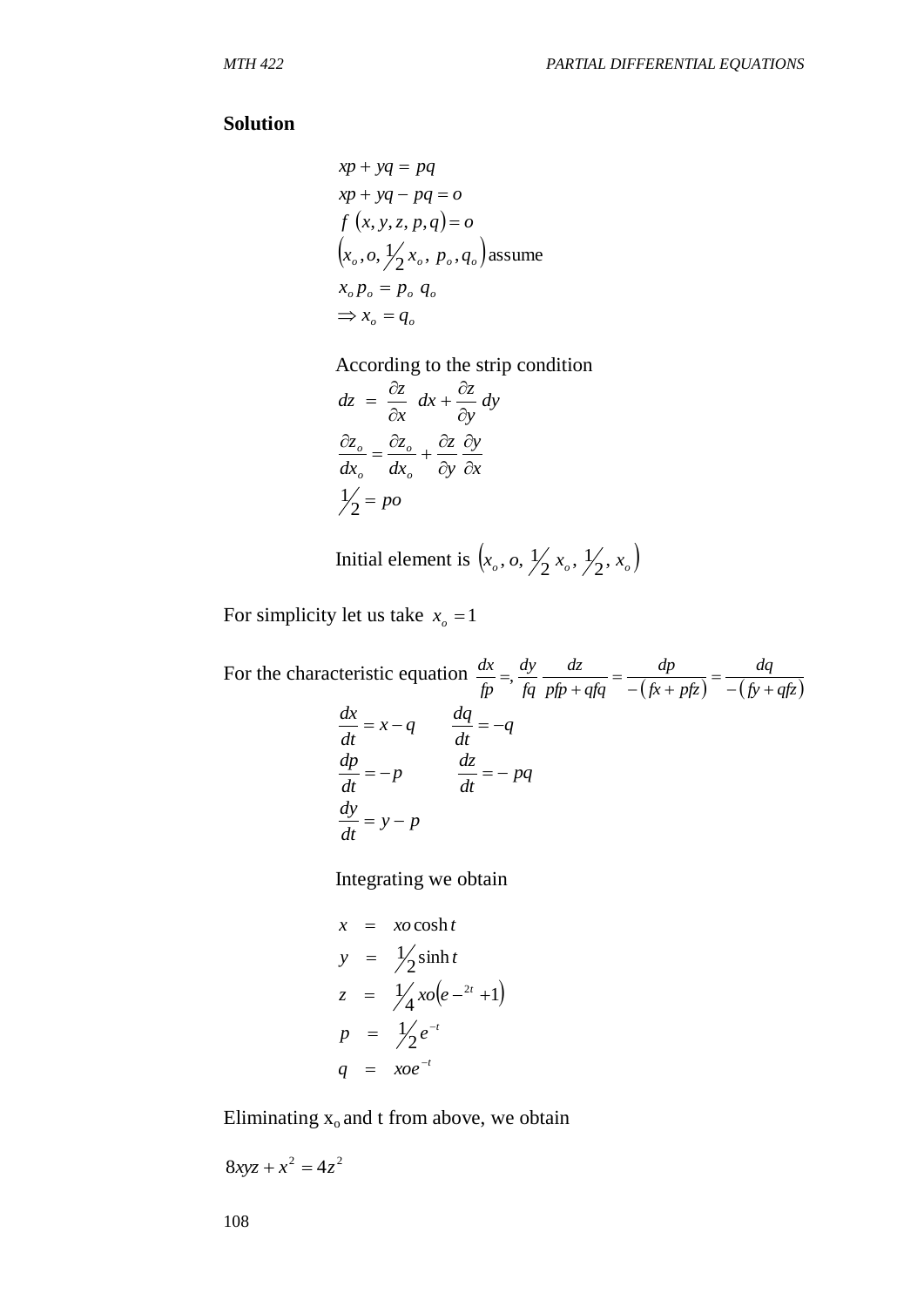#### Exercise

Solve

- 1)  $pq = u$  with  $u(o, s) = s^2$
- 2) determine the integral surface of  $xpq + yq^2 = 1$  which contain the curve  $z = x_0 y = 0$

Earlier Example

$$
p^{2} - q^{2} = 1
$$
  
\n $f(x, y, z, p, q) = p^{2} - q^{2} - 1$   
\n $fx = 0, f y = 0, f z = 0, f p = 2p, f q = 2q$   
\n $\frac{dx}{f p}, = \frac{dy}{f q} = \frac{dz}{p f p + q f q} = \frac{dp}{-(f x + p f z)} = \frac{dq}{-(f y + q f z)}$   
\n $\frac{dx}{2 p} = \frac{dy}{-2 p} = \frac{dz}{2 p^{2} - 2 q^{2}} = \frac{dp}{o} = \frac{dq}{o}$   
\n $p = a$   
\n $q^{2} = p^{2} - 1$   
\n $q^{2} = (a^{2} - 1)$   
\n $q = \sqrt{q^{2} - 1}$   
\n $dz = \frac{\partial z}{\partial x} dx + \frac{\partial z}{\partial y} dy$   
\n $dz = adx + \sqrt{a^{2} - 1} dy$   
\n $z = ax + \sqrt{a^{2} - 1} y + c$ 

Put

$$
b = (a2 - 1)y2 \text{ and diff wrt a}
$$

$$
o = x + \frac{ay}{(a2 - 1)y2}
$$

$$
\frac{-x}{y} = \frac{a}{(a2 - 1)y2}
$$

General solution is

$$
\frac{z}{a} = x + \left(\frac{-y}{x}\right)y + \frac{c}{a}
$$

We can rewrite it as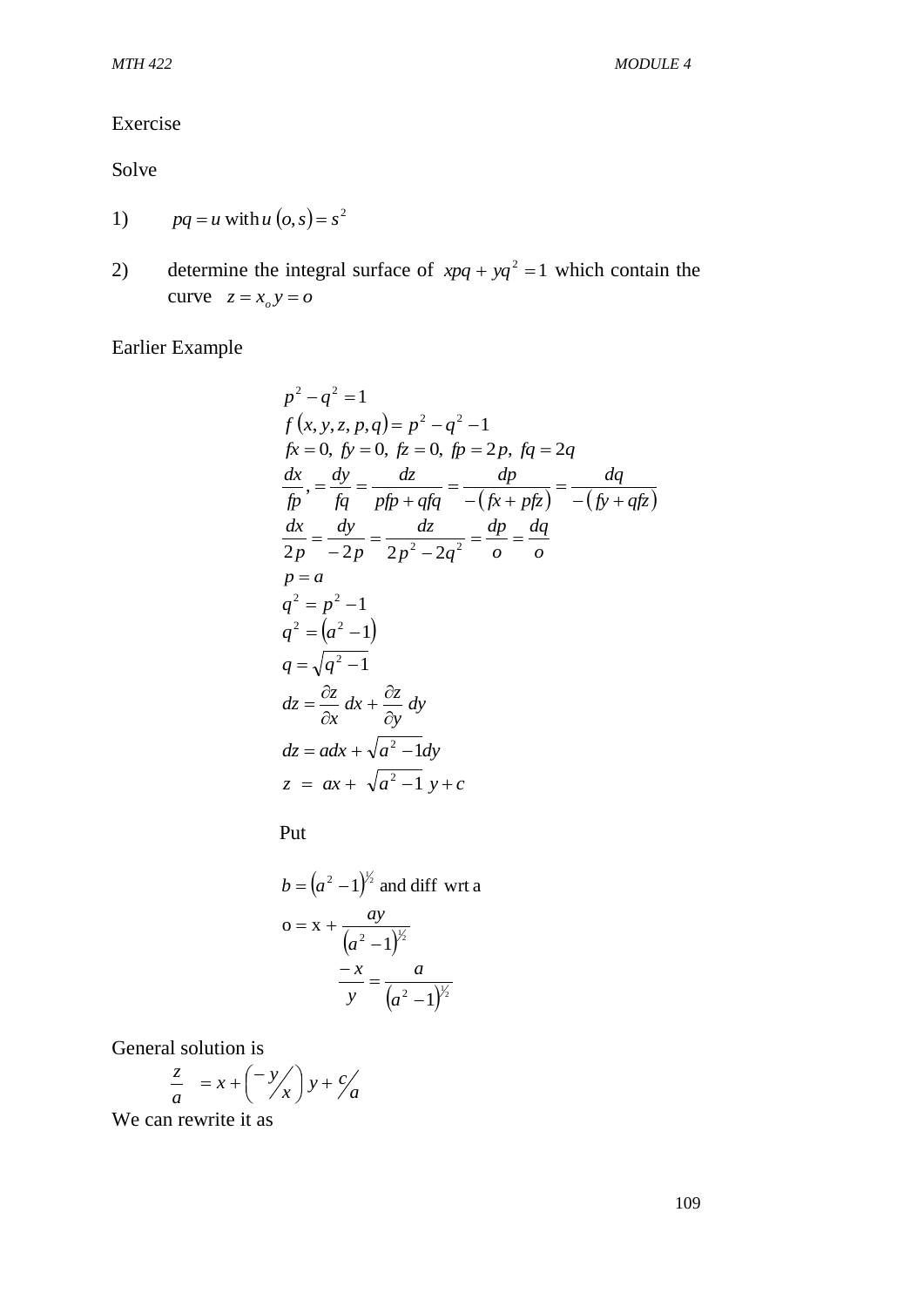$$
\alpha x z = x^2 - y^2 + \alpha c x \quad (\alpha = \frac{1}{a})
$$
  
\n
$$
\alpha x z - \alpha c x = x^2 - y^2
$$
  
\n
$$
\alpha x (z - c) - x^2 - y^2
$$

There is no singular solution

$$
z = ax + by + c
$$
  
\n
$$
o = x + \frac{a}{(a^2 - 1)^{\frac{1}{2}}} y \text{ wrt a}
$$
  
\n
$$
o = y \text{ wrt b}
$$

## **Exercise:**

Find the complete and singular solution of  

$$
p^2 + q^2 = 9
$$

## **TYPE II**

Consider  $z = px + qy + f(p,q)$ 

#### **Solution**

Using the characteristic equation

i.e 
$$
\frac{dx}{fp} = \frac{dy}{fq} = \frac{dz}{pfp + qfq} = \frac{dp}{-(fx + pfx)} = \frac{dq}{-(fy + qf)}
$$

Then

$$
f(x, y, z, p, q) = z - px - qy - f(p, q) = 0
$$
  
\n
$$
fx = -p \quad fy = -q
$$
  
\n
$$
fx = 1 \qquad fp = -x \, fp = -(x + fp)
$$
  
\n
$$
fq = -(y + fq)
$$

Then

$$
\alpha x z = x^2 - y^2 + \alpha cx \quad |\alpha = \frac{1}{a}|
$$
  
\n
$$
\alpha x z - \alpha cx = x^2 - y^2
$$
  
\n
$$
\alpha x (z - c) - x^2 - y^2
$$
  
\nThere is no singular solution  
\n
$$
z = ax + by + c
$$
  
\n
$$
o = x + \frac{a}{(a^2 - 1)^{y_2}} y \text{ wrt a}
$$
  
\n**Exercise:**  
\nFind the complete and singular solution of  
\n
$$
p^2 + q^2 = 9
$$
  
\n**TYPE II**  
\nConsider  $z = px + qy + f(p,q)$   
\n**Solution**  
\nUsing the characteristic equation  
\n
$$
i.e. \frac{dx}{dp} = \frac{dy}{dq} = \frac{dz}{pfp + qfq} = \frac{dp}{-(fx + pfc)} = \frac{dq}{-(fy + r)}
$$
  
\nThen  
\n
$$
f(x, y, z, p, q) = z - px - qy - f(p, q) = 0
$$
  
\n
$$
f(x, y, z, p, q) = z - px - qy - f(p, q) = 0
$$
  
\n
$$
f(x, y, z, p, q) = z - px - qy - f(p, q) = 0
$$
  
\n
$$
f(x, y, z, p, q) = z - px - qy - f(p, q) = 0
$$
  
\n
$$
f(x, y, z, p, q) = z - px - qy - f(p, q) = 0
$$
  
\n
$$
f(x, y, z, p, q) = z - px - qy - f(p, q) = 0
$$
  
\n
$$
f(x, y, z, p, q) = z - px - qy - f(p, q) = 0
$$
  
\n
$$
f(x, y, z, p, q) = z - px - qy - f(p, q) = 0
$$
  
\n
$$
f(x, y, z, p, q) = z - px - qy - f(p, q) = 0
$$
  
\n
$$
f(x, y, z, p, q) = z - px - qy - f(p, q) = 0
$$
  
\n
$$
f(x, y, z, p, q) = z - px - qy - f(p, q) = 0
$$
  
\n
$$
f(x, y, z, p, q) = z -
$$

Complete solution b

$$
z = ax + by + f(a, b)
$$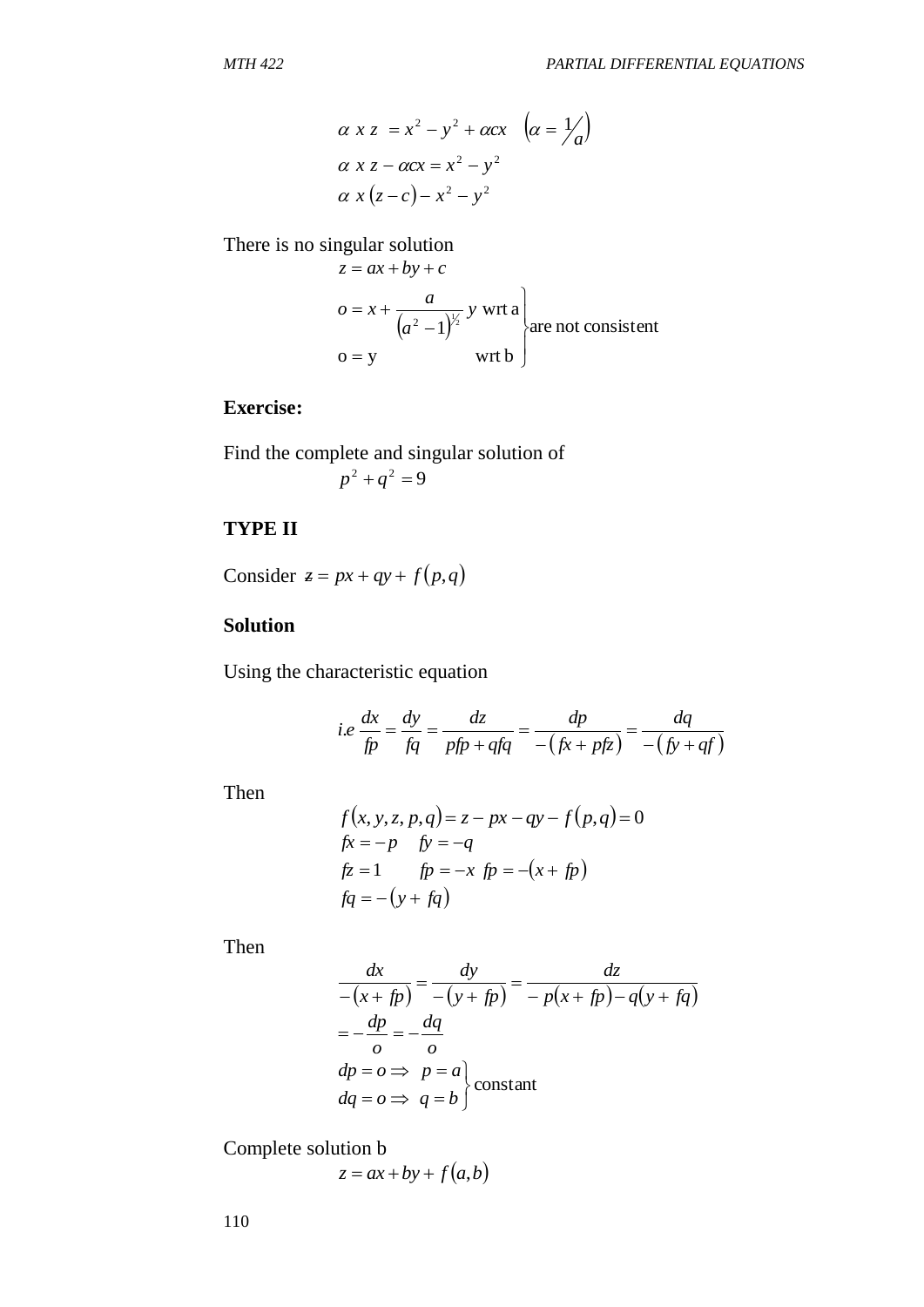# **Exercise:**

Solve  $(p+q)(z-xp-yq)=1$ 

Find the complete solution

$$
z = xp + yp - \frac{1}{(prq)}
$$
  
Solve 4  $(1 + z^3) = 9z^4 pq$   
 $\frac{4 + 4z^3}{qz^4} = pq$   
 $\frac{4}{q}z^{-4} + \frac{4}{q}z^{-1} - pq = 0$ 

# **4.0 CONCLUSION**

General solution of First Order Partial Differential Equations results in an expression involving an arbitrary function of one variable.

# **5.0 SUMMARY**

The different types of solution of Partial Differential Equations are categorised into complete solution, general solution and singular solution.

# **6.0 TUTOR-MARKED ASSIGNMENT**

1. Determine the general solution of

a. 
$$
u_{xx} - \frac{1}{c^2} u_{yy} = 0
$$
  $c = \text{constant}$   
\nb.  $u_{xx} - 3u_{xy} + 2u_{yy} = 0$   
\nc.  $u_{xx} + u_{xy} = 0$   
\nd.  $u_{xx} + 10u_{xy} + 9u_{yy} = y$   
\n $u_{xx} = au_t + bu_x - \frac{b^2}{4}u + d$ 

2. Show that is parabolic for *a*, *b*, *d* constants.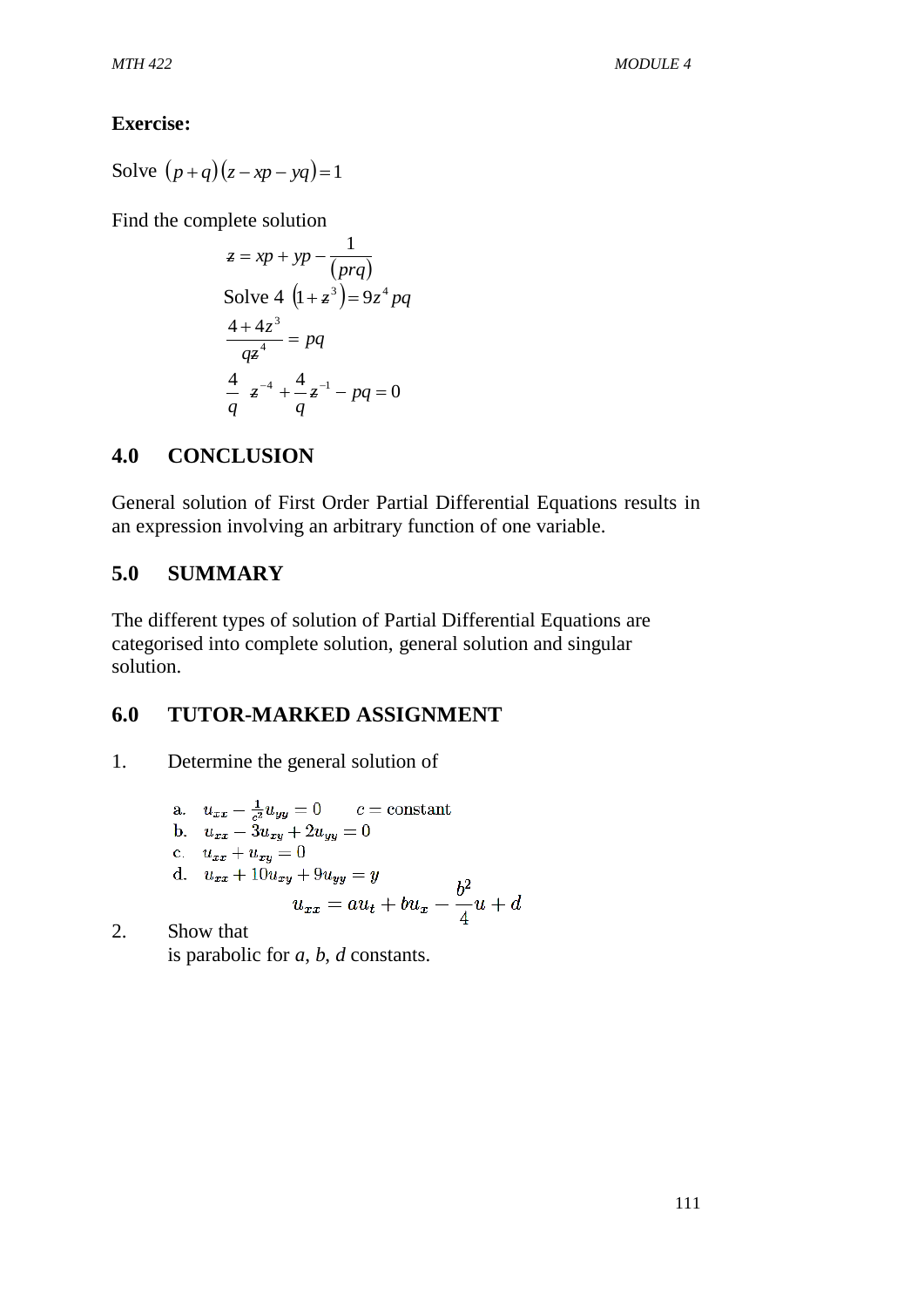#### **7.0 REFERENCES/FURTHER READING**

- Adomian, G. (1994). *Solving Frontier Problems of Physics*: *The Decomposition Method*. Kluwer Academic Publishers.
- Courant, R. & Hilbert, D. (1962) *Methods of Mathematical Physics II.* New York: Wiley-Interscience.
- Evans, L. C. (1998). "Partial Differential Equations". Providence: *American Mathematical Society*.
- Jost, J. (2002). *Partial Differential Equations.* New York: Springer-Verlag.
- Petrovskii, I. G. (1967). *Partial Differential Equations.* Philadelphia: W. B. Saunders Co.
- Pinchover, Y. & Rubinstein, J. (2005). *An Introduction to Partial Differential Equations.* New York: Cambridge University Press.
- Polyanin, A. D. & Zaitsev, V. F. (2004). *Handbook of Non-linear Partial Differential Equations.* Boca Raton: Chapman & Hall/CRC Press.
- Polyanin, A. D. (2002). *Handbook of Linear Partial Differential Equations for Engineers and Scientists.* Boca Raton: Chapman & Hall/CRC Press.
- Polyanin, A. D., Zaitsev, V. F. & Moussiaux, A. (2002). *Handbook of First Order Partial Differential Equations.* London: Taylor & Francis.
- Wazwaz, Abdul-Majid (2009). *Partial Differential Equations and Solitary Waves Theory.* Higher Education Press.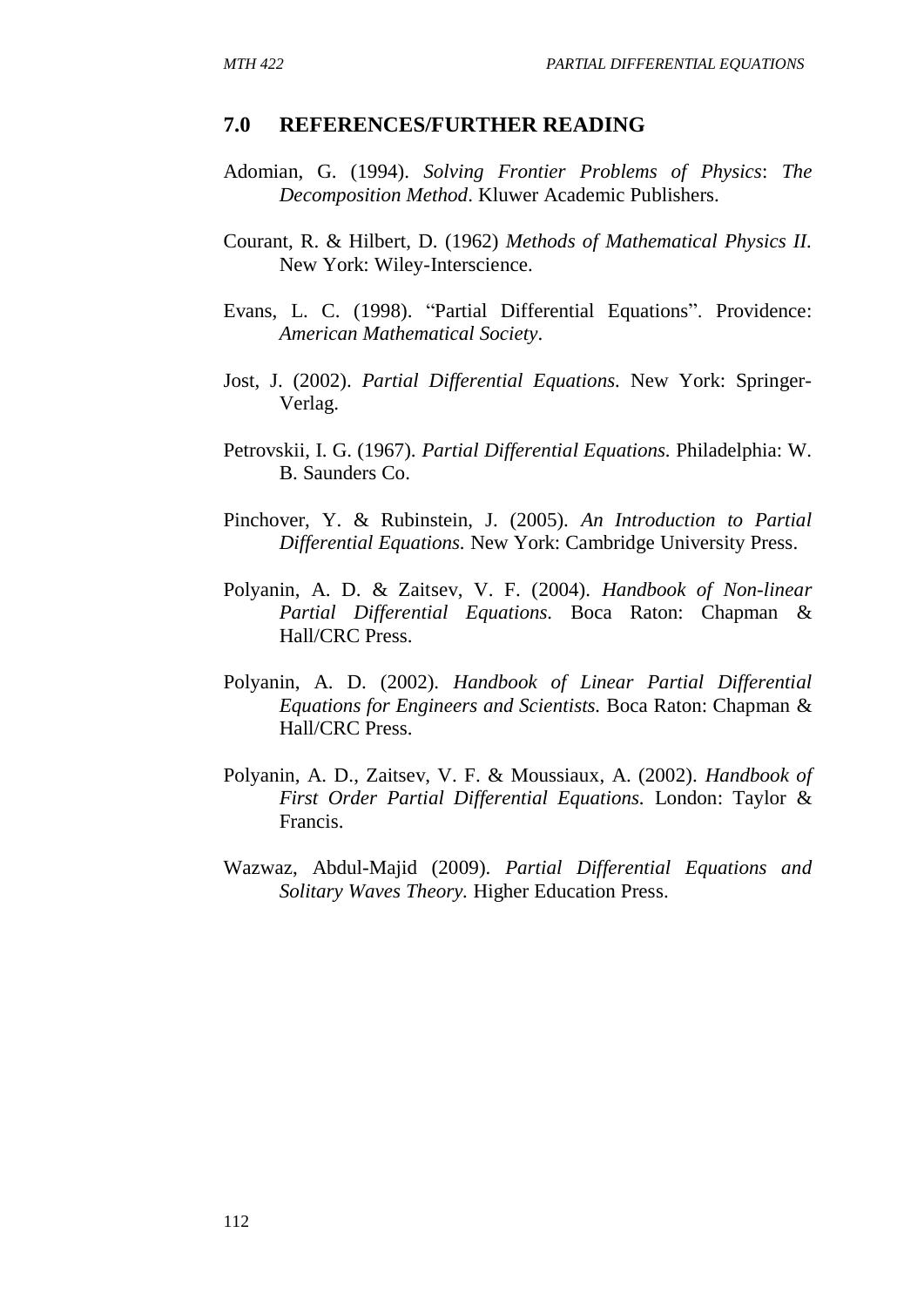# **MODULE 3**

| Unit 1 | Second Order P.D.E. Classifications            |
|--------|------------------------------------------------|
| Unit 2 | <b>Transformation of Independent Variables</b> |

# **UNIT 1 SECOND ORDER P.D.E. CLASSIFICATIONS**

# **CONTENTS**

- 1.0 Introduction
- 2.0 Objectives
- 3.0 Main Content
	- 3.1 Second Order P.D.E Classifications
	- 3.2 The Tricomi's Equation
	- 3.3 Characteristics
	- 3.4 Case of Two Independent Variables
- 4.0 Conclusion
- 5.0 Summary
- 6.0 Tutor-Marked Assignment
- 7.0 References/Further Reading

# **1.0 INTRODUCTION**

With specific reference to Second Order Partial Differential Equations, the various classifications are discussed with reference to the Tricomi's equation, characteristics, and case of two independent variables.

# **2.0 OBJECTIVES**

At the end of this unit, you should be able to:

- classify Second Order Partial Differential Equations
- explain the importance of the Eigen-values of the matrix of coefficients
- state Tricomi's Equation
- work with Laplace, heat and Wave Equations
- describe the special case of two Independent Variables.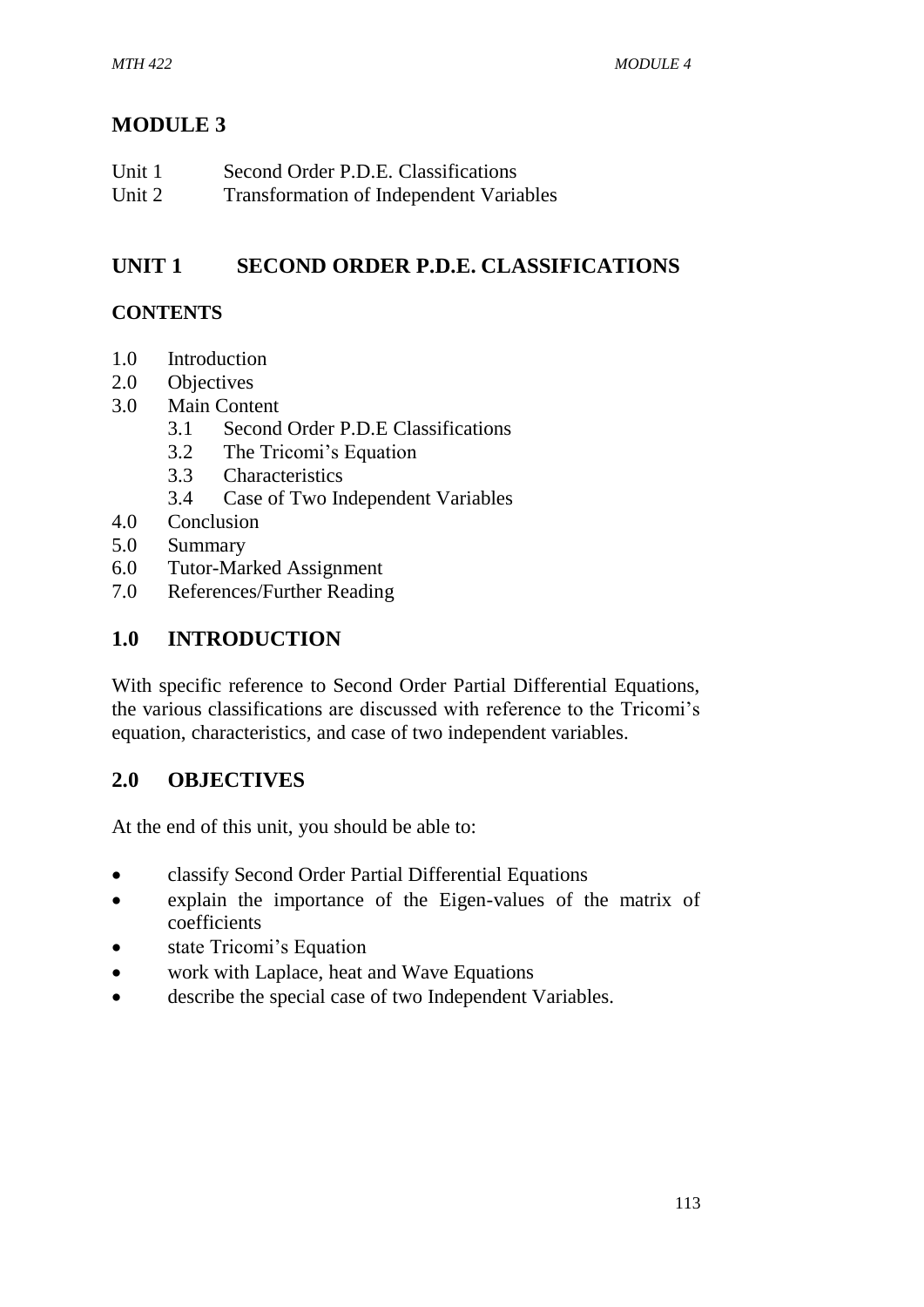## **3.0 MAIN CONTENT**

## **3.1 Second Order P.D.E. Classifications**

A second order semi – linear equation

......................... (2.1.1)

Will be classified according to the properties of the Eigen-values of the matrix  $(Aij) = (Aji)$  of the coefficients of the highest order P.D.E. Derivations at any point x of a domain  $\Omega C R^n$ 

a. If all the Eigen-values are different from zero and all are of the same sign at x, the equation is said to be elliptic at the point x.

$$
\begin{pmatrix} +++&+++\\ --&---\end{pmatrix}
$$

b. If all the Eigen-value are different from zero and all but one have the same sign at x. It means that the Partial Differential Equation is normal hyperbolic at x.

$$
\begin{pmatrix} -++&++\\ +--&-- \end{pmatrix}
$$

c. If all the Eigen-values are different from zero and there are at least two of each sign at x. The Partial Differential Equation is ultra hyperbaric at that pod.

$$
\begin{pmatrix}--+&+++\\ +&-&-----\end{pmatrix}
$$

d If one Eigen-value is zero and the rest are of one sign at x. The Partial Differential Equation is parabolic at that point. If at least two Eigen-values are zero and the rest are of one sign at x. The equation is elliptic parabolic at that point.

$$
\begin{pmatrix} 00 & +++-+ \\ 00 & ----- \end{pmatrix}
$$

If an Eigen-value is zero and there is at least one positive and one negative at x, the equation is hyperbolic parabolic at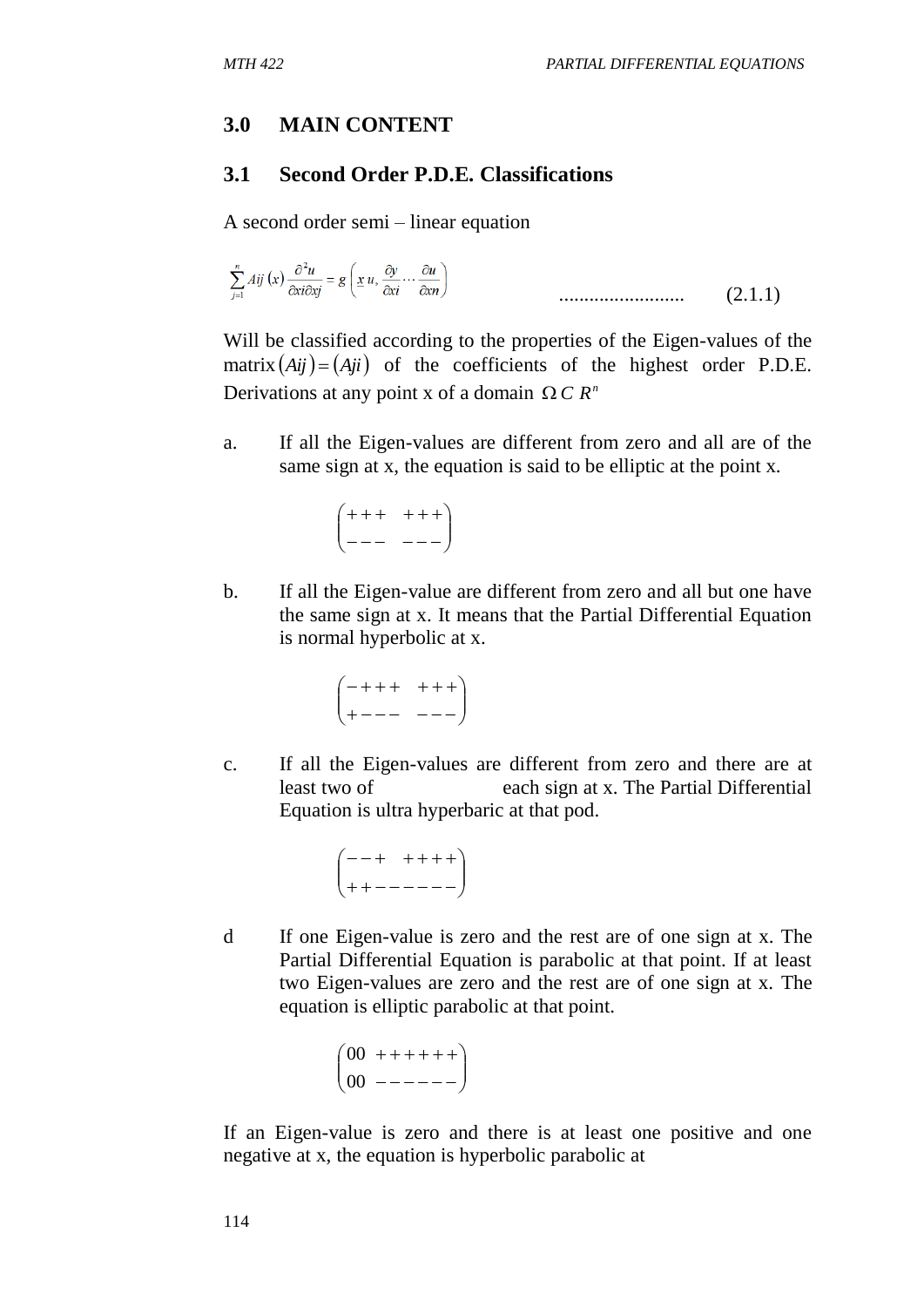x 
$$
\begin{pmatrix} 0 - + + + + \\ 0 + - - - \end{pmatrix} \begin{pmatrix} 0 - -1 - 1 \\ 0 + 1 - - \end{pmatrix}
$$
. The Partial Differential Equation

 $(2.1.1)$  is said to be of one of the above types in a domain  $\Omega$  in R<sup>n</sup> if it is so at every point x in  $\Omega$ . Otherwise the equation is said to be of the mixed type in  $\Omega$ . The above classification is applicable to quasi – linear second order equations.

$$
\sum_{i,j=1}^n A\left(\underline{x}, u, ux, \cdots \cdots uxn\right) \frac{\partial 2u}{\partial x i \partial x y} = g\left(\underline{x}, u, ux, \cdots, uxn\right)
$$

However, the sign of the solution  $u(x)$  and the signs of the 1st order P.D.E derivation *ux*,*r*........,*uxn* may have to be known.

## **Examples:**

a) A Laplace equation  $\Delta u = 0$  is elliptic since

$$
\Delta u = \frac{\partial^2 u}{\partial x^2} + \dots + \frac{\partial^2 u}{\partial x^n} = 0 \text{ and}
$$
  

$$
Aij = \begin{pmatrix} 100 - -0 \\ 010 - -0 \\ \vdots \\ 1 & \vdots \\ 0 & \ddots & \vdots \end{pmatrix}
$$

b) Heat Equation

$$
\left(\Delta - \frac{\partial}{\partial t}\right)u = o \text{ is parabolic}
$$

Since 
$$
\frac{\partial^2 u}{\partial x_1^2} + \frac{\partial^2 u}{\partial x_1^2} + \frac{\partial \partial^2 u}{\partial t^2} - \frac{\partial^2 u}{\partial t} = o \text{ and}
$$
  

$$
Aij = \begin{pmatrix} 1 & 0 & 0 & 0 & 0 & 0 & 1 & 0 \\ 0 & 1 & 0 & 0 & 0 & 0 & 1 & 1 \\ 1 & 1 & 1 & 1 & 1 & 1 & 1 & 0 \\ 0 & 0 & 0 & & & & \\ 0 & 0 & 0 & & & & \end{pmatrix}
$$
  
 $\lambda = 1, 1, 1, 1, 0$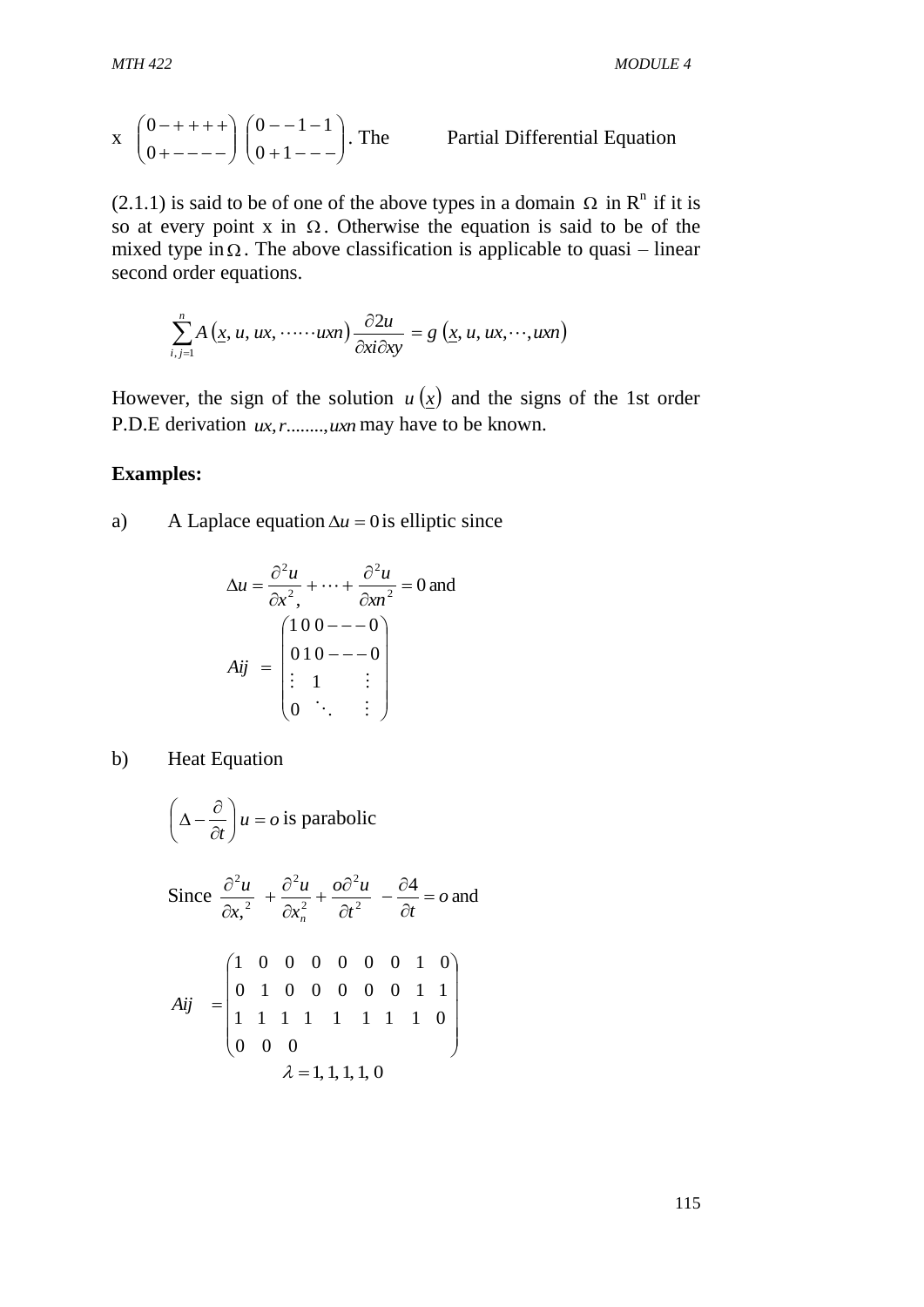# c) Wave Equation

$$
\begin{bmatrix}\n u \\
 \overline{u} \\
 \overline{u}\n \end{bmatrix} =\n \begin{bmatrix}\n \Delta - \frac{\partial^2}{\partial t^2} \\
 \frac{\partial^2 u}{\partial x^2} + \frac{\partial^2 u}{\partial y^2} - \frac{d^2 y}{dz^2} = 0\n \end{bmatrix}
$$
\n  
\n*Aij*  $\neq$ \n
$$
\begin{bmatrix}\n 1 & 0 & - & - & 0 & 0 \\
 0 & 1 & - & - & 0 & 0 \\
 \vdots & \vdots & \ddots & 1 & \\
 0 & \vdots & & - & 1\n \end{bmatrix}
$$
\n*λ* = 1,1,1,- - -1

It is normal hyperbolic

From 
$$
(x \ y \ z)
$$

$$
\begin{bmatrix} a_{11} & a_{12} & a_{13} \ a_{21} & a_{22} & a_{23} \ a_{31} & a_{32} & a_{33} \end{bmatrix} \begin{bmatrix} x \ y \ z \end{bmatrix}
$$

$$
a_{11}x^2 + 2a_{21}xy + 2a_{31}xy + 2a_{32}yz + a_{22}y^2 + a_{33}z^2
$$

**Exercise:**

 $\partial$ 

$$
z \frac{\partial^2 u}{\partial x \partial y} + 2x \frac{\partial^2 u}{\partial y \partial z} = 0
$$

$$
\begin{pmatrix} \frac{\partial^2 u}{\partial x^2} & \frac{\partial^2 u}{\partial x \partial y} & \frac{\partial^2 u}{\partial x \partial z} \\ \frac{\partial^2 u}{\partial x \partial y} & \frac{\partial^2 u}{\partial y^2} & \frac{\partial^2 u}{\partial y \partial z} \\ \frac{\partial^2 u}{\partial x \partial z} & \frac{\partial^2 u}{\partial y^2} & \frac{\partial^2 y}{\partial z^2} \end{pmatrix}
$$

Is hyperbolic – parabolic in  $R^3$ 

$$
Aij = \begin{pmatrix} 0 & z & o \\ z & o & x \\ o & x & o \end{pmatrix}
$$

 $\text{Using } |A - \lambda I| = o$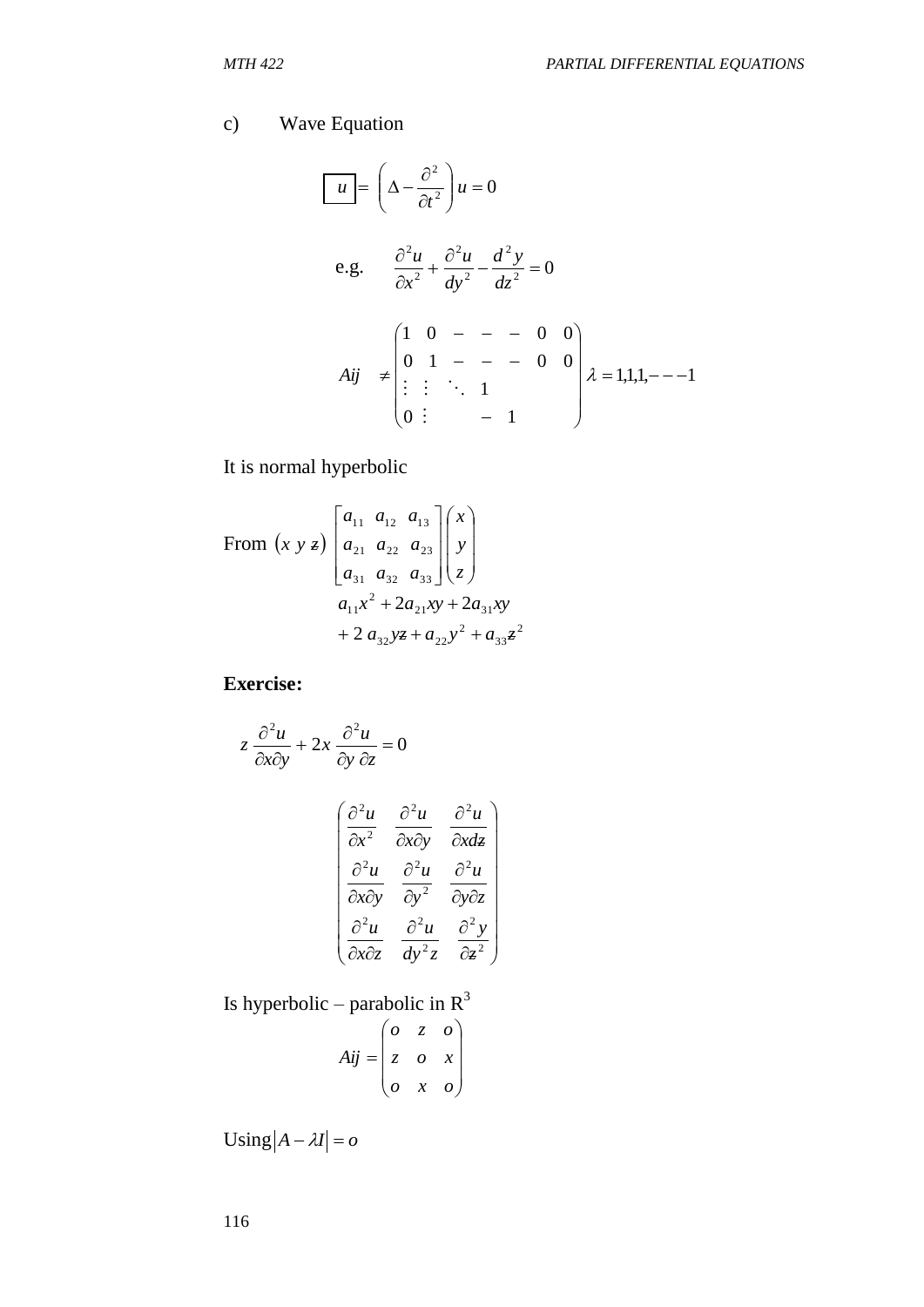$$
= \begin{vmatrix} 0 - \lambda & z & 0 \\ z & 0 - \lambda & 0 \\ 0 & x & 0 & -\lambda \end{vmatrix}
$$

$$
= \begin{vmatrix} -\lambda & z & 0 \\ z & -\lambda & 0 \\ 0 & x & -\lambda \end{vmatrix}
$$

$$
= -\lambda \begin{vmatrix} -\lambda & x \\ x & -\lambda \end{vmatrix} - z \begin{vmatrix} z & x \\ 0 & -\lambda \end{vmatrix}
$$

$$
= -\lambda (\lambda^2 - x^2) - z^2(-\lambda)
$$

$$
= -\lambda (\lambda^2 - x^2 - z^2) = 0
$$

$$
\lambda (x^2 + z^2 - \lambda^2) = 0
$$

$$
\lambda = 0 \text{ or } \pm \sqrt{x^2 + z^2}
$$

## **3.2 The Tricomi's Equation**

Given by 
$$
y \frac{\partial^2 u}{\partial x^2} + \frac{\partial^2 u}{\partial y^2} = 0
$$
  

$$
Aij = \begin{pmatrix} y & 0 \\ 0 & 1 \end{pmatrix}
$$

This equation is of the mixed type elliptic for  $y > 0$ , parabolic for  $y = 0$ and hyperbolic  $y < 0$ 

#### **3.3 Characteristics**

Consider 
$$
\sum_{i,j=1}^{n} A_{ij} \frac{\partial^2 u}{\partial x_i \partial x_j} = g(x, u, ux, \dots, ux, n)
$$
 (2.5.1)

#### **Definition:**

By the characteristic of (2.5.1) we mean the solution of the 1st order equation  $\overline{\phantom{a}}$ 

0 1 *<sup>x</sup> xj u Aij i n ij* …………………………………..(2.5.2)

# **3.4 Case of Two Independent Variables**

 $a(x, y)$  *zxx* + 2*b* $(x, y)$ *zxy* + *c* $(x, y)$ *zyy* =  $\Phi(x, y, z, zx, zy)$  .................2.5.3 x and y are the independent variable and z the depend variable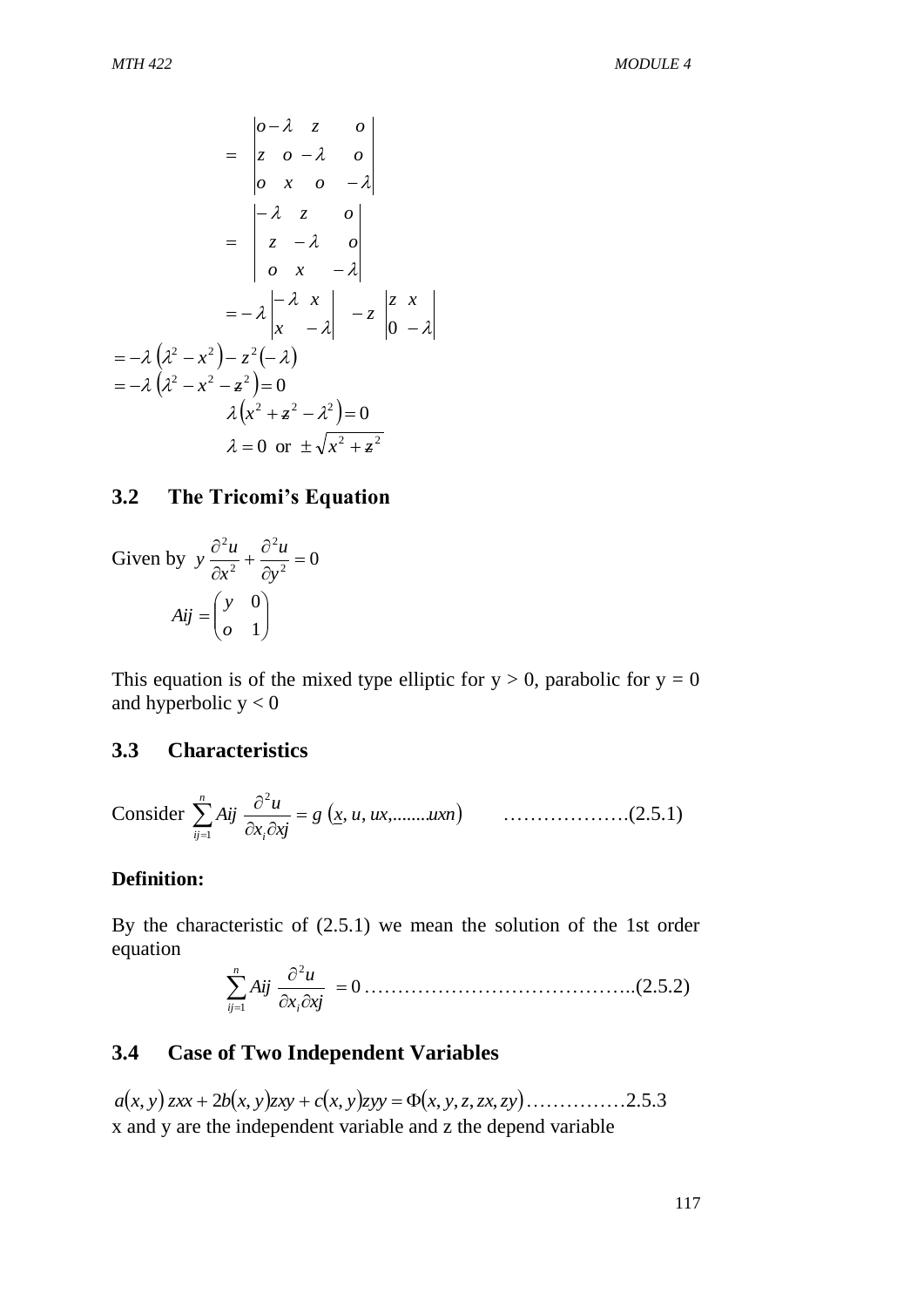$$
Aij = \begin{pmatrix} a & b \\ b & c \end{pmatrix}
$$

Eigen-values are given by

$$
|A - \lambda \pm| = 0 \quad \begin{vmatrix} a - \lambda & b \\ b & c - \lambda \end{vmatrix} = 0
$$
  
\n
$$
\Rightarrow \lambda^2 - (a + c)\lambda + ac - b^2 = 0
$$
  
\n
$$
\Rightarrow \lambda_{1,2} = \frac{1}{2} \left\{ (a + c) \pm \sqrt{(a - c)^2 + 4b^2} \right\} \dots
$$
 (2.5.4)

```
Eigen-values are of different signs if
```
 $a c - b^2 < o$  and one is zero if  $a c - b^2 = 0$ 

Therefore  $(2.5.3)$  is elliptic at x, y if b2 - ac < o

Hyperbolic at *x*, *y* if  $b^2 - ac > 0$ 

Parabolic , if b 0 2 *at x y ac* ……………………………… (2.5.5)

Equation 2.5.1 is one of these types in a domain  $\Omega$  of xy plane if it is at any point of  $\Omega$ .

No other type is possible since 2.5.4 can only admit two roots.

The characteristic equation is

 , 2 , , 0 2 2 *a x y w<sup>n</sup> b x y w x y c x y wy* ……...................... (2.5.6)

 $\Rightarrow$  *a*  $p^2 + 2b$  *p*  $q + cq^2 = 0$  $\implies$  *p* = *q* = *o* is a solution  $\Rightarrow z(x, y)$  is a constant along a characterisation

$$
\frac{\partial z}{\partial x} dx + \frac{\partial z}{\partial y} dy = 0 (Z = w)
$$

Equation 2.5.6 is homogenous wrt  $wx: wy$ . If we substitute for this with the proportional quantities  $dy$  and  $-dx$ , we then get

$$
a (dy)^{2} - 2b d x d y + c (dx)^{2} = 0
$$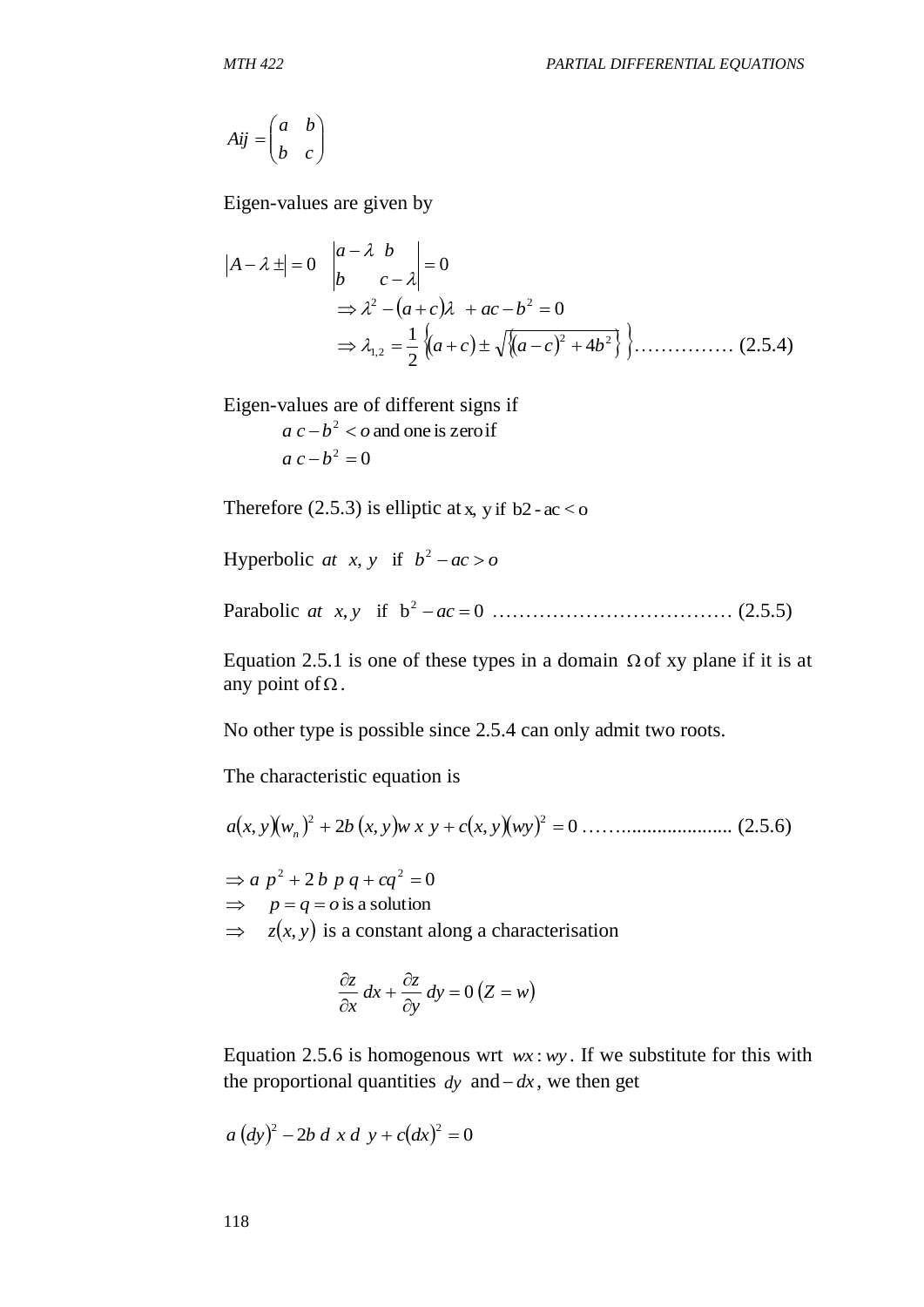$$
\frac{dy}{dx} = \frac{b \pm \sqrt{b^2 - ac}}{a} \qquad \qquad (2.5.7)
$$

Which coincide with (2.5.3) a parabolic.

i Parabolic case  $b^2 - ac = 0$ 

Let  $E(x, y)$  be constant and the general solution of (2.5.7). Introduce a regular transformation.

$$
E = E(x, y)
$$
  

$$
y = y(x, y)
$$

Where  $y \in C^2(\Omega)$  is any function independent of E. The transformed characteristic equation

 2 0 2 2 *a z b z zy c zy* …………………….................. .(2.5.8) has the solution  $z = E$ So  $a=0$ 

Since a regular transformation does not alter the type of an equation  $\overline{b}^2 = \overline{a} \ \overline{c}, \ \ \overline{a} = 0$ 

Divide the transformed P.D.E by *C* to get the canonical form

$$
\frac{\partial^2 z}{\partial^2 y} = \frac{\partial^2 u}{\partial^2 y} = \Phi\left(E, y, u, u_E, u_y\right) \dots \dots \dots \dots \dots \dots \dots \dots \dots \dots \dots \dots \tag{2.5.9}
$$

1) Characteristics are invariant under regular transformation.

2) Type is not altered by a regular transformation.

# **4.0 CONCLUSION**

Second order semi – linear Partial Differential Equations are classified according to the properties of their Eigen-values of the matrix of coefficients of the highest order.

# **5.0 SUMMARY**

In this unit, we have been able to work with the classification of second order Partial Differential Equation with a special focus on the Tricomi's equation, characteristics and the case of two independent variables.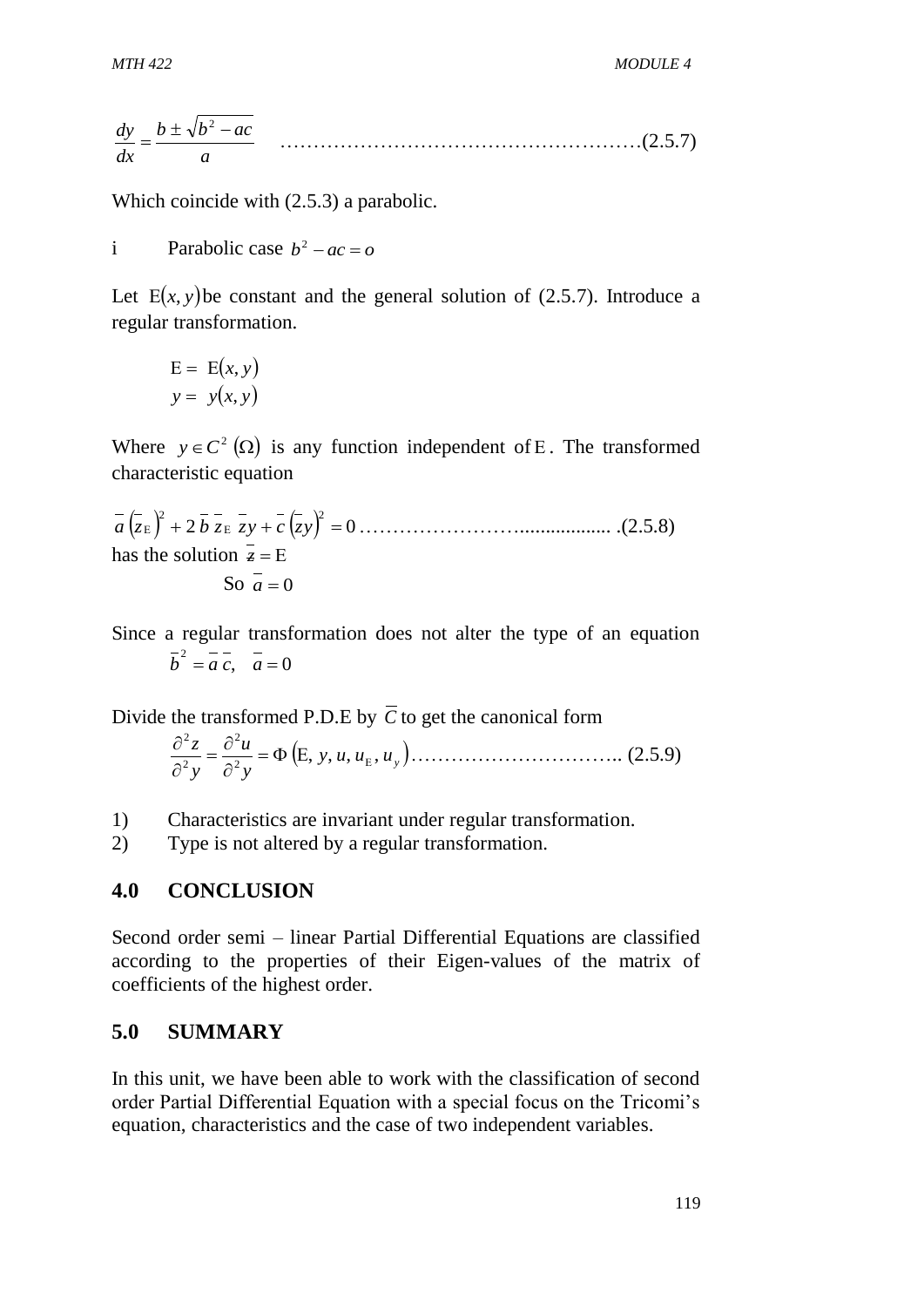## **6.0 TUTOR-MARKED ASSIGNMENT**

- 1. Reduce to canonical form and find the general solution from  $y^2u_{xx} - 2yu_{xy} + u_{yy} = u_x + 6y$
- 2. Find the characteristic of  $a(x, y)u_{xx} + b(x, y)u_{xy} + c(x, y)u_{yy} = d(x, y, u, u_x, u_y)$

## **7.0 REFERENCES/FURTHER READING**

- Adomian, G. (1994). *Solving Frontier Problems of Physics*: *The Decomposition Method.* Kluwer Academic Publishers.
- Courant, R. & Hilbert, D. (1962). *Methods of Mathematical Physics II*. New York: Wiley-Interscience.
- Evans, L. C. (1998). "Partial Differential Equations". Providence. *American Mathematical Society*.
- Jost, J. (2002). *Partial Differential Equations.* New York: Springer-Verlag.
- Petrovskii, I. G. (1967). *Partial Differential Equations.* Philadelphia: W. B. Saunders Co.
- Pinchover, Y. & Rubinstein, J. (2005). *An Introduction to Partial Differential Equations.* New York: Cambridge University Press.
- Polyanin, A. D. & Zaitsev, V. F. (2004). *Handbook of Non-linear Partial Differential Equation.,* Boca Raton: Chapman & Hall/CRC Press.
- Polyanin, A. D. (2002). *Handbook of Linear Partial Differential Equations for Engineers and Scientists.* Boca Raton: Chapman & Hall/CRC Press.
- Polyanin, A. D., Zaitsev, V. F. & Moussiaux, A. (2002). *Handbook of First Order Partial Differential Equations.* London: Taylor & Francis.
- Wazwaz, Abdul-Majid (2009). Partial *Differential Equations and Solitary Waves Theory*. Higher Education Press.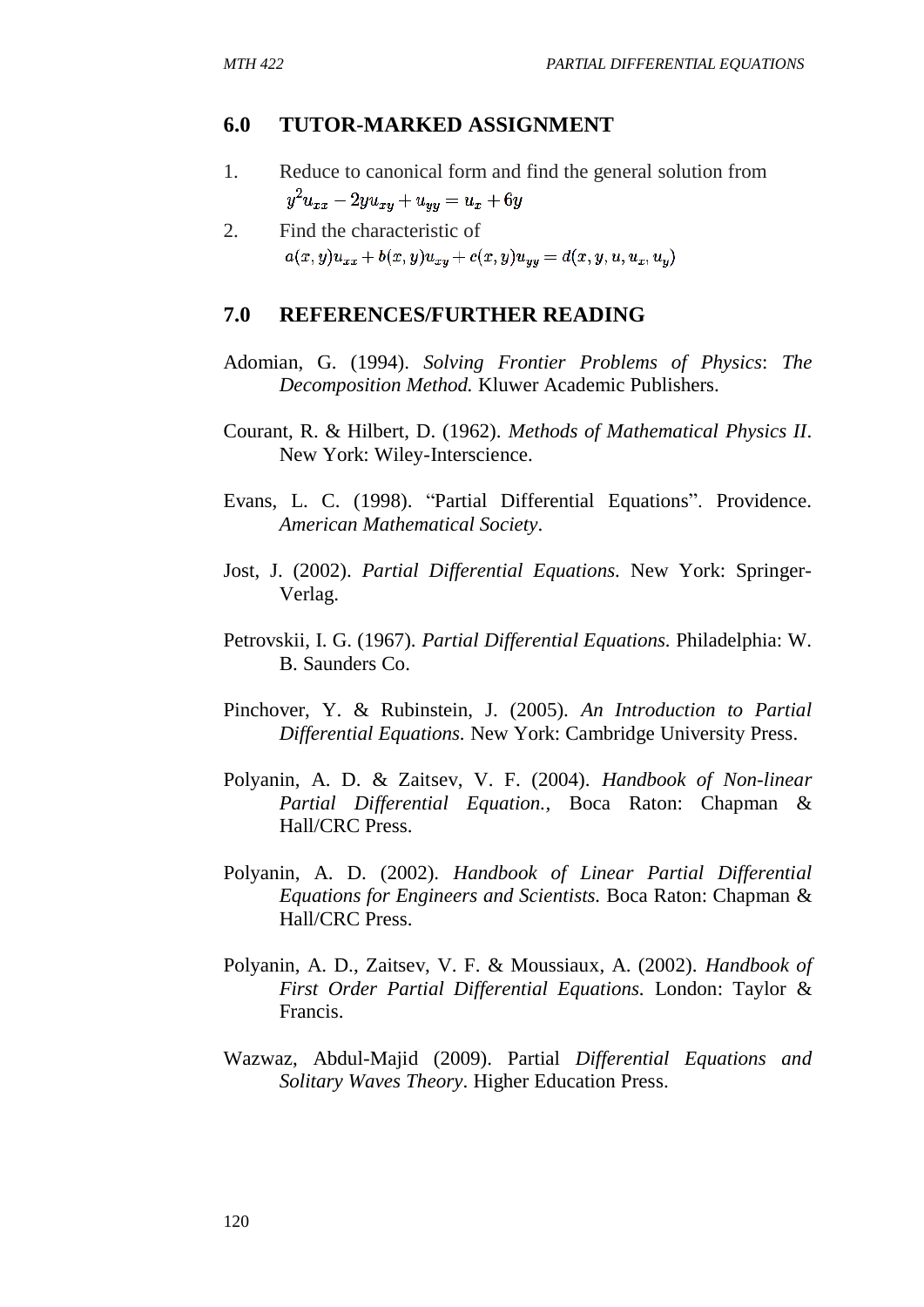# **UNIT 2 TRANSFORMATION OF INDEPENDENT VARIABLES**

## **CONTENTS**

- 1.0 Introduction
- 2.0 Objectives
- 3.0 Main Content
	- 3.1 Transformation of Independent Variables
		- 3.1.1 Regular Case
		- 3.1.2 Hyperbolic Case
		- 3.1.3 Elliptic Case
- 4.0 Conclusion
- 5.0 Summary
- 6.0 Tutor-Marked Assignment
- 7.0 References/Further Reading

# **1.0 INTRODUCTION**

Sometimes it can be expedient to transform the independent variables in solving Partial Differential Equations with Regular case, Hyperbolic case and Elliptic case. Proof of theorem is presented that regular transformation of independent variable does not alter the type of Partial Differential Equations.

# **2.0 OBJECTIVES**

At the end of this unit, you should be able to:

- transform independent variables
- apply the theorems to the regular case
- solve equations of the hyperbolic types by transformations
- explain why Elliptic equations have no real characteristics.

# **3.0 MAIN CONTENT**

# **3.1 Transformation of Independent Variables**

Let  $E = \sum (x, y)$   $\gamma = \gamma(x, y)$  be a regular transformation  $\Leftrightarrow$  1-1  $(E, \gamma)$  $(x, y)$ *JJ* .<br>, ,  $\partial$  $=\frac{\partial (E,\gamma)}{\gamma}$  $\neq 0$  $E_r$   $E$  $=$ *x y*  $x \sim y$  $\mathcal{Y}_x$  Y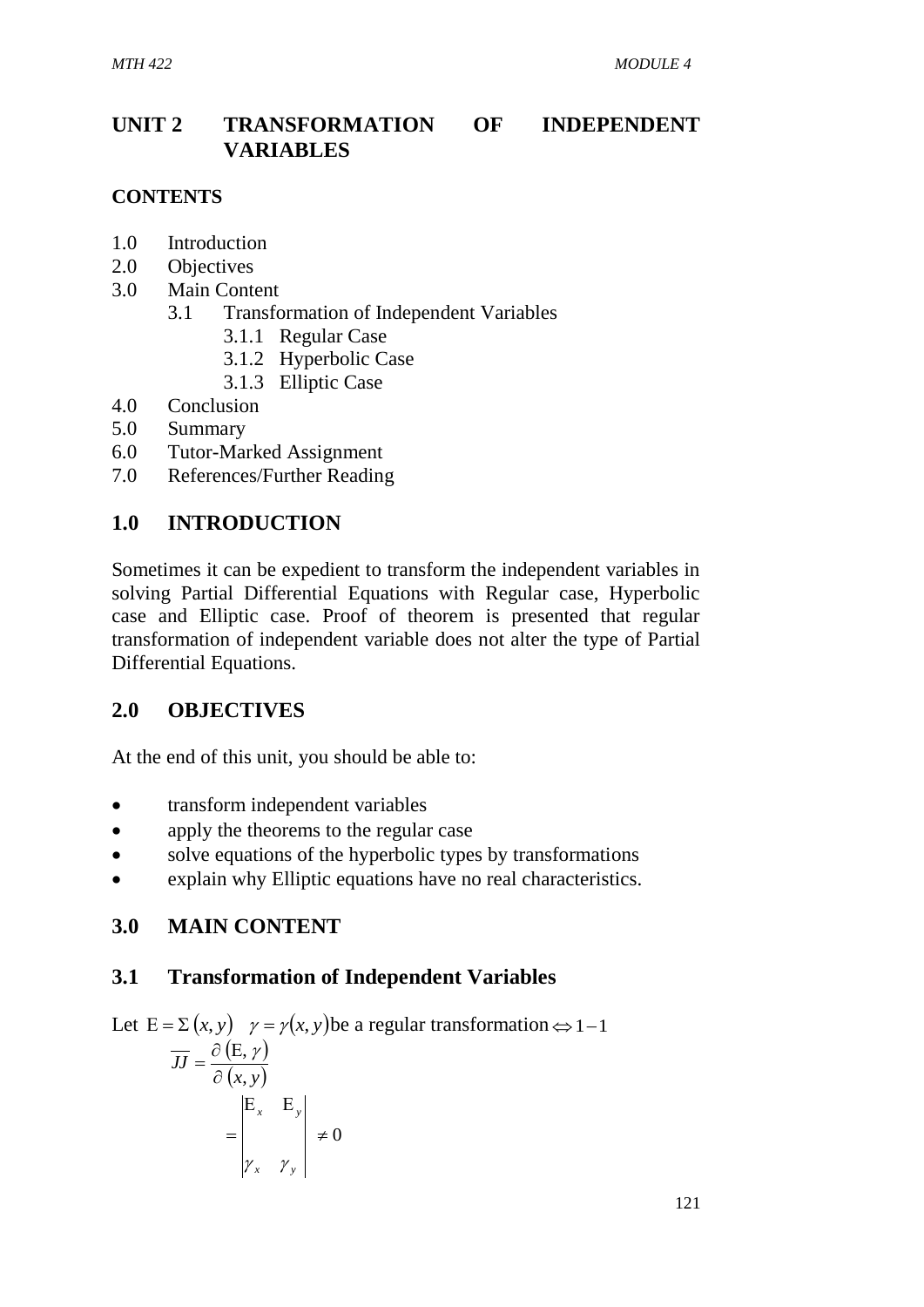122 , *x x* , *y y x y y u x u x u Ux U <sup>x</sup> U <sup>x</sup>* 

Similarly

$$
U_{y} = U_{E}E_{y} + U_{\gamma}\gamma_{y}
$$
  
\n
$$
U_{xx} = U_{EE} E_{x}^{2} + 2U_{E\gamma}\gamma_{x} E_{x} + U_{yy} \gamma_{x}^{2}
$$
  
\n
$$
+ U_{E}E_{xx} + U_{\gamma} \gamma_{xx}
$$
  
\n
$$
U_{yy} = U_{EE}E_{y}^{2} + 2U_{Ey} \gamma_{y}E_{y} + U_{yy}\gamma_{y}^{2}
$$
  
\n
$$
+ U_{E}E_{yy} + U_{\gamma} \gamma_{yy}
$$
  
\n
$$
U_{xy} = U_{EE} E_{x}E_{y} + U_{E\gamma} (\gamma_{x}E_{y} + E_{x}\gamma_{y}) + U_{\gamma\gamma} \gamma_{x} \gamma_{y}
$$
  
\n
$$
+ U_{E} E_{xy} + U_{\gamma}\gamma_{yx}
$$

Substitute  $U_{xx}$ ,  $U_{xy}$ ,  $U_{yy}$  in

$$
a(x, y)U_{xx} + 2 b U(x, y)U_{xy} + C(x, y)U_{yy} = \Phi(x, y, u, ux, uy)
$$

We get

 *a* , *U* 2*b* , *U C* , *U* <sup>~</sup> ,*U*,*U* ,*U* ..........................…………(2.5.9)

Where

$$
\hat{a} = a \mathbf{E}^2 + 2b \mathbf{E}_x \mathbf{E}_y + C \mathbf{E}_y^2
$$
\n
$$
\hat{b} = a \mathbf{E}_x \gamma_x + b (\mathbf{E}_x \gamma_y + \mathbf{E}_y \gamma_x) + C \mathbf{E}_y \gamma_y
$$
\n
$$
\hat{c} = a \gamma_x^2 + 2b \gamma_x \gamma_y + C \gamma_y^2
$$
\n
$$
b^2 - a = \Delta (\Delta \text{ is criminal}) (\mathbf{E}_x \gamma_y - \gamma_x \mathbf{E}_y)^2
$$
\n
$$
\hat{b}^2 - \hat{a} \hat{c} = (b^2 - ac)^2
$$
\n
$$
= (b^2 - ac) \overline{JJ}^2
$$

The steps that led to the result is a proof of the theorem that regular transformation of independent variable does not alter the type of P.D.E.

## **3.1.1 Regular Case**

#### **Theorem**

Characteristics are invariant under regular transformation.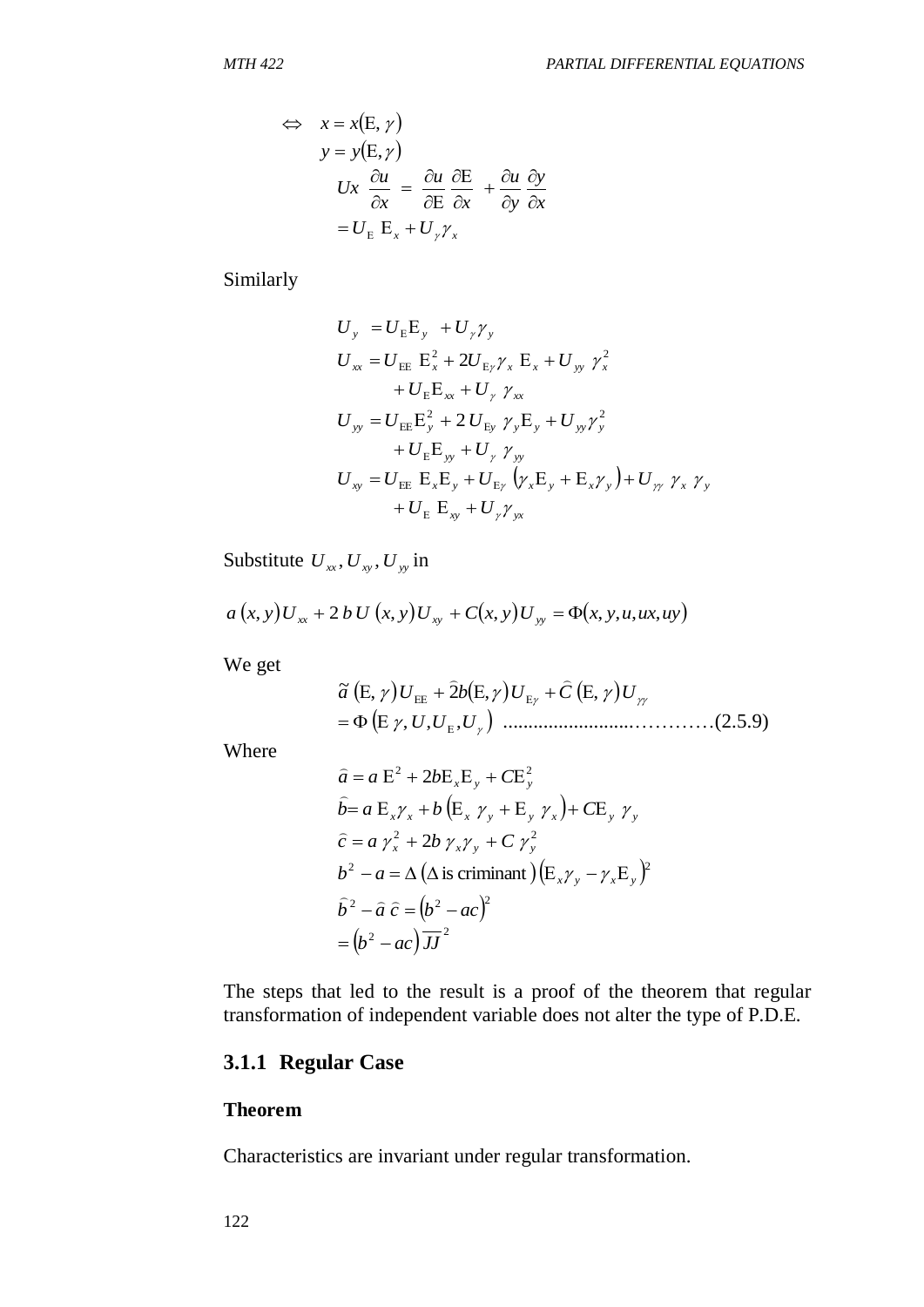#### **Proof**

Equation of characteristics

2 0 2 2 *y w c y w x w b x w a* ………………………….(2.5.10) *y y wy w w x x wx w w* 

Substituting into (2.5.10) It will be shown that it is the same as

$$
\hat{a} w_w^2 + 2 \hat{b} w_E w_y + \hat{c} w y^2 = 0
$$

Where

$$
\hat{a} = aE_x^2 + 2bE_xE_y + cE_y
$$
  

$$
\hat{b} = aE_x\gamma_x + b(E_x\gamma_y + \gamma_xE_y) + cE_y\gamma_y
$$
  

$$
\hat{c} = a\gamma_x^2 + 2b\gamma_x\gamma_y + c\gamma_y^2
$$

#### **3.1.2 Hyperbolic Case**  $(b^2 - ac > 0)$

Let E  $(x, y)$  = constant,  $y(x, y)$  = constant from the general solution of (2.5.7). Then (2.5.10) has two independent solutions.  $\Rightarrow \hat{a} = \hat{c} = 0$  $w = E, w = \gamma$ 

Divide the transformed equations by *b*  $\overline{a}$ 2*b* to obtain

 $(E, \gamma, U, U_{E}, U_{\gamma})$ *y*  $\frac{u}{\epsilon} = \Phi(E, \gamma, U, U_{\rm E},$ 2  $\frac{\partial u}{\partial E \partial y} = \Phi(E, \gamma, U, U_E)$ …………………………………… (2.5.11)

Let  $(E_i + \gamma_i)$  $\gamma_i$  = E -  $\gamma$   $\gamma$  =  $\frac{1}{2}$  (E<sub>i</sub> -  $\gamma_i$ )  $i \leftarrow \mu + \gamma \iff \mu - \gamma_2 \mu_i + \gamma_i$  $\gamma_i = E - \gamma$   $\gamma = \gamma_2 (E_i - \gamma)$  $\gamma \Leftrightarrow E = \gamma_2 (E_i + \gamma)$  $= E - \gamma$   $\gamma = \frac{1}{2} (E_i E_i = E + \gamma \Leftrightarrow E = \frac{1}{2} (E_i +$ 2 1 2 1 ………………………… (2.5.12)

be a linear transformation

$$
\frac{\partial}{\partial E} = \left(\frac{\partial}{\partial E} + \frac{\partial}{\partial \gamma}\right), \frac{\partial}{\partial \gamma} = \frac{\partial}{\partial E_i} - \frac{\partial}{\partial \gamma_i}
$$

Substituting into (2.5.11) yields

$$
=\frac{\partial}{\partial E}\frac{\partial}{\partial \gamma}(u)
$$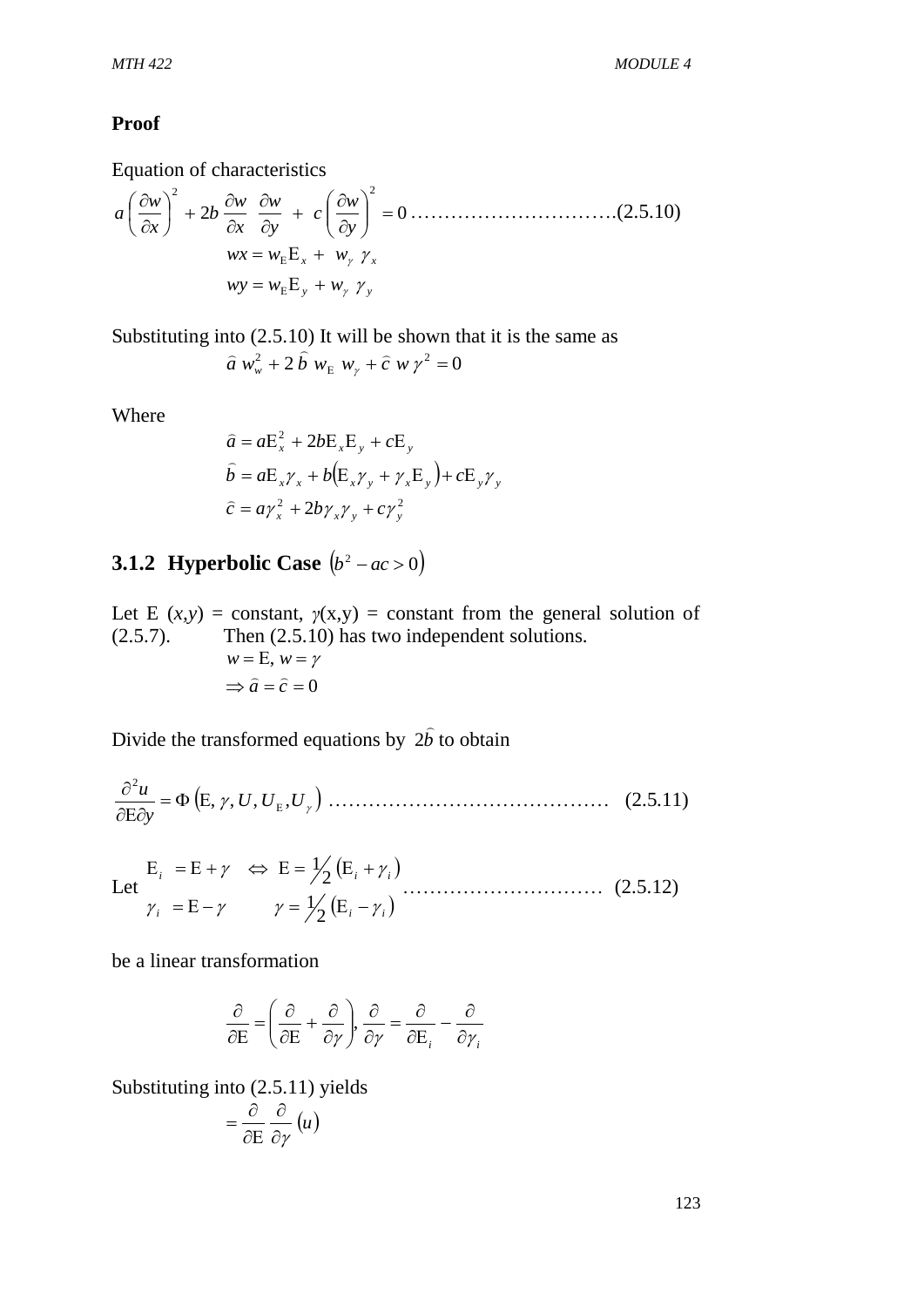$$
= \left(\frac{\partial}{\partial E_i} + \frac{\partial}{\partial \gamma}\right) \left(\frac{\partial}{\partial E_i} - \frac{\partial}{\partial \gamma}\right) u
$$
  
=  $\frac{\partial^2 u}{\partial E^2} - \frac{\partial^2 u}{\partial \gamma} = \Phi 2 (E_i, \gamma_i, U, U_E, U_\gamma)$  ....... (2.5.13)

In the  $E \gamma$  – plane, the characteristic are lines  $\mathcal{M}$  to the coordinate areas while in  $E_i \gamma_i$ - plane they are lines of slopes  $\pm 1$ 



**3.1.3 Elliptic Case**  $(b^2 - ac < 0)$ 

#### **Theorem**

An Elliptic equation has no real characteristics

#### **Proof**

The characteristics are *a*  $b \pm \sqrt{b^2 - ac}$ *dx*  $\left(\frac{dy}{dx}\right) = \frac{b \pm \sqrt{b^2 - 1}}{2}$ J  $\left(\frac{dy}{dx}\right)$  $\setminus$  $\left(\begin{array}{c}dy\end{array}\right)$   $b \pm \sqrt{b^2}$ 1,2

But  $b^2 - ac < 0$  this  $\Rightarrow$  that *J* no real curve in the real x-y plane. We assume that a,b,c admits complex values. Equation (2.5.7) becomes P.D.Es in a complex values domain suppose –  $w(x, y) \neq constant$  is a general solution of the 1st order equation, then  $w(x, y) \neq$  satisfying  $(2.5.10)$ 

Suppose  $w(x, y) = E(x, y) + \gamma(x, y)$ Where  $x, y, E, \gamma$  are real

$$
\overline{JJ} = \frac{\partial(E, \gamma)}{\partial(x, y)} \neq 0
$$

For if  $JJ = 0$  at  $(x, y)$ 

$$
\frac{\partial E}{\partial x} = \lambda \frac{\partial E}{\partial y}
$$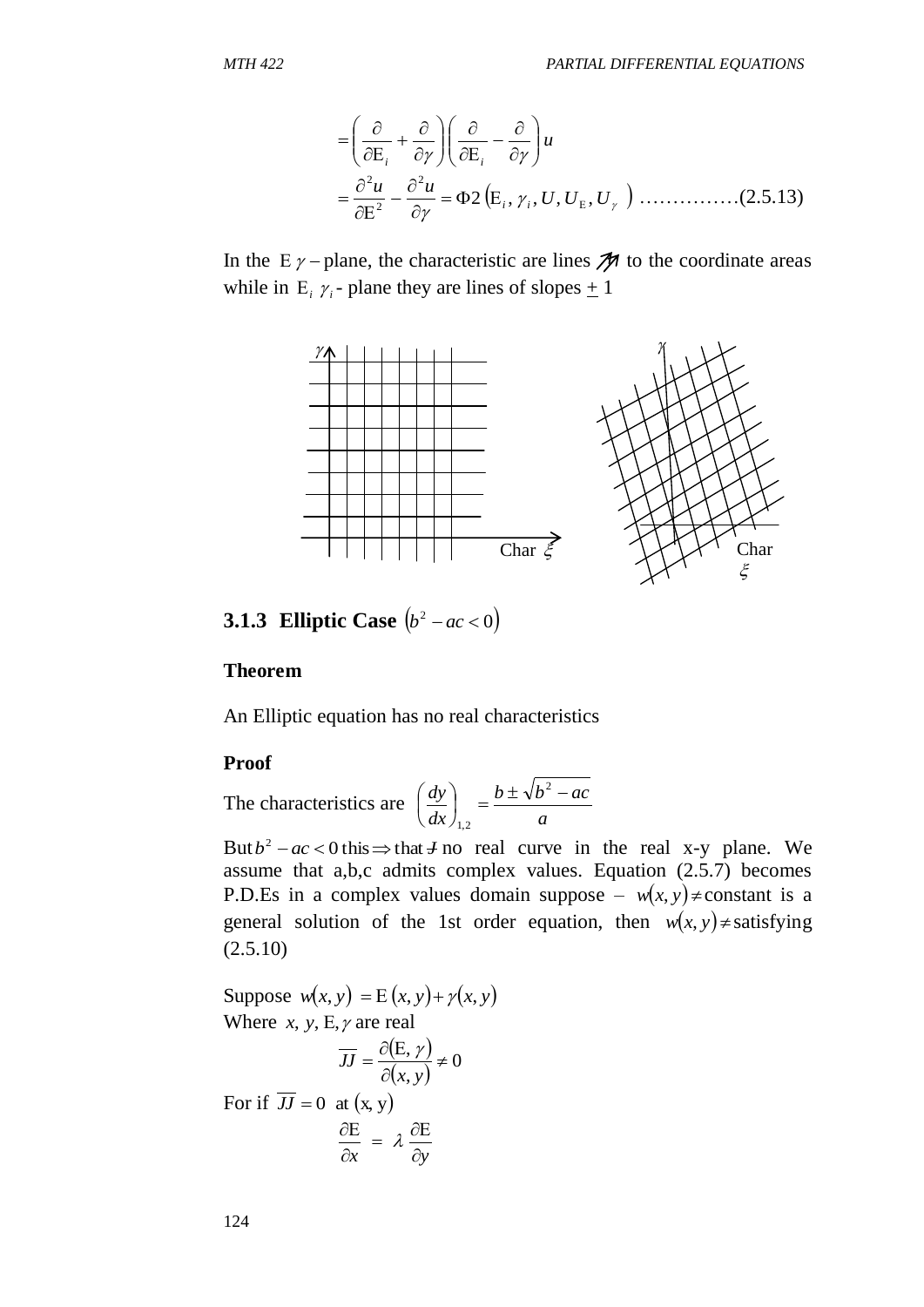$$
\frac{\partial E}{\partial x} = \lambda \frac{\partial \gamma}{\partial y}
$$
  

$$
\frac{\partial w}{\partial x} = \lambda \frac{\partial w}{\partial y} \text{ for some } \lambda \in R
$$

Substitute in 2.5.10

$$
a(wx)^2 + 2bw_xw_y + c(wy)^2 = 0
$$

We have

$$
a\lambda^2 + 2b\lambda + c = 0
$$

Since  $wx = \lambda wy$ 

$$
a (\lambda wy)^{2} + 2b\lambda wy wy + c(wy)^{2} = 0
$$
  
\n
$$
a\lambda^{2} (wy)^{2} + 2b\lambda + c wy = 1
$$
  
\n
$$
a\lambda^{2} + 2b\lambda + c
$$

Which has real root this is impossible since  $b^2 - ac < 0$ , therefore  $\overline{JJ} \neq o$ Take  $E = E(x, y)$  and  $\gamma \gamma(x, y)$  as the new independent variables equation 2.5.10 must be satisfied by  $w = E + 1\gamma$ 

$$
\Rightarrow \hat{a}(wE)^2 + 2\hat{b} \ wE \ w\gamma + \hat{c}(w\gamma)^2 = 0
$$

$$
\hat{a} + 2\hat{b}i + \hat{c}i^2 = 0
$$

$$
\hat{a} - \hat{c} + 2\hat{b}i = 0
$$

$$
\Rightarrow \hat{a} - \hat{c} = 0 \Rightarrow \hat{a} = \hat{c}
$$

$$
2\hat{b} = 0 \Rightarrow \hat{b} = 0
$$

Dividing the transformation equation by  $\hat{a}$ , we arrived at the canonical form

$$
\frac{\partial^2 u}{\partial E^2} + \frac{\partial^2 u}{\partial \gamma^2} = \Phi(E, \gamma, U, U_E, U_\gamma)
$$
.................(2.5.14)

#### **Examples:**

Solve the Partial Differential Equation by the method of characteristics

$$
yu_{xx}
$$
 +  $(x+y)uxy + xu_{yy} = 0$ 

Sketch the characteristics curves

4

$$
\text{Have } a = y, \ b = \frac{1}{2}(x+y), \ c = \lambda
$$
\n
$$
\text{So } b^2 - ac = \frac{1}{2}(x-y)^2
$$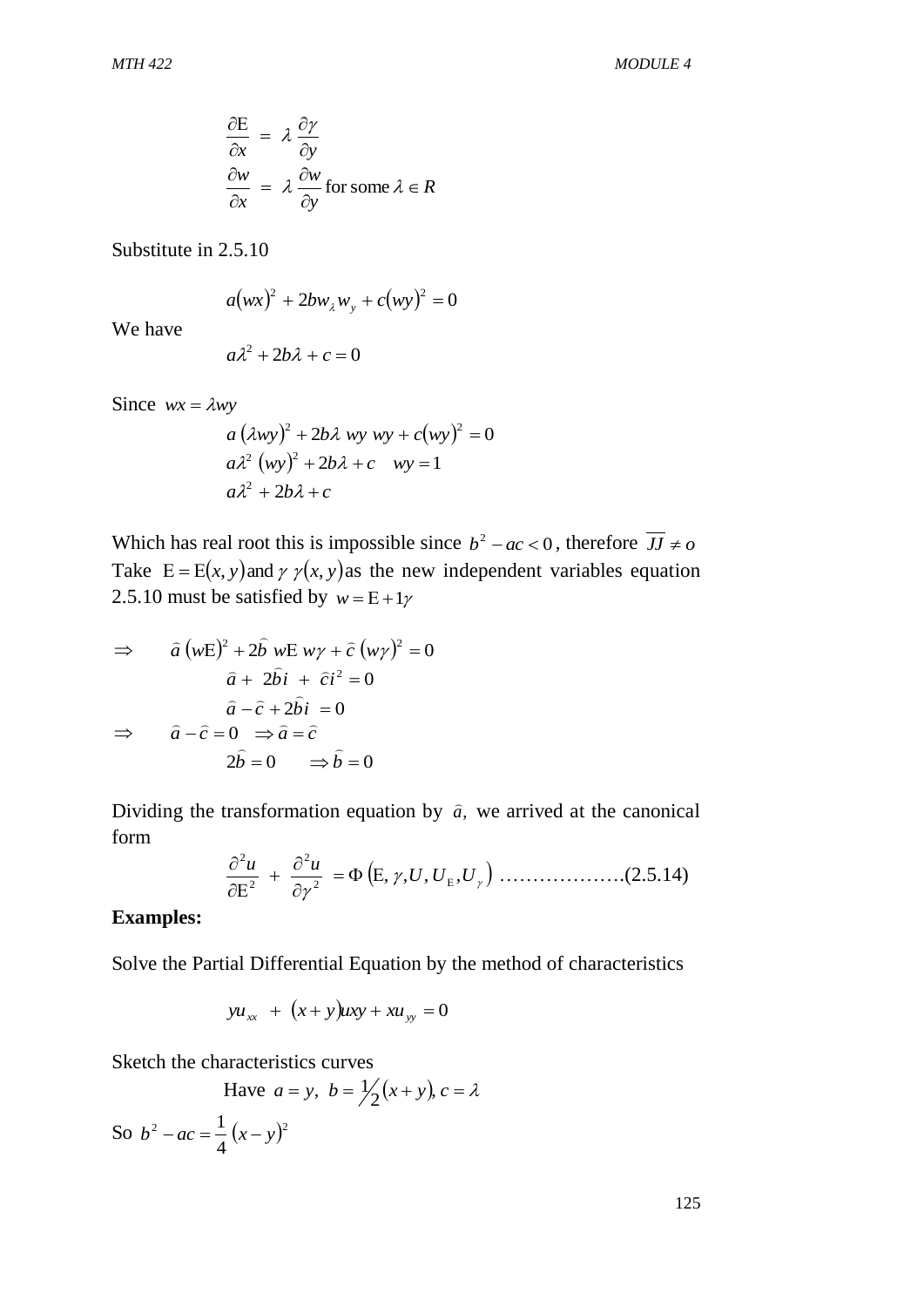Which implies that the equation a hyperbolic for  $x \neq y$ , parabolic for  $x \neq y$  the characteristics equations

$$
\frac{dy}{dx} = \frac{\frac{1}{2}(x+y) + \frac{1}{2}(x-y)}{y} = \frac{x}{y} \text{ both are separable equation}
$$
  

$$
\frac{dy}{dx} = \frac{1}{2} \frac{(x+y) - \frac{1}{2}(x-y)}{y} = 1
$$

then solving it  $\Rightarrow$ 

$$
y^{2} - x^{2} = \alpha : r. \quad y \, dy = x dx
$$
  

$$
y - x = \beta : r_{2} \quad \frac{y^{2}}{2} - \frac{x^{2}}{2} = 8
$$
  

$$
y^{2} - x^{2} = \beta = 28
$$

where  $r_1$ ,  $r_2$  are the characteristics curves  $r_1$  is defined as rectangular hyperboles  $r_2$  is defined as straight line with slope



 $U(x, y)$  can be transformed into

$$
Ux = \frac{\partial u}{\partial x} = \frac{\partial u}{\partial E} \frac{\partial E}{\partial x} + \frac{\partial u}{\partial y} \frac{\partial y}{\partial x}
$$
  
\n
$$
Ux = -2xU_E - Uy
$$
  
\n
$$
U_y = \frac{\partial u}{\partial E} \frac{\partial E}{\partial y} + \frac{\partial u}{\partial y} \frac{\partial y}{\partial y} \quad Uy = 2y U_E + Uy
$$
  
\n
$$
Uxx = 4x^2 U_{E_y} + 4xU_{E_y} + U_{yy} - 2U_E
$$
  
\n
$$
Uxy = -4xyU_{EE} - 2U_{E_y} (y + x) - U_{yy}
$$
  
\n
$$
Uyy = 4y^2 U_{EE} + 4yU_{E_y} + U_{yy} + 2U_E
$$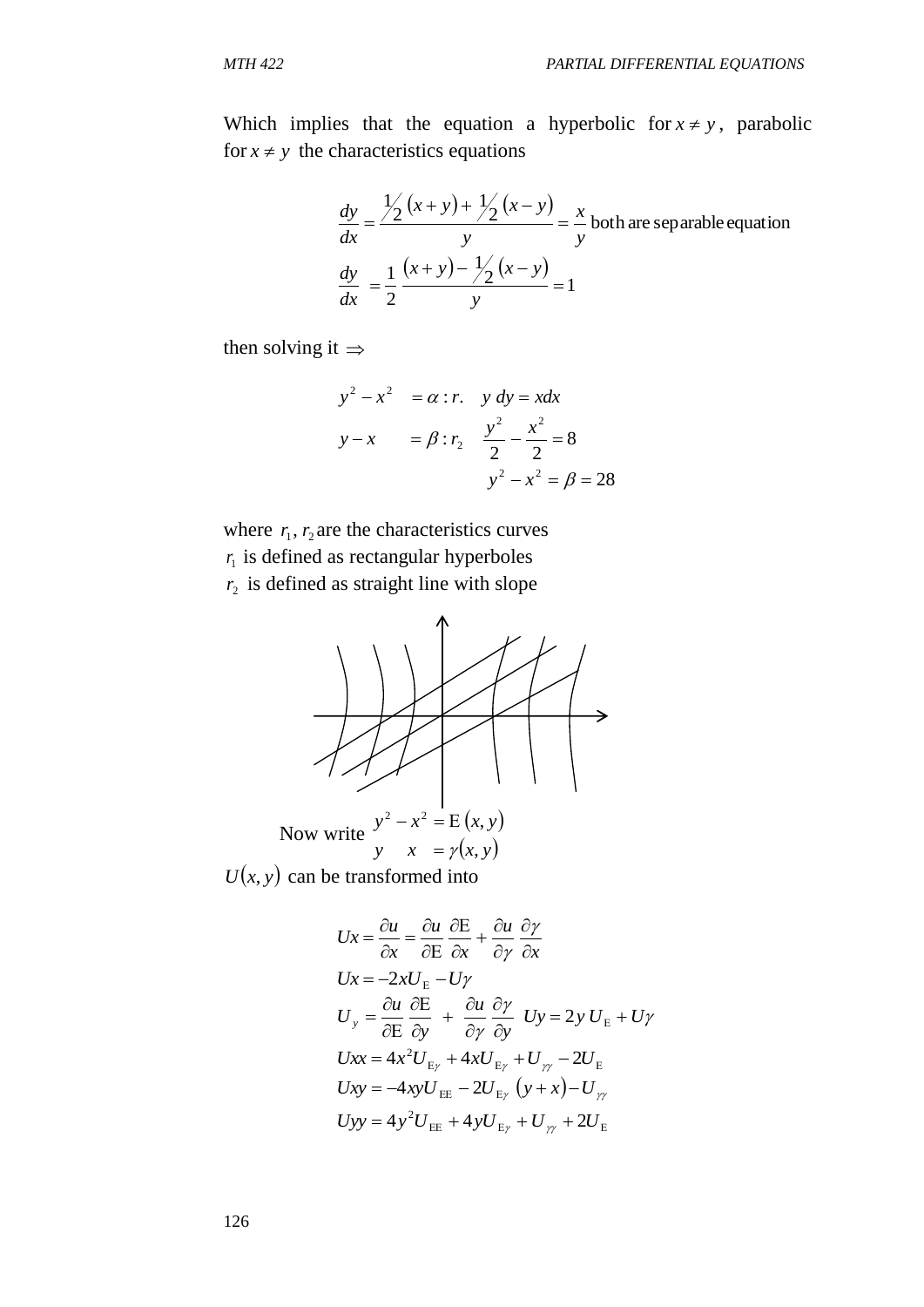The Partial Differential Equation (x) becomes

$$
-2 U_{\rm E} \gamma \left( y^2 + x^2 - 2xy \right) - 2 U_{\rm E} \left( y - x \right) = 0
$$

So that we now have

$$
-2\gamma^2 U_{\rm E}\gamma - 2\gamma U_{\rm E} = 0
$$

We now have

$$
2 \gamma \left( \gamma U_{E_{\gamma}} + U_{E} \right) = 0
$$
  
\n
$$
\Rightarrow \gamma U_{E_{\gamma}} + U_{E} = 0
$$
  
\n
$$
\gamma \frac{\partial}{\partial \gamma} \left( \frac{\partial u}{\partial E} \right) + \frac{\partial u}{\partial E} = 0
$$
  
\nLet  $w = U_{E}$   
\n
$$
\gamma W \gamma + w = 0
$$
  
\n
$$
\frac{\partial}{\partial \gamma} \left( \gamma \frac{\partial u}{\partial E} \right) = 0
$$
  
\n
$$
\gamma \frac{\partial u}{\partial E} = F (E)
$$
  
\n
$$
\frac{\partial u}{\partial E} = \frac{1}{\gamma} F(E)
$$
  
\n
$$
U (E, \gamma) = \frac{1}{\gamma} \int F(E) dE + G(\gamma)
$$

Where

$$
F(E) = \int F(E) dE
$$
  
\n
$$
\Phi(x, y)U(x, y) = \frac{1}{y - x} F(y^2 - x^2) + G(y - x)
$$

Where F and G are arbitrary differentiable functions

# **Exercise:**

Solve the following 2nd order P.D.E by the method of characteristics

$$
Uxx + 2Uxy + Uyy + Ux + Uy = 0
$$

Sketch the characteristics

$$
a = 1 \quad b = 1 \quad c = 1
$$
\n
$$
b^2 - ac = 0
$$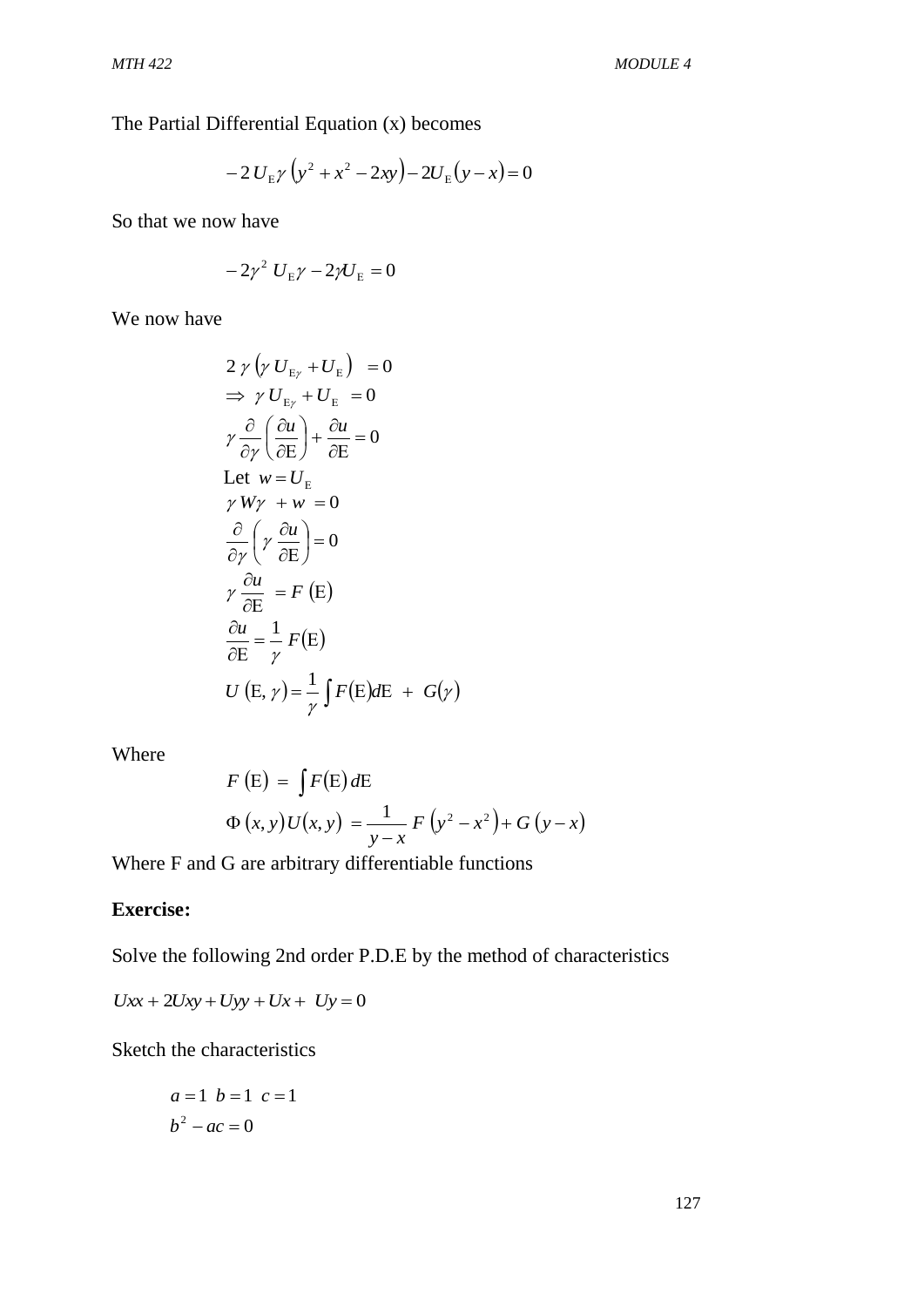## **Further Exercise**

Classify and solve the following P.D.Es by the method of characteristics and sketch the characteristics

i)  $y^2 Uxx - 2y Uxy + Uyy - Ux - 6y = 0$ 

$$
ii) \tUxx + x^2Uyy = 0
$$

iii)  $uxx + xUyy = 0$  $\Rightarrow$   $F(y+\frac{1}{4}i)+x g(y+\frac{1}{4}i)$  $F(2y+x^2i)+G(2y-x^2)$ 

# **4.0 CONCLUSION**

Regular transformation of independent variables does not alter the type of a Partial Differential Equation.

# **5.0 SUMMARY**

The potential of transformations to ease the arrival at solution of Partial Differential Equation never be understated and this was adequately demonstrated in the transformation of independent variables with three specific scenarios of the regular, hyperbolic and the elliptic cases visited.

# **6.0 TUTOR-MARKED ASSIGNMENT**

- 1. Let a, b be real numbers. The Partial Differential Equation  $u_y + au_{xx} + bu_{yy} = 0$ is to be solved in the box  $\Omega = [0, 1]2$ .
- 2. Find data, given on an appropriate part of  $\partial\Omega$ , that will make this a well-posed problem and cover all cases according to the possible values of a and b.

Justify your answer.

# **7.0 REFERENCES/FURTHER READING**

- Adomian, G. (1994). *Solving Frontier Problems of Physics: The Decomposition Method*. Kluwer Academic Publishers.
- Courant, R. & Hilbert, D. (1962). *Methods of Mathematical Physics II*. New York: Wiley-Interscience.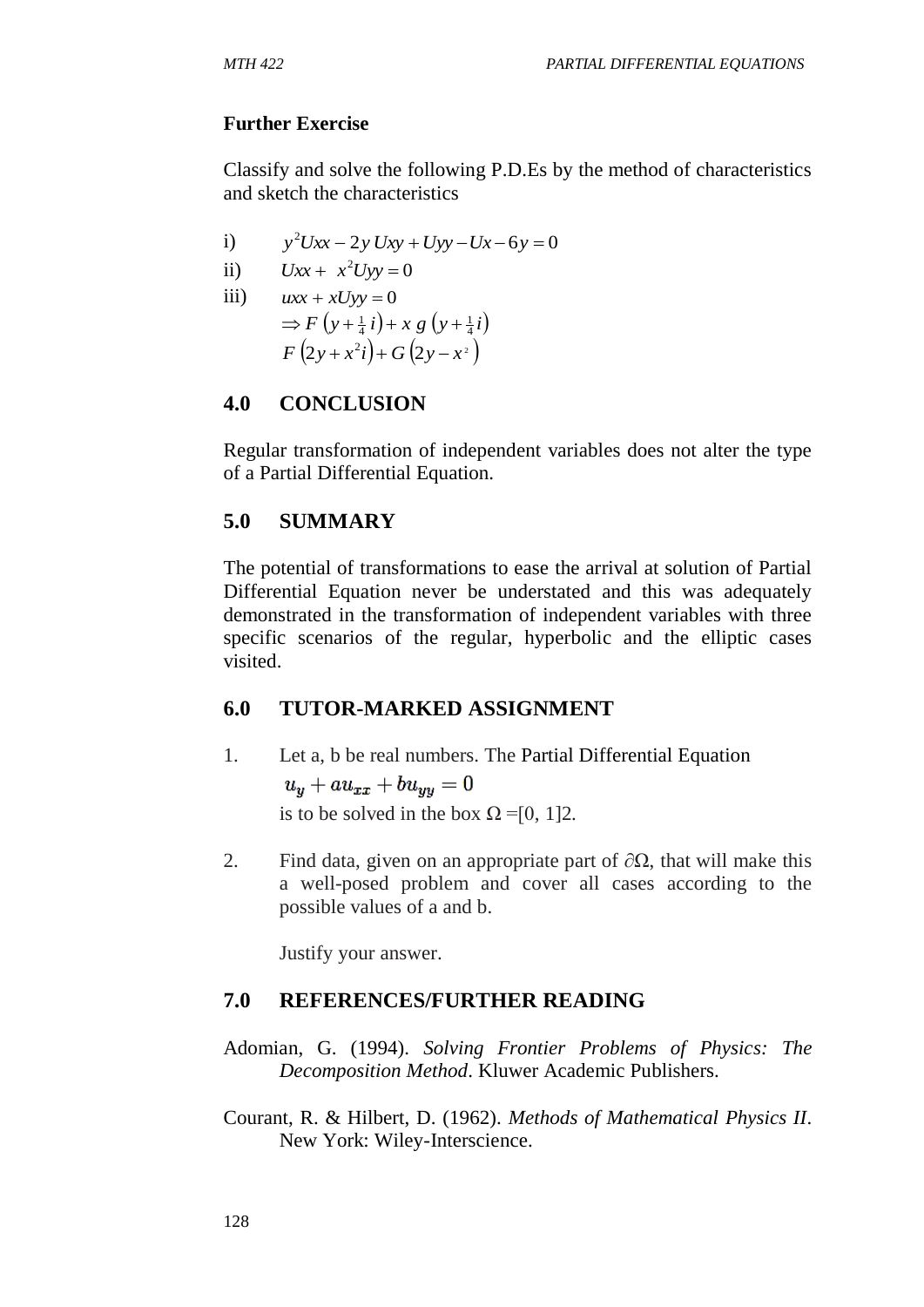- Evans, L. C. (1998). "Partial Differential Equations". Providence: *American Mathematical Society*.
- Jost, J. (2002). *Partial Differential Equations.* New York: Springer-Verlag.
- Petrovskii, I. G. (1967). *Partial Differential Equations.* Philadelphia: W. B. Saunders Co.
- Pinchover, Y. & Rubinstein, J. (2005). *An Introduction to Partial Differential Equations.* New York: Cambridge University Press.
- Polyanin, A. D. & Zaitsev, V. F. (2004). *Handbook of Non-linear Partial Differential Equations.* Boca Raton: Chapman & Hall/CRC Press.
- Polyanin, A. D. (2002). *Handbook of Linear Partial Differential Equations for Engineers and Scientists.* Boca Raton: Chapman & Hall/CRC Press.
- Polyanin, A. D., Zaitsev, V. F. & Moussiaux, A. (2002). *Handbook of First Order Partial Differential Equations.* London: Taylor & Francis.
- Wazwaz, Abdul-Majid (2009). *Partial Differential Equations and Solitary Waves Theory*. Higher Education Press.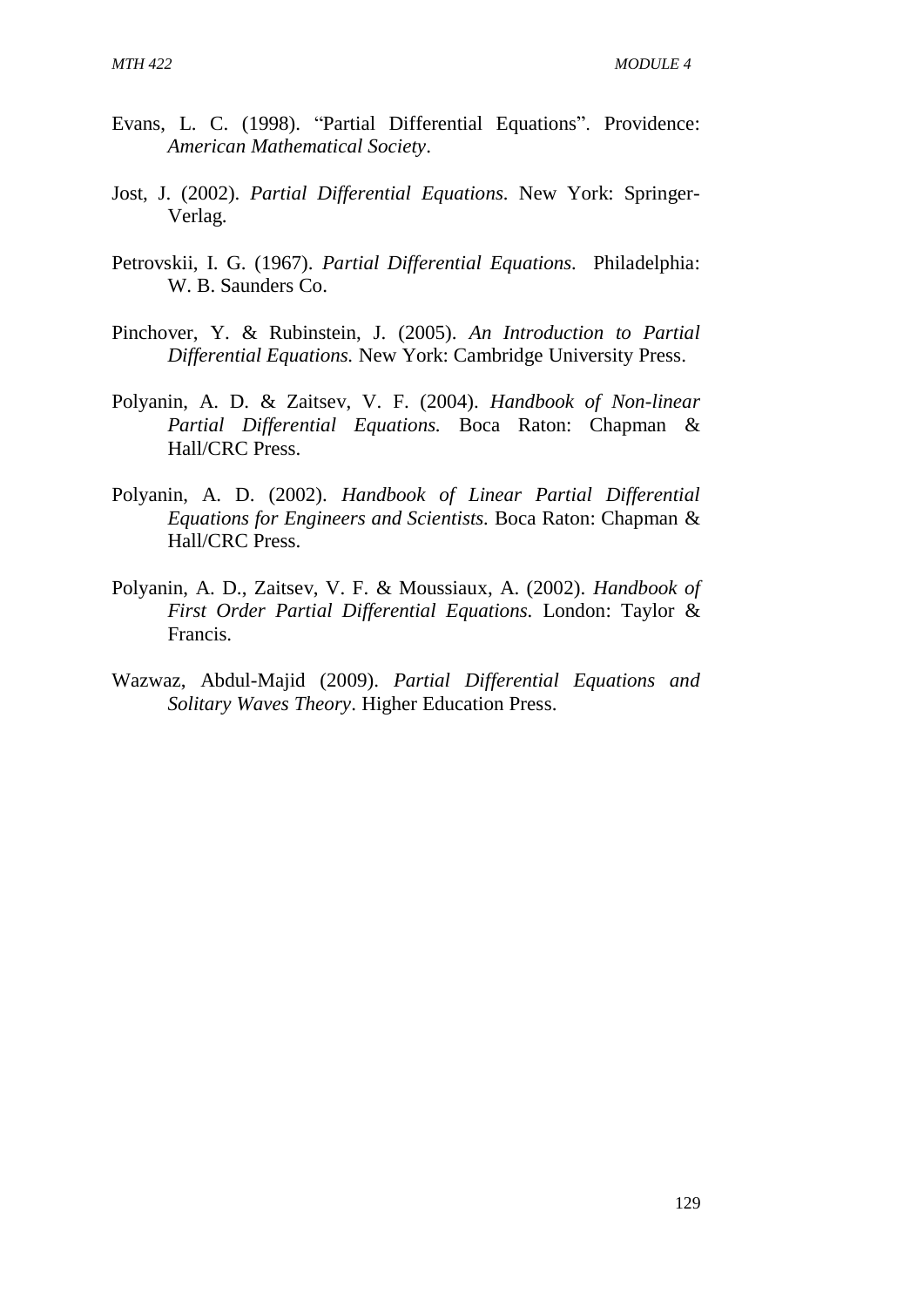# **MODULE 4**

Unit 1 Cauchy Problem, Characteristics Problem and Fundamental Existence Theorem

## **UNIT 1 CAUCHY PROBLEM, CHARACTERISTICS PROBLEM AND FUNDAMENTAL EXISTENCE THEOREM**

### **CONTENTS**

- 1.0 Introduction
- 2.0 Objectives
- 3.0 Main Content
	- 3.1 Cauchy Problem and Characteristics Problem
	- 3.2 Fundamental Existence Theorem
		- 3.2.1 Cauchy Problem
		- 3.2.2 Cauchy Kovalevsky Theorem
- 4.0 Conclusion
- 5.0 Summary
- 6.0 Tutor-Marked Assignment
- 7.0 References/Further Reading

# **1.0 INTRODUCTION**

This unit zooms in on Cauchy problem and the Cauchy Kovalevsky theorem and places their significance in the solving of higher order Partial Differential Equations into context.

# **2.0 OBJECTIVES**

At the end of this unit, you should be able to:

- solve Cauchy Problem and Characteristics Problem
- explain the strip condition
- treat the fundamental existence theorem
- explain the method of solving Cauchy Problem
- solve problems using the Cauchy Kovalevsky Theorem.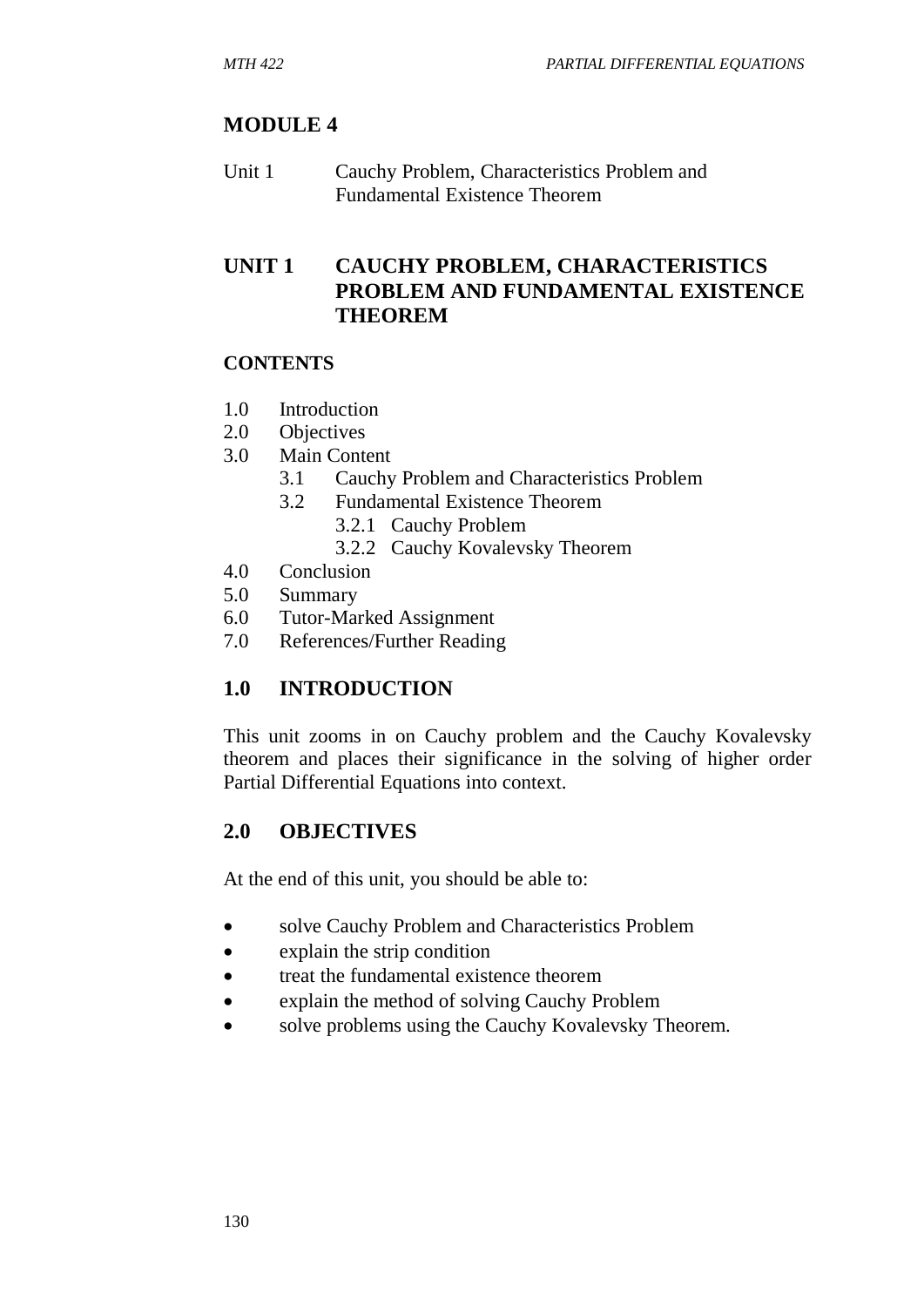### **3.0 MAIN CONTENT**

## **3.1 Cauchy Problem and Characteristics Problem**

Find a solution

$$
U = U(x, y)
$$
 of the equation  
 $aUxx + 2b Uxy + cUyy = \Phi(x, y, u, p, q)$  in some neighbourhood of

a space curve, set 
$$
u = z
$$
  
\n $r = \{(x, y, z) : x = f_1(t), y = f_2(t), z = h(t) \}$   
\n $0 \le t \le 1$ 

Such that



If instead of prescribing

$$
\frac{\partial z}{\partial n}
$$
 on *r*, 
$$
\frac{\partial z}{\partial x} = p
$$
, 
$$
\frac{\partial z}{\partial y} = q
$$
 are prescribed

We find that  $f_1$ ,  $f_2$ ,  $h$ ,  $p$ ,  $q$  must satisfy

$$
\frac{dz}{dt} = h(i) = zx \, xt \, + \, z_{y} y_{t}
$$
\n
$$
= pf: \, + \, q \, f_{2}^{1} \tag{2.7.2}
$$

This is known as the strip conditions. Cauchy problem therefore becomes that of finding a solution of (2.7.1) containing the integral ship of  $(f_1, f_2, h, p, q)$  at any point of the integral strip.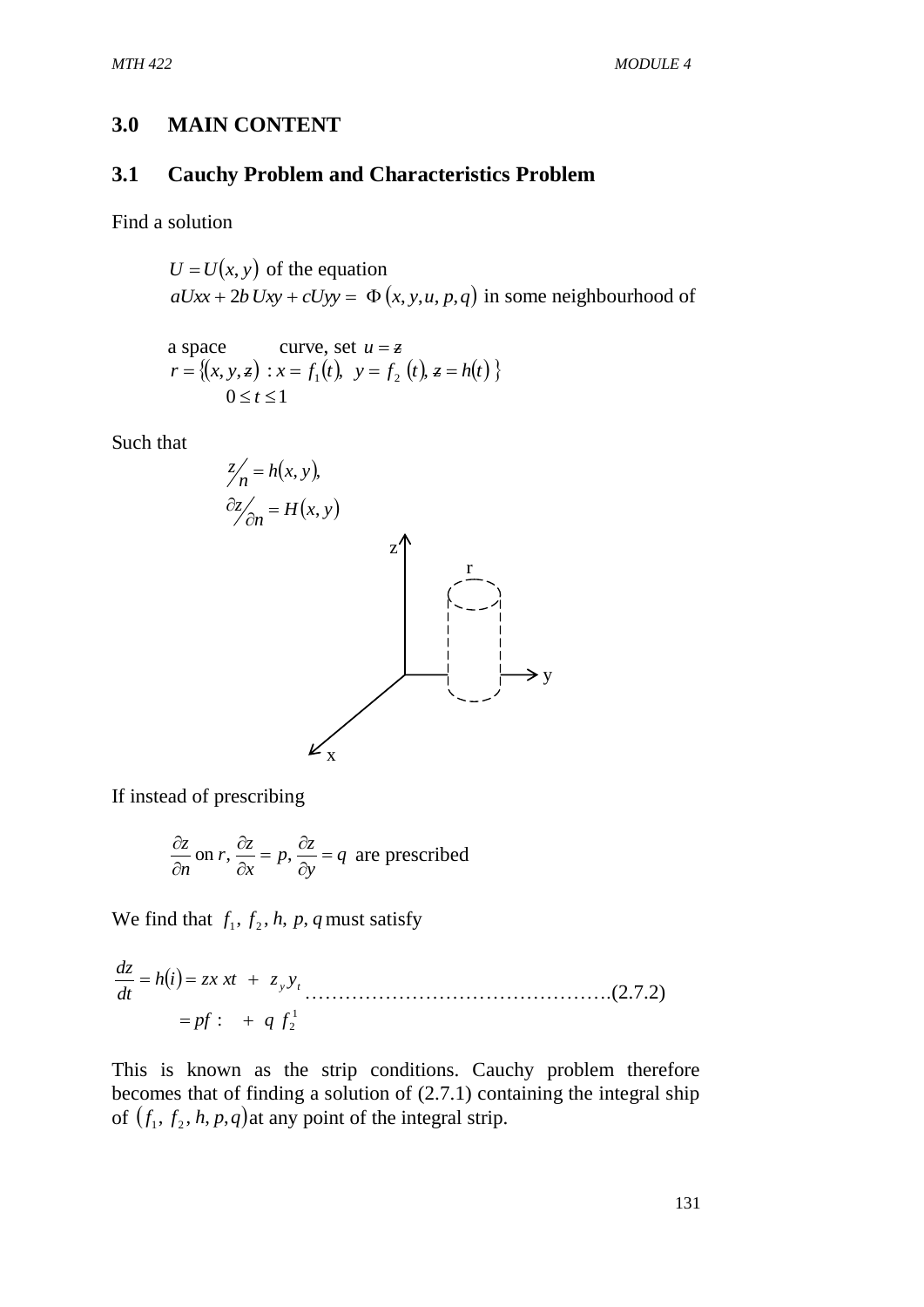2 *rfi sf dt dy zxy dt dx zxx dt dp* …………………………………(2.7.3)

1 2 *fi rf dt dy zyy dt dx zxy dt dp* ……………………….............(2.7.3b)

Solving  $(2.7.1)$  and  $(2.7.3)$  above, we have

$$
\frac{r}{\Delta_2} = \frac{s}{\Delta_2} \frac{r}{\Delta_3} = \frac{1}{\Delta}
$$

Where

$$
\Delta = \begin{vmatrix} a & 2b & c \\ f_2^1 & f_2^1 & o \\ o & f_1^1 & f_2^1 \end{vmatrix}
$$

Now

$$
\frac{dp}{dt} = zxx \frac{dx}{dt} + zxy \frac{dy}{dt} = rf + sf^1
$$
\n
$$
\frac{dp}{dt} = zxy \frac{dx}{dt} + zyy \frac{dy}{dt} = fi + rf^1
$$
\nSolving (2.7.1) and (2.7.3) above  
\n
$$
\frac{r}{\Delta_1} = \frac{s}{\Delta_2} \frac{r}{\Delta_3} = \frac{1}{\Delta}
$$
\nWhere  
\n
$$
\Delta = \begin{vmatrix} a & 2b & c \\ f^1 & f^1 & 0 \\ 0 & f^1 & f^1 \end{vmatrix}
$$
\nNow  
\n
$$
\Delta_1 = \begin{vmatrix} \Phi & 2b & c \\ p^1 & f^1 & 0 \\ q^1 & f^1 & f^1 \end{vmatrix}
$$
\n
$$
\Delta_2 = \begin{vmatrix} a & \Phi & c \\ f^1 & p^1 & 0 \\ 0 & q^1 & f^1 \end{vmatrix}
$$
\nIf  $\Delta \neq 0$ , we can uniquely det  
\nwith respect to t and using the r  
\n
$$
\frac{dr}{dt} = \frac{\partial^3 z}{\partial x^3} \frac{dx}{dt} + \frac{\partial^2 z}{\partial y^2}
$$
\n
$$
\frac{ds}{dt} = \frac{\partial^3 z}{\partial x^3} \frac{dx}{dt} + \frac{\partial^2 z}{\partial y^2}
$$
\n
$$
\frac{dr}{dt} = \frac{\partial^3 z}{\partial x \partial y^2} \frac{dx}{dt} + \frac{\partial^2 z}{\partial y \partial y \partial y \partial z}
$$
\n
$$
\frac{dr}{dt} = \frac{\partial^3 z}{\partial x \partial y^2} \frac{dx}{dt} + \frac{\partial^2 z}{\partial y \partial y \partial y \partial z}
$$
\nThe Cauchy problem passes a u  
\n132

If  $\Delta \neq 0$ , we can uniquely determine r, s, r on c differentiating (2.7.1) with respect to t and using the relations

$$
\frac{dr}{dt} = \frac{\partial^3 z}{\partial x^3} \frac{dx}{dt} + \frac{\partial^3 z}{\partial y \partial x^2} \frac{dy}{dt} = Zxxx f_1^1 + Zxxyf_2^1
$$
  

$$
\frac{ds}{dt} = \frac{\partial^3 z}{\partial x^2} \frac{dx}{dt} + \frac{\partial^3 z}{\partial y \partial x^2} \frac{dy}{dt} = Zxxy f_1^1 + Zxyyf_2^1
$$
  

$$
\frac{dr}{dt} = \frac{\partial^3 z}{\partial x \partial y^2} \frac{dx}{dt} + \frac{\partial^3 z}{\partial y \partial x^2} \frac{dy}{dt} = Zxyy f_1^1 + Zyyyf_2^1
$$

3rd order derivations of c can be calculated on  $Z$ , similarly for fourth and higher order partial derivatives. The value of  $\overline{z}$  in some neighbourhood of r can be obtained by Taylor's theorem

The Cauchy problem passes a unique solution  $\Delta \neq 0$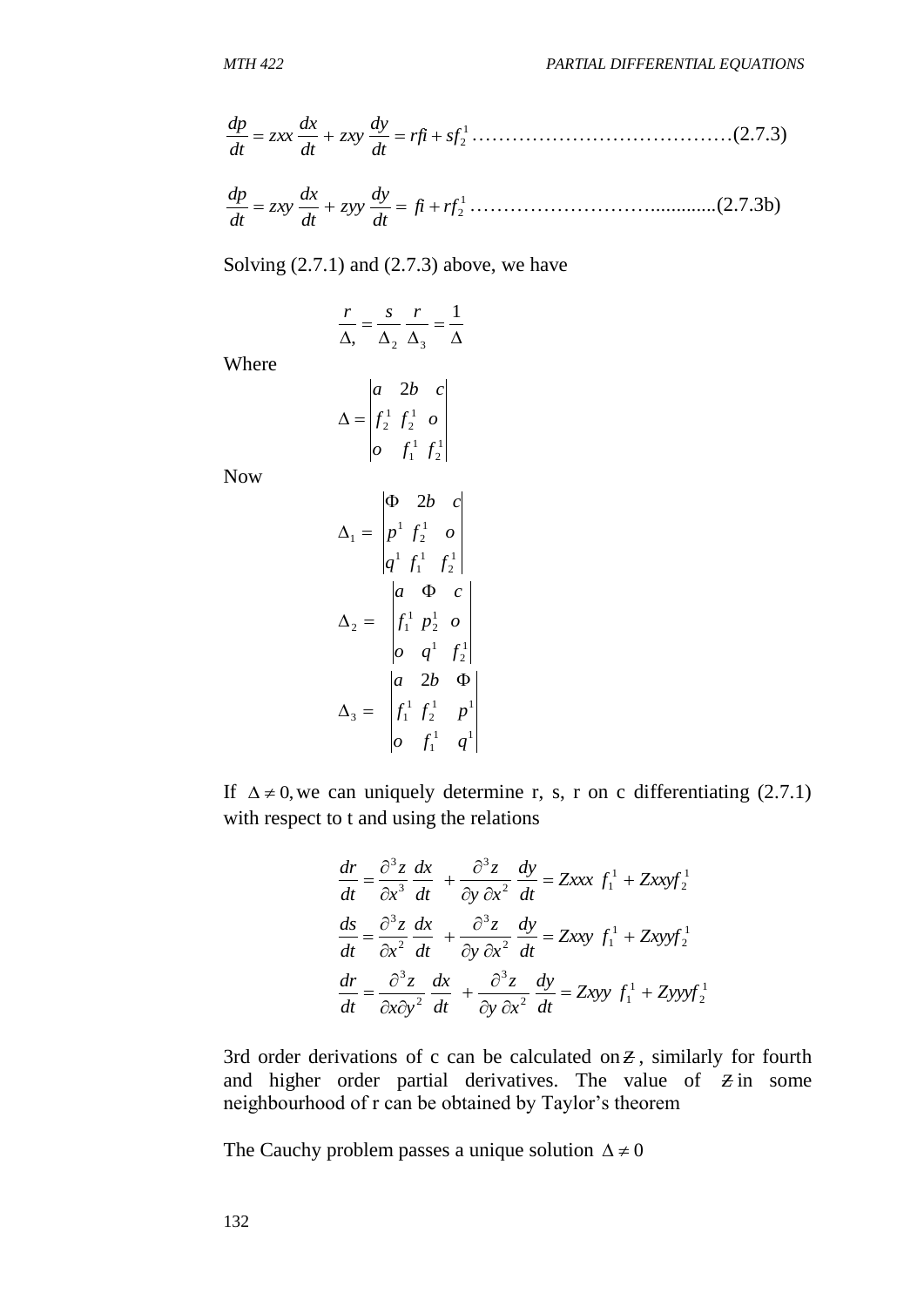Suppose that  $\Delta \neq 0$ , then

$$
a\left(f_2^1\right)^2 - 2bf_1^1 f_2^1 + c\left(f_1^1\right)^2 = 0
$$
  
\n
$$
\Rightarrow a\left(\frac{dy}{dt}\right)^2 - 2b\frac{dx}{dt}\frac{dy}{dt} + c\left(\frac{dx}{dt}\right)^2 = 0
$$
  
\n
$$
\Rightarrow a\left(dy\right)^2 + 2b\ dx\ dy + c\left(dx\right)^2 = 0
$$

Which is the equation for characteristics of  $(2.7.1)$  however, if  $\Delta = 0$  and  $\Delta_i$  (*i* = 1,2,3), a solution will exist but not unique.

### **3.2 Fundamental Existence Theorem**

#### **3.2.1 Cauchy Problem**

Given a Partial Differential Equation, find a solution which satisfied given boundary or initial conditions if the conditions are enough to ensure existence, uniqueness and continuous dependence of the solution on the given data a Cauchy data. We say that the problem is well posed.

#### **3.2.2 Cauchy Kovalevsky Theorem**

Solutions of initial value problems may be obtained in Taylor's series. We simply compute the coefficients of the Taylor's series of the solution using initial data and the Partial Differential Equation. The method is possible if the solution is analytic. Cauchy Kovalevsky theorem gives the condition under which the initial – value problem has solution which is an analytic function.

Case 1 (1st Order Equation  $R^2$ )  $(t)$ , x, u, u<sub>t</sub>, u(x)  $\begin{cases} u(x) & \phi(x) \\ u(0,x) & \phi(x) \end{cases}$  $\int$  $\phi$  $=$  $u\left(0,x\right)$   $\phi\left(x\right)$  $F(t)$ , x, u, u<sub>t</sub>, u(x ,  $u, x, u, u_t, u(x) = 0$ 

Assume

| $\left\langle \mathbf{1}, \mathbf{x}, \mathbf{u}, \mathbf{u} \right\rangle$<br>=<br>ш |  |
|---------------------------------------------------------------------------------------|--|
| u                                                                                     |  |

Let  $\Phi(x)$  be analytic in the neighbourhood of the origin  $x = 0$ , f is analytic in the neighbourhood of the point  $(0, 0, \Phi(0), \Phi^1(0)) \in \mathbb{R}^4$ 

Then the Cauchy – problem  $(3.1.1)$  to  $(3.1.2)$  has a solution u  $(t, x)$ 

Which is defined and analytic in a neighbourhood of the origin  $(0,0)$  $\in \mathbb{R}^2$  and this solution is unique in the class of analytic functions.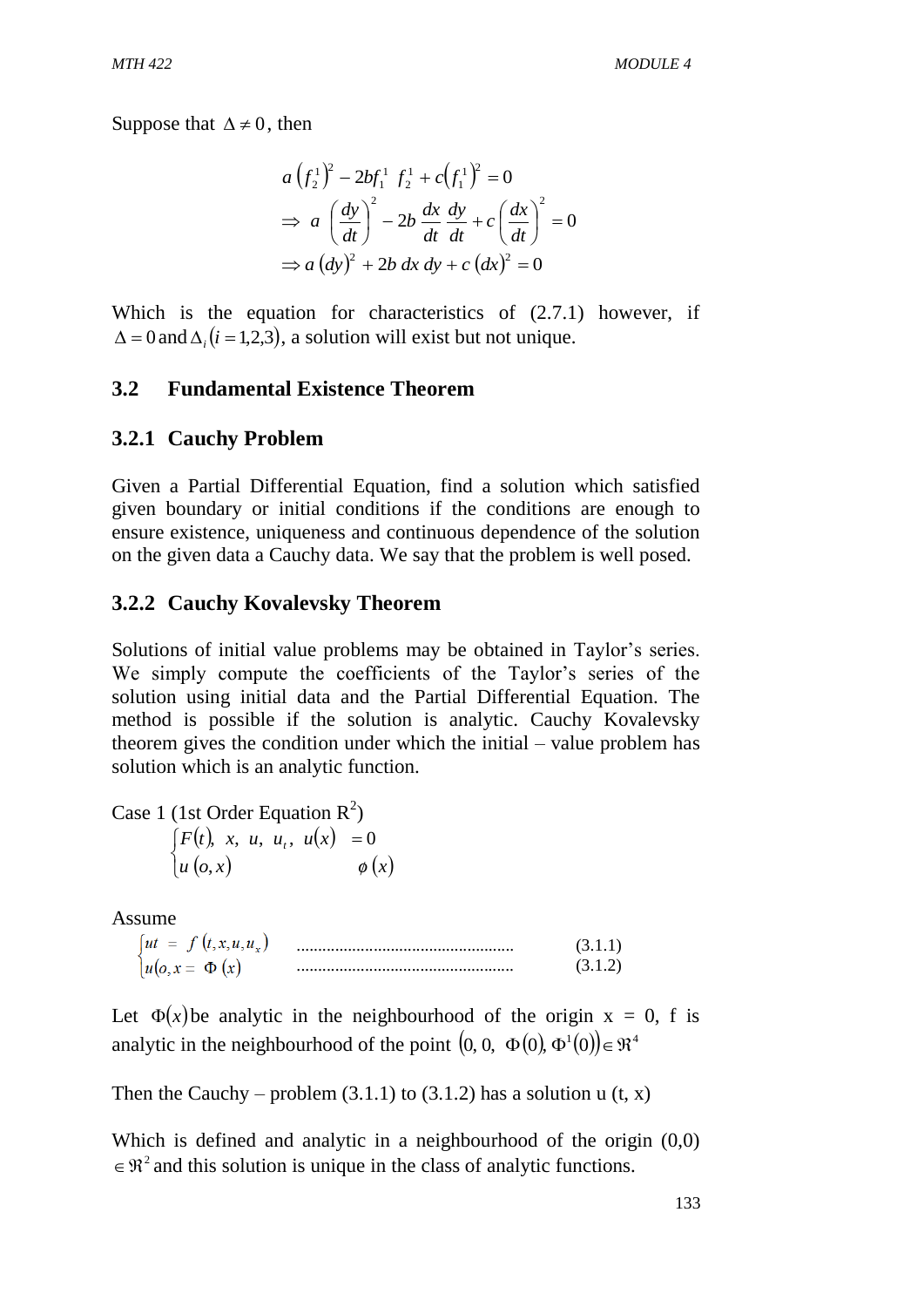#### **Proof**

The proof depends essentially on a specific technique. Assuming  $\Phi$  is analytic in a neighbourhood of  $x = 0$  this enables us to obtain

$$
\frac{\partial^n u}{\partial x^n}(0,0) F \Phi^n(0) \quad n = 1, 2, 3...
$$

From  $(3.1.1) u_t(0,0) = f(0, 0, \Phi(0), \Phi^1(0))$ 

Differentiating (3.1.1) wrt x

$$
u_{tx}(t,x) = \frac{\partial f}{\partial t} \frac{\partial t}{\partial x} + \frac{\partial f}{\partial x} \frac{\partial x}{\partial x} + \frac{\partial f}{\partial u} \frac{\partial u}{\partial x} + \frac{\partial f}{\partial u x} \frac{\partial u}{\partial x}
$$
  

$$
U_{tx}(t,x) = fx + fu \, ux + fux \, Uxx
$$

Since f is known and  $U_x$ ,  $U_x$  have being determined at the origin. We can find  $U_{x}(0,0)$  to obtain  $U_{x}$  we differential (3.1.1) twice with respect to x and substitute  $t = x = 0$  and also previously determined values of  $U, U_x U_x, U_{xx}, U_{xxx}$  at  $(0,0)$ 

Continuing in this manner, we can determine the values of all partial derivatives

$$
\frac{\partial^{n+1} u}{\partial x^n \partial t}; \ \ n = 0, 1, 2, \dots \text{ at } (0,0)
$$

Differentiating (3.1.1) wrt t

$$
U_{tt} = f_t + f_u U_t + f_{ux} U_{xt}
$$

Substituting  $t = x = 0$  and previously obtained values of  $u, u_x u_t$  at (0.0). Continuing in this way, we obtain the values of all partial derivatives of u at (0,0.

$$
U(t,x) = \sum_{\alpha=0}^{\infty} \sum_{\beta=0}^{\infty} \frac{D_t^{\alpha} D_x^{\beta} u(0,0) t^{\alpha} x^{\beta}}{\alpha! \beta!}
$$
.................(3.1.3)

Cauchy Kovalevsky's theorem assert that this series converges for all  $(t, x)$  in some neighbourhood of the origin  $(0, 0)$  and defines the solution of (3.1.1) in this neighbourhood. Uniqueness follows from the fact that any two analytic functions having the same Taylor's series coefficients are identical.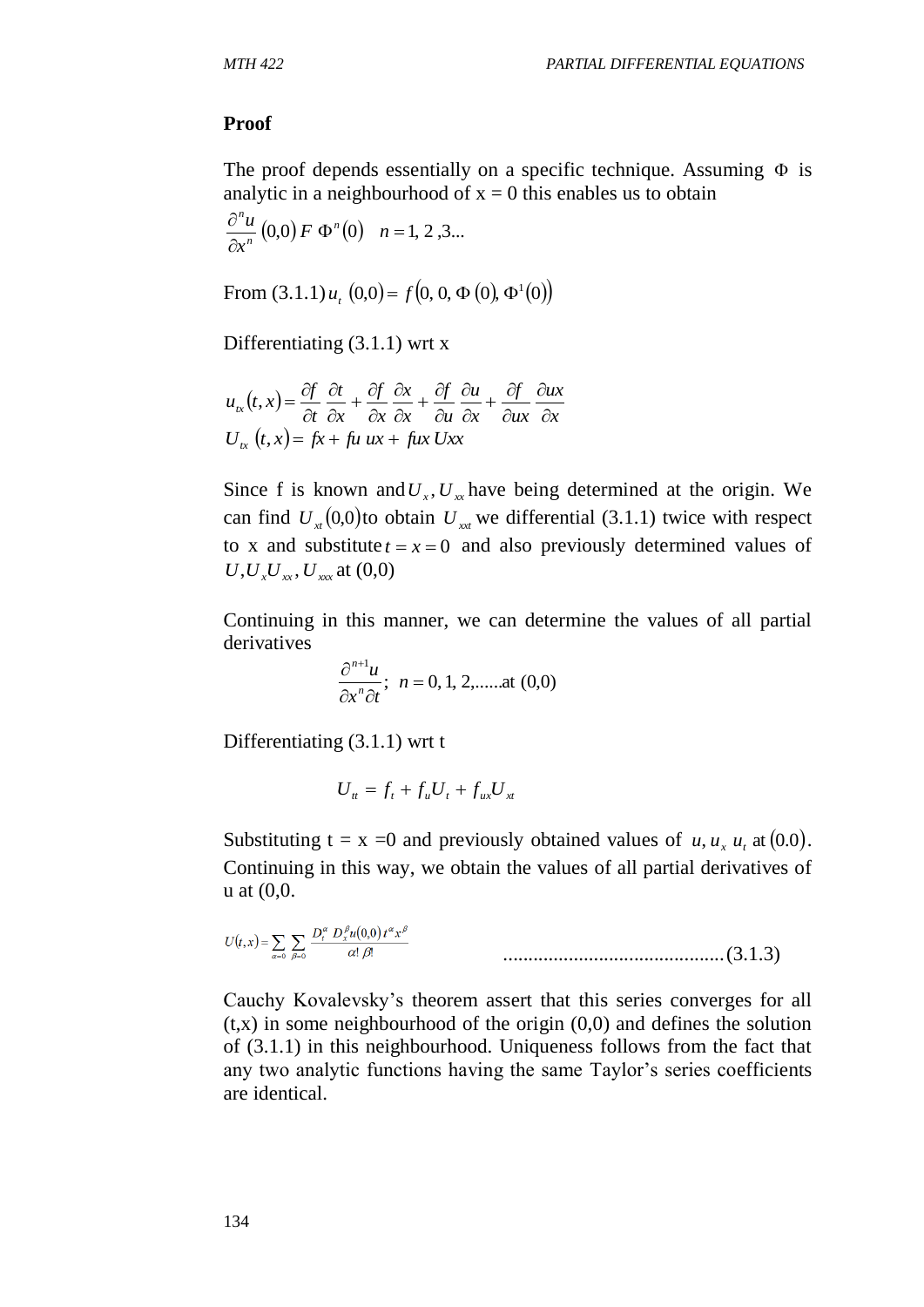### **Examples:**

 $Ut = Uux$  $U(0, x) = 1 + x^2$ 

Taylor's series expansion

 $U(t, x) = U(0,0) + Ut(0,0)t + Ux(0,0)x +$  $\left\{ Ut\left( 0,0\right) t^{2}+2Utx\left( 0,0\right) tx+Uxx\left( 0,0\right) x^{2}\right\}$ 2!  $\frac{1}{2} \int U dt$   $(0,0) t^2 + 2Utx (0,0) tx + Uxx (0,0) x$  $\{Uott(0,0)\,t^3 + \ldots \}$ 3  $+\frac{1}{2}\left\{Uott(0,0)t^3+\right\}$ 

 $\Phi(x) = 1 + x^2$  is analytic in the neighbourhood of  $x = 0$  (analyticin x)  $f(t, x, u, ux) = uux$  is analytic in the neighbourhood  $(0,0,1,0) \in \mathbb{R}^4$ 

$$
u(o, x) = \Phi(x) = 1 + x^2
$$
  
u(0,0) =  $\Phi(0) = 1$   

$$
u_x(0,0) = 2x
$$
 at x = 0 = 0

 $uux = \int (t, x, u, ux)$  is analytic in the neighbourhood of point (0,0, 1, 0)  $\in \Re^4$ 

$$
u (o, x) = 11x2 \t u(0, 0) = 1\nux(0, x) = 2x \t ux(0, 0) = 0\nuxx(0, x) = 2 \t uxx(0, 0) = 2
$$

$$
D_x^n u(0, x) = 0, \quad n \ge 3
$$
  
\n
$$
D_x^n u(0, 0) = 0, \quad n \ge 3
$$
  
\n
$$
ut = uux \quad ut(0, 0) = u(0, 0) \, ux(0, 0) = 1x0 = 0
$$
  
\n
$$
ut = ux^2 + uuxx \, utx(0, 0) = 0 + 1 \times 2 = 2
$$
  
\n
$$
utt = ut \, ux + uuxx, \, utt(0, 0) = 2
$$
  
\n
$$
utxx = 3ux \, uxx + uuxx; \, utxx(0, 0) = 0
$$
  
\n
$$
utt = ut \, uxx + 2ux \, utx - uutxx; \, uttx(0, 0) = 0
$$
  
\n
$$
utt(0, 0) = 0
$$

Neglecting terms of order  $\geq 4$ 

$$
u(x,t) = \sum_{\alpha=0}^{\infty} \sum_{\beta=0}^{\infty} \frac{D_t^{\alpha} D_x^{\beta} u(0,0) t^{\alpha} x^{\beta}}{\alpha! \beta!}
$$
  
= 1 + 0 + 0 + t<sup>2</sup> + 2tx + x<sup>2</sup>  
= 1 + t<sup>2</sup> + 2tx + x<sup>2</sup> + ......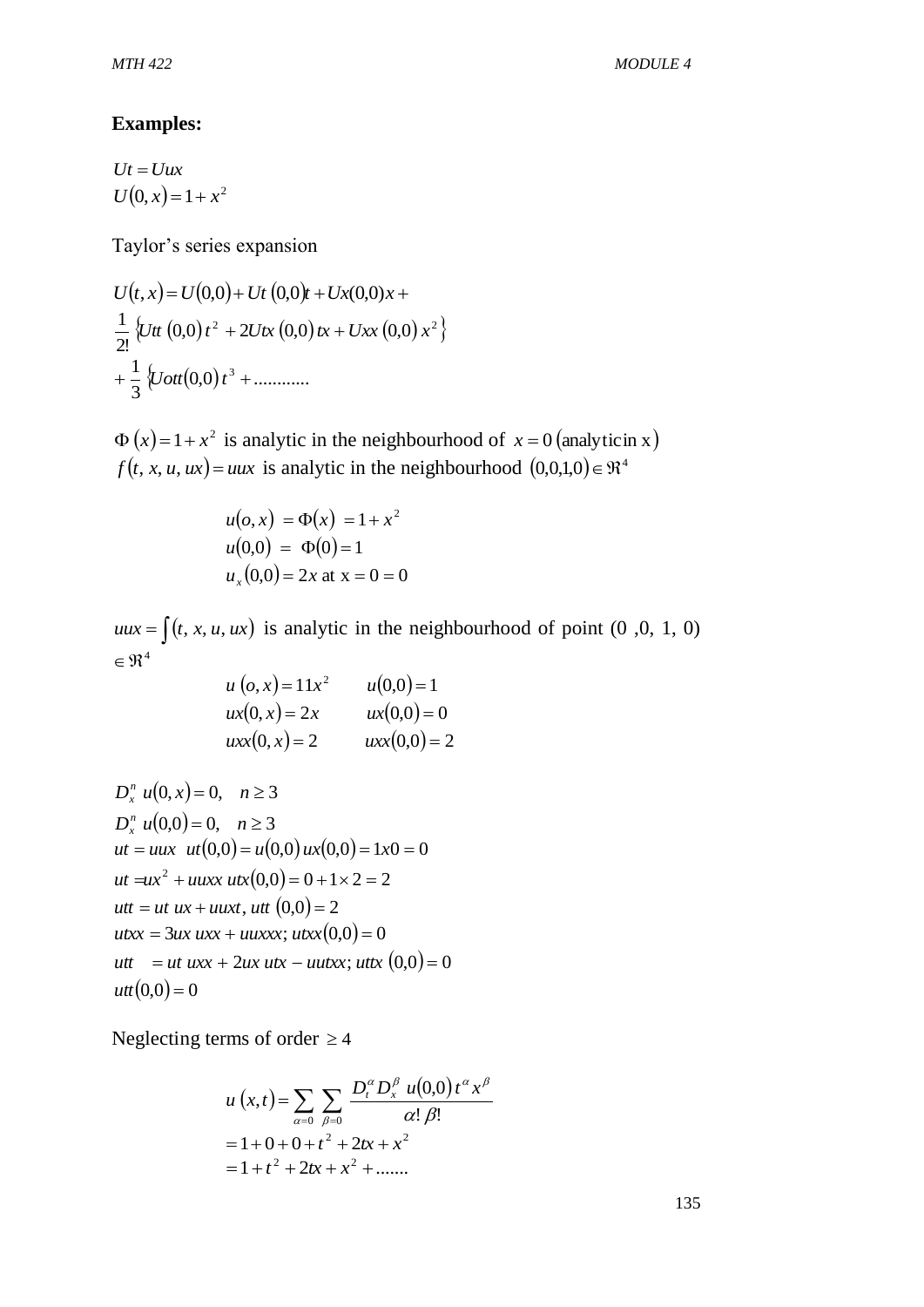### **Exercise:**

Let  $u(x, y)$  satisfy  $ux^2 + uy^2 = 1$  and let  $u(o, y) = \Phi(y) + y$ . Determine the Taylor's series expansion of  $u(x, y)$  and sum the senses to show that  $u(x, y) = \Phi_1(y)x + \Phi(y)$ 

2nd Order Equation in  $R^2$ 

We want to consider Partial Differential Equation of the form  $F(t, x, u, ut, ux, uxx, utt, utx) = 0$ 

Assume  $utt = F(t, x, u, ut, ux, utx, uxx)$ 

The Cauchy problem in this case will be

$$
\begin{cases}\nut = F(t, x, u, ut, ux, utx, uxx) \\
u (0, x) = \Phi(x) \\
ut (0, x) = \Psi(x)\n\end{cases}
$$

 $(t = 0$  is not characteristic)

#### **Theorem:**

Let  $\Phi(x)$ ,  $\Psi(x)$  be analytic in a nbd of the origin  $x = 0$  in R and suppose f is analytic in a nbd of the point  $(0, 0, \Phi(0), \Phi^1(0), \Psi^3(0), \Phi^4) \in \mathbb{R}^n$ . The Cauchy problem  $(3.14) - (3.16)$  has a solution u  $(t, x)$  which is defined and analytic in a nbd of the origin  $t = 0$ , x, 0 of  $R^2$  and this solution is unique in the clan of analytic functions.

Outline of technique:

From  $(3.15)$  and  $(3.16)$  we obtain

$$
\frac{\partial^n u}{\partial x^n}(0,0) = \Phi^n(0)
$$

$$
\frac{\partial^{n+1} u}{\partial t \partial x^n}(0,0) = \Psi^n(0)
$$

Differentiating (3.14) successively and using the calculated values, we find all the coefficients in the Taylor's series solution as before.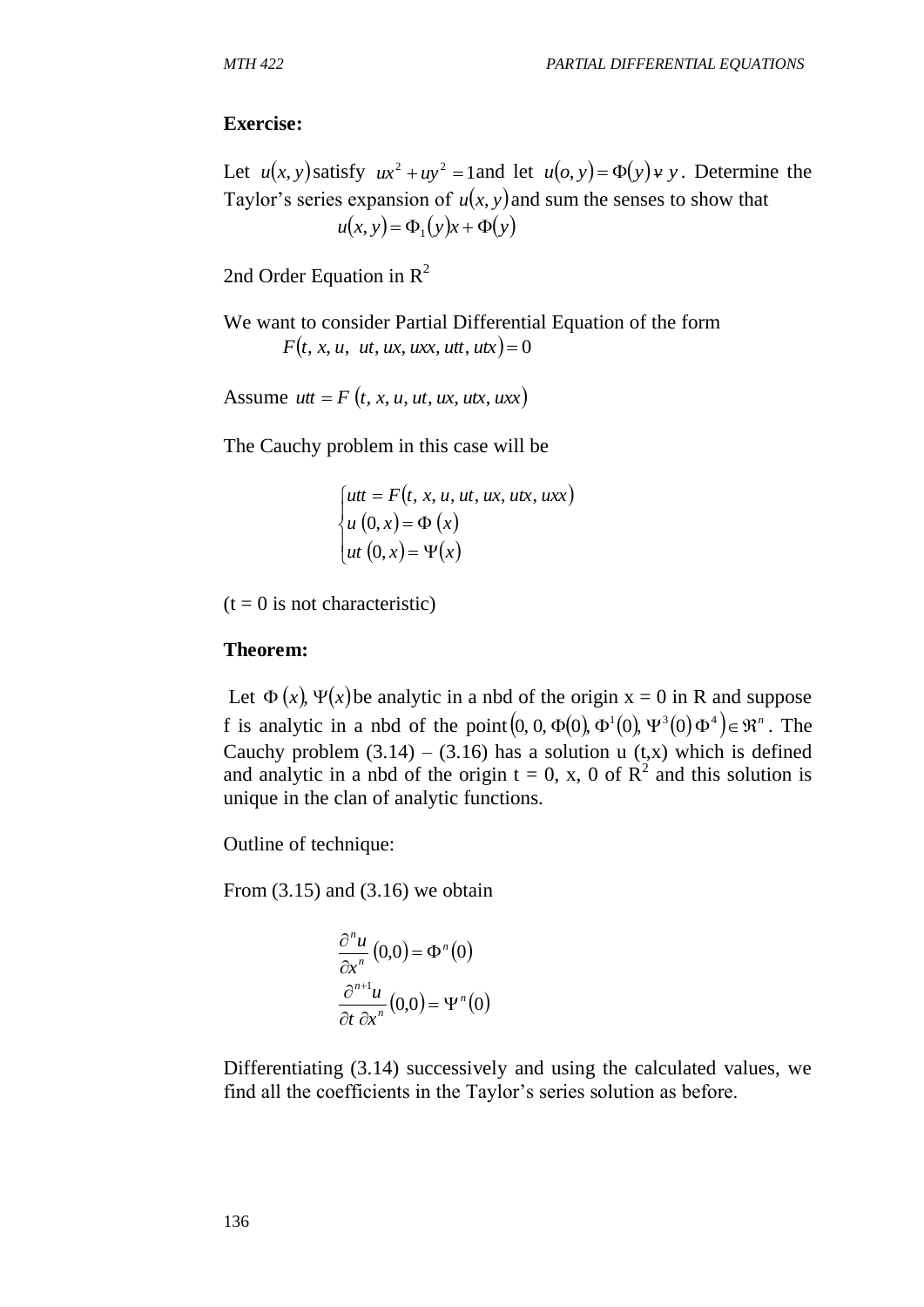# **Examples:**

1) Let  $u(x, y)$  satisfy  $uxx + uyy = 0$  and let  $u(0, y) = \sin y$  $u(o, y) = y \cdot y \cdot y$ Determine the Taylor's series expansion for the solution  $u(x, y)$  of Partial Differential Equation and sum the series to show that  $u(x, y) = \sin y \cosh x + xy$ 

2) Find the former series solution for the Partial Differential Equation

$$
y^2 uxx = x^2 uyy + 2(x^2 - y^2)u
$$
  
\n
$$
u(o, y) = e^{-y^2}
$$
  
\n
$$
ux(o, y) = 0
$$
  
\n
$$
uxx - uyy = f(x, y, u, ux, uy, uxy, uyy)
$$
  
\n
$$
u(o, y) = \sin y
$$
  
\n
$$
ux(o, y) = y
$$
  
\n
$$
u(x, y) = u(0,0) + xuy(0,0) + yuy(0,0) + \frac{1}{2} \xi uxx 10 dx^2 + \dots
$$
  
\n
$$
u(0,0) = \sin 0
$$
  
\n
$$
ux(0,0) = 0
$$
  
\n
$$
uv(0,0) = \cos y
$$
  
\n
$$
uvy = -\sin y
$$
  
\n3) 
$$
y^2 uxx = x^2 uyy + 2(x^2 - y^2)u
$$
  
\n
$$
u(0,0) = 1
$$
  
\n
$$
ux(0.0) = 0
$$
  
\n
$$
uv(0, y) = 2y e^{-y^2} - o
$$
  
\n
$$
uxx = 0
$$
  
\n
$$
uvy = -2y(-2ye^{-y^2}) - 2e^{-y^2}
$$
  
\n
$$
uxy = -2y(-2ye^{-y^2}) - 2e^{-y^2}
$$
  
\n
$$
u = -2
$$

# **4.0 CONCLUSION**

Cauchy problem can be summed up as the problem of finding a solution containing the integral strip of functions at any point of the integral strip while Cauchy Kovalevsky theorem simply states the condition under which an initial – value problem has an analytic function solution.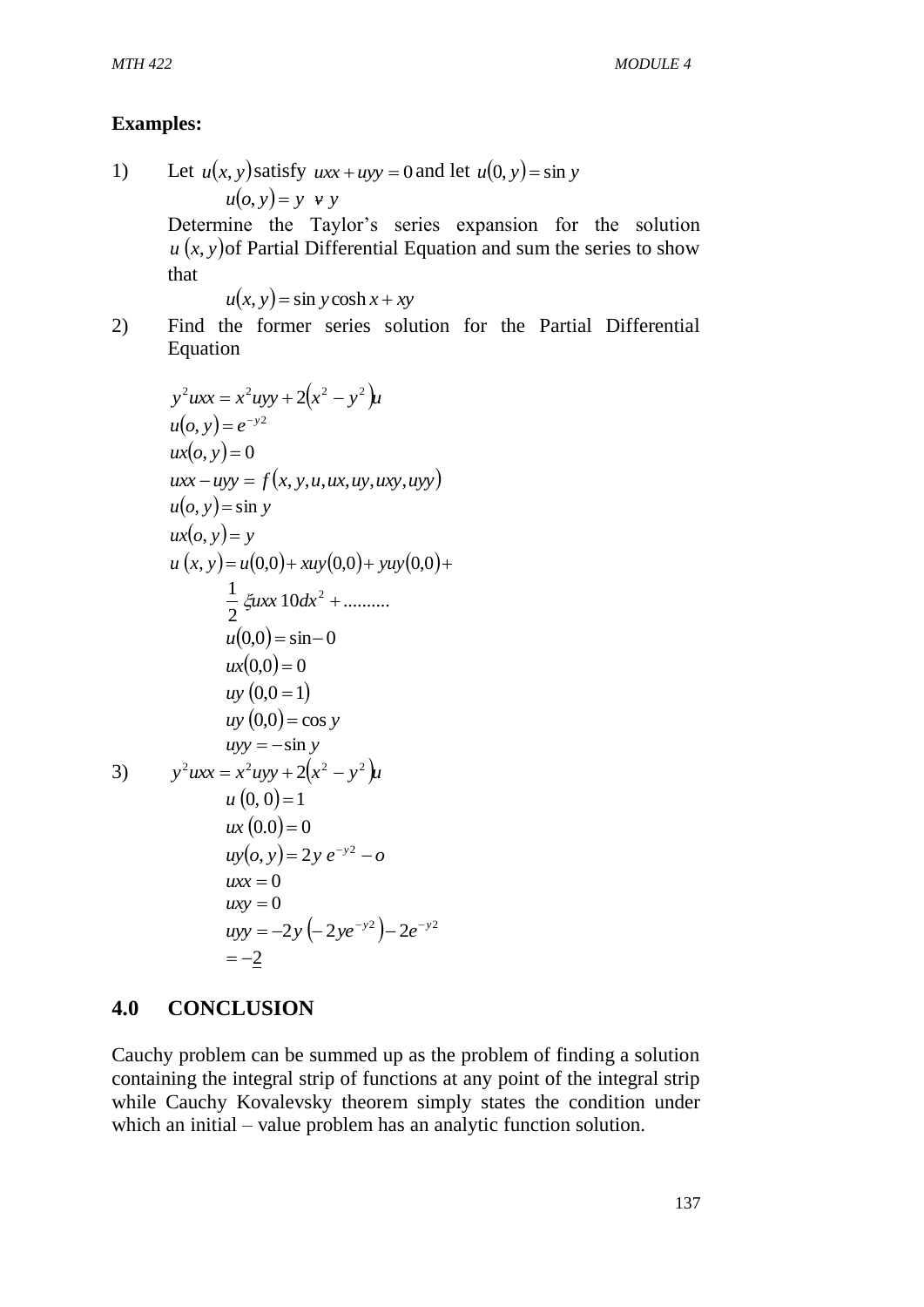### **5.0 SUMMARY**

We have seen in this unit that Cauchy problem, Characteristics problem and Cauchy Kovalevsky theorem are useful in addressing certain types of partial differential equations

## **6.0 TUTOR-MARKED ASSIGNMENT**

1. Solve the Cauchy problem

 $u_t - x u u_x = 0$  $-\infty < x < \infty$ ,  $t \geq 0$  $u(x,0) = f(x)$   $-\infty < x < \infty$ .

and find a class of initial data such that this problem has a global solution for all t. and then, compute the critical time for the existence of a smooth solution for initial data, f, which is not in the above class.

2. Find an implicit formula for the solution u of the initial-value problem<br> $u_t = (2x - 1)tu_x + \sin(\pi x) - t.$ 

$$
u(x,t=0)=0.
$$

Evaluate u explicitly at the point  $(x = 0.5, t = 2)$ .

### **7.0 REFERENCES/FURTHER READING**

- Adomian, G. (1994). *Solving Frontier Problems of Physics: The Decomposition Method*. Kluwer Academic Publishers.
- Courant, R. & Hilbert, D. (1962). *Methods of Mathematical Physics II.* New York: Wiley-Interscience.
- Evans, L. C. (1998). "Partial Differential Equations". Providence: *American Mathematical Society*.
- Jost, J. (2002). *Partial Differential Equations.* New York: Springer-Verlag.
- Petrovskii, I. G. (1967). *Partial Differential Equations.* Philadelphia: W. B. Saunders Co.
- Pinchover, Y. & Rubinstein, J. (2005). *An Introduction to Partial Differential Equations.* New York: Cambridge University Press.
- Polyanin, A. D. & Zaitsev, V. F. (2004). *Handbook of Non-linear Partial Differential Equations.* Boca Raton: Chapman & Hall/CRC Press.